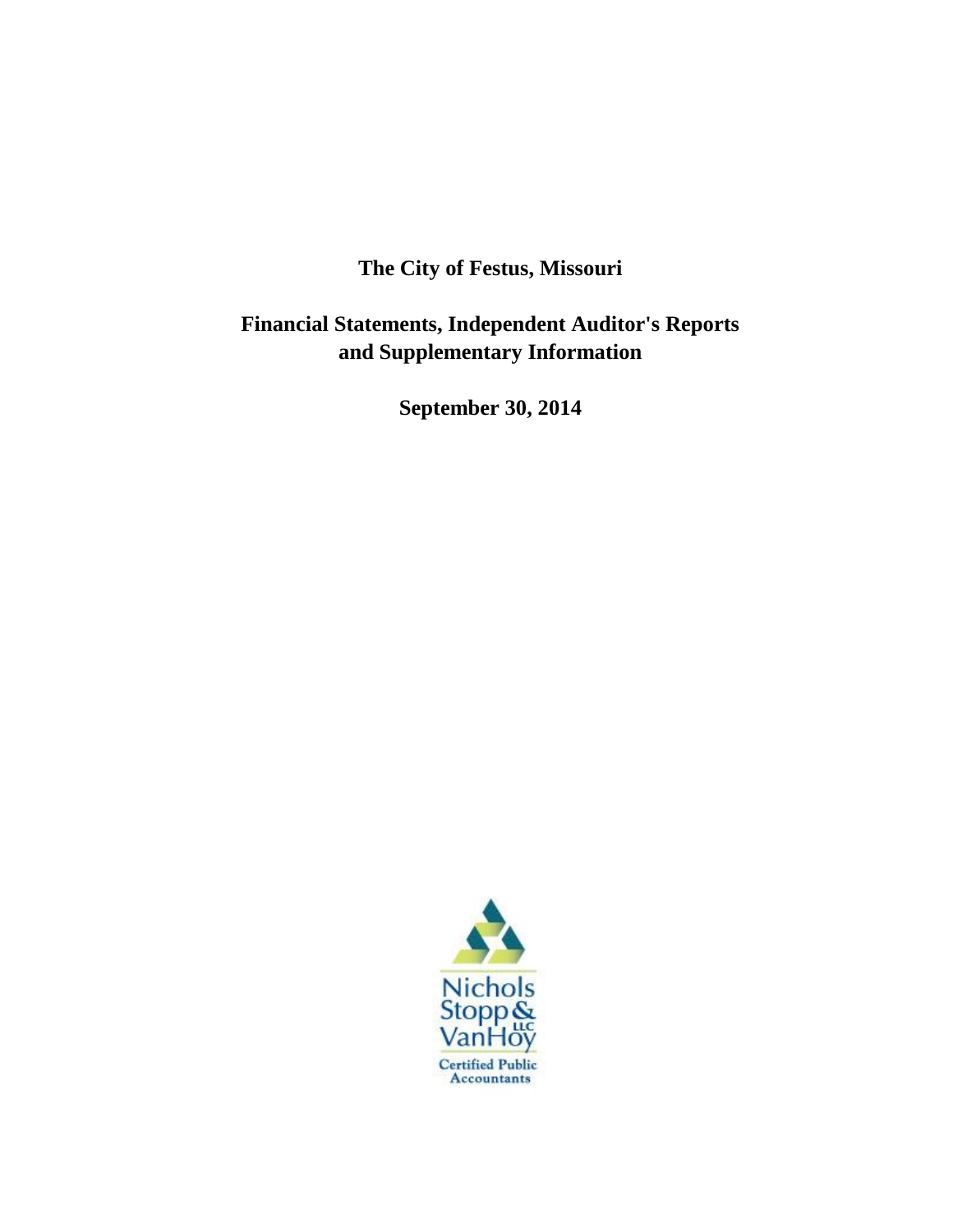## **The City of Festus, Missouri Table of Contents For the year ended September 30, 2014**

| <b>Financial Section</b>                                              | Page |
|-----------------------------------------------------------------------|------|
|                                                                       |      |
|                                                                       | 4    |
| <b>Basic Financial Statements</b>                                     |      |
| Government-Wide Financial Statements:                                 |      |
|                                                                       | 15   |
|                                                                       |      |
| <b>Fund Financial Statements:</b>                                     |      |
|                                                                       | -17  |
| Reconciliation of the Balance Sheet of Governmental Funds             |      |
|                                                                       | -18  |
| Combined Statement of Revenues, Expenditures, and                     |      |
|                                                                       | -19  |
| Reconciliation of the Statement of Revenues, Expenditures and Changes |      |
|                                                                       | 20   |
| Proprietary Fund Statements:                                          |      |
|                                                                       | 21   |
|                                                                       | 22   |
|                                                                       |      |
|                                                                       | 23   |
|                                                                       | -24  |
| <b>Required Supplemental Information</b>                              |      |
| Schedule of Revenues, Expenditures and Changes in Fund Balance -      |      |
|                                                                       | -45  |
| Schedule of Revenues, Expenditures and Changes in Fund Balance -      |      |
|                                                                       | 46   |
| Schedule of Revenues, Expenditures and Changes in Fund Balance -      |      |
|                                                                       | 47   |
| Schedule of Revenues, Expenditures and Changes in Fund Balance -      |      |
|                                                                       | 48   |
|                                                                       | 49   |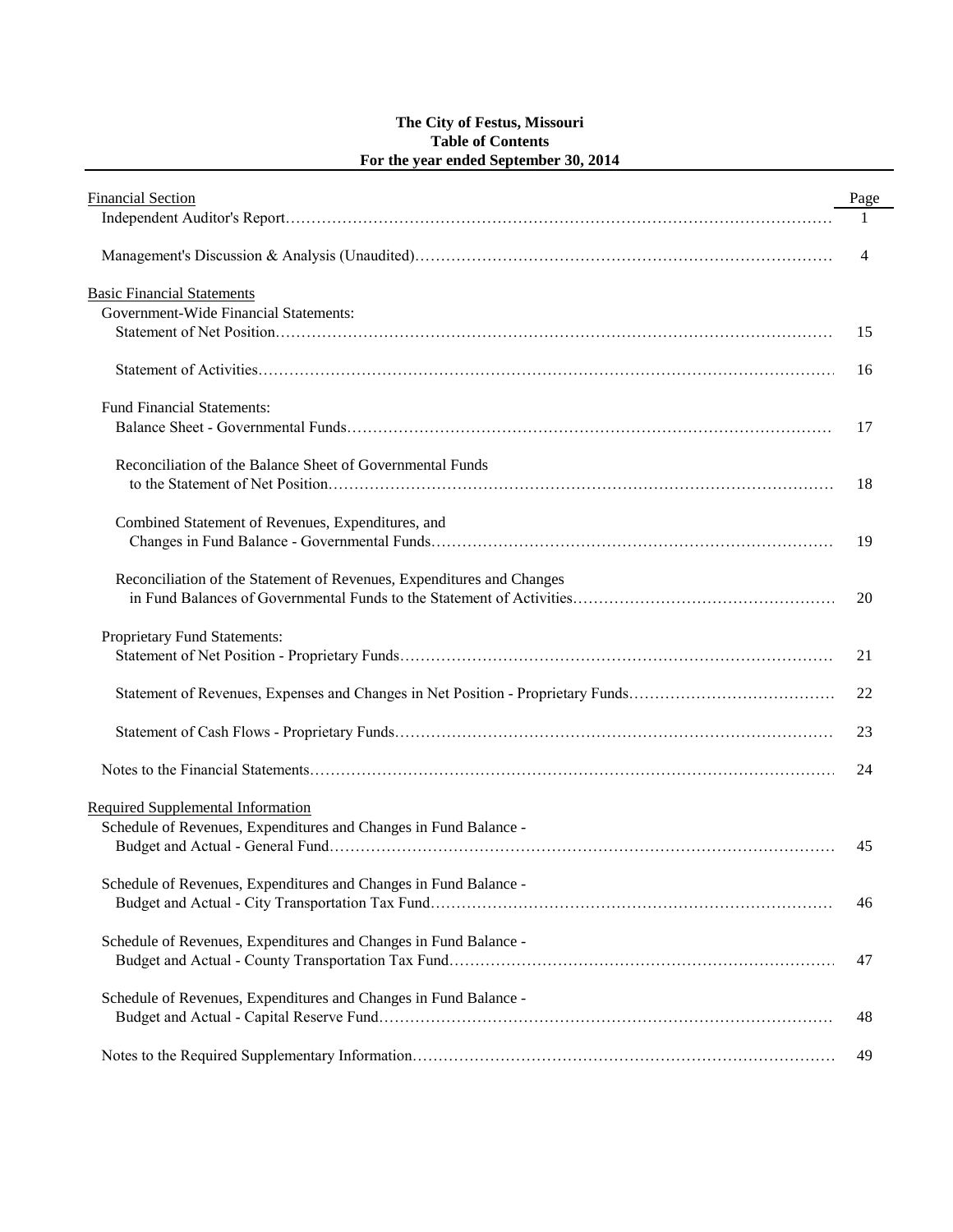## **The City of Festus, Missouri Table of Contents For the year ended September 30, 2014**

| Supplementary Information                                                                                                                                          |    |
|--------------------------------------------------------------------------------------------------------------------------------------------------------------------|----|
|                                                                                                                                                                    | 50 |
| Combining Schedule of Revenues, Expenditures and Changes in Fund Balances -                                                                                        |    |
|                                                                                                                                                                    | 51 |
| Schedule of Revenues, Expenditures and Changes in Fund Balance -                                                                                                   |    |
|                                                                                                                                                                    | 52 |
| Statement of Revenues, Expenditures and Changes in Fund Balance -                                                                                                  |    |
|                                                                                                                                                                    | 53 |
| Statement of Revenues, Expenditures and Changes in Fund Balance -                                                                                                  |    |
|                                                                                                                                                                    | 54 |
| Statement of Revenues, Expenditures and Changes in Fund Balance -                                                                                                  |    |
|                                                                                                                                                                    | 55 |
| Statement of Revenues, Expenditures and Changes in Fund Balance -                                                                                                  |    |
|                                                                                                                                                                    | 56 |
| Schedule of Revenues, Expenditures and Changes in Fund Balance -                                                                                                   |    |
|                                                                                                                                                                    | 57 |
| Schedule of Revenues, Expenditures and Changes in Fund Balance -                                                                                                   |    |
|                                                                                                                                                                    | 58 |
| Schedule of Revenues, Expenditures and Changes in Fund Balance -                                                                                                   |    |
|                                                                                                                                                                    | 59 |
|                                                                                                                                                                    |    |
| Schedule of Revenues, Expenditures and Changes in Fund Balance -                                                                                                   | 60 |
|                                                                                                                                                                    |    |
| Schedule of Revenues, Expenditures and Changes in Fund Balance -                                                                                                   | 61 |
|                                                                                                                                                                    |    |
| <b>Federal Compliance Section</b>                                                                                                                                  |    |
| Report on Internal Control Over Financial Reporting and on Compliance<br>And Other Matters Based on an Audit of Financial Statements                               |    |
|                                                                                                                                                                    | 62 |
|                                                                                                                                                                    |    |
| Report on Compliance with Requirements That Could Have a Direct and Material Effect<br>On Each Major Program and on Internal Control Over Compliance in Accordance |    |
|                                                                                                                                                                    | 64 |
|                                                                                                                                                                    | 66 |
|                                                                                                                                                                    |    |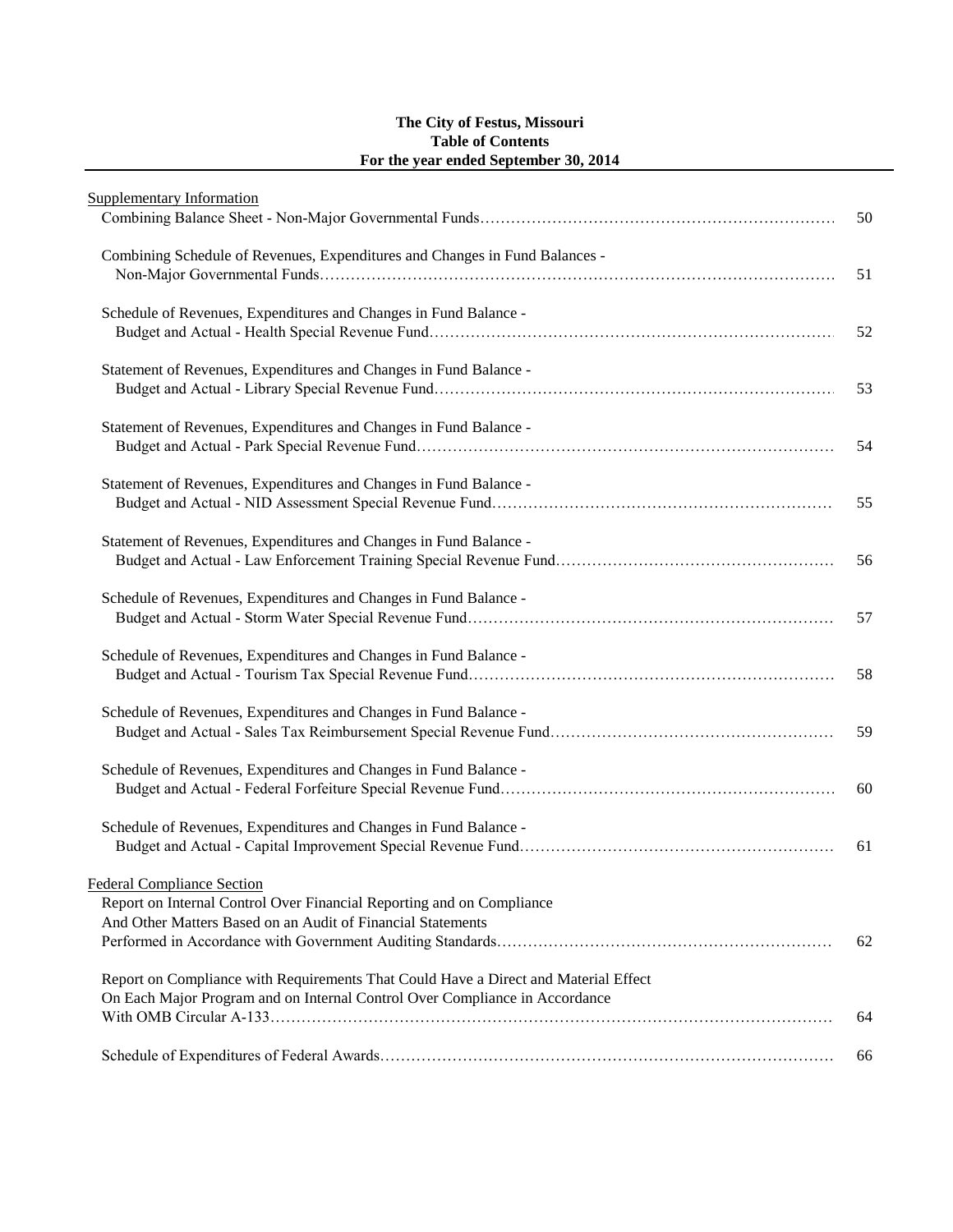## **The City of Festus, Missouri Table of Contents For the year ended September 30, 2014**

| Federal Compliance Section (continued) |     |
|----------------------------------------|-----|
|                                        | -68 |
|                                        |     |
|                                        | -69 |
|                                        |     |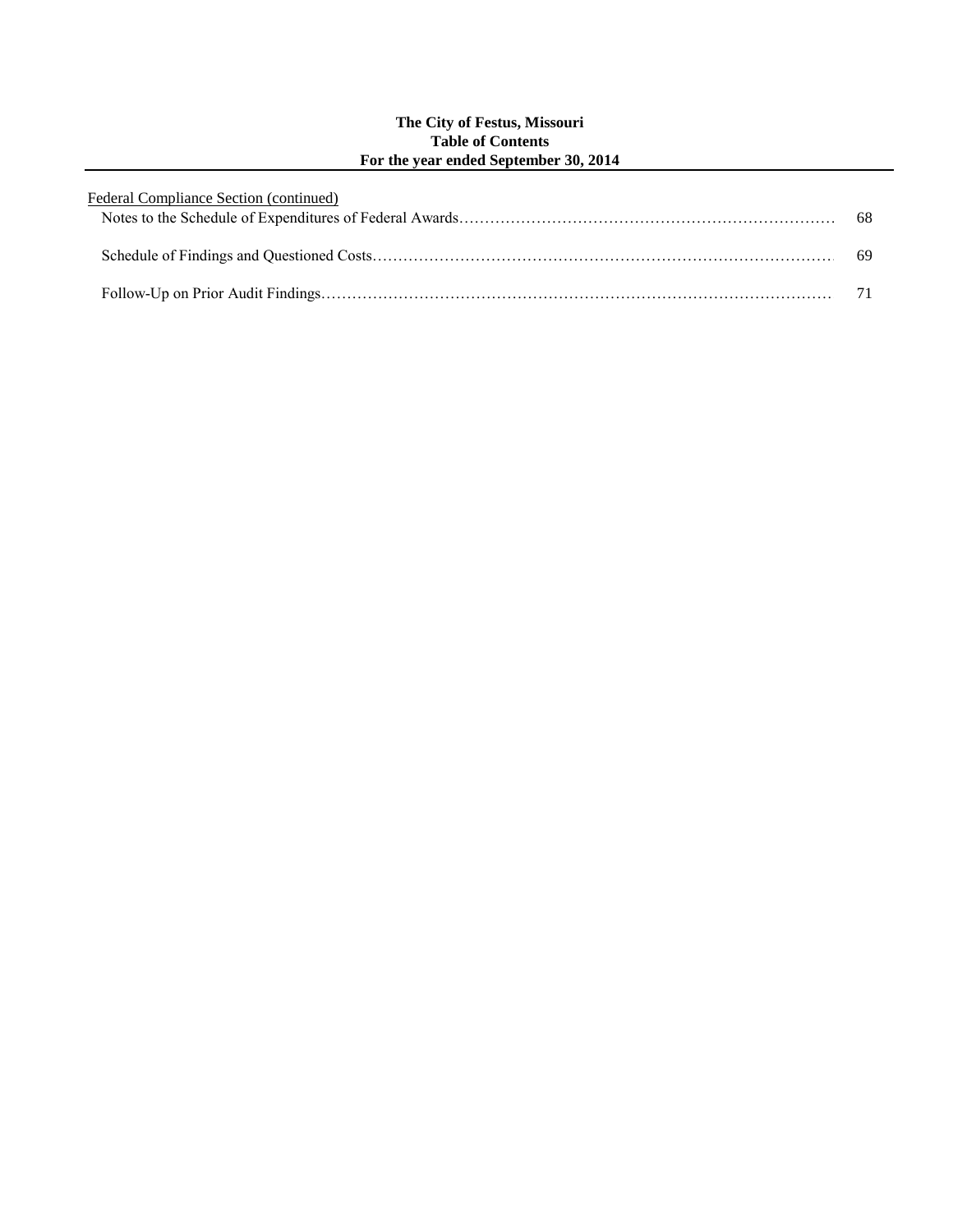### INDEPENDENT AUDITOR'S REPORT



10425 Old Olive Street Road, Suite 101

**Creve Coeur,** Missouri 63141

PHONE: 314-569-3800 FAX<sup>\*</sup> 314-569-0020

www.nsvcpa.com

Honorable Mayor and City Council City of Festus, Missouri

We have audited the accompanying financial statements of the governmental activities, the business-type activities, each major fund, and the aggregate remaining fund information of City of Festus, Missouri, (the City) as of and for the year ended September 30, 2014, and the related notes to the financial statements, which collectively comprise the City's basic financial statements as listed in the table of contents.

### **Management's Responsibility for the Financial Statements**

Management is responsible for the preparation and fair presentation of these financial statements in accordance with accounting principles generally accepted in the United States of America; this includes the design, implementation, and maintenance of internal control relevant to the preparation and fair presentation of financial statements that are free from material misstatement, whether due to fraud or error.

### **Auditor's Responsibility**

Our responsibility is to express opinions on these financial statements based on our audit. We conducted our audit in accordance with auditing standards generally accepted in the United States of America. Those standards require that we plan and perform the audit to obtain reasonable assurance about whether the financial statements are free from material misstatement.

An audit involves performing procedures to obtain audit evidence about the amounts and disclosures in the financial statements. The procedures selected depend on the auditor's judgment, including the assessment of the risks of material misstatement of the financial statements, whether due to fraud or error. In making those risk assessments, the auditor considers internal control relevant to the entity's preparation and fair presentation of the financial statements in order to design audit procedures that are appropriate in the circumstances, but not for the purpose of expressing an opinion on the effectiveness of the entity's internal control. Accordingly, we express no such opinion. An audit also includes evaluating the appropriateness of accounting policies used and the reasonableness of significant accounting estimates made by management, as well as evaluating the overall presentation of the financial statements.

We believe that the audit evidence we have obtained is sufficient and appropriate to provide a basis for our audit opinions.

### **Opinions**

As more fully described in Note 13, the City has not determined the cost of its defined benefit pension plan in accordance with accounting principles generally accepted in the United State of America (GASB 45), which require the cost of employees' pensions to be recognized over the employees' respective service periods and a liability to be recognized when the accumulated benefit obligation exceeds the fair value of plan assets. The effects of that departure on the financial statements are not reasonably determinable.

In our opinion, except for the effect of the matter described in the preceding paragraph, the financial statements referred to above present fairly, in all material respects, the respective financial position of the governmental activities, the business-type activities, each major fund, and the aggregate remaining fund information of the City of Festus,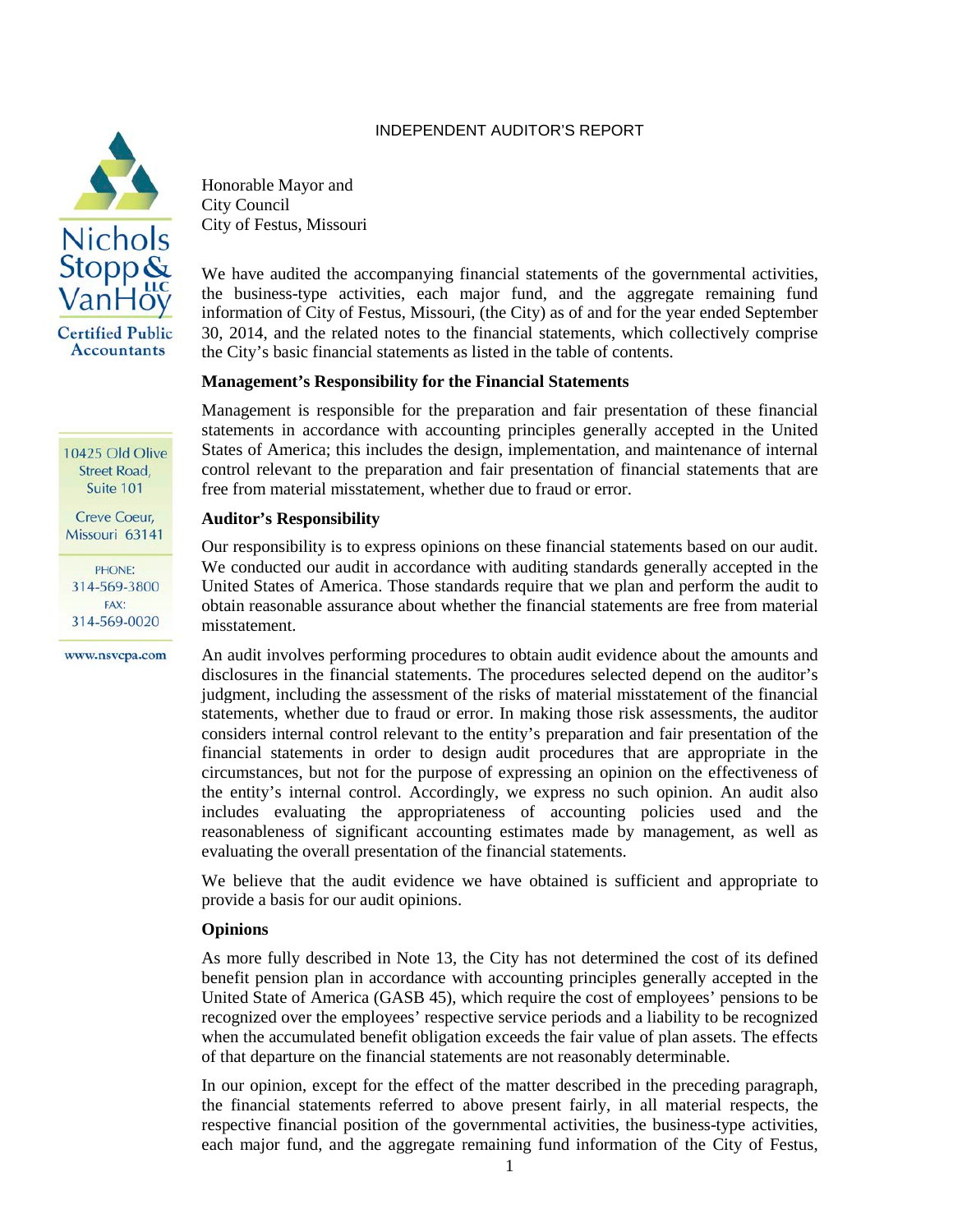Missouri, as of September 30, 2014, and the respective changes in financial position and, where applicable, cash flows thereof for the year then ended in accordance with accounting principles generally accepted in the United States of America.

### **Other Matters**

### *Required Supplementary Information*

Accounting principles generally accepted in the United States of America require that the management's discussion and analysis and budgetary comparison information on pages 4-14 and 45-49 be presented to supplement the basic financial statements. Such information, although not a part of the basic financial statements, is required by the Governmental Accounting Standards Board, who considers it to be an essential part of financial reporting for placing the basic financial statements in an appropriate operational, economic, or historical context. We have applied certain limited procedures to the required supplementary information in accordance with auditing standards generally accepted in the United States of America, which consisted of inquiries of management about the methods of preparing the information and comparing the information for consistency with management's responses to our inquiries, the basic financial statements, and other knowledge we obtained during our audit of the basic financial statements. We do not express an opinion or provide any assurance on the information because the limited procedures do not provide us with sufficient evidence to express an opinion or provide any assurance.

### *Other Information*

Our audit was conducted for the purpose of forming opinions on the financial statements that collectively comprise the City of Festus, Missouri's basic financial statements. The combining and individual nonmajor fund financial statements and nonmajor budgetary comparison information are presented for purposes of additional analysis and are not a required part of the basic financial statements. The schedule of expenditures of federal awards is presented for purposes of additional analysis as required by U.S. Office of Management and Budget Circular A-133, *Audits of States, Local Governments, and Non-Profit Organizations*, and is also not a required part of the basic financial statements.

The combining and individual nonmajor fund financial statements, nonmajor budgetary comparison information, and the schedule of expenditures of federal awards are the responsibility of management and were derived from and relate directly to the underlying accounting and other records used to prepare the basic financial statements. Such information has been subjected to the auditing procedures applied in the audit of the basic financial statements and certain additional procedures, including comparing and reconciling such information directly to the underlying accounting and other records used to prepare the basic financial statements or to the basic financial statements themselves, and other additional procedures in accordance with auditing standards generally accepted in the United States of America. In our opinion, the information is fairly stated, in all material respects, in relation to the basic financial statements as a whole.

### **Other Reporting Required by** *Government Auditing Standards*

In accordance with *Government Auditing Standards*, we have also issued our report dated June 1, 2015, on our consideration of the City of Festus, Missouri's internal control over financial reporting and on our tests of its compliance with certain provisions of laws, regulations, contracts, and grant agreements and other matters. The purpose of that report is to describe the scope of our testing of internal control over financial reporting and compliance and the results of that testing, and not to provide an opinion on internal control over financial reporting or on compliance. That report is an integral part of an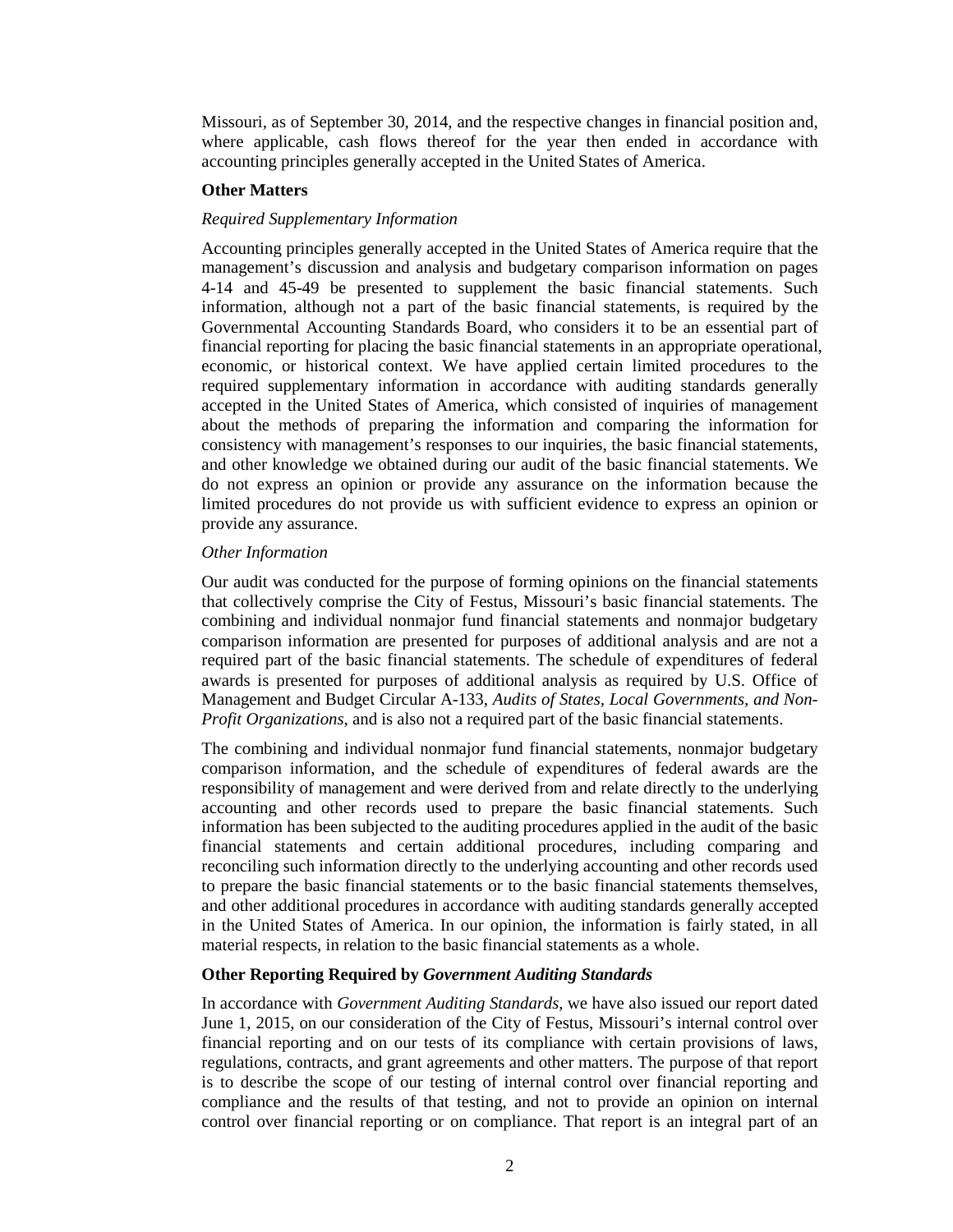audit performed in accordance with *Government Auditing Standards* in considering City of Festus, Missouri's internal control over financial reporting and compliance.

Nuchols, Stopp, & Vantfay, LLC

Creve Coeur, Missouri June 1, 2015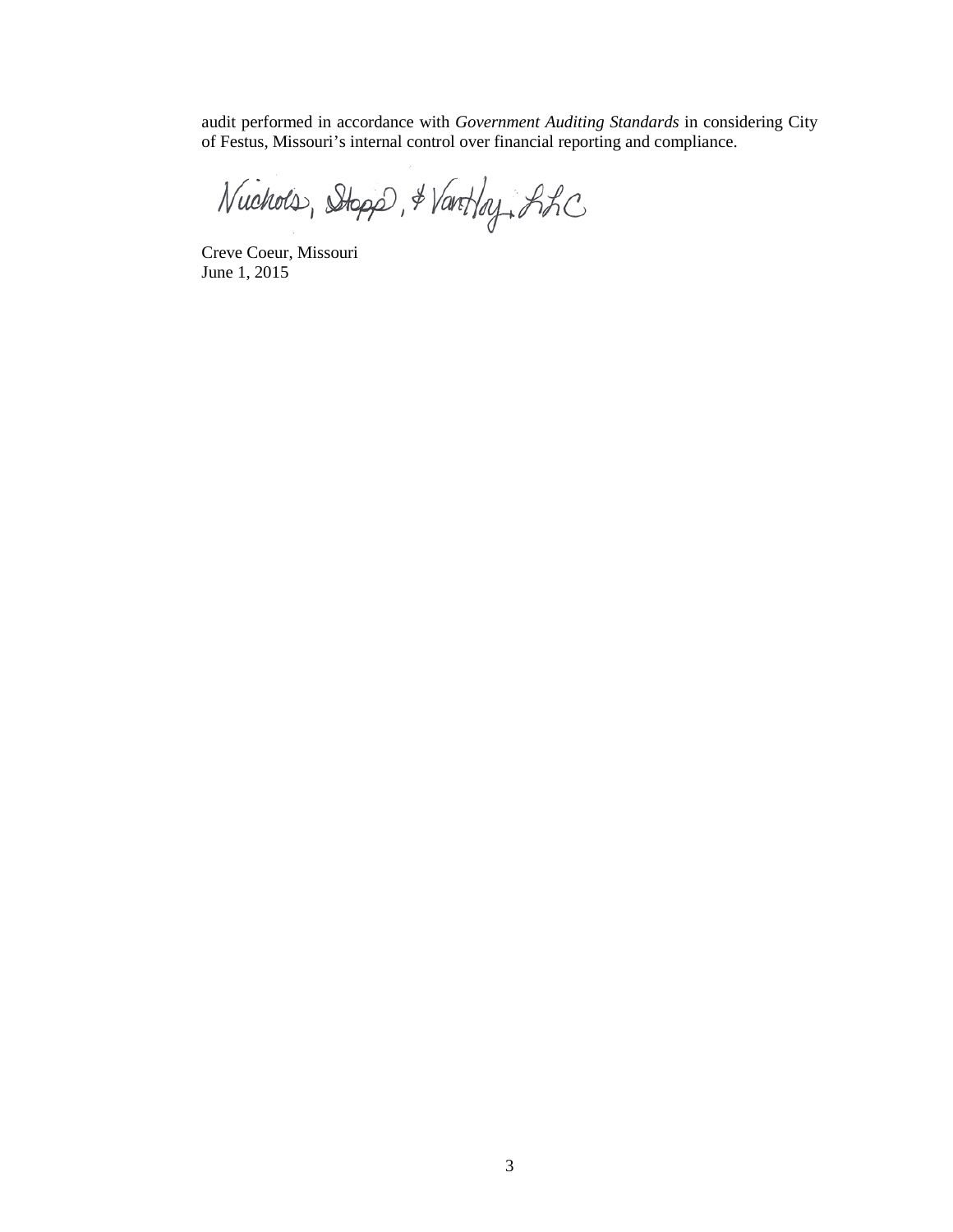As management of the City of Festus, Missouri, we offer readers of the City of Festus's Financial Statements this narrative overview and analysis of the financial activities of the City of Festus, Missouri for the Fiscal Year ended September 30, 2014. We encourage readers to consider the information presented here along with the City's financial statements, including the footnotes and supplementary information that follow this Management's Discussion and Analysis.

## **FINANCIAL HIGHLIGHTS**

- The assets of the City, as reported by the Statement of Net Position, exceeded its liabilities at the close of the most recent fiscal year by \$ 41,882,270 (net position). Of this amount, \$ 7,017,899 (unrestricted) may be used to meet the City's ongoing obligations to its citizens and creditors in accordance with the City's fund designation and fiscal policies.
- As of the close of the 2014 fiscal year, the City of Festus' Governmental Fund Statements reported combined ending fund balances of \$ 13,355,797 an increase of \$ 1,443,581 in comparison with the prior year, after adjustments. 7.4% of this total amount is available for spending at the government's discretion (General Fund unassigned balance) and an additional 69% is available for spending in the Special Revenue Funds. The City passed a new reserve policy which for General Fund would require a balance equal to 50% of operating expenditures to be held for emergency expenditures, for the 2014 fiscal year that committed balance is \$2,618,406.
- As of the close of the 2014 fiscal year, the City of Festus' Proprietary Fund reported ending net position of \$13,185,390, an increase of \$ 933,472 in comparison with the prior year, after adjustments.
- At the end of the current fiscal year, unassigned fund balance for the general fund was \$ 1,118,136 or 20.6% of total general fund expenditures or 21.4% of operating expenditures. This does not include the new committed fund balance of \$2,618,406, which is 50% of operating expenditures.
- The City's total debt decreased by \$1,020,951 during the current fiscal year to a total of \$11,542,314.

## **OVERVIEW OF THE FINANCIAL STATEMENTS**

This discussion and analysis is intended to serve as an introduction to the City of Festus, Missouri's basic financial statements. The City of Festus, Missouri's basic financial statements are comprised of three components: 1) governmentwide financial statements, 2) fund financial statements, and 3) notes to the financial statements. This report also contains required supplementary information and other supplementary information in addition to the basic financial statements.

## **GOVERNMENT-WIDE FINANCIAL STATEMENTS**

The *government-wide financial statements* are designed to provide readers with a broad overview of the City of Festus, Missouri's finances, in a manner similar to a private-sector business. Note the government-wide financial statements exclude fiduciary fund activities.

The two government-wide statements are the *statement of net position* and the *statement of activities*. These statements report the City's net assets and how they have changed.

The *statement of net position* presents information on all the City of Festus' assets and liabilities, with the difference between the two reported as *net position.* Over time, increases or decreases in net position may serve as a useful indicator of whether the financial position of the City of Festus, Missouri is improving or deteriorating.

The *statement of activities* presents information showing how the City's net position changed during the most recent fiscal year. All changes in net position are reported as soon as the underlying event giving rise to the change occurs, *regardless of the timing and related cash flows.* Thus, revenues and expenses are reported in this statement for some items that will only result in cash flows in future fiscal periods (e.g., uncollected taxes and accrued vacation leave).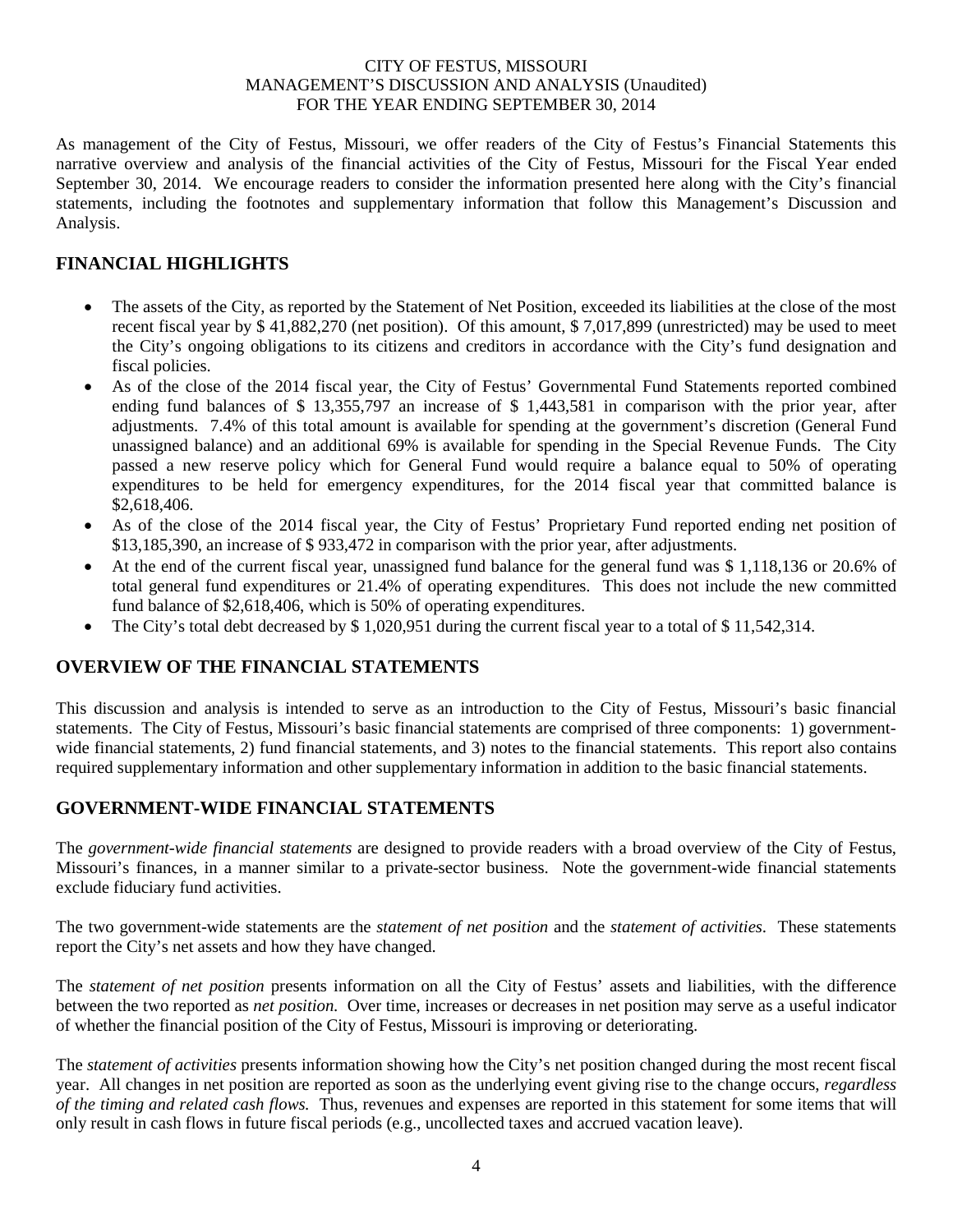## **GOVERNMENT-WIDE FINANCIAL STATEMENTS (continued)**

The government-wide financial statements distinguish functions of the City of Festus, Missouri that are principally supported by taxes and intergovernmental revenues *(governmental activities),* from other functions that are intended to recover all or a significant portion of their costs through user fees and charges *(business-type activities)*. Not only do the government-wide financial statements include the City itself (known as the primary government). The *governmental activities* of the City of Festus, Missouri include general government, judicial, building and planning, public safety, parks and recreation, public works and a public library. The City of Festus, Missouri operates one *business-type activity* that is a water and sewer department.

## **FUND FINANCIAL STATEMENTS**

A *fund* is a grouping of related accounts that is used to maintain control over resources that have been segregated for specific activities or objectives. The City of Festus, Missouri like other state and local governments, uses fund accounting to ensure and demonstrate compliance with finance-related legal requirements. All of the funds of the City of Festus, Missouri can be divided into two categories: governmental funds and proprietary funds.

## **GOVERNMENTAL FUNDS**

*Governmental funds* are used to account for essentially the same functions reported as *governmental activities* in the government-wide financial statements. However, unlike the government-wide financial statements, governmental fund financial statement focus on *near-term inflows and outflows of expendable resources,* as well as on *balances of expendable resources* available at the end of the fiscal year. Such information may be useful in evaluating a government's near-term financing requirements.

Because the focus of governmental funds is narrower than that of the government-wide financial statements, it is useful to compare the information presented for *governmental funds* with similar information presented for *governmental activities*  in the government-wide financial statements. By doing so, readers may better understand the long-term impact of the government's near-term financial decisions. Both the governmental fund balance sheet and the governmental fund statement of revenues, expenditures, and changes in the fund balance provide a reconciliation to facilitate this comparison between *governmental funds* and the government-wide *financial statements.*

The City of Festus, Missouri maintains fourteen individual governmental funds. Information is presented separately in the governmental fund balance sheet and in the governmental fund statement of revenues, expenditures, and changes in fund balances for the General Fund, City Transportation Tax Fund, County Transportation Tax Fund, and Capital Reserve Fund, which are considered to be a major funds. Data from the other governmental funds are combined into a single, aggregated presentation called "other governmental funds". Individual fund data for each of these non-major governmental funds is provided in the form of *combining statements* in the other supplementary information section in this report.

The City of Festus, Missouri adopts an annual appropriated budget for all of its major governmental funds and all other governmental funds. Budgetary comparison statements have been provided for all budgeted funds to demonstrate legal compliance with the respective adopted budget.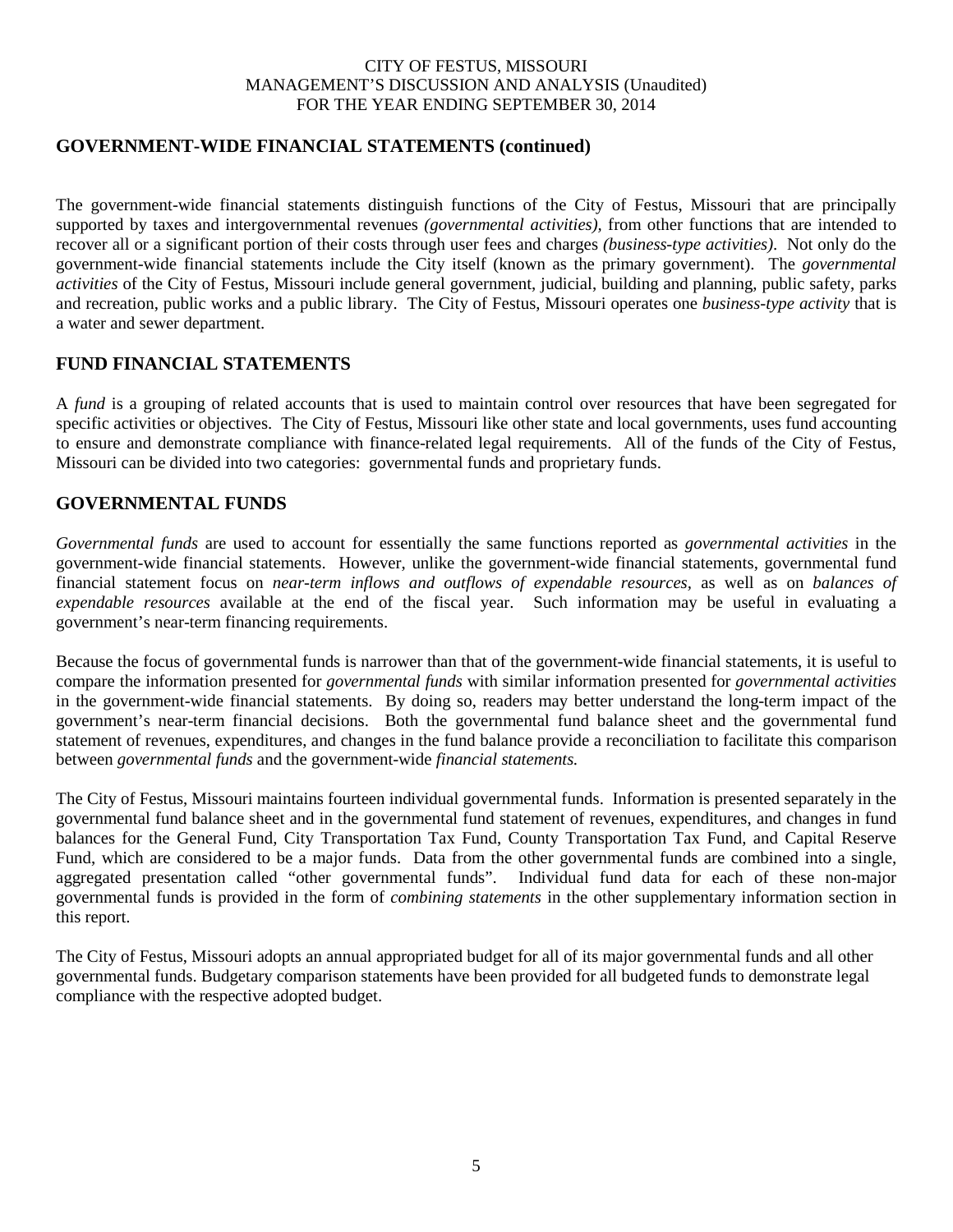## **PROPRIETARY FUNDS**

Proprietary funds are used to account for operations that are financed and operated in a manner similar to private business enterprises where the intent of the governing body is that the costs of providing goods or services to the general public on a continuing basis be financed or recovered primarily through user charges; or where the governing body has decided that periodic determination of revenues earned, expenses incurred and/or net income is appropriate for capital maintenance, public policy, management control, accountability or other purposes. The City has one enterprise fund, which is the water and sewer fund. The proprietary fund financial statements provide information for the Water and Sewer fund since it is considered to be a major fund of the City. .

## **NOTES TO THE BASIC FINANCIAL STATEMENTS**

The notes provide additional information that is essential to a full understanding of the data provided in the governmentwide and fund financial statements.

## **OTHER INFORMATION**

In addition to the basic financial statements and accompanying notes, this report also presents certain *required supplementary information* concerning the City of Festus's progress in funding its obligations to provide pension benefits to its employees**.**

## **OTHER SUPPLEMENTARY INFORMATION**

The combining and individual fund statements, referred to earlier in connection with non-major governmental funds, are presented immediately following the required supplementary information.

## **GOVERNMENT-WIDE FINANCIAL ANALYSIS-FINANCIAL ANALYSIS OF THE CITY AS A WHOLE**

This is the eleventh year that the City has presented its financial statements under the reporting model required by the Governmental Accounting Standards Board Statement No. 34 (GASB 34), *Basic Financial Statements and Management's Discussion and Analysis for State and Local Governments.* Therefore, a comparative analysis of government-wide data is provided.

As noted earlier, net position may serve over time as a useful indicator of a government's financial position. In the case of the City of Festus, Missouri, assets exceeded liabilities by \$ 41,882,270 at the close of the most recent fiscal year.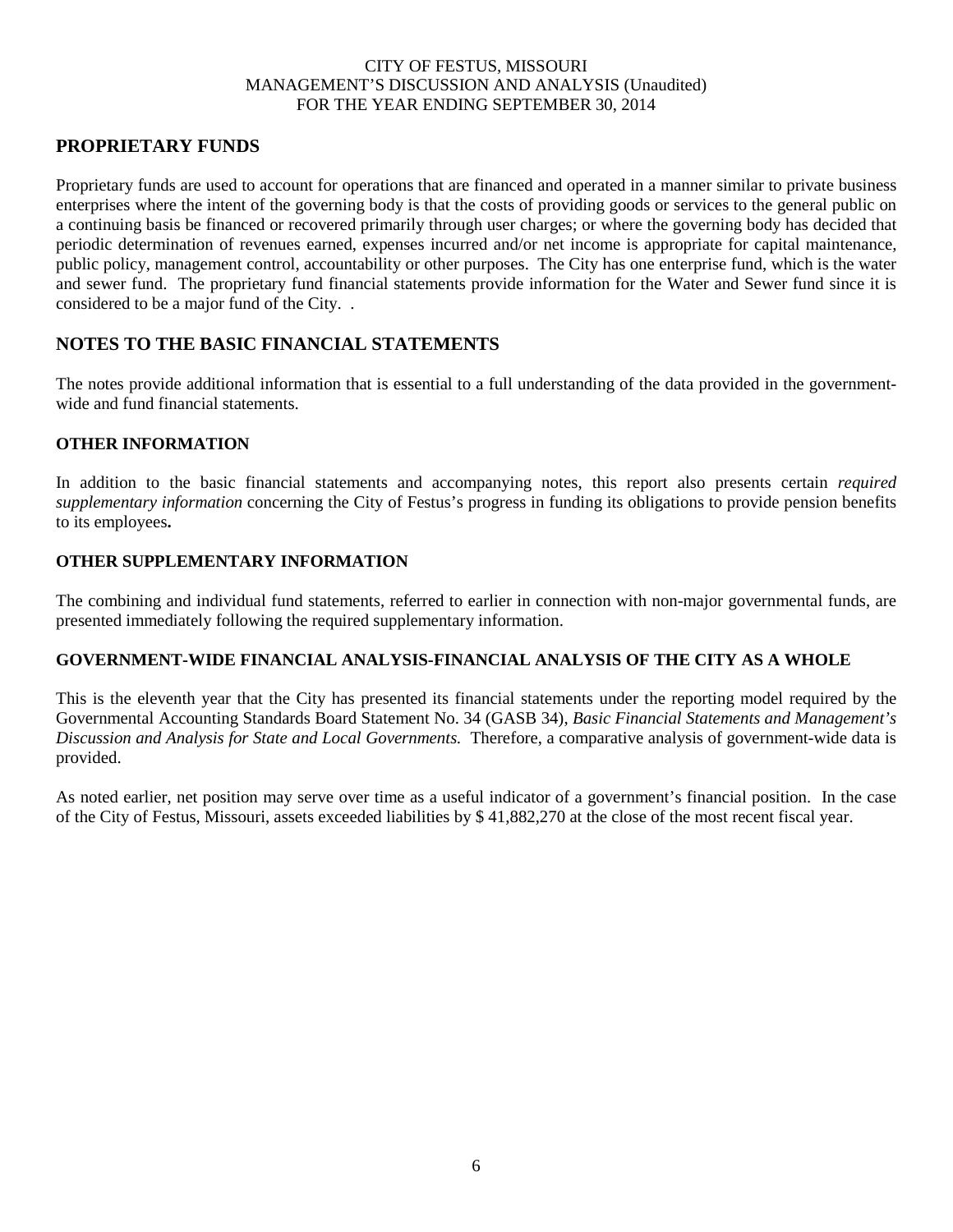|                                    |              | Governmental      |              | <b>Business-Type</b> | <b>Total</b> |              |  |  |
|------------------------------------|--------------|-------------------|--------------|----------------------|--------------|--------------|--|--|
|                                    |              | <b>Activities</b> |              | <b>Activities</b>    |              |              |  |  |
|                                    | 2013         | 2014              | 2013         | 2014                 | 2013         | 2014         |  |  |
| <b>Assets</b>                      |              |                   |              |                      |              |              |  |  |
| <b>Current &amp; Other Assets</b>  | \$17,193,858 | \$18,318,647      | \$11,609,911 | \$11,823,265         | \$28,803,769 | \$30,141,912 |  |  |
| Capital Assets, Net                | 17,037,269   | 17,269,646        | 9,047,998    | 9,031,866            | 26,085,267   | 26,301,512   |  |  |
| <b>Total Assets</b>                | 34, 231, 127 | 35,588,293        | 20,657,909   | 20,855,131           | 54,889,036   | 56,443,424   |  |  |
| <b>Deferred Outflows Resources</b> |              |                   |              |                      |              |              |  |  |
| <b>Liabilities</b>                 |              |                   |              |                      |              |              |  |  |
| Long-Term Liabilities              | 4,718,643    | 4,486,916         | 7,844,622    | 7,055,398            | 12,563,265   | 11,542,314   |  |  |
| <b>Other Liabilities</b>           | 2,581,533    | 2,404,497         | 561,369      | 614,343              | 3,142,902    | 3,018,840    |  |  |
| <b>Total Liabilities</b>           | 7,300,176    | 6,891,413         | 8,405,991    | 7,669,741            | 15,706,167   | 14,561,154   |  |  |
| <b>Deferred Inflows Resources</b>  |              |                   |              |                      |              |              |  |  |
| <b>Net Position</b>                |              |                   |              |                      |              |              |  |  |
| Invested in Capital                |              |                   |              |                      |              |              |  |  |
| Assets, Net                        | 15,240,672   | 15,618,418        | 6,921,917    | 7,429,981            | 22,162,589   | 23,048,399   |  |  |
| Restricted:                        |              |                   |              |                      |              |              |  |  |
| Debt Service                       | 16,839       | 7,808             | 2,777,433    | 2,590,554            | 2,794,272    | 2,598,362    |  |  |
| <b>Enabling Legislation</b>        | 8,207,583    | 9,217,610         |              |                      | 8,207,583    | 9,217,610    |  |  |
| Unrestricted                       | 3,465,857    | 3,853,044         | 2,552,568    | 3,164,855            | 6,018,425    | 7,017,899    |  |  |
| <b>Total Net Position</b>          | \$26,930,951 | \$28,696,880      | \$12,251,918 | \$13,185,390         | \$39,182,869 | \$41,882,270 |  |  |

## **City of Festus Net Assets**

The largest portion of the City's net position reflects its investment in capital assets (e.g., land, buildings, machinery, and equipment); less any related debt used to acquire those assets that is still outstanding. The City uses these capital assets to provide services to citizens; consequently, these assets are not available for future spending. Although the City's investment in its capital assets is reported net of related debt, it should be noted that the resources needed to repay this debt must be provided from other sources, since the capital assets themselves cannot be used to liquidate these liabilities**.**

An additional portion of the City's net position 28.1 % represents resources that are subject to external restrictions on how they may be used. The remaining balance of unrestricted net assets of \$ 7,017,899 may be used to meet the City's ongoing obligations to citizens and creditors.

As of September 30, 2014, the City of Festus, Missouri is able to report positive balances in all of the net position for the current year-end.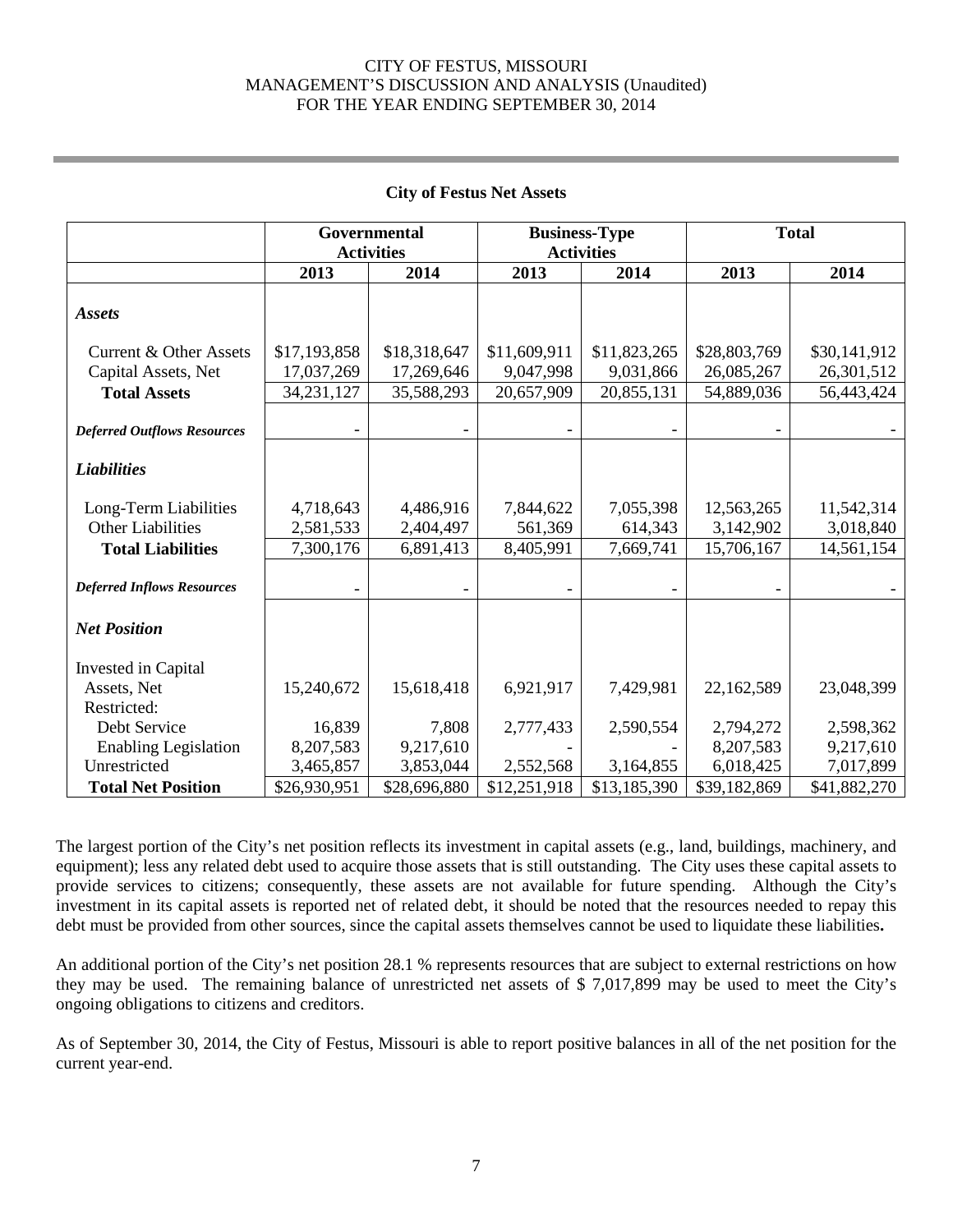Key elements of the changes in net position are as follows:

| <b>City of Festus</b><br><b>Statement of Activities</b> | Governmental<br><b>Activities</b> |             |               | <b>Business-Type</b><br><b>Activities</b> | <b>Totals</b> |             |  |  |
|---------------------------------------------------------|-----------------------------------|-------------|---------------|-------------------------------------------|---------------|-------------|--|--|
|                                                         | 2013                              | 2014        | 2013          | 2014                                      | 2013          | 2014        |  |  |
| <b>Revenues</b><br>Program Revenues:                    |                                   |             |               |                                           |               |             |  |  |
| <b>Charges for Services</b>                             | \$1,779,100                       | \$1,767,830 | \$4,362,126   | \$4,523,290                               | \$6,141,226   | \$6,291,120 |  |  |
| <b>Operating Grants</b>                                 | 152,854                           | 416,352     |               |                                           | 152,854       | 416,352     |  |  |
| Capital Grants<br>$\&$                                  |                                   |             |               |                                           |               |             |  |  |
| Contributions                                           | 636,031                           | 712,538     | 124,122       | 295,257                                   | 760,153       | 1,007,795   |  |  |
| <b>General Revenues:</b>                                |                                   |             |               |                                           |               |             |  |  |
| <b>Taxes</b>                                            | 7,383,808                         | 8,384,125   |               |                                           | 7,383,808     | 8,384,125   |  |  |
| Licenses (taxes)                                        | 191,184                           | 198,849     |               |                                           | 191,184       | 198,849     |  |  |
| <b>Investment Income</b>                                | 32,870                            | 30,972      | 137,730       | 133,004                                   | 170,600       | 163,976     |  |  |
| Gain/Loss, on disposal                                  | (8,071)                           | (7, 321)    | (31, 861)     | (713)                                     | (39, 932)     | (8,034)     |  |  |
| Gain/Loss, Joint Venture                                |                                   |             | (11,968)      |                                           | (11,968)      |             |  |  |
| Miscellaneous                                           | 149,511                           | 123,981     | 5,506         | 6,261                                     | 155,017       | 130,242     |  |  |
| <b>Total Revenue</b>                                    | 10,317,287                        | 11,627,326  | 4,585,655     | 4,957,099                                 | 14,902,942    | 16,584,425  |  |  |
|                                                         |                                   |             |               |                                           |               |             |  |  |
| <b>Expenses</b>                                         |                                   |             |               |                                           |               |             |  |  |
| Administration                                          | 713,349                           | 708,110     |               |                                           | 713,349       | 708,110     |  |  |
| Court                                                   | 166,315                           | 163,599     |               |                                           | 166,315       | 163,599     |  |  |
| <b>Building Department</b>                              | 339,107                           | 328,847     |               |                                           | 339,107       | 328,847     |  |  |
| Police                                                  | 2,128,385                         | 2,154,285   |               |                                           | 2,128,385     | 2,154,285   |  |  |
| Dispatch                                                | 583,659                           | 578,224     |               |                                           | 583,659       | 578,224     |  |  |
| Fire                                                    | 376,516                           | 380,037     |               |                                           | 376,516       | 380,037     |  |  |
| <b>Emergency Management</b>                             | 17,955                            | 14,450      |               |                                           | 17,955        | 14,450      |  |  |
| <b>Street</b>                                           | 1,735,380                         | 2,658,514   |               |                                           | 1,735,380     | 2,658,514   |  |  |
| Health                                                  | 108,365                           | 111,470     |               |                                           | 108,365       | 111,470     |  |  |
| Library                                                 | 351,136                           | 342,742     |               |                                           | 351,136       | 342,742     |  |  |
| Parks                                                   | 597,129                           | 632,265     |               |                                           | 597,129       | 632,265     |  |  |
| <b>Public Works</b>                                     |                                   |             |               |                                           |               |             |  |  |
| Non-Departmental                                        | 1,356,719                         | 1,493,065   |               |                                           | 1,356,719     | 1,493,065   |  |  |
| Economic Development                                    |                                   |             |               |                                           |               |             |  |  |
| <b>Interest and Fiscal Charges</b>                      | 55,758                            | 53,883      |               |                                           | 55,758        | 53,883      |  |  |
| Airport                                                 |                                   |             |               |                                           |               |             |  |  |
| Water and Sewer                                         |                                   |             | 4,217,683     | 4,265,533                                 | 4,217,683     | 4,265,533   |  |  |
| <b>Total Expenses</b>                                   | 8,529,773                         | 9,619,491   | 4,217,683     | 4,265,533                                 | 12,747,456    | 13,885,024  |  |  |
| Special Items:                                          |                                   |             |               |                                           |               |             |  |  |
| Transfers                                               | (345,000)                         | (241,906)   | 345,000       | 241,906                                   |               |             |  |  |
| <b>Increase (decrease)</b>                              | \$1,442,514                       | \$1,765,929 | \$<br>712,972 | \$<br>933,472                             | \$2,155,486   | \$2,699,401 |  |  |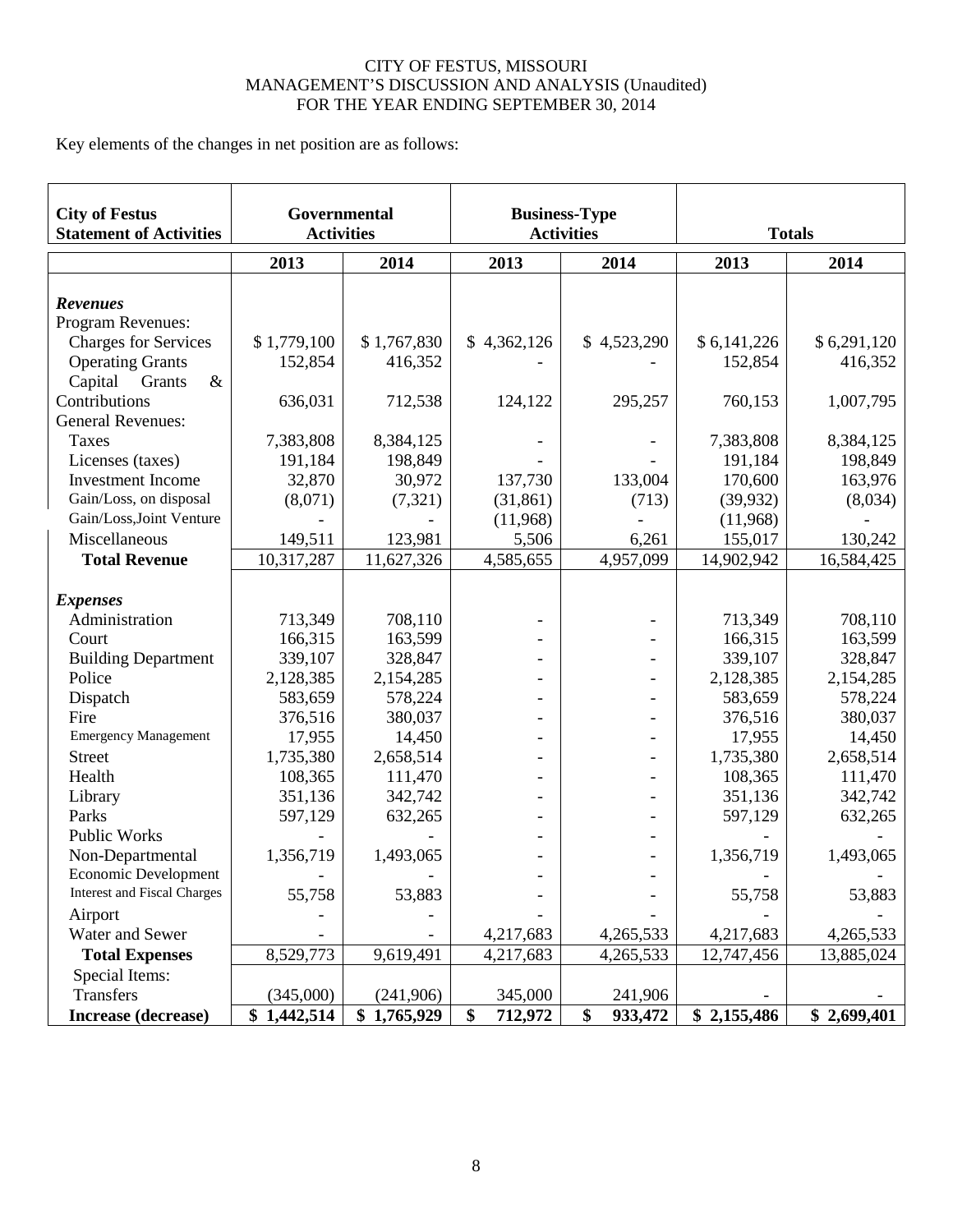## **SIGNIFICANT CHANGES IN NET ASSETS**

## **Governmental Activities:**

Some of the changes noted are:

- Taxes are up 13.6% over 2013, this is primarily due to the fact that County Transportation Tax is included in revenue in the year of reimbursement and in 2013 only \$39,483 was included versus \$936,745 in 2014. The City collected sales tax had an approximate 2% increase from the prior year. Utility Gross Receipts were up 1% while the 911 Tax was down 7.5%. The State Gas Tax, Vehicle Sales Tax, and Cable Franchise tax were all up over the prior year.
- The City began the collection of a two percent tourism tax in fiscal year 2003 to promote tourism in the City. In 2012 the citizens voted to increase the Tourism tax to 5%. The City has collected \$ 237,913 for the fiscal year ending 2014 and \$ 206,739 for the fiscal year ending 2013. The Tourism Board has chosen to fund a stage at the West City Park in 2015 and to continue setting aside \$30,000 per year towards the cost of a concession stand at Sunset Park.
- The City has set up a special allocation fund to deposit 50% of sales tax revenues generated from the Lowe's and Home Depot stores, which will get reimbursed back to them for certain infrastructure costs (see notes to the financial statements for more detail).

## **FINANCIAL ANALYSIS OF THE CITY OF FESTUS, MISSOURI'S FUNDS**

As noted earlier, City of Festus, Missouri uses fund accounting to ensure and demonstrate compliance with financerelated legal requirements**.**

## **GOVERNMENTAL FUNDS**

The focus of the City of Festus, Missouri's governmental funds is to provide information on inflows and balances of available expendable resources. Such information is useful in assessing the City's financial requirements. In particular, unreserved fund balance may serve as a useful measure of a government's net resources available for spending at the end of the fiscal year.

At the end of year 2014, the unassigned fund balance of the general fund was \$ 1,118,136, while the total fund balance was \$4,201,869. As a measure of the general funds liquidity, it may be useful to compare both unassigned fund balance and total fund balance to total fund expenditures and transfers out. Unassigned fund balance represents 20.5% of total general fund expenditures and transfers out of \$ 5,465,653, while total fund balance represents 76.9% of total general fund expenditures and transfers out. On July 28, 2014 the City Council passed Ordinance # 4174 establishing a reserve policy which requires that the general fund reserve fund balance be equal to 50% of the general fund operating expenses. This reserve balance is reflected as a Committed – Contingency balance and for 2014 is \$ 2,618,406. This amount would have previously been included as part of the unassigned fund balance.

The fund balance of the City's general fund increased by \$ 615,759 or 17.2%, from the prior-year fund balance. The change of the current year's fund balances is due to:

• Overall General Revenue Fund revenues were up \$ 76,025 as compared to the previous year. There was also a decrease in expenditures of approximately \$ 314,132. The transfers-in decreased by \$ 191,127, and the transfersout increased by \$ 45,306 in 2014.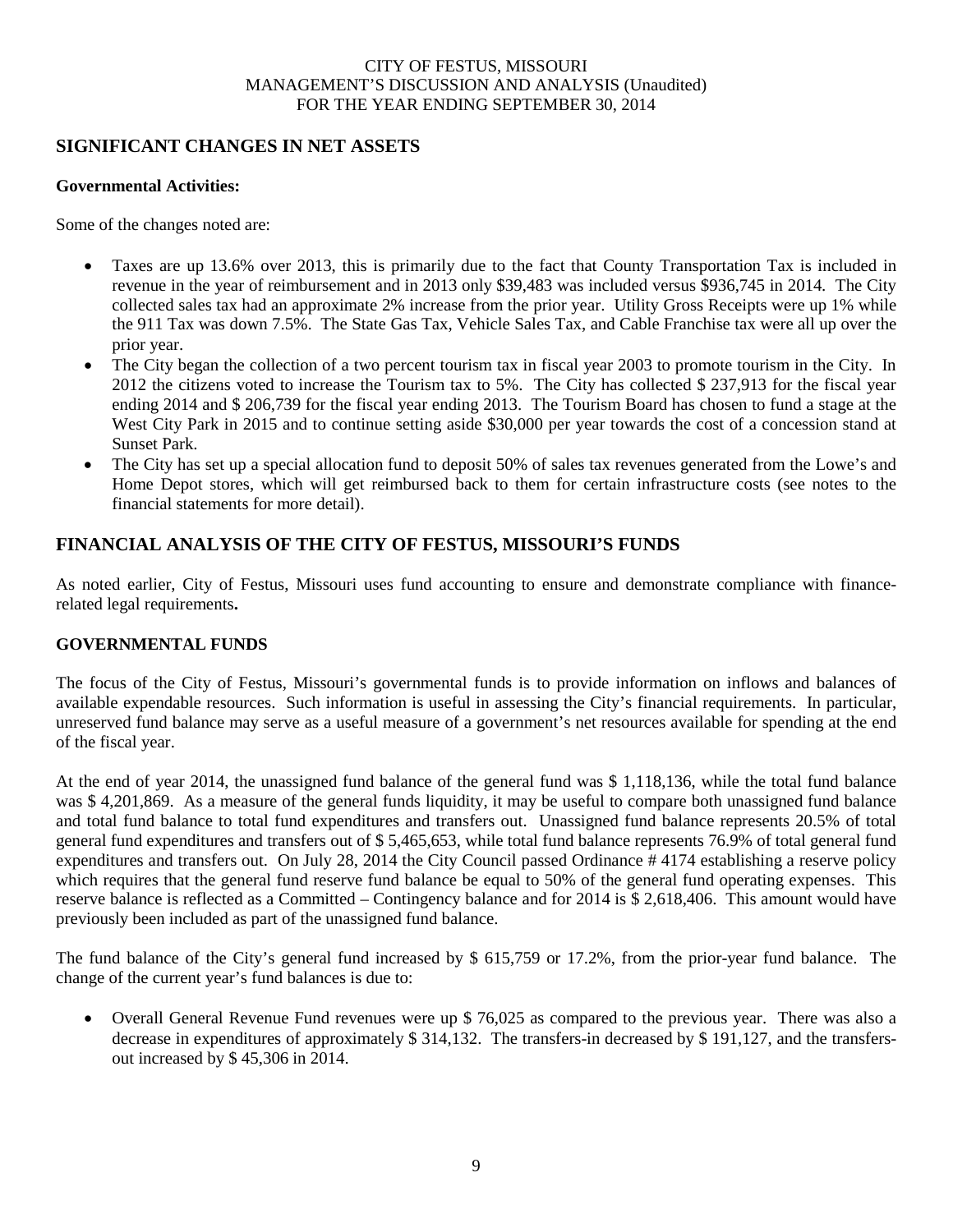## **GOVERNMENTAL FUNDS (continued)**

- General Fund expenditures decreased due to various reasons including capital expenditures from \$526,860 in 2013 to only \$183,489 in 2014. Also the Fire Truck loan was paid off in 2013 which reduced expenditures by \$76,877.
- The City made a change in LAGERS (retirement) to increase employees' benefits and this caused an increase in expenditures over all funds with full time employees. Increase for all funds was \$129,823.

Changes in fund balances for other major governmental funds can be described as follows:

- The City Transportation Fund balance increased by \$ 139,318 or 5% from the prior-year. The expenditures increased by \$ 323,858, with a decrease in operating expenses of \$21,635 and an increase in capital purchases of \$345,493 due to increasing the major street projects. At the end of September 30, 2014, the spendable portion of the fund balance of \$2,925,740 is available for spending at the City's discretion on transportation projects.
- The County Transportation Fund increased by \$90 or .1% from the prior year. At the end of September 30, 2014 the fund balance of \$230,302 is essentially a reserve needed in order to pay for expenditures up front until the City can request reimbursement through the County. There was deferred revenue in the amount of \$715,177 available at September 30, 2014 for future transportation projects.

## **PROPRIETARY FUNDS**

Business-type activities – Water and Sewer Fund, increased the City's net position by \$ 933,472, which is an increase of more than 7.6% over the prior fiscal year. Key elements of this change are as follows:

• The City water sales increased in the amount of \$124,289 or 4.4% from the prior year. The City sewer sales also increased in the amount of \$ 40,814 or 3.3%. Other income items increased by \$163,227 including the contributed revenue, tap-on fees and miscellaneous.

## **CAPITAL ASSETS**

The City of Festus' investment in capital assets for its governmental and business type activities as of September 30, 2014 amounts to \$26,301,512 (net of accumulated depreciation). This investment in capital assets includes land, buildings and system improvements, machinery and equipment, park facilities, roads and bridges. The increase in the City of Festus' investment in capital assets for the current fiscal year was .8%, (a 1.4% increase for governmental activities and a (.2%) decrease for business-type activities).

Major capital asset events during the current fiscal year included the following:

## **Governmental Activities**:

- Construction in Progress increased predominately due to American Legion street project not being completed plus the engineering of the Horine Road street project. Sunset Park projects were capitalized, including parking lot and fencing.
- Buildings and Other Improvements only had the removal of the announcer stand at West City Park ball field.
- Office equipment change consisted of a Library copier purchased and one retired, a plotter purchased for Street Department, a website upgrade and 3 computers moved from Administration to Emergency Management.
- Additions to Automotive Equipment for the year included a vehicle for the Parks Department and two new police Tahoes including decals and equipment. There were two police vehicles disposed of during the year.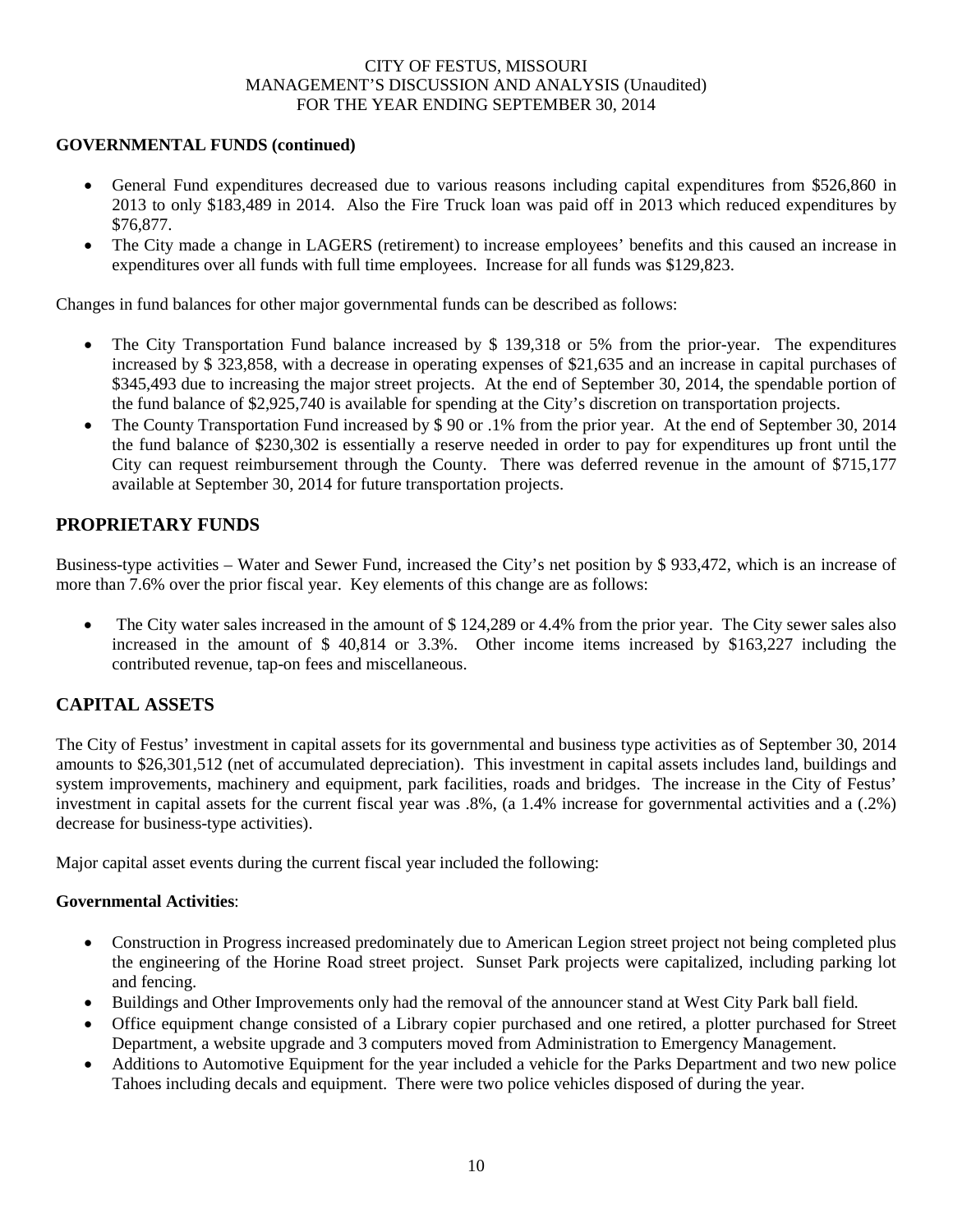## **Governmental Activities (continued)**

- Machinery and equipment acquired during the year included phone systems for all departments; radar and video equipment for Police vehicles; a surveillance camera for Police; 2 scoreboards with netting and bleachers for Parks; handheld GPS mapping system for Building Department; variable speed fan and thermal camera for the Fire Department; and a Bobcat track loader with bucket for Street Department. Items retired included phone systems, scoreboard, and 3 v-box spreaders.
- Additions to infrastructure and land improvements included street projects Huber and Edgewood overlays, 2014 Novachip of parts of Mueller, West City Park, Sunshine, Holly,  $6<sup>th</sup>$  & 9<sup>th</sup> Streets. A donation was made to the City of the roads at Sawyers Ridge (valued at \$240,000). Also, in 2014 there was fencing, sidewalks, infield conditioning, grading at Sunset Park plus a parking lot at South Adams Park and redid the singles tennis court.

### **Business-Type Activities**:

- Increases to Construction in Progress included work on the Pounds and Twin Tanks booster systems and Well #10 variable frequency system. The Festus-Crystal City Sewer improvements of a fine screen, monorail project, and a dimminutor were completed and capitalized.
- There was additional lining added to the sewers at a cost of \$92,577.
- Sawyers Ridge donated water mains and sewer mains valued at \$100,000 each.
- There were also improvements to the Edwards water main.
- Machinery and Equipment purchases included a tool chest, gas chain saw, plate compactor and various trash pumps.
- A 2000 Chevy truck, phone system, and a chlorinator were removed from service.

| <b>City of Festus Capital Assets</b><br>(net of depreciation) | <b>Government Activities</b> |                 | <b>Business-type Activities</b> |    |           | Total<br><b>Capital Assets</b> |            |    |            |
|---------------------------------------------------------------|------------------------------|-----------------|---------------------------------|----|-----------|--------------------------------|------------|----|------------|
|                                                               | 2013                         | 2014            | 2013                            |    | 2014      |                                | 2013       |    | 2014       |
|                                                               |                              |                 |                                 |    |           |                                |            |    |            |
| Land                                                          | 1,520,742<br>\$              | 1,520,742<br>\$ | \$<br>194,059                   | \$ | 194,059   | \$                             | 1.714.801  | \$ | 1,714,801  |
| Assets held for sale                                          |                              |                 | 52,432                          |    | 52,432    |                                | 52,432     |    | 52,432     |
| <b>Construction in Progress</b>                               | 281,824                      | 1,259,498       | 72,288                          |    | 74,381    |                                | 354,112    |    | 1,333,879  |
| Systems and Improvements                                      |                              |                 | 8,034,199                       |    | 8,116,607 |                                | 8,034,199  |    | 8,116,607  |
| Buildings and Other Improvements                              | 3,391,355                    | 3,182,161       | 68,867                          |    | 64,196    |                                | 3,460,222  |    | 3,246,357  |
| Office Equipment                                              | 296,261                      | 243,745         |                                 |    |           |                                | 296,261    |    | 243,745    |
| Automotive Equipment                                          | 373,990                      | 218,318         | 83.731                          |    | 36,247    |                                | 457.721    |    | 254,565    |
| Machinery and Equipment                                       | 506,805                      | 518,778         | 531,900                         |    | 487,506   |                                | 1,038,705  |    | 1,006,284  |
| <b>Furniture and Fixtures</b>                                 |                              |                 | 1,956                           |    | 1,684     |                                | 1,956      |    | 1,684      |
| Computer Equipment                                            |                              |                 | 8,566                           |    | 4,754     |                                | 8,566      |    | 4,754      |
| Infrastructure                                                | 5,611,157                    | 4,652,761       |                                 |    |           |                                | 5,611,157  |    | 4,652,761  |
| Land Improvements                                             | 5,055,135                    | 5,673,643       |                                 |    |           |                                | 5,055,135  |    | 5,673,643  |
| Capital Assets, Net                                           | 17,037,269<br>S              | 17,269,646      | 9,047,998                       |    | 9,031,866 |                                | 26,085,267 | \$ | 26,301,512 |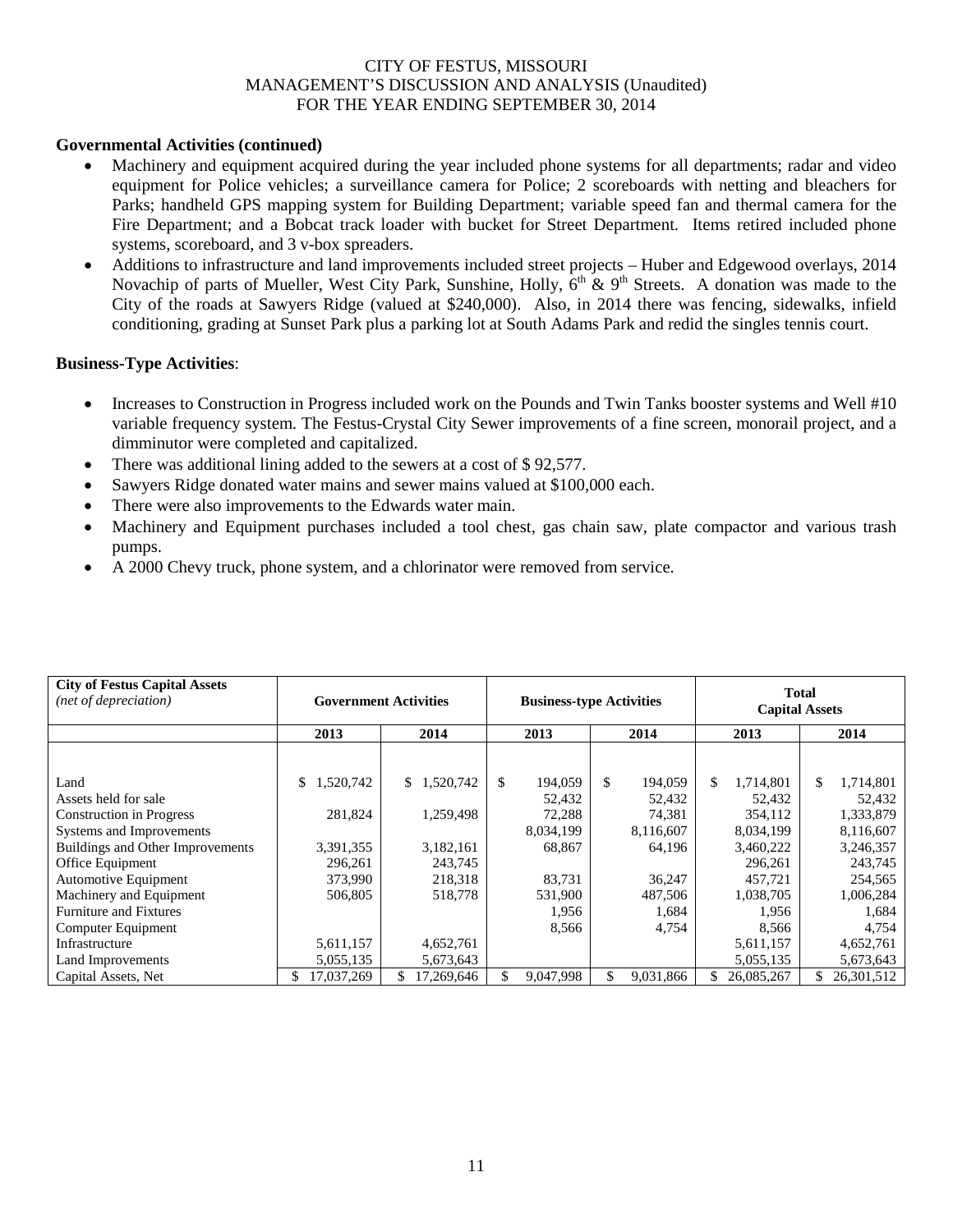## **LONG - TERM DEBT**

## **Governmental Activities:**

At the end of September 30, 2014 the City had outstanding long-term debt obligations for governmental activities in the amount of \$ 4,486,916 compared to \$ 4,718,643 in 2013. The City's obligations include a Neighborhood Improvement District Bonds in the amount of \$ 350,126 that will be assessed to property owners benefiting from improvements within the Bailey Station, Tanglewood, and Alexander Heights Subdivisions over the next 9 years. Capital lease obligations outstanding totaled \$ 31,102, which includes a capital lease for accounting software. The 2012 Certificate of Participation was issued to refinance the lease purchase of the Library building. Also included is the Net Pension Obligation (see Note 5). The Notes Payable is the balance due to Lowe's and Home Depot for reimbursement of infrastructure costs, which is to be repaid with a specified portion of the sales tax collected by those companies. (See Notes to the Financial Statement - Long Term Debt for further clarification of the agreements).

## **Business-type Activities:**

At the end of September 30, 2014, the City had outstanding long-term debt obligations for business-type activities in the amount of \$ 7,055,398 compared to \$ 7,844,622 in 2013. The Neighborhood Improvement District (NID) Bonds totaling \$133,262, net of discount, have various maturity dates out to 2022. The Certificates of Participation Series 2005 is for the installation of the 18" parallel sewer line, net of the discount and the \$ 732,477 is due in annual installments through 2025, however this COP was paid off in December 2014. The revenue bonds consist of various series and installments, which are due through July 2023. The notes payable includes the SRF-2001C and SRF-2002B. (See Notes to the Financial Statement - Long Term Debt for further clarification of the agreements).

| <b>City of Festus</b><br><b>Outstanding Long-Term</b><br>Debt Obligations<br>September 30, | <b>Governmental Activities</b> |              |                          | <b>Business-Type Activities</b> | <b>Totals</b>    |              |  |  |  |
|--------------------------------------------------------------------------------------------|--------------------------------|--------------|--------------------------|---------------------------------|------------------|--------------|--|--|--|
|                                                                                            | 2014<br>2013                   |              | 2013                     | 2014                            | 2013             | 2014         |  |  |  |
|                                                                                            |                                |              | \$                       |                                 |                  |              |  |  |  |
| Capital Leases                                                                             | \$<br>63,987                   | \$<br>31,102 | $\overline{\phantom{0}}$ | S<br>$\overline{\phantom{0}}$   | 63,987           | 31,102       |  |  |  |
| Revenue Bonds                                                                              |                                |              | 4,929,549                | 4,345,558                       | 4,929,549        | 4,345,558    |  |  |  |
| <b>NID</b>                                                                                 | 382,611                        | 350,126      | 145,558                  | 133,262                         | 528,169          | 483,388      |  |  |  |
| Certificates of Participation                                                              | 1,350,000                      | 1,270,000    | 776,808                  | 732,477                         | 2,126,808        | 2,002,477    |  |  |  |
| Net Pension Obligation ***                                                                 | 164,967                        | 194,697      | 34,770                   | 41,236                          | 199,737          | 235,933      |  |  |  |
| Notes Payable                                                                              | 2,757,078                      | 2,640,991    | 1,957,937                | 1,802,865                       | 4,715,015        | 4,443,856    |  |  |  |
| <b>Total</b>                                                                               | \$4,718,643                    | \$4,486,916  | 7,844,622<br>S.          | \$7,055,398                     | 12,563,265<br>S. | \$11,542,314 |  |  |  |
| <b>***</b> See Note 5 for information on Net Pension Obligation                            |                                |              |                          |                                 |                  |              |  |  |  |

## **SIGNIFICANT VARIANCES BETWEEN BUDGETS AND ACTUAL EXPENDITURES**

In the general fund, the following significant variances occurred between budget, amended (final) budget and actual expenditures:

General revenues showed an increase of \$263,731 over the amended budget. Conservatism was used in designating a budget amount for Property Taxes, Sales Tax, Utility Gross Receipts, Merchants Licenses, Building Permits and Court Fines, and all had revenues higher than budget. The major reason for the increase was sales tax which was \$77,221 over budgeted. The areas where the revenues were under budget included 911 Tax which has steadily decreased over the years as land-line phones decrease. Also under budget was the traffic grants, which due to turn over in staff the City was unable cover the full amount of the grant.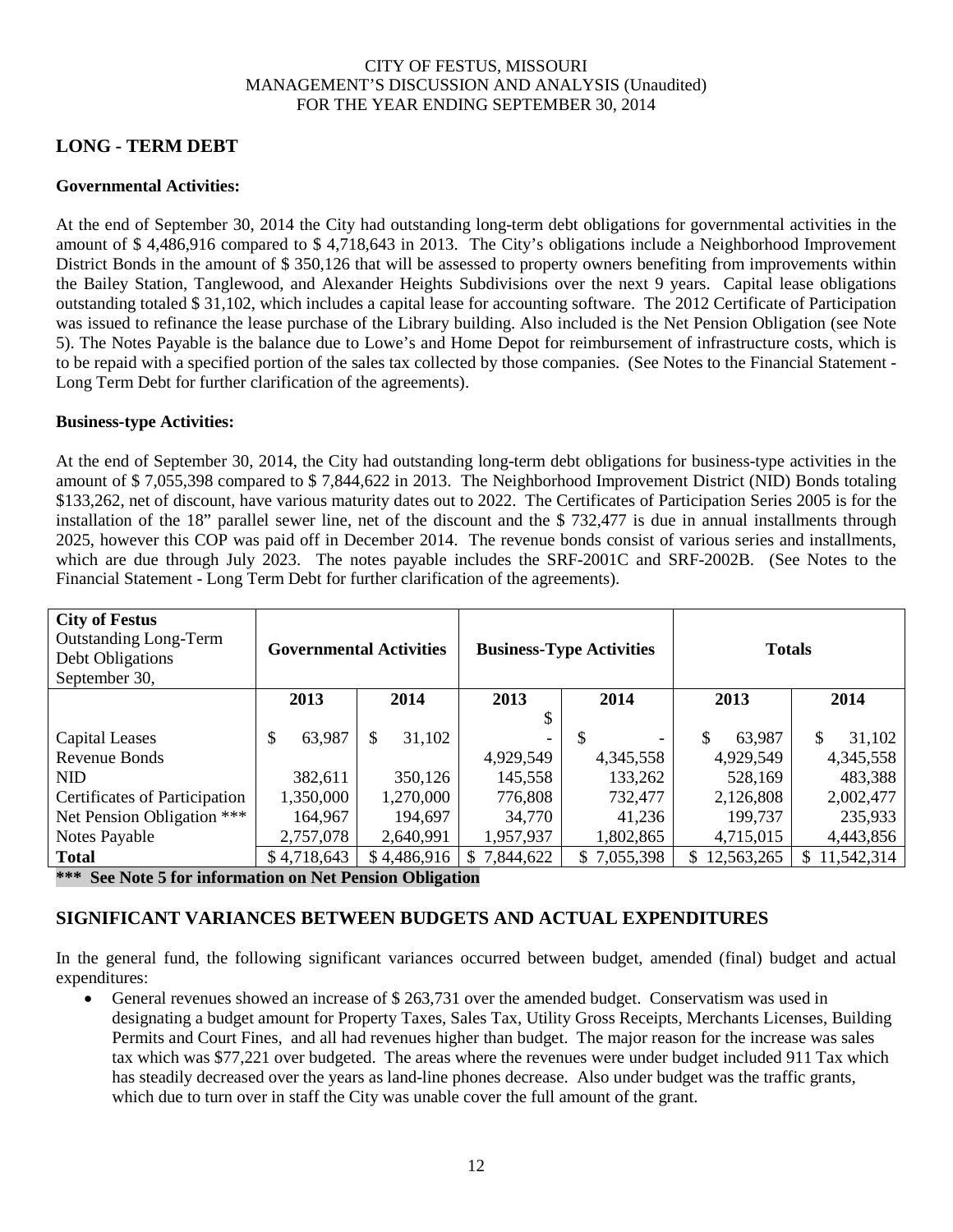## **SIGNIFICANT VARIANCES BETWEEN BUDGETS AND ACTUAL EXPENDITURES (continued)**

- Under administration, the department was under total operating budget by \$37,391 or 5.6%. This included savings of over \$3,000 in bank fees, over \$5,000 in janitorial services, over \$7,500 in salaries & benefits and over \$6,500 in maintenance expense and contracts.
- The court was \$14,453, under operating budget for the year. Their salaries and benefits were \$10,537 under amount budgeted.
- The building department was under budget on the unemployment expense and the vehicle expenses for gas and maintenance. The building department was \$ 11,477 or 3.5% under budget.
- The police department was under budget by \$142,343 or 6.5%, which included over \$82,800 in savings in wages and benefits, the savings can be attributed to not replacing officers for several months after leaving. In addition there was \$5,457 under amount budgeted for maintenance contracts and over \$30,000 under amount budgeted for vehicle expenses.
- Dispatch was \$28,266 under budget in total, which includes savings in salaries, benefits, utilities, maintenance contracts, and training.
- The Fire department volunteer firefighters were 18% under budget and the building/grounds maintenance expenses were \$2,750 under budget and the maintenance contracts were \$ 2,595 under budget. Total Fire expenses were under budget by \$30,156.
- The Emergency Management budget was under by 10% or \$1,480, primarily due to not spending monies on training.
- The Street department was under budget by \$46,824 or 15.7%.
- The non-departmental budget was under operating budget by \$42,163 or 4%. The retiree/COBRA insurance and HRA benefits were under budget by \$7,718; the rental building expenses were \$4,743 under budget and the street light electricity was under budget by \$21,537.

Other significant variances occurred between budget, amended budget and actual expenditures for other major governmental funds can be described below:

- The City's Transportation Tax Fund showed sales tax revenues coming in \$ 31,078 more than what was budgeted and the investment income coming in \$ 1,187 more than budget. There was Contributed Revenue of \$ 266,962 that was not budgeted, which included \$ 240,000 of streets donated from Sawyers Ridge. The grant revenue was \$ 83,069 under amount budgeted due to delays in the American Legion project.
- Operating expenditures for the City's Transportation Tax Fund were \$ 208,566 or 22% under the amount budgeted. The primary categories for this were wages and benefits under budget, in part due to the allowing of comp time rather than paid overtime. Other areas of budget savings include hot and cold mix, which was \$41,787 or 60% under budget, and sidewalks, which were \$ 25,726 under budget. The capital outlay being over budget is due to donation of streets and accounting for the asset.
- The County Transportation Tax Fund showed taxes over budget by \$ 376,745, since the tax revenues are requested from County after we spend the money on a Capital project. Capital Outlay expenditures in this fund were under budget by \$ 138,524, since the NovaChip project came in under budget and the Huber overlay project was not completed and some expenditures will need to be re-budgeted next year.

Variances noted in non-major governmental funds, include:

- Property taxes in all funds were 7% over what was projected, due to a higher collection rate of delinquent taxes.
- The Library Fund's Fines & Penalties was over budget by 11% or \$3,595. The Library operating expenses were under budget by \$ 8,381, with majority of savings in salaries and benefits.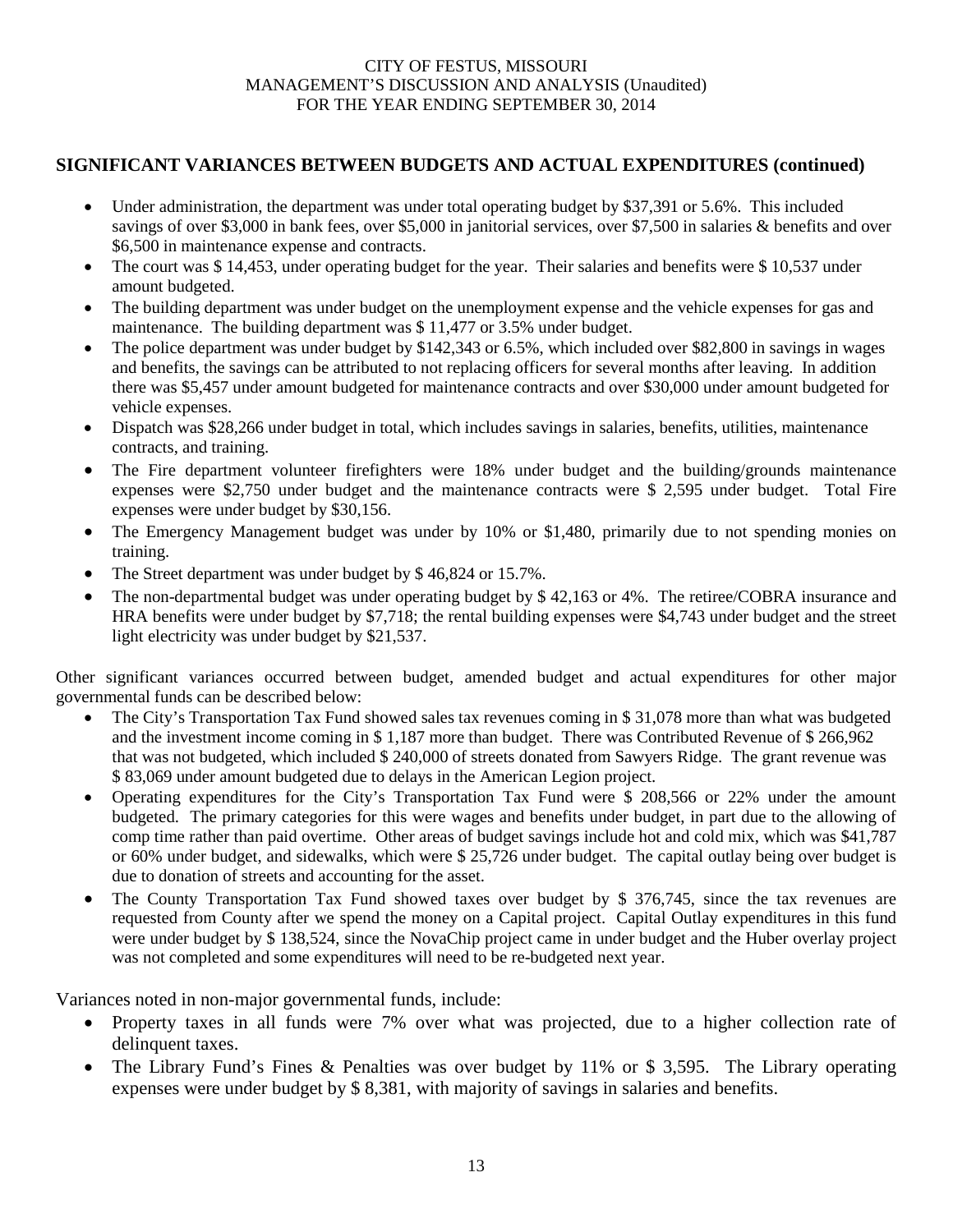## **SIGNIFICANT VARIANCES BETWEEN BUDGETS AND ACTUAL EXPENDITURES (continued)**

- The Park Fund operating expenses were under budget by \$ 26,562, this is in part due to \$ 9,867 of wages and benefits being capitalized, thus the capital expenses were over budget. Also the equipment maintenance was under budget by \$4,849 and the Firecracker Festival was under budget by 10%.
- The Storm Water Fund showed operating expenses under budget by \$ 103,725 due to not proceeding with as many storm drain projects and the capital portion of the budget was over by \$34,135 since the engineering fees for the creek slope A project were capitalized. There was a \$49,037 CDBG grant received that was not included in the budget.
- Tourism Fund taxes were \$52,913 over budget due to collecting back taxes, which is also why the fines and penalties are over budget. The expenses were under budget in part due to the continued delay in getting MODOT approval to put a welcome sign up on the highway, resulting in the \$12,950 budgeted not being spent on the sign and the \$5,400 not being spent on cutting grass at the sign.
- NID Assessment Fund's revenues were under budget by \$10,374 or 21% due to assessments not being paid.

## **REQUESTS FOR INFORMATION**

This financial report is designed to provide a general overview of the City of Festus, Missouri's finances for all those with an interest in the government's finances. Questions concerning any of the information provided in this report or requests for additional financial information should be addressed to the Office of the Director of Finance and Administration, 711 West Main Street, Festus, MO 63028.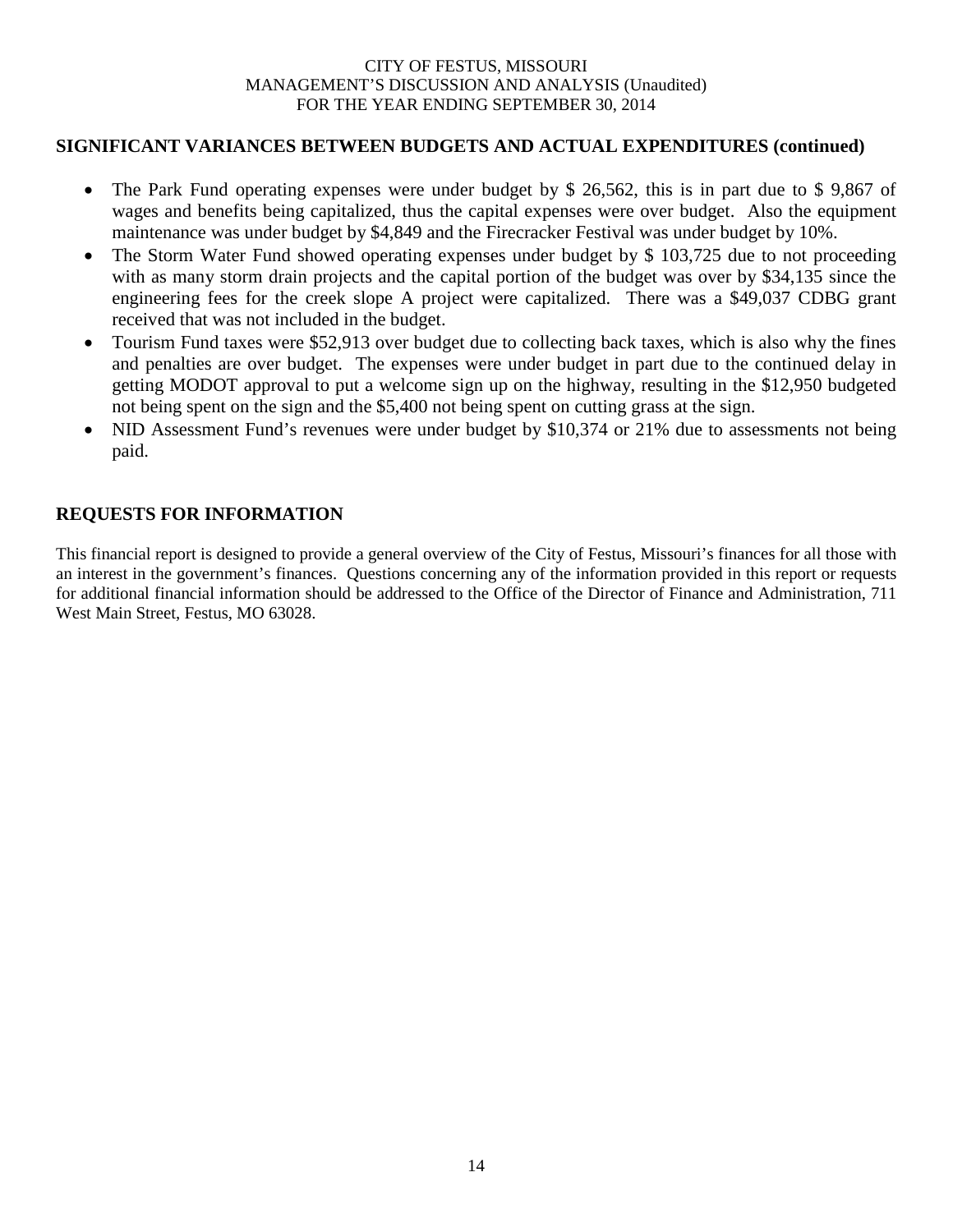### **The City of Festus, Missouri Statement of Net Position September 30, 2014**

|                                          |                            | Primary Government          |                             |
|------------------------------------------|----------------------------|-----------------------------|-----------------------------|
|                                          | Governmental               | <b>Business Type</b>        |                             |
|                                          | Activities                 | Activities                  | Total                       |
| <b>Assets</b>                            |                            |                             |                             |
| Cash and cash equivalents                | \$<br>5,298,352            | \$<br>1,220,910             | \$<br>6,519,262             |
| Investments                              | 6,749,530                  | 3,164,323                   | 9,913,853                   |
| Restricted cash and cash equivalents     | 48,053                     | 307,036                     | 355,089                     |
| Restricted investments                   | 15,216                     | 2,671,449                   | 2,686,665                   |
| Receivables, net                         |                            |                             |                             |
| Taxes                                    | 4,904,813                  |                             | 4,904,813                   |
| Special assessments                      | 412,560                    | 111,124                     | 523,684                     |
| Service charges                          |                            | 448,840                     | 448,840                     |
| Interest                                 | 5,109                      | 30,041                      | 35,150                      |
| Grants                                   | 243,248                    |                             | 243,248                     |
| Court                                    | 295,260                    |                             | 295,260                     |
| Other                                    | 162,611                    | 69,336                      | 231,947                     |
| Prepaid items                            | 183,895                    | 37,499                      | 221,394                     |
| Inventory                                |                            | 153,295                     | 153,295                     |
| Investment in joint venture              |                            | 3,609,412                   | 3,609,412                   |
| Capital assets:                          |                            |                             |                             |
| Land and construction in progress        | 2,780,240                  | 268,440                     | 3,048,680                   |
| Other capital assets, net                | 14,489,406                 | 8,763,426                   | 23, 252, 832                |
| <b>Total Assets</b>                      | 35,588,293                 | 20,855,131                  | 56,443,424                  |
| <b>Deferred Outflows of Resources</b>    |                            |                             |                             |
| <b>Liabilities</b>                       |                            |                             |                             |
| Checks written in excess of cash balance |                            |                             |                             |
| Accounts payable                         | 312,258                    | 203,082                     | 515,340                     |
| Accrued payroll                          | 222,065                    | 37,528                      | 259,593                     |
| Accrued payroll liabilities-other        | 50,715                     | 12,705                      | 63,420                      |
| Accrued interest                         | 8,162                      | 63,202                      | 71,364                      |
| Deposits payable                         |                            | 287,717                     | 287,717                     |
| Fund held for others                     | 29,512                     |                             | 29,512                      |
| Unearned revenue                         | 1,465,449                  |                             | 1,465,449                   |
| Other liabilities                        | 316,336                    | 10,109                      | 326,445                     |
| Noncurrent liabilities:                  |                            |                             |                             |
| Due Within One Year                      | 147,197                    | 860,780                     | 1,007,977                   |
| Due in More Than One Year                | 4,339,719                  | 6,194,618                   | 10,534,337                  |
| <b>Total Liabilities</b>                 | 6,891,413                  | 7,669,741                   | 14,561,154                  |
| <b>Deferred Inflows of Resources</b>     |                            |                             |                             |
|                                          |                            |                             |                             |
| <b>Net Position</b>                      |                            |                             |                             |
| Invested in capital assets, net          | 15,618,418                 | 7,429,981                   | 23,048,399                  |
| Restricted:                              |                            |                             |                             |
| Debt service                             | 7,808                      | 2,590,554                   | 2,598,362                   |
| Enabling legislation                     | 9,217,610                  |                             | 9,217,610                   |
| Unrestricted                             | 3,853,044                  | 3,164,855                   | 7,017,899                   |
| <b>Total Net Position</b>                | $\mathbb{S}$<br>28,696,880 | $\sqrt[6]{3}$<br>13,185,390 | $\sqrt[6]{3}$<br>41,882,270 |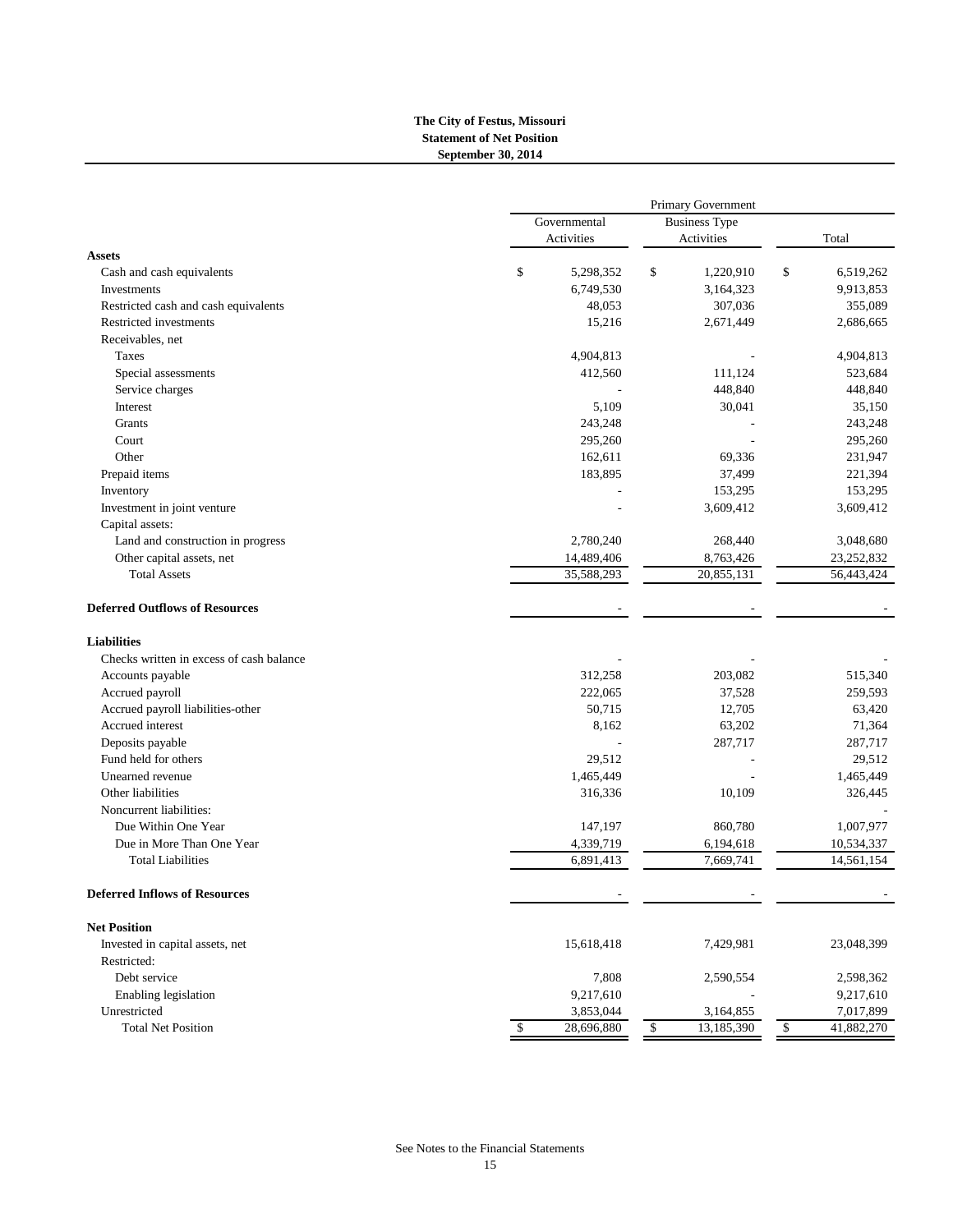|                                       |          |            |                                                                     |                                 |               | For the year ended September 30, 2014  |              |                            |              |                                                          |               |         |               |             |
|---------------------------------------|----------|------------|---------------------------------------------------------------------|---------------------------------|---------------|----------------------------------------|--------------|----------------------------|--------------|----------------------------------------------------------|---------------|---------|---------------|-------------|
|                                       |          |            |                                                                     |                                 |               | Program Cash Receipts                  |              |                            |              | Net (Expense) Revenue and Changes in Net Position        |               |         |               |             |
| Functions/Programs                    | Expenses |            | Operating<br>Charges for<br>Grants and<br>Services<br>Contributions |                                 |               | Capital<br>Grants and<br>Contributions |              | Governmental<br>Activities |              | Primary Government<br><b>Business-Type</b><br>Activities |               |         | Total         |             |
| <b>Primary Government:</b>            |          |            |                                                                     |                                 |               |                                        |              |                            |              |                                                          |               |         |               |             |
| Governmental Activities:              |          |            |                                                                     |                                 |               |                                        |              |                            |              |                                                          |               |         |               |             |
| Administration                        | \$       | 708,110    | \$                                                                  |                                 | \$            | 4,313                                  | \$           |                            | $\mathbb{S}$ | (703, 797)                                               | $\mathbb{S}$  |         | $\mathbb{S}$  | (703, 797)  |
| Court                                 |          | 163,599    |                                                                     | 575,339                         |               |                                        |              |                            |              | 411,740                                                  |               |         |               | 411,740     |
| <b>Building Department</b>            |          | 328,847    |                                                                     | 89,145                          |               |                                        |              |                            |              | (239,702)                                                |               |         |               | (239,702)   |
| Police                                |          | 2,154,285  |                                                                     | 5,820                           |               | 44,046                                 |              |                            |              | (2,104,419)                                              |               |         |               | (2,104,419) |
| Dispatch                              |          | 578,224    |                                                                     | 79,108                          |               |                                        |              |                            |              | (499, 116)                                               |               |         |               | (499, 116)  |
| Fire                                  |          | 380,037    |                                                                     | 14,500                          |               |                                        |              |                            |              | (365, 537)                                               |               |         |               | (365, 537)  |
| <b>Emergency Management</b>           |          | 14,450     |                                                                     |                                 |               |                                        |              |                            |              | (14, 450)                                                |               |         |               | (14, 450)   |
| Street                                |          | 2,658,514  |                                                                     | 39,025                          |               |                                        |              | 712,538                    |              | (1,906,951)                                              |               |         |               | (1,906,951) |
| Health                                |          | 111,470    |                                                                     | 13,256                          |               | 441                                    |              |                            |              | (97, 773)                                                |               |         |               | (97, 773)   |
| Library                               |          | 342,742    |                                                                     | 58,775                          |               | 9,468                                  |              |                            |              | (274, 499)                                               |               |         |               | (274, 499)  |
| Parks                                 |          | 632,265    |                                                                     | 63,648                          |               | 8,112                                  |              |                            |              | (560, 505)                                               |               |         |               | (560, 505)  |
| Non-departmental                      |          | 1,493,065  |                                                                     | 829,214                         |               | 349,972                                |              |                            |              | (313,879)                                                |               |         |               | (313,879)   |
| <b>Interest and Fiscal Charges</b>    |          | 53,883     |                                                                     |                                 |               |                                        |              |                            |              | (53,883)                                                 |               |         |               | (53, 883)   |
| <b>Total Government Activities</b>    |          | 9,619,491  | \$                                                                  | 1,767,830                       | <sup>\$</sup> | 416,352                                | $\mathbb{S}$ | 712,538                    | -S           | (6, 722, 771)                                            | \$            |         | - \$          | (6,722,771) |
| <b>Business-type Activities:</b>      |          |            |                                                                     |                                 |               |                                        |              |                            |              |                                                          |               |         |               |             |
| Water and Sewer                       |          | 4,265,533  |                                                                     | 4,523,290                       |               |                                        |              | 295,257                    |              |                                                          |               | 553,014 |               | 553,014     |
| <b>Total Business-type Activities</b> |          | 4,265,533  | $\mathbb{S}$                                                        | 4,523,290                       | $\mathbb{S}$  |                                        | $\mathbb{S}$ | 295,257                    | $\mathbb{S}$ |                                                          | $\mathbb{S}$  | 553,014 | $\frac{1}{2}$ | 553,014     |
| <b>Total Primary Government</b>       |          | 13,885,024 | -S                                                                  | 6,291,120                       | -8            | 416,352                                | -S           | 1,007,795                  | \$           | (6,722,771)                                              | $\frac{1}{2}$ | 553,014 | $\mathcal{S}$ | (6,169,757) |
|                                       |          |            |                                                                     | <b>General Revenues</b>         |               |                                        |              |                            |              |                                                          |               |         |               |             |
|                                       |          |            |                                                                     | Taxes:                          |               |                                        |              |                            |              |                                                          |               |         |               |             |
|                                       |          |            |                                                                     | Sales tax                       |               |                                        |              |                            | \$           | 5,913,760                                                | \$            |         | \$            | 5,913,760   |
|                                       |          |            |                                                                     | Property tax                    |               |                                        |              |                            |              | 761,683                                                  |               |         |               | 761,683     |
|                                       |          |            |                                                                     | Taxes - other                   |               |                                        |              |                            |              | 1,708,682                                                |               |         |               | 1,708,682   |
|                                       |          |            |                                                                     | Licenses (taxes)                |               |                                        |              |                            |              | 198,849                                                  |               |         |               | 198,849     |
|                                       |          |            |                                                                     | Investment income               |               |                                        |              |                            |              | 30,972                                                   |               | 133,004 |               | 163,976     |
|                                       |          |            |                                                                     | Gain/Loss on Disposal of Assets |               |                                        |              |                            |              | (7,321)                                                  |               | (713)   |               | (8,034)     |
|                                       |          |            |                                                                     | Miscellaneous                   |               |                                        |              |                            |              | 123,981                                                  |               | 6,261   |               | 130,242     |
|                                       |          |            |                                                                     | Transfers (net)                 |               |                                        |              |                            |              | (241,906)                                                |               | 241,906 |               |             |
|                                       |          |            |                                                                     | <b>Total General Revenues</b>   |               |                                        |              |                            | $\mathbf{s}$ | 8,488,700                                                | $\mathbb{S}$  | 380,458 | $\mathbb{S}$  | 8,869,158   |
|                                       |          |            |                                                                     | <b>Change in Net Position</b>   |               |                                        |              |                            |              | 1,765,929                                                |               | 933,472 |               | 2,699,401   |

## **The City of Festus, Missouri Statement of Activities**

See Notes to the Financial Statements

**Net Position, October 1** 26,930,951 12,251,918 39,182,869 **Net Position, September 30 8 28,696,880 8 13,185,390 8 41,882,270**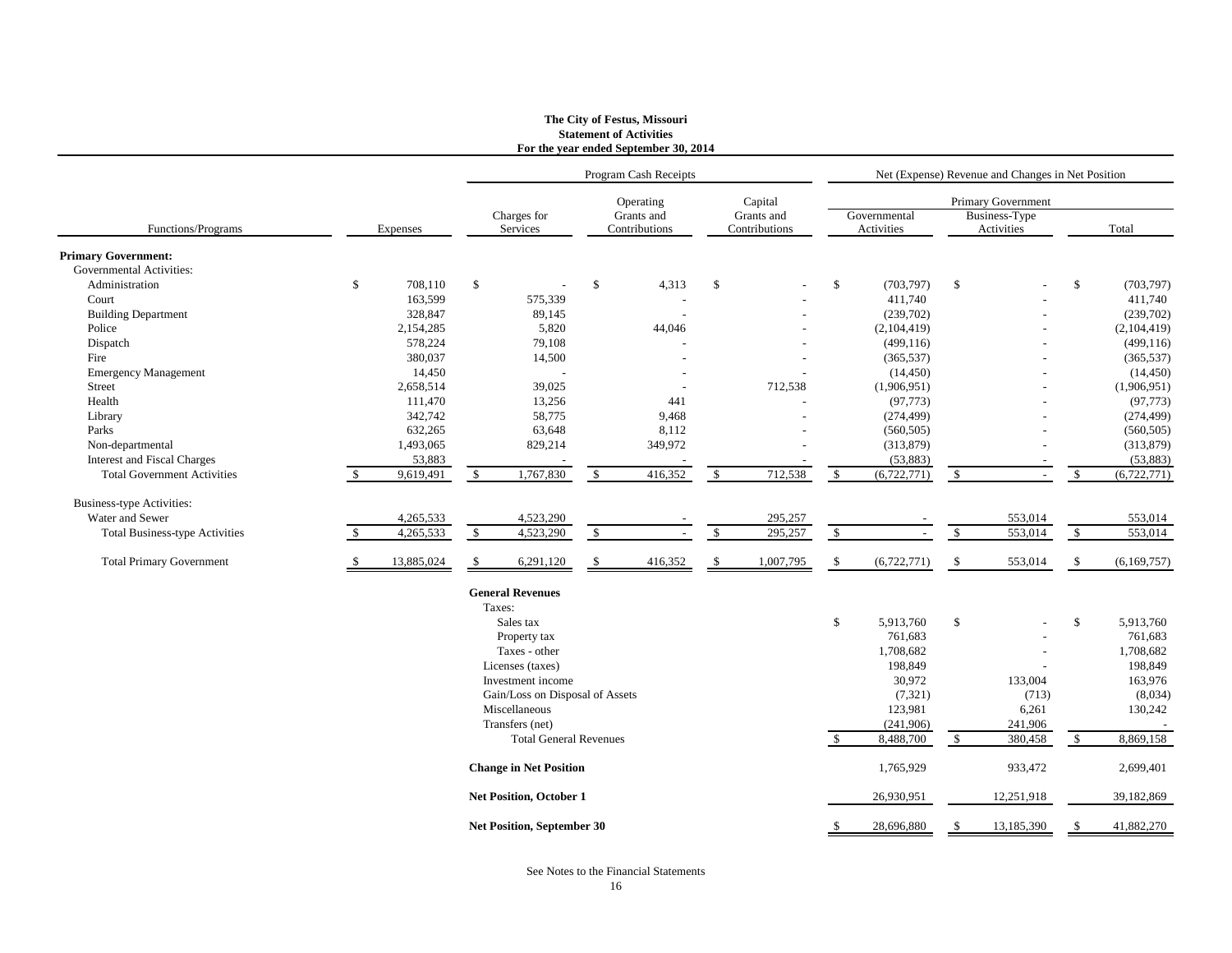#### **The City of Festus, Missouri Balance Sheet - Governmental Funds September 30, 2014**

|                                             |                    | City<br>Transportation | County<br>Transportation |             | Capital   | Other<br>Governmental |    | Total<br>Governmental |
|---------------------------------------------|--------------------|------------------------|--------------------------|-------------|-----------|-----------------------|----|-----------------------|
| <b>Assets</b>                               | General Fund       | Tax                    | Tax                      |             | Reserve   | Funds                 |    | Funds                 |
| Cash and cash equivalents                   | 1,222,032<br>\$.   | \$<br>980,430          | \$<br>135,892            | $\mathbf S$ | 262,354   | \$<br>2,697,644       | \$ | 5,298,352             |
| Investments                                 | 2,194,375          | 1,620,126              |                          |             | 1,638,938 | 1,296,091             |    | 6,749,530             |
| Restricted cash                             | 12,207             |                        |                          |             |           |                       |    | 12,207                |
| Restricted investments                      | 15,216             |                        |                          |             |           |                       |    | 15,216                |
| Receivables, net                            |                    |                        |                          |             |           |                       |    |                       |
| Taxes                                       | 690,140            | 244,013                | 874,850                  |             |           | 454,821               |    | 2,263,824             |
| Special assessments                         |                    |                        |                          |             |           | 412,560               |    | 412,560               |
| Interest                                    | 1,742              | 852                    |                          |             | 1,732     | 783                   |    | 5,109                 |
| Grants                                      | 8,827              | 181,879                |                          |             |           | 52,541                |    | 243,247               |
| Court                                       | 295,260            |                        |                          |             |           |                       |    | 295,260               |
| Other<br>Prepaid items                      | 134,673<br>132,696 | 6,150<br>27,540        | 3,488                    |             |           | 18,300<br>23,659      |    | 162,611<br>183,895    |
| Due from other funds                        | 300,810            |                        |                          |             |           |                       |    | 300,810               |
| <b>Total Assets</b>                         | 5,007,978          | 3,060,990              | 1,014,230                |             | 1,903,024 | 4,956,399             |    | 15,942,621            |
|                                             |                    |                        |                          |             |           |                       |    |                       |
| <b>Deferred Outflows of Resources</b>       |                    |                        |                          |             |           |                       |    |                       |
| <b>Total Assets and Deferred</b>            |                    |                        |                          |             |           |                       |    |                       |
| <b>Outflows of Resources</b>                | 5,007,978          | \$<br>3,060,990        | \$<br>1.014.230          | \$          | 1,903,024 | \$<br>4,956,399       | Ŝ  | 15,942,621            |
| <b>Liabilities</b>                          |                    |                        |                          |             |           |                       |    |                       |
| Checks written in excess of cash balance    | \$                 | \$                     | \$                       | \$          |           | \$                    | \$ |                       |
| Accounts payable                            | 102,904            | 44,437                 | 68,751                   |             |           | 96,167                |    | 312,259               |
| Accrued payroll                             | 73,020             | 7,853                  |                          |             |           | 9,392                 |    | 90,265                |
| Accrued payroll liabilities - other         | 39,321             | 4,725                  |                          |             |           | 6,669                 |    | 50,715                |
| Due to other funds                          |                    |                        |                          |             |           | 300,810               |    | 300,810               |
| Funds held for others                       | 29,512             |                        |                          |             |           |                       |    | 29,512                |
| Unearned revenue                            | 33,419             |                        |                          |             |           | 9,033                 |    | 42,452                |
| Accrued interest                            |                    |                        |                          |             |           | 1,570                 |    | 1,570                 |
| Other liabilities                           | 226,037            | 50,695                 |                          |             |           | 39,603                |    | 316,335               |
| <b>Total Liabilities</b>                    | 504,213            | 107,710                | 68,751                   |             |           | 463,244               |    | 1,143,918             |
| <b>Deferred Inflows of Resources</b>        |                    |                        |                          |             |           |                       |    |                       |
| Unavailable resources - property taxes      | 6,636              |                        |                          |             |           | 13,273                |    | 19,909                |
| Unavailable resources - sales taxes         |                    |                        | 715,177                  |             |           |                       |    | 715,177               |
| Unavailable resources - special assessments |                    |                        |                          |             |           | 412,560               |    | 412,560               |
| Unavailable resources - court bonds         | 295,260            |                        |                          |             |           |                       |    | 295,260               |
| <b>Total Deferred Inflows of Resources</b>  | 301,896            |                        | 715,177                  |             |           | 425,833               |    | 1,442,906             |
| <b>Fund Balance</b><br>Nonspendable:        |                    |                        |                          |             |           |                       |    |                       |
| Prepaid items                               | 132,696            | 27,540                 |                          |             |           | 23,659                |    | 183,895               |
| Interfund advances                          | 300,810            |                        |                          |             |           |                       |    | 300,810               |
| Restricted:                                 |                    |                        |                          |             |           |                       |    |                       |
| Debt service                                |                    |                        |                          |             |           | 7,808                 |    | 7,808                 |
| Special revenue fund                        |                    | 2,925,740              | 230,302                  |             | 1,903,024 | 4,158,544             |    | 9.217.610             |
| Assigned:                                   |                    |                        |                          |             |           |                       |    |                       |
| Encumbrances                                | 31,821             |                        |                          |             |           |                       |    | 31,821                |
| Committed:                                  |                    |                        |                          |             |           |                       |    |                       |
| Contingency                                 | 2,618,406          |                        |                          |             |           | ÷                     |    | 2,618,406             |
| Unassigned:                                 |                    |                        |                          |             |           |                       |    |                       |
| General fund                                | 1,118,136          |                        |                          |             |           | (122, 689)            |    | 995,447               |
| <b>Total Fund Balances</b>                  | 4,201,869          | 2,953,280              | 230,302                  |             | 1.903.024 | 4,067,322             |    | 13,355,797            |
| <b>Total Liabilities, Deferred Inflows</b>  |                    |                        |                          |             |           |                       |    |                       |
| of Resources, and Fund Balances             | 5,007,978<br>\$    | \$<br>3,060,990        | \$<br>1,014,230          | \$          | 1,903,024 | \$<br>4,956,399       |    | \$15,942,621          |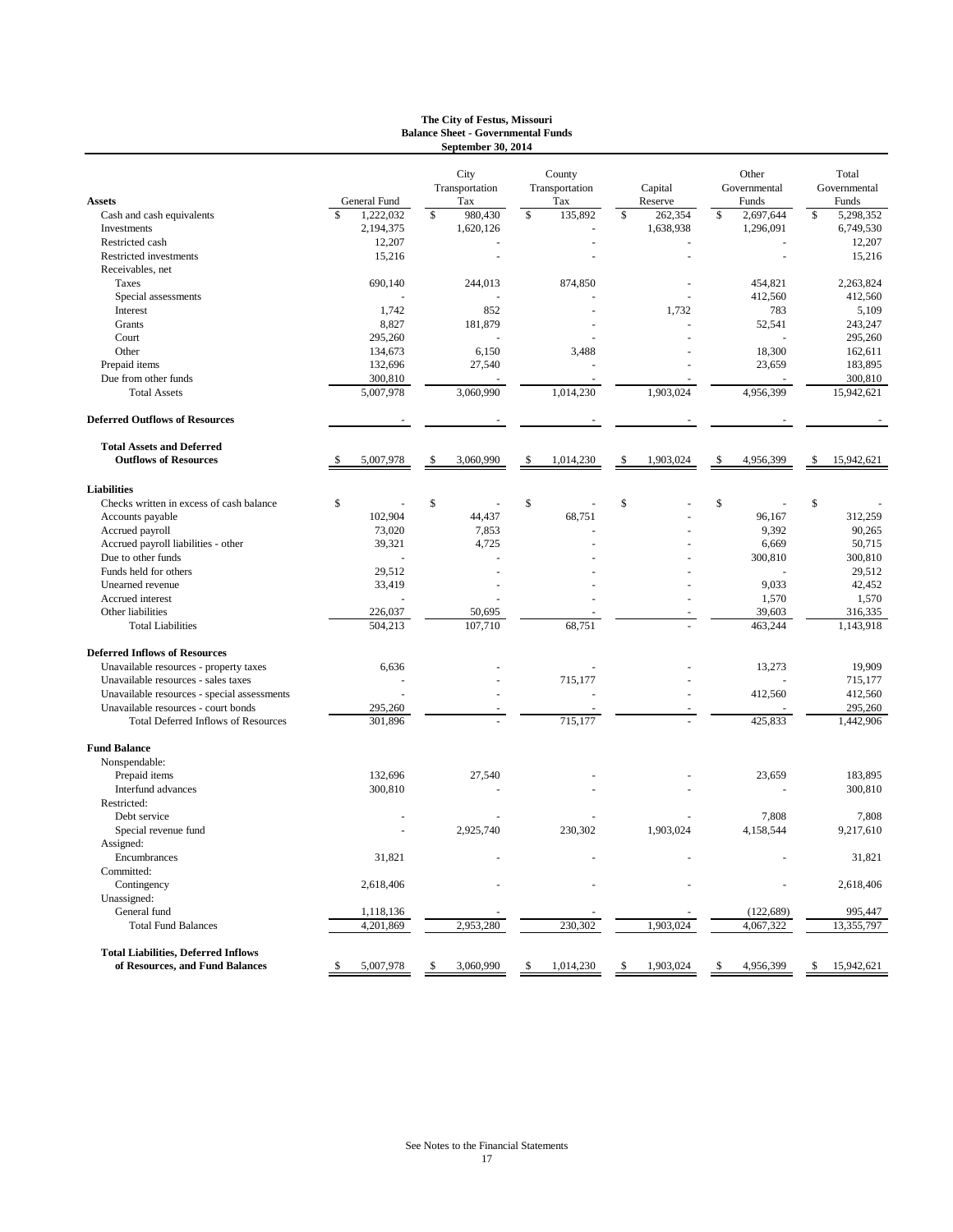## **The City of Festus, Missouri Reconciliation of the Balance Sheet of Governmental Funds to the Statement of Net Position For the year ended September 30, 2014**

| <b>Total Fund Balances - Governmental Funds</b>                                                                                                                                                         | \$13,355,797 |
|---------------------------------------------------------------------------------------------------------------------------------------------------------------------------------------------------------|--------------|
| Amounts reported for governmental activities in the statement of net assets are different because:                                                                                                      |              |
| Certain assets are not available to pay for current period expenditures and, therefore, are deferred in the<br>funds                                                                                    | 2,676,837    |
| Capital assets used in governmental activities are not financial resources and, therefore, are not reported in<br>the funds                                                                             | 17,269,646   |
| Receivables not collected in the current period are not available to pay current expenditures, and, therefore,<br>are not reported in the funds                                                         | 19,909       |
| Certain long-term liabilities are not due and payable in the current period and, therefore, are not reported as<br>liabilities in the governmental funds. Long-term liabilities at year-end consist of: |              |
| Accrued compensated balances                                                                                                                                                                            | (131, 801)   |
| Accrued net pension obligation                                                                                                                                                                          | (194, 697)   |
| Accrued interest payable                                                                                                                                                                                | (6, 592)     |
| Bonds and notes payable outstanding                                                                                                                                                                     | (4,292,219)  |
| Net Position of Governmental Activities                                                                                                                                                                 | \$28,696,880 |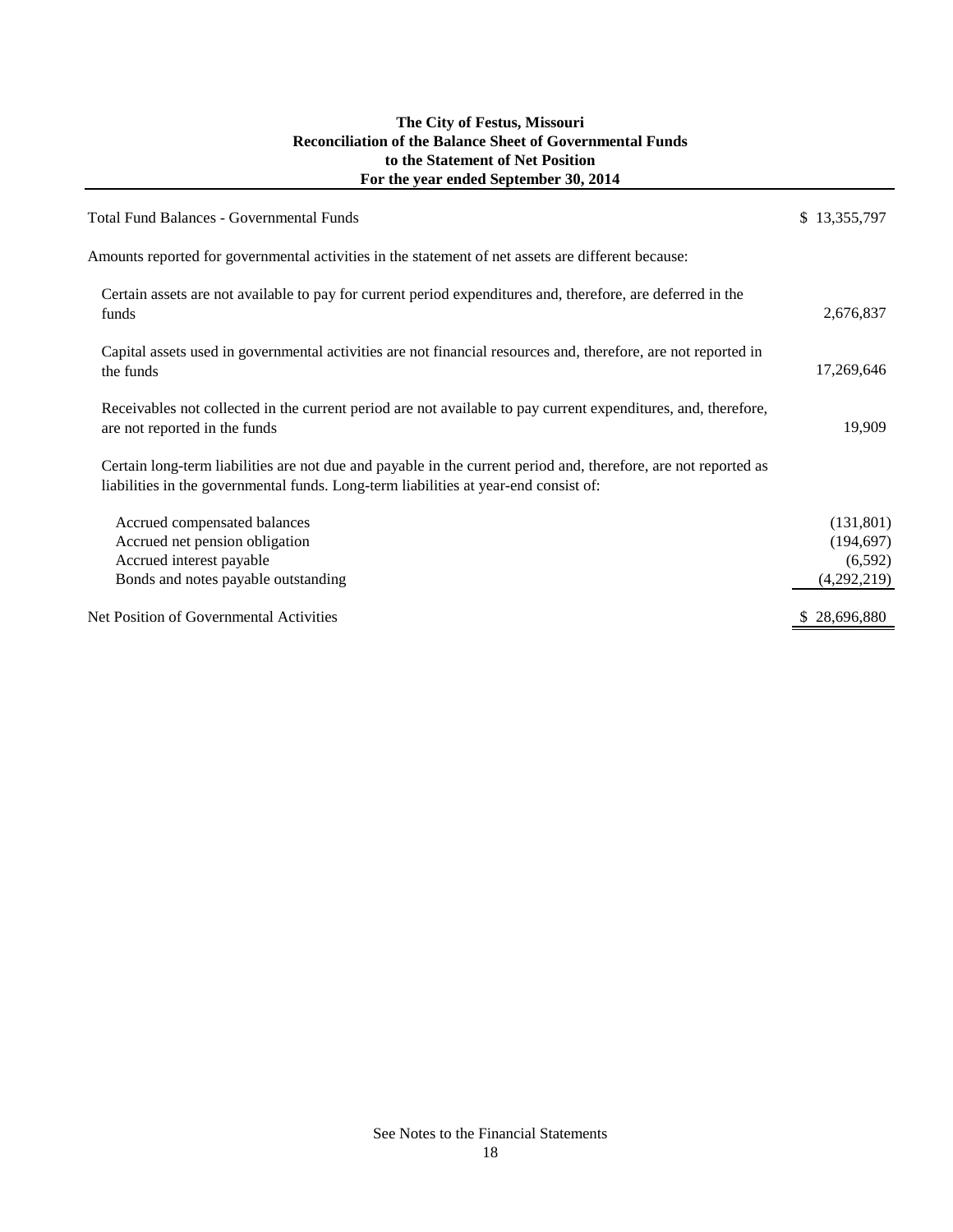|                                        |                            | Ful the year enued september 50, 2014 |                                 |                            |                                 |                                |
|----------------------------------------|----------------------------|---------------------------------------|---------------------------------|----------------------------|---------------------------------|--------------------------------|
| <b>Revenues</b>                        | General<br>Fund            | City<br>Transportation<br>Tax         | County<br>Transportation<br>Tax | Capital<br>Reserve         | Other<br>Governmental<br>Funds  | Total<br>Governmental<br>Funds |
| Property taxes                         | $\mathcal{S}$<br>261,117   | $\mathbb{S}$                          | $\mathbf{s}$                    | $\mathcal{S}$              | $\sqrt{3}$<br>522,234           | $\mathbf{s}$<br>783,351        |
| Taxes - other                          | 3,827,991                  | 1,170,078                             | 936,745                         |                            | 1,687,630                       | 7,622,444                      |
| Intergovernmental                      | $\overline{\phantom{a}}$   |                                       |                                 |                            | 6,453                           | 6,453                          |
| Special assessments                    | $\sim$                     |                                       |                                 |                            | 39,025                          | 39,025                         |
| Grant revenue                          | 40,542                     | 712,538                               |                                 |                            | 65,519                          | 818,599                        |
| Licenses and permits                   | 287,995                    |                                       |                                 |                            | 707                             | 288,702                        |
| Fines and penalties                    | 576,605                    |                                       |                                 |                            | 46,985                          | 623,590                        |
| Investment income                      | 9,694                      | 10,687                                | 90                              | 5,725                      | 4,773                           | 30,969                         |
| Lease payments                         | 63,890                     |                                       |                                 |                            |                                 | 63,890                         |
| Other                                  | 42,946                     | 274,650                               |                                 |                            | 153,370                         | 470,966                        |
| Service charges                        | 908,321                    |                                       |                                 |                            |                                 | 908,321                        |
| <b>Total Revenues</b>                  | $\mathbb{S}$<br>6,019,101  | 2,167,953<br>\$                       | 936,835<br>\$                   | 5,725<br>\$                | 2,526,696<br>$\mathbb{S}$       | 11,656,310<br>\$               |
| <b>Expenditures</b>                    |                            |                                       |                                 |                            |                                 |                                |
| Current:                               |                            |                                       |                                 |                            |                                 |                                |
| Administration                         | \$<br>629,604              | \$                                    | \$                              | $\mathcal{S}$              | $\mathbf{\hat{S}}$              | $\mathbb{S}$<br>629,604        |
| Court                                  | 159,626                    |                                       |                                 |                            |                                 | 159,626                        |
| Building department                    | 317,467                    |                                       |                                 |                            |                                 | 317,467                        |
| Police                                 | 2,038,748                  |                                       |                                 |                            | 9,085                           | 2,047,833                      |
| Dispatch                               | 533,727                    |                                       |                                 |                            |                                 | 533,727                        |
| Fire                                   | 192,141                    |                                       |                                 |                            |                                 | 192,141                        |
| Emergency management                   | 12,570                     |                                       |                                 |                            |                                 | 12,570                         |
| Street                                 | 250,593                    | 734,919                               |                                 |                            |                                 | 985,512                        |
| Health                                 |                            |                                       |                                 |                            | 99,536                          | 99,536                         |
| Library                                |                            |                                       |                                 |                            | 247,915                         | 247,915                        |
| Parks                                  |                            |                                       |                                 |                            | 494,898                         | 494,898                        |
| Non-departmental                       | 954,916                    |                                       |                                 |                            | 360,064                         | 1,314,980                      |
| Capital outlay                         | 183,489                    | 1,289,848                             | 936,745                         |                            | 325,529                         | 2,735,611                      |
| Debt service:                          |                            |                                       |                                 |                            |                                 |                                |
| Principal                              | 112,884                    |                                       |                                 |                            | 32,485                          | 145,369                        |
| Interest and fiscal charges            | 34,535                     |                                       |                                 |                            | 19,499                          | 54,034                         |
| <b>Total Expenditures</b>              | 5,420,300<br>$\mathcal{S}$ | 2,024,767<br><sup>\$</sup>            | 936,745<br><sup>\$</sup>        | \$<br>$\sim$               | 1,589,011<br>$\mathbf{\hat{S}}$ | 9,970,823<br>\$                |
| <b>Excess (Deficiency) of Revenues</b> |                            |                                       |                                 |                            |                                 |                                |
| over Expenditures                      | 598,801                    | 143,186                               | 90                              | 5,725                      | 937,685                         | 1,685,487                      |
| <b>Other Financing Sources (Uses)</b>  |                            |                                       |                                 |                            |                                 |                                |
| Lease purchase proceeds                | \$                         | \$<br>÷,                              | \$                              | \$                         | $\mathbb{S}$                    | \$                             |
| Transfers in                           | 62,311                     |                                       |                                 | 45,353                     | 350,176                         | 457,840                        |
| Transfers out                          | (45, 353)                  | (3,868)                               |                                 | (56, 492)                  | (594, 033)                      | (699, 746)                     |
| <b>Total Other Financing Sources</b>   | 16,958<br>$\mathcal{S}$    | (3,868)<br>S.                         | <sup>\$</sup>                   | (11, 139)<br><sup>\$</sup> | (243, 857)<br><sup>\$</sup>     | (241,906)<br>\$                |
| <b>Net Change in Fund Balance</b>      | 615,759                    | 139,318                               | 90                              | (5, 414)                   | 693,828                         | 1,443,581                      |
| Fund Balance (Deficit), October 1      | 3,586,110                  | 2,813,962                             | 230,212                         | 1,908,438                  | 3,373,494                       | 11,912,216                     |
| Fund Balance (Deficit), September 30   | 4,201,869                  | 2,953,280                             | 230,302                         | 1,903,024                  | 4,067,322                       | 13,355,797                     |

#### **The City of Festus, Missouri Combined Statement of Revenue, Expenditures and Changes in Fund Balance Governmental Funds For the year ended September 30, 2014**

See Notes to the Financial Statements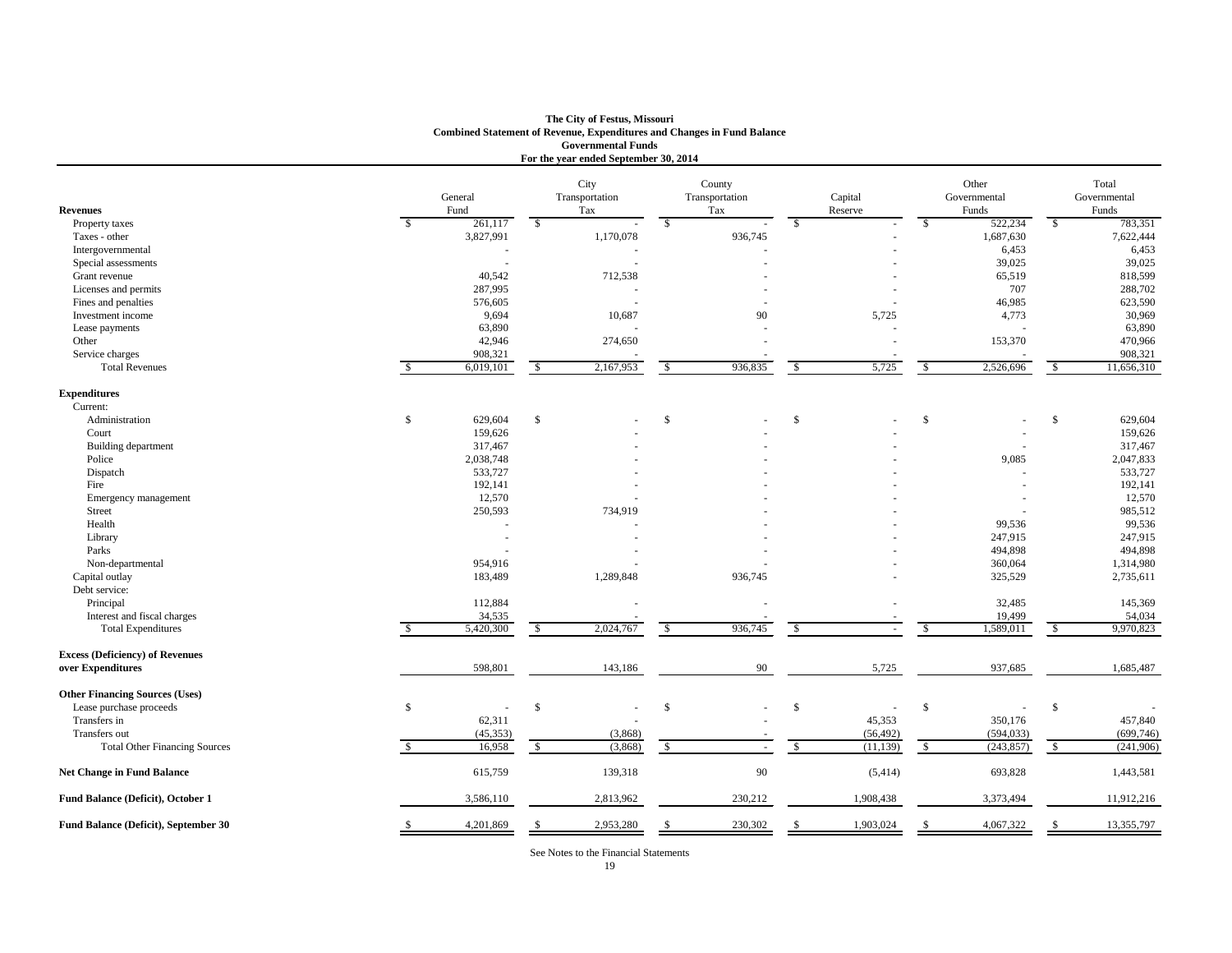### **The City of Festus, Missouri Reconciliation of the Statement of Revenue, Expenditures and Changes in Fund Balances of Governmental Funds to the Statement of Activities For the year ended September 30, 2014**

\$ 1,443,581

Net Change in Fund Balances - Governmental Funds

Amounts reported for governmental activities in the statement of activities are different because:

Capital outlays are reported in governmental funds as expenditures. However, in the statement of activities, the cost of those assets are allocated over estimated useful lives and reported as depreciation expense. This is the amount by which capital outlays over the capitalization threshold exceeded the depreciation in the current period.

| Capital outlays                    | 2,555,195   |
|------------------------------------|-------------|
| Depreciation expense               | (2,318,046) |
|                                    | 237,149     |
| Gain/(Loss) on capital assets sold | (7, 321)    |

Revenues in the statement of activities that do not provide current financial resources are not reported as revenue in the funds.

| Interest earned on 2005 COP cash account |          |
|------------------------------------------|----------|
| Deferred property tax revenue            | (21,667) |
|                                          | (21,663) |

The issuance of long-term debt (e.g., bonds, leases) provides current financial resources to governmental funds, while the repayment of the principal of long-term debt consumes the current financial resources of governmental funds. Neither transaction, however, has any effect on net assets. Also, governmental funds report the effect of premiums, discounts and similar items when debt is first issued, whereas these amounts are deferred and in the treatment of long-term debt and related items.

| Repayments:                                                                                                                                                                            |          |
|----------------------------------------------------------------------------------------------------------------------------------------------------------------------------------------|----------|
| Capital lease obligations payable                                                                                                                                                      | 32,884   |
| Neighborhood Improvement District Bonds                                                                                                                                                | 32,485   |
| Certificates of Participation                                                                                                                                                          | 80,000   |
|                                                                                                                                                                                        | 145,369  |
| Payment of interest on Long-Term Debt                                                                                                                                                  | 152      |
| Pension obligations                                                                                                                                                                    | (29,730) |
| Some expenses reported in the statement of activities do not require the use of current financial resources and,<br>therefore, are not reported as expenditures in governmental funds: |          |

| Compensated absences                              | (1,608)     |
|---------------------------------------------------|-------------|
| Change in Net Position of Governmental Activities | \$1,765,929 |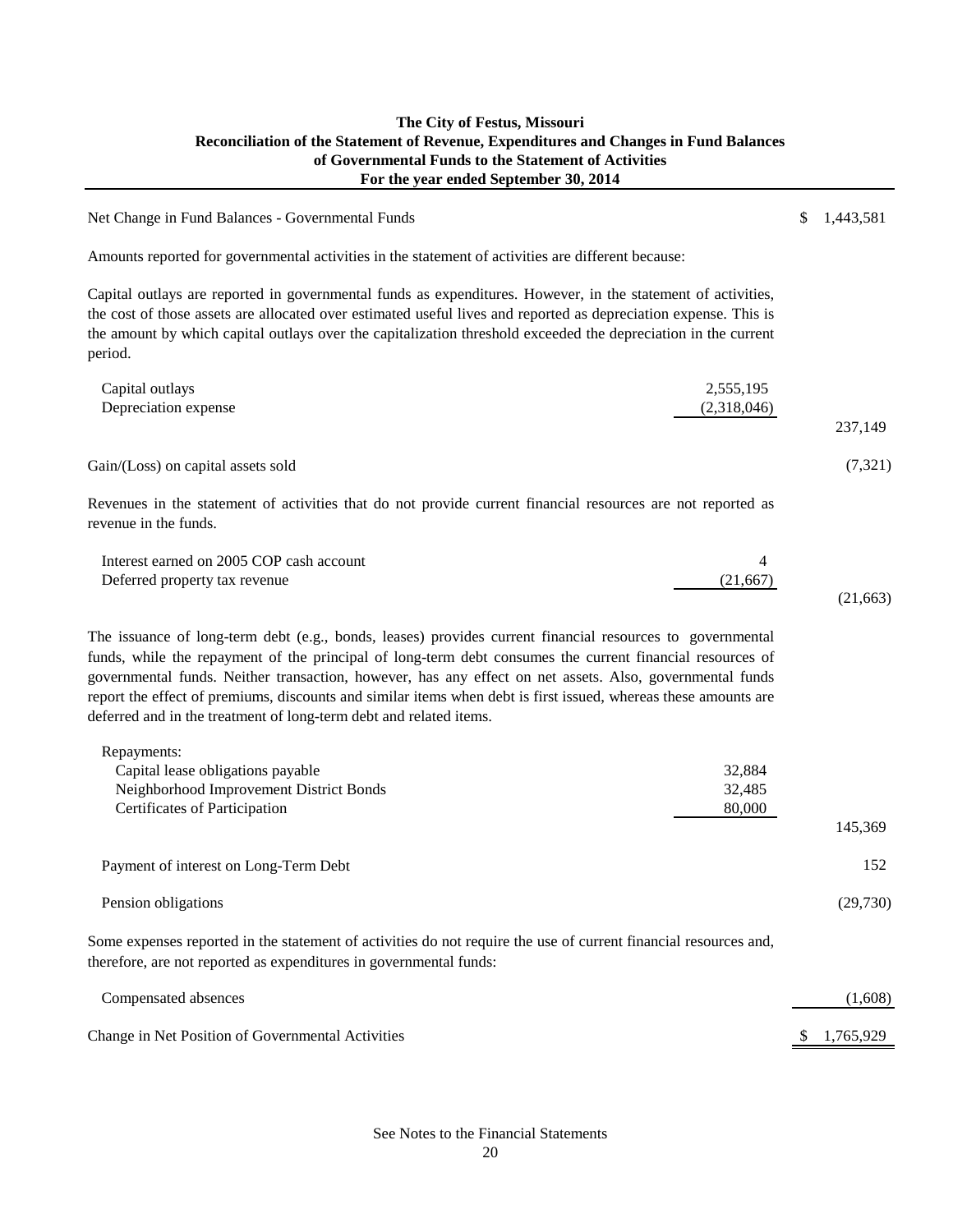#### **The City of Festus, Missouri Statement of Net Position Proprietary Funds September 30, 2014**

| <b>Assets</b>                                                                        | Water &<br>Sewer |
|--------------------------------------------------------------------------------------|------------------|
| <b>Current Assets</b>                                                                |                  |
| Cash and cash equivalents                                                            | \$<br>1,220,910  |
| Investments                                                                          | 3,164,323        |
| Restricted cash and cash equivalents                                                 | 307,036          |
| Restricted investments                                                               | 2,671,449        |
| Receivables, net                                                                     |                  |
| Special assessments                                                                  | 111,124          |
| Service charges                                                                      | 448,840          |
| Interest                                                                             | 30,041           |
| Grants                                                                               |                  |
| Other                                                                                | 69,336           |
| Prepaid items                                                                        | 37,499           |
|                                                                                      | 153,295          |
| Inventory                                                                            |                  |
| <b>Total Current Assets</b>                                                          | 8,213,853        |
| <b>Noncurrent Assets</b>                                                             |                  |
| Investments in joint venture                                                         | 3,609,412        |
| Non-depreciable capital assets:                                                      |                  |
| Land and construction in progress                                                    | 268,440          |
| Depreciable capital assets:                                                          |                  |
| Other capital assets, net                                                            | 8,763,426        |
| <b>Total Noncurrent Assets</b>                                                       | 12,641,278       |
| <b>Deferred Outflows of Resources</b>                                                |                  |
| Total Assets and Deferred Outflows of Resources                                      | 20,855,131       |
| <b>Liabilities</b>                                                                   |                  |
| <b>Current Liabilities</b>                                                           |                  |
| Checks written in excess of cash balance                                             | \$               |
| Accounts payable                                                                     | 203,082          |
| Payroll and compensated absences payable                                             | 37,528           |
| Accrued payroll liabilities - other                                                  | 12,705           |
| Accrued interest                                                                     | 63,202           |
| Revenue bonds and NID bonds payable, net of discounts and premiums - current portion | 703,905          |
| Notes payable - current portion                                                      | 156,875          |
| Deposits payable                                                                     | 287,717          |
| Due to other funds                                                                   |                  |
|                                                                                      |                  |
| Other liabilities                                                                    | 10,109           |
| <b>Total Current Liabilities</b>                                                     | 1,475,123        |
| <b>Long-Term Liabilities</b>                                                         |                  |
| Revenue bonds and NID bonds payable, net of discounts and premiums                   | 4,507,392        |
| Net pension obligation                                                               | 41,236           |
| Notes payable                                                                        | 1,645,990        |
| <b>Total Long-Term Liabilities</b>                                                   | 6,194,618        |
| <b>Total Liabilities</b>                                                             | 7,669,741        |
| <b>Deferred Inflows of Resources</b>                                                 |                  |
| <b>Net Position</b>                                                                  |                  |
| Invested in Capital Assets, Net of Related Debt                                      | 7,429,981        |
| Restricted for:                                                                      |                  |
| Debt reserve funds                                                                   | 2,590,554        |
| Unrestricted                                                                         | 3,164,855        |
| <b>Total Net Position</b>                                                            | 13,185,390       |
|                                                                                      |                  |
| Total Liabilities, Deferred Inflows of Resources, and Net Position                   | \$<br>20,855,131 |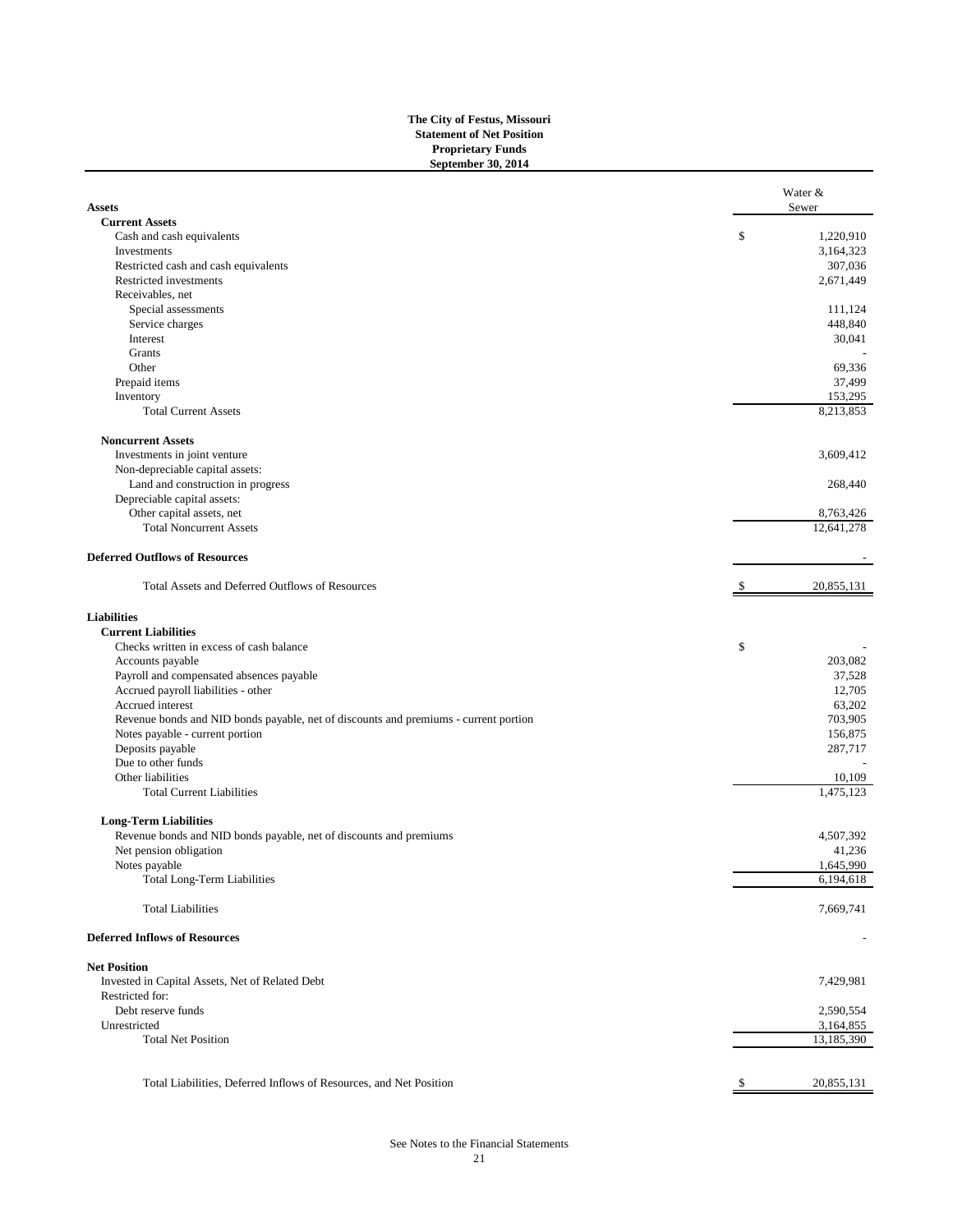|                                                          | Water &<br>Sewer |
|----------------------------------------------------------|------------------|
| <b>Operating Revenues</b>                                |                  |
| Water and sewer collections and fees                     | \$<br>4,501,818  |
| Grant revenues                                           | 6,750            |
| Other revenues                                           | 14,722           |
| <b>Total Operating Revenues</b>                          | 4,523,290        |
| <b>Operating Expenses</b>                                |                  |
| Personnel expenses                                       | 953,295          |
| Materials and supplies                                   | 235,525          |
| Purchased water                                          | 1,589,940        |
| Utilities and maintenance                                | 253,540          |
| Depreciation and amortization                            | 543,247          |
| Treatment plant                                          | 301,176          |
| Other                                                    | 123,754          |
| <b>Total Operating Expenses</b>                          | 4,000,477        |
| Operating Income (Loss)                                  | 522,813          |
| <b>Non-operating Revenues (Expenses)</b>                 |                  |
| Interest income                                          | 133,004          |
| Miscellaneous income                                     | 6,261            |
| Gain (loss) on disposal of assets                        | (713)            |
| Interest expense                                         | (265,056)        |
| <b>Total Non-operating Revenues (Expenses)</b>           | (126, 504)       |
| Income (Loss) Before Capital Contributions and Transfers | 396,309          |
| Capital contributions                                    | 295,257          |
| Transfers in (out)                                       | 241,906          |
|                                                          | 537,163          |
| Change in Net Position                                   | 933,472          |
| Net Position, October 1                                  | 12,251,918       |
| Net Position, September 30                               | \$<br>13,185,390 |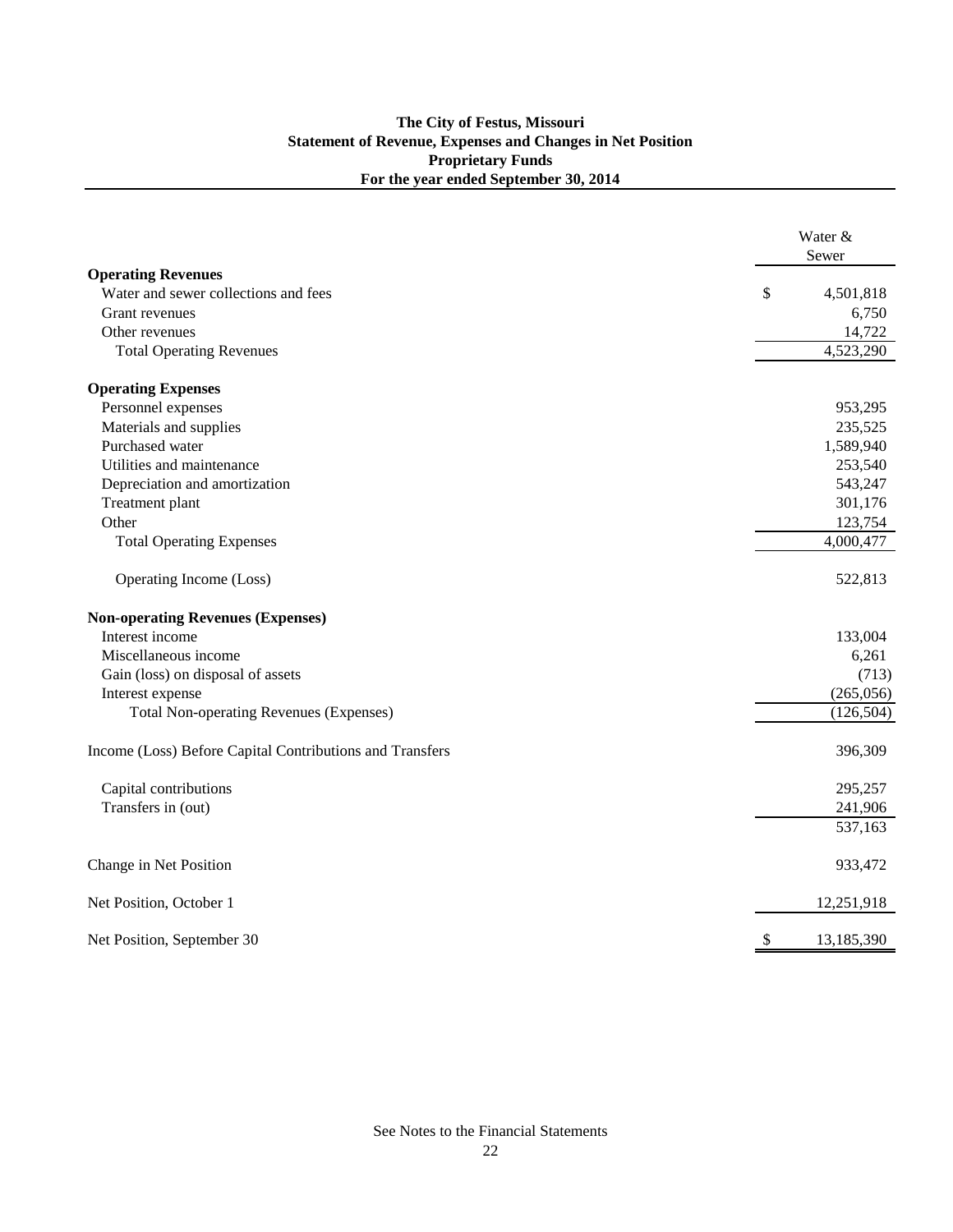### **The City of Festus, Missouri Statement of Cash Flows Proprietary Funds For the year ended September 30, 2014**

| Sewer<br>Increase (Decrease) in Cash and Cash Equivalents:<br>Cash Flows from Operating Activities:<br>Receipts from customers<br>\$<br>4,575,986<br>Payments to suppliers<br>(2,343,410)<br>Payments to employees<br>(958, 924)<br>Other receipts (payments)<br>(104, 865)<br>Net Cash Flows from Operating Activities<br>1,168,787<br>Cash Flows from Noncapital Financing Activities:<br>Grants and other contributions<br>302,007<br>Transfer in (out)<br>241,906<br>543,913<br>Net Cash Used by Noncapital Financing Activities<br>Cash Flows from Capital and Related Financing Activities:<br>Payments of long-term debt<br>(792, 587)<br>Interest on debt<br>(271, 560)<br>Proceeds from sale of capital assets<br>686<br>Acquisition and construction of capital assets<br>(421, 942)<br>Net Cash Used by Capital and Related Financing Activities<br>(1,485,403)<br>Cash Flows from Investing Activities:<br>Proceeds from sale of investments<br>3,809,047<br>Purchase of investments<br>(5,056,504)<br>Miscellaneous income<br>6,263<br>134,127<br>Interest on investments<br>Net Cash Used by Investing Activities<br>(1,107,067)<br>\$<br>Net Increase in Cash and Cash Equivalents<br>(879,770)<br>2,407,716<br>Cash and Cash Equivalents, October 1<br>1,527,946<br>Cash and Cash Equivalents, September 30<br>Reconciliation of Operating Income (Loss) to Net Cash Provided by (Used in) Operating Activities:<br><b>Operating Profit (Loss)</b><br>\$<br>522,813<br>Adjustments to reconcile operating income (loss) to net cash provided by (used in) operating activities:<br>Depreciation expense<br>546,350<br>Amortization expense<br>(3,103)<br>(Increase) decrease in:<br>48,772<br>Accounts receivable<br>Prepaid items<br>(1,872)<br>Inventories<br>(10, 114)<br>Increase (decrease) in:<br>Accounts payable<br>58,825<br>Deposits payable<br>6,279<br>Accrued payroll liabilities<br>837<br>Net cash provided by (used in) operating activities<br>1,168,787 | Water and |  |
|-------------------------------------------------------------------------------------------------------------------------------------------------------------------------------------------------------------------------------------------------------------------------------------------------------------------------------------------------------------------------------------------------------------------------------------------------------------------------------------------------------------------------------------------------------------------------------------------------------------------------------------------------------------------------------------------------------------------------------------------------------------------------------------------------------------------------------------------------------------------------------------------------------------------------------------------------------------------------------------------------------------------------------------------------------------------------------------------------------------------------------------------------------------------------------------------------------------------------------------------------------------------------------------------------------------------------------------------------------------------------------------------------------------------------------------------------------------------------------------------------------------------------------------------------------------------------------------------------------------------------------------------------------------------------------------------------------------------------------------------------------------------------------------------------------------------------------------------------------------------------------------------------------------------------------------------------------------------------------------------|-----------|--|
|                                                                                                                                                                                                                                                                                                                                                                                                                                                                                                                                                                                                                                                                                                                                                                                                                                                                                                                                                                                                                                                                                                                                                                                                                                                                                                                                                                                                                                                                                                                                                                                                                                                                                                                                                                                                                                                                                                                                                                                           |           |  |
|                                                                                                                                                                                                                                                                                                                                                                                                                                                                                                                                                                                                                                                                                                                                                                                                                                                                                                                                                                                                                                                                                                                                                                                                                                                                                                                                                                                                                                                                                                                                                                                                                                                                                                                                                                                                                                                                                                                                                                                           |           |  |
|                                                                                                                                                                                                                                                                                                                                                                                                                                                                                                                                                                                                                                                                                                                                                                                                                                                                                                                                                                                                                                                                                                                                                                                                                                                                                                                                                                                                                                                                                                                                                                                                                                                                                                                                                                                                                                                                                                                                                                                           |           |  |
|                                                                                                                                                                                                                                                                                                                                                                                                                                                                                                                                                                                                                                                                                                                                                                                                                                                                                                                                                                                                                                                                                                                                                                                                                                                                                                                                                                                                                                                                                                                                                                                                                                                                                                                                                                                                                                                                                                                                                                                           |           |  |
|                                                                                                                                                                                                                                                                                                                                                                                                                                                                                                                                                                                                                                                                                                                                                                                                                                                                                                                                                                                                                                                                                                                                                                                                                                                                                                                                                                                                                                                                                                                                                                                                                                                                                                                                                                                                                                                                                                                                                                                           |           |  |
|                                                                                                                                                                                                                                                                                                                                                                                                                                                                                                                                                                                                                                                                                                                                                                                                                                                                                                                                                                                                                                                                                                                                                                                                                                                                                                                                                                                                                                                                                                                                                                                                                                                                                                                                                                                                                                                                                                                                                                                           |           |  |
|                                                                                                                                                                                                                                                                                                                                                                                                                                                                                                                                                                                                                                                                                                                                                                                                                                                                                                                                                                                                                                                                                                                                                                                                                                                                                                                                                                                                                                                                                                                                                                                                                                                                                                                                                                                                                                                                                                                                                                                           |           |  |
|                                                                                                                                                                                                                                                                                                                                                                                                                                                                                                                                                                                                                                                                                                                                                                                                                                                                                                                                                                                                                                                                                                                                                                                                                                                                                                                                                                                                                                                                                                                                                                                                                                                                                                                                                                                                                                                                                                                                                                                           |           |  |
|                                                                                                                                                                                                                                                                                                                                                                                                                                                                                                                                                                                                                                                                                                                                                                                                                                                                                                                                                                                                                                                                                                                                                                                                                                                                                                                                                                                                                                                                                                                                                                                                                                                                                                                                                                                                                                                                                                                                                                                           |           |  |
|                                                                                                                                                                                                                                                                                                                                                                                                                                                                                                                                                                                                                                                                                                                                                                                                                                                                                                                                                                                                                                                                                                                                                                                                                                                                                                                                                                                                                                                                                                                                                                                                                                                                                                                                                                                                                                                                                                                                                                                           |           |  |
|                                                                                                                                                                                                                                                                                                                                                                                                                                                                                                                                                                                                                                                                                                                                                                                                                                                                                                                                                                                                                                                                                                                                                                                                                                                                                                                                                                                                                                                                                                                                                                                                                                                                                                                                                                                                                                                                                                                                                                                           |           |  |
|                                                                                                                                                                                                                                                                                                                                                                                                                                                                                                                                                                                                                                                                                                                                                                                                                                                                                                                                                                                                                                                                                                                                                                                                                                                                                                                                                                                                                                                                                                                                                                                                                                                                                                                                                                                                                                                                                                                                                                                           |           |  |
|                                                                                                                                                                                                                                                                                                                                                                                                                                                                                                                                                                                                                                                                                                                                                                                                                                                                                                                                                                                                                                                                                                                                                                                                                                                                                                                                                                                                                                                                                                                                                                                                                                                                                                                                                                                                                                                                                                                                                                                           |           |  |
|                                                                                                                                                                                                                                                                                                                                                                                                                                                                                                                                                                                                                                                                                                                                                                                                                                                                                                                                                                                                                                                                                                                                                                                                                                                                                                                                                                                                                                                                                                                                                                                                                                                                                                                                                                                                                                                                                                                                                                                           |           |  |
|                                                                                                                                                                                                                                                                                                                                                                                                                                                                                                                                                                                                                                                                                                                                                                                                                                                                                                                                                                                                                                                                                                                                                                                                                                                                                                                                                                                                                                                                                                                                                                                                                                                                                                                                                                                                                                                                                                                                                                                           |           |  |
|                                                                                                                                                                                                                                                                                                                                                                                                                                                                                                                                                                                                                                                                                                                                                                                                                                                                                                                                                                                                                                                                                                                                                                                                                                                                                                                                                                                                                                                                                                                                                                                                                                                                                                                                                                                                                                                                                                                                                                                           |           |  |
|                                                                                                                                                                                                                                                                                                                                                                                                                                                                                                                                                                                                                                                                                                                                                                                                                                                                                                                                                                                                                                                                                                                                                                                                                                                                                                                                                                                                                                                                                                                                                                                                                                                                                                                                                                                                                                                                                                                                                                                           |           |  |
|                                                                                                                                                                                                                                                                                                                                                                                                                                                                                                                                                                                                                                                                                                                                                                                                                                                                                                                                                                                                                                                                                                                                                                                                                                                                                                                                                                                                                                                                                                                                                                                                                                                                                                                                                                                                                                                                                                                                                                                           |           |  |
|                                                                                                                                                                                                                                                                                                                                                                                                                                                                                                                                                                                                                                                                                                                                                                                                                                                                                                                                                                                                                                                                                                                                                                                                                                                                                                                                                                                                                                                                                                                                                                                                                                                                                                                                                                                                                                                                                                                                                                                           |           |  |
|                                                                                                                                                                                                                                                                                                                                                                                                                                                                                                                                                                                                                                                                                                                                                                                                                                                                                                                                                                                                                                                                                                                                                                                                                                                                                                                                                                                                                                                                                                                                                                                                                                                                                                                                                                                                                                                                                                                                                                                           |           |  |
|                                                                                                                                                                                                                                                                                                                                                                                                                                                                                                                                                                                                                                                                                                                                                                                                                                                                                                                                                                                                                                                                                                                                                                                                                                                                                                                                                                                                                                                                                                                                                                                                                                                                                                                                                                                                                                                                                                                                                                                           |           |  |
|                                                                                                                                                                                                                                                                                                                                                                                                                                                                                                                                                                                                                                                                                                                                                                                                                                                                                                                                                                                                                                                                                                                                                                                                                                                                                                                                                                                                                                                                                                                                                                                                                                                                                                                                                                                                                                                                                                                                                                                           |           |  |
|                                                                                                                                                                                                                                                                                                                                                                                                                                                                                                                                                                                                                                                                                                                                                                                                                                                                                                                                                                                                                                                                                                                                                                                                                                                                                                                                                                                                                                                                                                                                                                                                                                                                                                                                                                                                                                                                                                                                                                                           |           |  |
|                                                                                                                                                                                                                                                                                                                                                                                                                                                                                                                                                                                                                                                                                                                                                                                                                                                                                                                                                                                                                                                                                                                                                                                                                                                                                                                                                                                                                                                                                                                                                                                                                                                                                                                                                                                                                                                                                                                                                                                           |           |  |
|                                                                                                                                                                                                                                                                                                                                                                                                                                                                                                                                                                                                                                                                                                                                                                                                                                                                                                                                                                                                                                                                                                                                                                                                                                                                                                                                                                                                                                                                                                                                                                                                                                                                                                                                                                                                                                                                                                                                                                                           |           |  |
|                                                                                                                                                                                                                                                                                                                                                                                                                                                                                                                                                                                                                                                                                                                                                                                                                                                                                                                                                                                                                                                                                                                                                                                                                                                                                                                                                                                                                                                                                                                                                                                                                                                                                                                                                                                                                                                                                                                                                                                           |           |  |
|                                                                                                                                                                                                                                                                                                                                                                                                                                                                                                                                                                                                                                                                                                                                                                                                                                                                                                                                                                                                                                                                                                                                                                                                                                                                                                                                                                                                                                                                                                                                                                                                                                                                                                                                                                                                                                                                                                                                                                                           |           |  |
|                                                                                                                                                                                                                                                                                                                                                                                                                                                                                                                                                                                                                                                                                                                                                                                                                                                                                                                                                                                                                                                                                                                                                                                                                                                                                                                                                                                                                                                                                                                                                                                                                                                                                                                                                                                                                                                                                                                                                                                           |           |  |
|                                                                                                                                                                                                                                                                                                                                                                                                                                                                                                                                                                                                                                                                                                                                                                                                                                                                                                                                                                                                                                                                                                                                                                                                                                                                                                                                                                                                                                                                                                                                                                                                                                                                                                                                                                                                                                                                                                                                                                                           |           |  |
|                                                                                                                                                                                                                                                                                                                                                                                                                                                                                                                                                                                                                                                                                                                                                                                                                                                                                                                                                                                                                                                                                                                                                                                                                                                                                                                                                                                                                                                                                                                                                                                                                                                                                                                                                                                                                                                                                                                                                                                           |           |  |
|                                                                                                                                                                                                                                                                                                                                                                                                                                                                                                                                                                                                                                                                                                                                                                                                                                                                                                                                                                                                                                                                                                                                                                                                                                                                                                                                                                                                                                                                                                                                                                                                                                                                                                                                                                                                                                                                                                                                                                                           |           |  |
|                                                                                                                                                                                                                                                                                                                                                                                                                                                                                                                                                                                                                                                                                                                                                                                                                                                                                                                                                                                                                                                                                                                                                                                                                                                                                                                                                                                                                                                                                                                                                                                                                                                                                                                                                                                                                                                                                                                                                                                           |           |  |
|                                                                                                                                                                                                                                                                                                                                                                                                                                                                                                                                                                                                                                                                                                                                                                                                                                                                                                                                                                                                                                                                                                                                                                                                                                                                                                                                                                                                                                                                                                                                                                                                                                                                                                                                                                                                                                                                                                                                                                                           |           |  |
|                                                                                                                                                                                                                                                                                                                                                                                                                                                                                                                                                                                                                                                                                                                                                                                                                                                                                                                                                                                                                                                                                                                                                                                                                                                                                                                                                                                                                                                                                                                                                                                                                                                                                                                                                                                                                                                                                                                                                                                           |           |  |
|                                                                                                                                                                                                                                                                                                                                                                                                                                                                                                                                                                                                                                                                                                                                                                                                                                                                                                                                                                                                                                                                                                                                                                                                                                                                                                                                                                                                                                                                                                                                                                                                                                                                                                                                                                                                                                                                                                                                                                                           |           |  |
|                                                                                                                                                                                                                                                                                                                                                                                                                                                                                                                                                                                                                                                                                                                                                                                                                                                                                                                                                                                                                                                                                                                                                                                                                                                                                                                                                                                                                                                                                                                                                                                                                                                                                                                                                                                                                                                                                                                                                                                           |           |  |
|                                                                                                                                                                                                                                                                                                                                                                                                                                                                                                                                                                                                                                                                                                                                                                                                                                                                                                                                                                                                                                                                                                                                                                                                                                                                                                                                                                                                                                                                                                                                                                                                                                                                                                                                                                                                                                                                                                                                                                                           |           |  |
|                                                                                                                                                                                                                                                                                                                                                                                                                                                                                                                                                                                                                                                                                                                                                                                                                                                                                                                                                                                                                                                                                                                                                                                                                                                                                                                                                                                                                                                                                                                                                                                                                                                                                                                                                                                                                                                                                                                                                                                           |           |  |
|                                                                                                                                                                                                                                                                                                                                                                                                                                                                                                                                                                                                                                                                                                                                                                                                                                                                                                                                                                                                                                                                                                                                                                                                                                                                                                                                                                                                                                                                                                                                                                                                                                                                                                                                                                                                                                                                                                                                                                                           |           |  |
|                                                                                                                                                                                                                                                                                                                                                                                                                                                                                                                                                                                                                                                                                                                                                                                                                                                                                                                                                                                                                                                                                                                                                                                                                                                                                                                                                                                                                                                                                                                                                                                                                                                                                                                                                                                                                                                                                                                                                                                           |           |  |
|                                                                                                                                                                                                                                                                                                                                                                                                                                                                                                                                                                                                                                                                                                                                                                                                                                                                                                                                                                                                                                                                                                                                                                                                                                                                                                                                                                                                                                                                                                                                                                                                                                                                                                                                                                                                                                                                                                                                                                                           |           |  |

Noncash Capital and Related Financing and/or Investing Activities:

None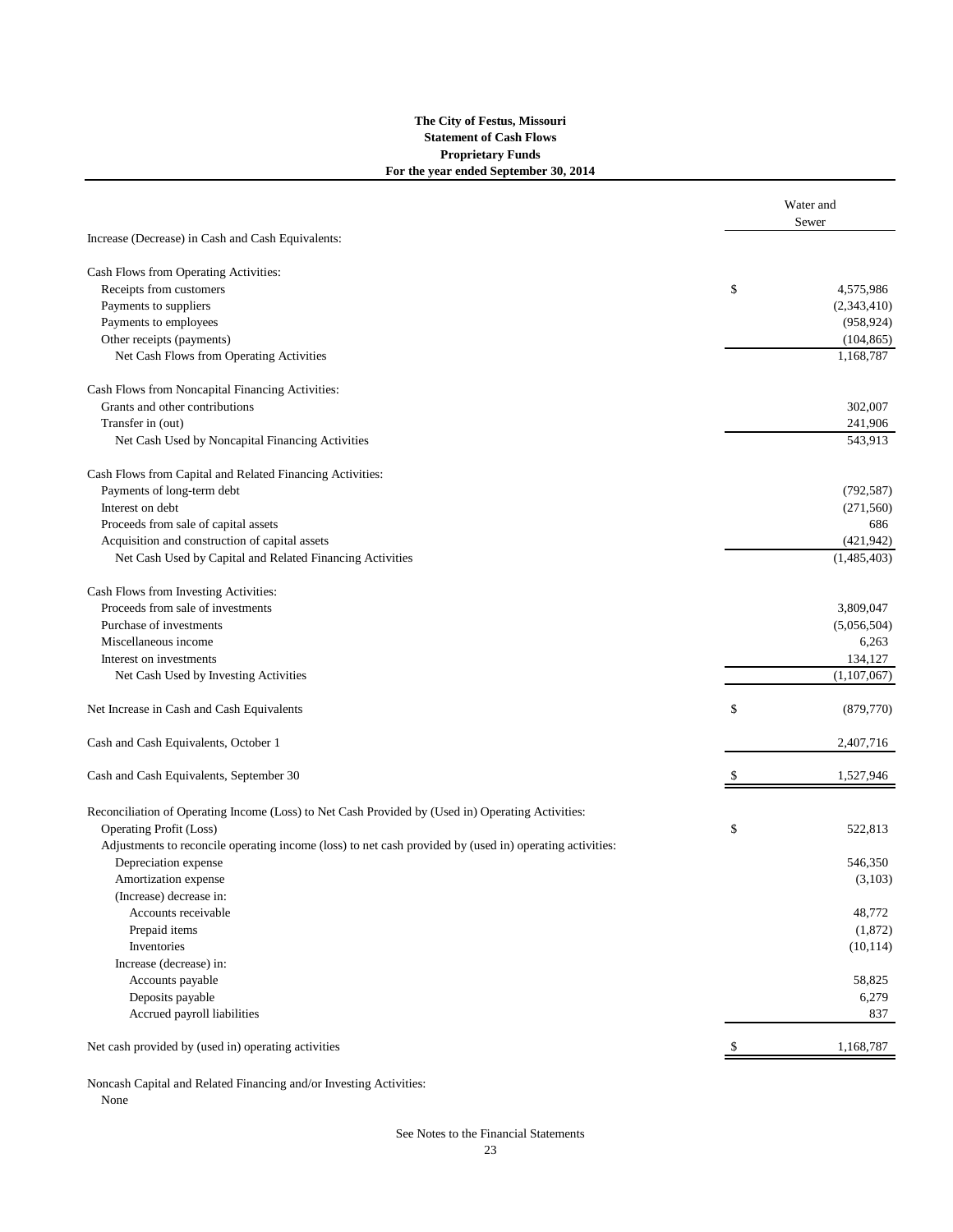### **Note 1 - Summary of Significant Accounting Policies**

The significant accounting and financial reporting policies applied by the City of Festus, Missouri (the City) conform to U.S. generally accepted accounting principles as applicable to governmental entities. The following is a summary of the more significant policies:

### **The Financial Reporting Entity**

The City defines its financial reporting entity in accordance with provisions established by the Governmental Accounting Standards Board (GASB). Such standards require inclusion of component units based upon whether the City's governing body has any significant amount of financial accountability for potential component units (PCU). The City is financially accountable if it appoints a voting majority of a PCU's governing body and is able to impose its will on the PCU or there is a potential for the PCU to provide specific financial benefits to, or impose specific financial burdens on, the City. The City's financial reporting entity consists of the City (the primary government); the City has determined that there are no other governmental units that should be included in the financial statements.

### **Government-wide and Fund Financial Statements**

The government-wide financial statements (i.e., the statement of net assets and the statement of activities) report information on all of the nonfiduciary activities of the primary government. For the most part, the effect of interfund activity has been removed from these statements.

Governmental activities, which normally are supported by taxes and intergovernmental revenues, are reported separately from business-type activities, which rely to a significant extent on fees and charges for support.

The statement of activities demonstrates the degree to which the direct expenses of a given function or segment is offset by program revenues. Direct expenses are those that are clearly identifiable with a specific function or segment. Program revenues include 1) charges to customers or applicants who purchase, use, or directly benefit from goods, services, or privileges provided by a given function or segment and 2) grants and contributions that are restricted to meeting the operational or capital requirements of a particular function or segment. Taxes and other items not properly included among program revenues are reported instead as general revenues.

Separate financial statements are provided for governmental funds and proprietary funds. Major individual governmental funds and major individual enterprise funds are reported as separate columns in the fund financial statements.

### **Measurement Focus, Basis of Accounting, and Financial Statement Presentation**

The government-wide financial statements are reported using the economic resources measurement focus and the accrual basis of accounting, as are the proprietary fund financial statements. Revenues are recorded when earned and expenses are recorded when a liability is incurred, regardless of the timing of related cash flows. Property taxes are recognized as revenues in the year for which they are levied. Grants and similar items are recognized as revenue as soon as all eligibility requirements imposed by the provider have been met.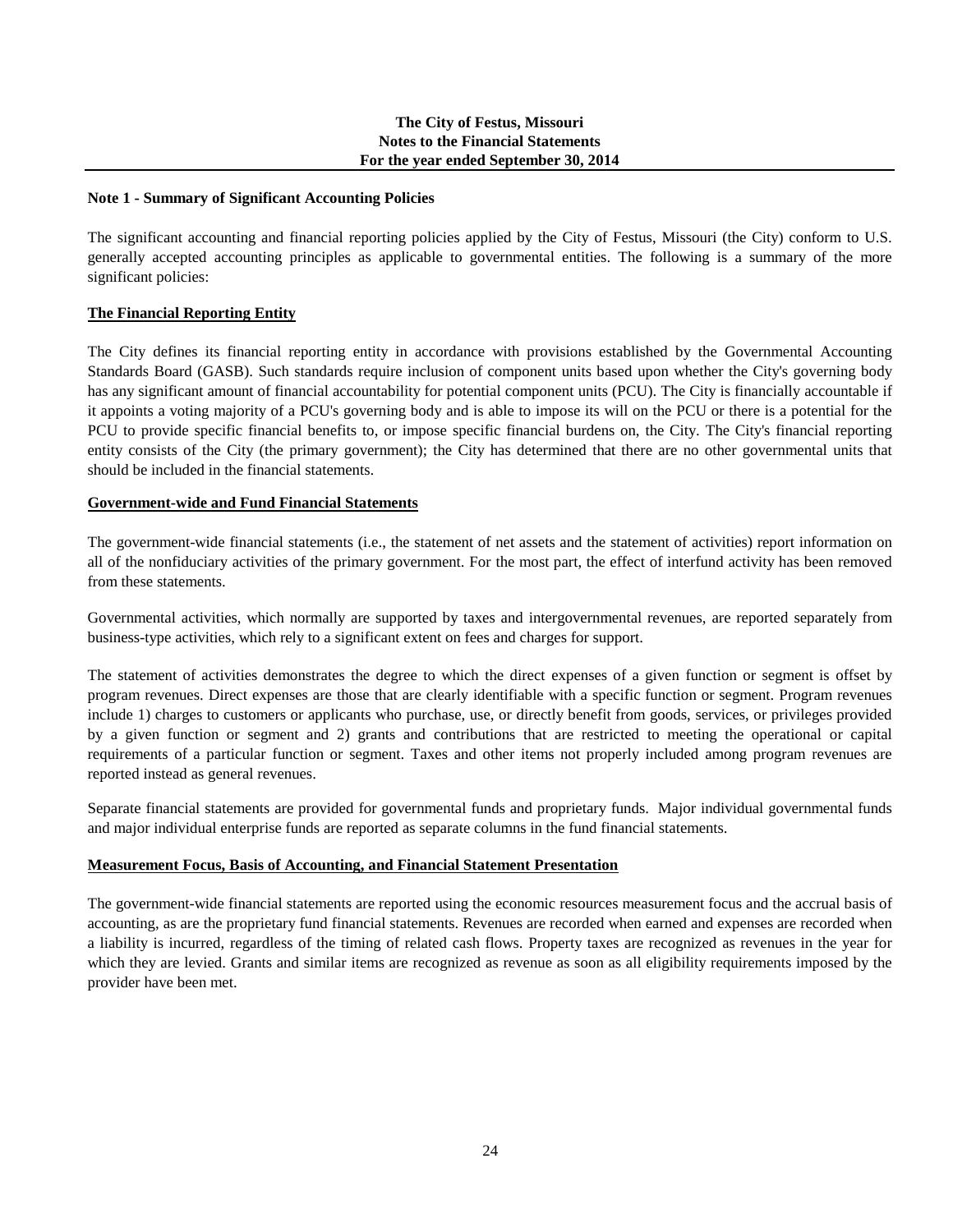### **The City of Festus, Missouri Notes to the Financial Statements For the year ended September 30, 2014**

### **Note 1 - Summary of Significant Accounting Policies (continued)**

### **Measurement Focus, Basis of Accounting, and Financial Statement Presentation (continued)**

Governmental fund financial statements are reported using the current financial resources measurement focus and the modified accrual basis of accounting. Revenues are recognized as soon as they are both measureable and available. Revenues are considered to be available when they are collectible within the current period or soon enough thereafter to pay liabilities of the current period. For this purpose, the City considers revenues to be available if they are collected within 60 days of the end of the current fiscal period. Expenditures generally are recorded when a liability is incurred, as under accrual accounting. However, debt service expenditures, as well as expenditures related to claims and judgments and compensated absences, are recorded only when payment is due (i.e. matured).

Property taxes, sales taxes, franchise taxes, fines, and interest associated with the current fiscal period are all considered to be susceptible to accrual and so have been recognized as revenues of the current fiscal period. Only the portion of special assessments receivable due within the current fiscal period is considered to be susceptible to accrual as revenue of the current period. All other revenue items are considered to be measurable and available only when cash is received by the City.

The City reports the following major governmental funds:

*General Fund -* The General Fund is the primary operating fund of the city. It is used to account for all financial resources except those required to be accounted for in another fund.

*City Transportation Tax Fund -* The City Transportation Tax Fund is comprised of taxes collected to maintain roads and streets within the city.

*County Transportation Tax Fund -* The County Transportation Tax Fund is comprised of taxes collected to maintain roads and streets within the city.

*Capital Reserve Fund -* The Capital Reserve Fund is comprised of monies from General Fund that have been set aside for future capital projects.

The City reports the following major proprietary funds:

*Water and Sewer Fund* - The Water and Sewer Fund is used to account for operations that are financed and operated in a manner similar to private business enterprises - where the intent of the governing body is that the costs of providing goods or services to the general public on a continuing basis be financed or recovered primarily through user charges; or where the governing body has decided that periodic determination of revenues earned, expenses incurred, and/or net income is appropriate for capital maintenance, public policy, management control, accountability, or other purposes.

Private-sector standards of accounting and financial reporting issued prior to December 1, 1989, generally are followed in both the government-wide and proprietary fund financial statements to the extent that those standards do not conflict with or contradict guidance of the GASB. Governments also have the option of following subsequent private-sector guidance for their business type activities and enterprise funds, subject to this same limitation. The City has elected not to follow subsequent privatesector guidance.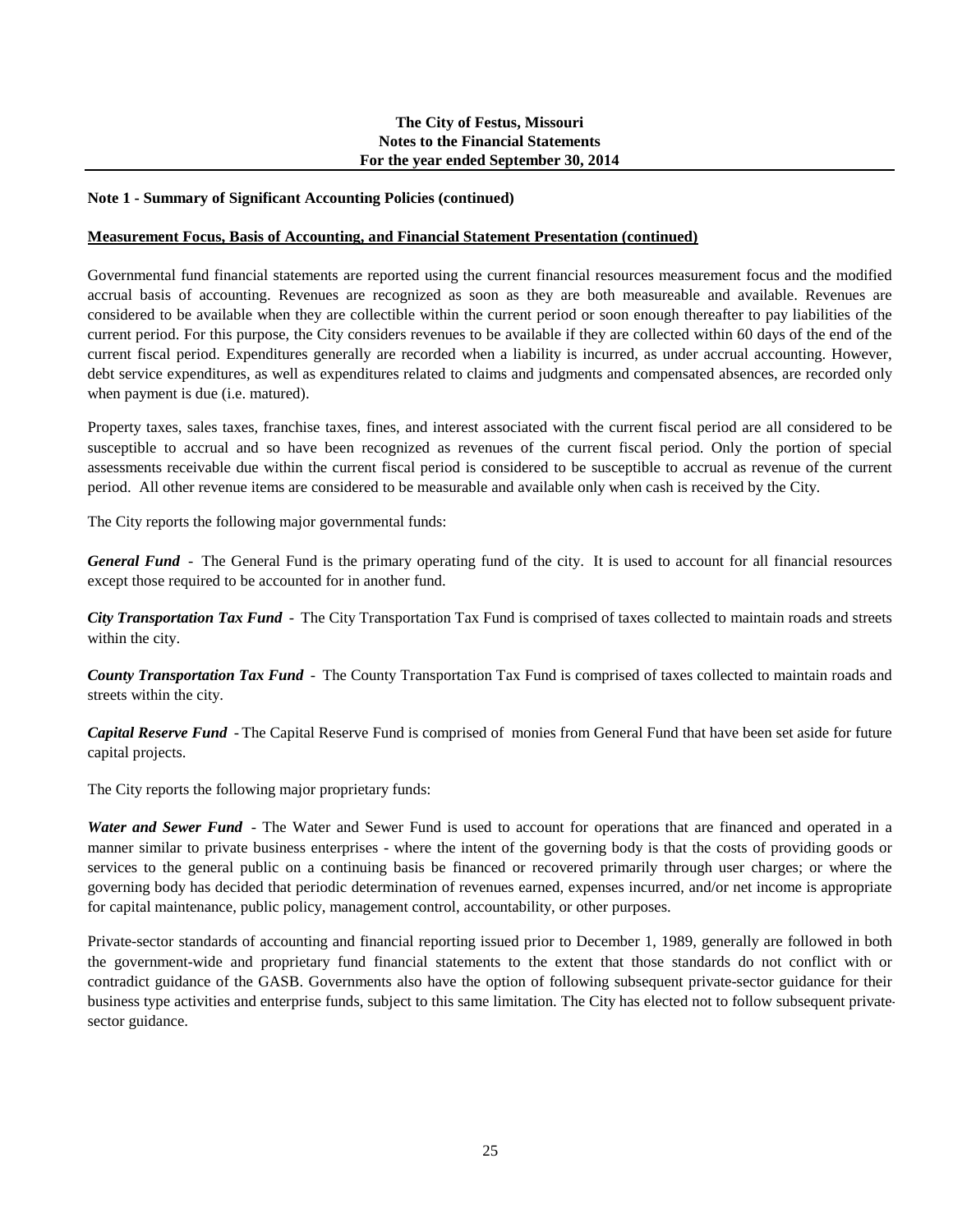### **The City of Festus, Missouri Notes to the Financial Statements For the year ended September 30, 2014**

#### **Note 1 - Summary of Significant Accounting Policies (continued)**

### **Measurement Focus, Basis of Accounting, and Financial Statement Presentation (continued)**

Amounts reported as program revenues include 1) charges to customers or applicants for goods, services, or privileges provided, 2) operating grants and contributions, and 3) capital grants and contributions, including special assessments. Internally dedicated resources are reported as general revenues rather than as program revenues. Likewise, general revenues include all taxes.

Proprietary funds distinguish operating revenues and expenses from nonoperating items. Operating revenues and expenses generally result from providing services and producing and delivering goods in connection with a proprietary fund's principal ongoing operations. The principal operating revenue of the Water and Sewer Enterprise Fund is charges for sales and services. Operating expenses for the Enterprise Fund include the cost of sales and services, administrative expenses and depreciation on capital assets. All revenues and expenses not meeting this definition are reported as nonoperating revenues and expenses.

When both restricted and unrestricted resources are available for use, it is the City's policy to use restricted resources first, then unrestricted resources as they are needed.

### **Encumbrances**

Encumbrances represent commitments related to unperformed contracts for goods or services. Encumbrances accounting - under which purchase orders, contracts, and other commitments for the expenditure of resources are recorded to reserve that portion of the applicable appropriation - is utilized in the governmental funds. Encumbrances outstanding at year-end are reported as reservations of fund balance and do not constitute expenditures or liabilities because the commitments will be honored during the subsequent year.

### **Cash, Cash Equivalents, and Investments**

State statutes authorize the City to invest in obligations of the U.S. Treasury, federal agencies, commercial paper, corporate bonds, and repurchase agreements. The City considers all highly liquid debt instruments purchased with a maturity of three months or less to be cash equivalents. GASB Statement No. 31, *Accounting and Financial Reporting for Certain Investments and for External Investment Pools*, requires that all investments be reported in the financial statements at fair value. Fair value is established as readily determinable current market value for equity and debt securities.

9/30/14

### **Allowance for Uncollectable Accounts**

Allowance for uncollectable accounts is as follows:

|                                                            | 9/30/14 |
|------------------------------------------------------------|---------|
|                                                            |         |
| Governmental Activities - General Fund                     | 59.864  |
| Business-type Activities - Water and Sewer Enterprise Fund | 85.499  |
|                                                            | 145.363 |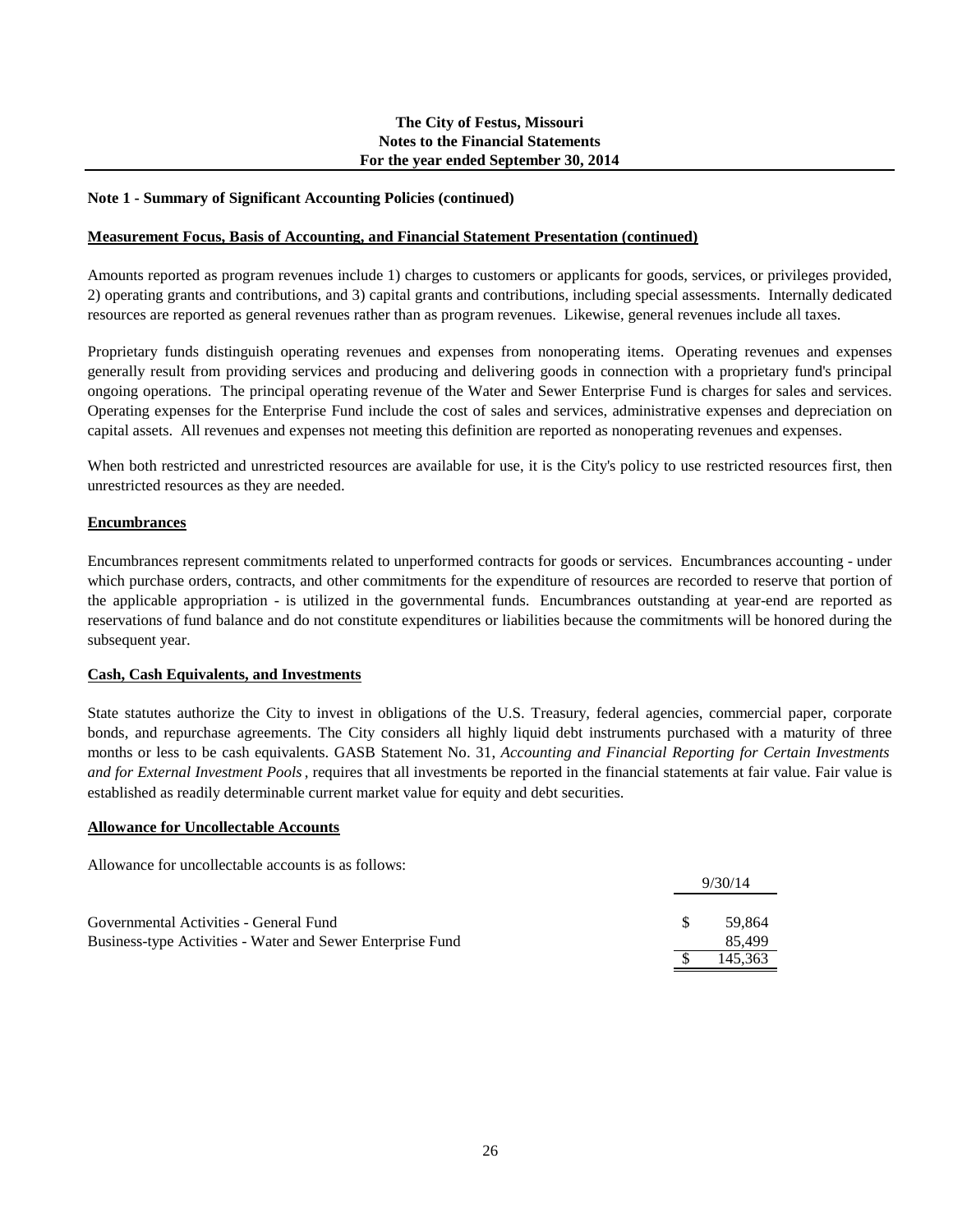#### **Due To/From Other Funds**

Noncurrent portions of long-term interfund loans receivable (reported in "advances to" asset accounts) are equally offset by fund balance reserve account which indicates that they do not constitute "available spendable resources" since they are not a component of net current assets. Current portions of long-term interfund loans receivable (reported in "due from" asset accounts) are considered "available spendable resources" and are subject to elimination upon consolidation. Any residual balances outstanding between the governmental activities and business-type activities are reported in the government-wide statements as "internal balances."

#### **Inventory and Prepaid Items**

All inventories are valued at cost using the first-in/first-out (FIFO) method. Inventories of proprietary funds are recorded as expenditures when consumed rather than when purchased.

Certain payments to vendors reflect costs applicable to future accounting periods and are recorded as prepaid items in both government-wide and fund financial statements.

#### **Restricted Assets**

Certain proceeds of the Water and Sewer Enterprise Fund revenue bonds, as well as certain resources set aside for their repayment, are classified as restricted assets on the balance sheet because their use is limited by applicable bond covenants.

#### **Capital Assets**

Capital assets which include property, equipment, and infrastructure (e.g., roads, bridges, sidewalks, and similar items) are reported in the applicable governmental or business-type activities columns in the government-wide financial statements. Capital assets are defined by the City as assets with an initial cost of more than \$1,000 and an estimated useful life in excess of one year. Such assets are recorded at historical cost or, estimated historical cost, if purchased or constructed. Donated capital assets are recorded at estimated fair market value at the date of donation.

In accordance with GASB Statement No. 34, *Basic Financial Statements - and Management's Discussion and Analysis - for State and Local Governments*, infrastructure assets constructed, purchased, or donated effective October 1, 2003 are reported in the government-wide financial statements.

The cost of normal maintenance and repairs that do not add to the value of the asset or materially extend assets lives are not capitalized.

Depreciation is being computed on the straight-line method, using asset lives as follows:

| Asset                            | <b>Years</b> |  |  |  |
|----------------------------------|--------------|--|--|--|
|                                  |              |  |  |  |
| Buildings and other improvements | $15 - 30$    |  |  |  |
| Office equipment                 | $3-10$       |  |  |  |
| Automotive equipment             | $4-6$        |  |  |  |
| Machinery and equipment          | $5 - 7$      |  |  |  |
| Infrastructure                   | $10-50$      |  |  |  |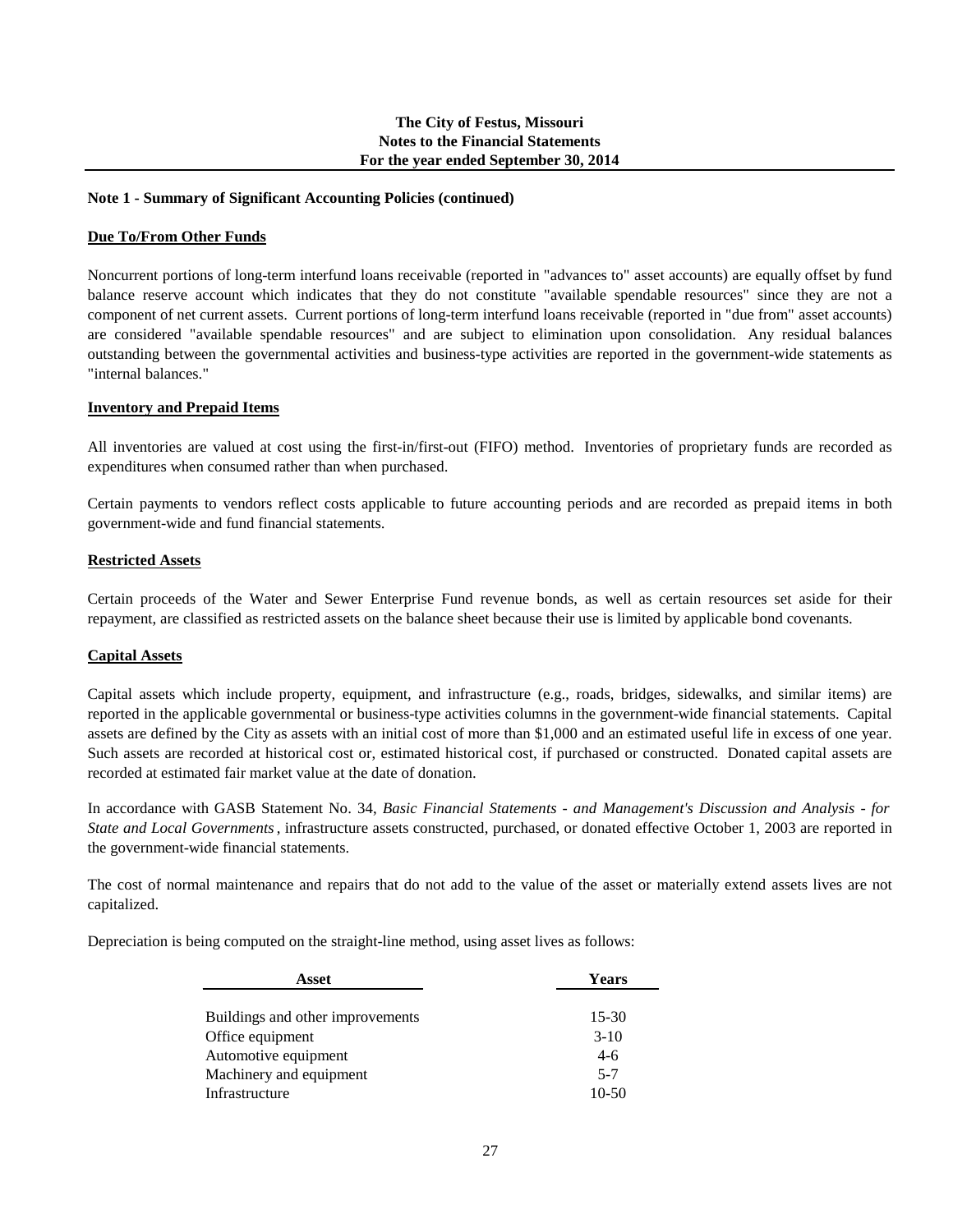#### **Compensated Absences**

### Vacation

Vested or accumulated vacation leave that is expected to be liquidated with expendable available financial resources is reported as an expenditure and a fund liability of the governmental fund that will pay it. Vested or accumulated vacation leave of proprietary funds is recorded as an expense and liability of those funds as the benefits accrue to employees. The entire accumulated vacation leave is accrued when incurred in the government-wide financial statements. For governmental funds, the expenditure for vacation leave is recorded in the fund when the employees who have accumulated vacation leave are paid. Therefore, the current portion of the liability is not reported in the governmental funds. A schedule of the accrual for vacation leave follows:

|                                                            |   | <b>Total</b>     |    | <b>Amounts</b><br>Due Within<br><b>One Year</b> |  |  |
|------------------------------------------------------------|---|------------------|----|-------------------------------------------------|--|--|
| Governmental Activities<br><b>Business Type Activities</b> | S | 91,968<br>14,617 | \$ | 91,968<br>14,617                                |  |  |
|                                                            |   | 106,585          |    | 106,585                                         |  |  |

#### Sick Leave

Sick leave is accumulated by eligible employees at a rate of 1 day for every two full months of service and is available for use after six months of being a regular full-time employee. Unused accumulated sick leave is not eligible to be paid to the employee when separation of employment occurs and consequently is accounted for in the period the sick leave is taken and no liability is recorded.

### Compensatory Time

A non-exempt employee, except for police or firefighters, who works more than 40 hours during a work week can receive a comparable amount of compensatory time off during the same work week after approval by the department supervisor. If the supervisor determines that the comp time cannot be taken during the same work week, the supervisor shall grant the accrual of comp time at the rate of one and one-half times or grant pay at the rate of one and one-half times the employee's regular hourly rate. An employee may accrue up to a maximum of 100 hours of banked comp time.

### **Unearned Revenue**

Unearned revenue is composed of protested utility taxes, insurance proceeds and other items which are measureable but not available and, therefore, not recognized as revenue in the accompanying governmental fund financial statements.

### **Long-Term Obligations**

In the government-wide financial statements and proprietary fund types in the fund financial statements, long-term debt and other long-term obligations are reported as liabilities in the applicable governmental activities, business-type activities, or proprietary fund type statement of net position. Bond premiums and discounts are deferred and amortized over the life of the bonds using the straight-line method. Bonds payable are reported net of the applicable bond premium or discount. Bond issuance costs are expensed when incurred.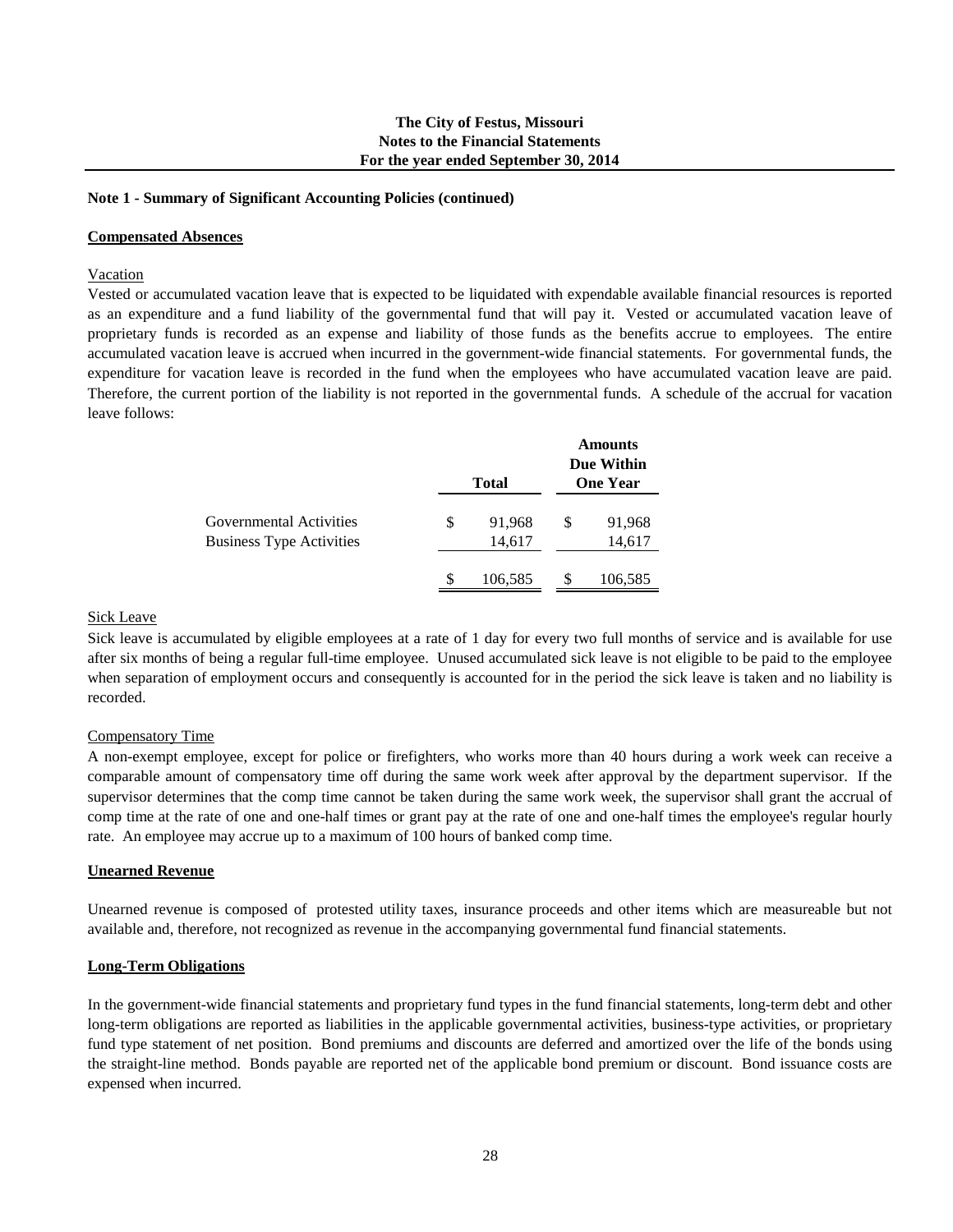#### **Long-Term Obligations (continued)**

In the fund financial statements, governmental fund types recognize bond premiums and discounts, as well as bond issuance costs, during the current period. The face amount of debt issued is reported as other financing sources. Premiums received on debt issuances are reported as other financing sources while discounts on debt issuances are reported as other financing uses. Issuance cost, whether or not withheld from the actual debt proceeds received, are reported as debt service expenditures.

### **Fund Equity**

The government-wide and proprietary financial statements are classified in the following categories:

*Invested in Capital Assets, Net of Related Debt* - represents capital assets, net of accumulated depreciation, less the outstanding balance of any notes, leases or other borrowings that are attributable to the acquisition, construction or improvements of the assets. New assets invested in capital assets, net of related debt, excludes unspent bond and loan proceeds.

*Restricted* - represents net position that is legally restricted or identified for specific purposes by outside parties or by law through constitutional provisions or enabling legislation

*Unrestricted* - represents net position that is the residual assets and represent assets available for future operations or distribution

The governmental fund equities, under GASB Statement No. 54, *Fund Balance Reporting and Governmental Fund Type Definitions*, are classified in the following categories:

*Nonspendable* - represents fund balances that cannot be spent because they are either a) not in spendable form (i.e. inventory and prepaid items) or b) legally or contractually required to be maintained intact

*Restricted* - represents fund balances that can be used only for specific purposes due to a) constitutional provisions or enabling legislation or b) externally imposed constraints such as creditors, grantors, laws or other governments

*Committed* - represents fund balances that can be used only for specific purposes pursuant to constraints imposed by the City Council through an ordinance or resolution

*Assigned* - represents fund balances that are any amounts for which it is the City's intent that the funds be used for specific purposes but there is no legal or binding restrictions or commitments (i.e. assignments made by the City's management)

*Unassigned* - represents fund balances that are residual amounts for the government's general fund and includes all spendable amounts not contained in the other classifications

### **Property Taxes**

The City's property tax calendar is as follows:

- Property is assessed by the County on January 1 each year.
- The tax levy ordinance is adopted and filed with the county clerk on or before September 1.
- Property taxes are due to be collected on or before December 31.
- Property taxes attach as an enforceable lien on property as of January 1.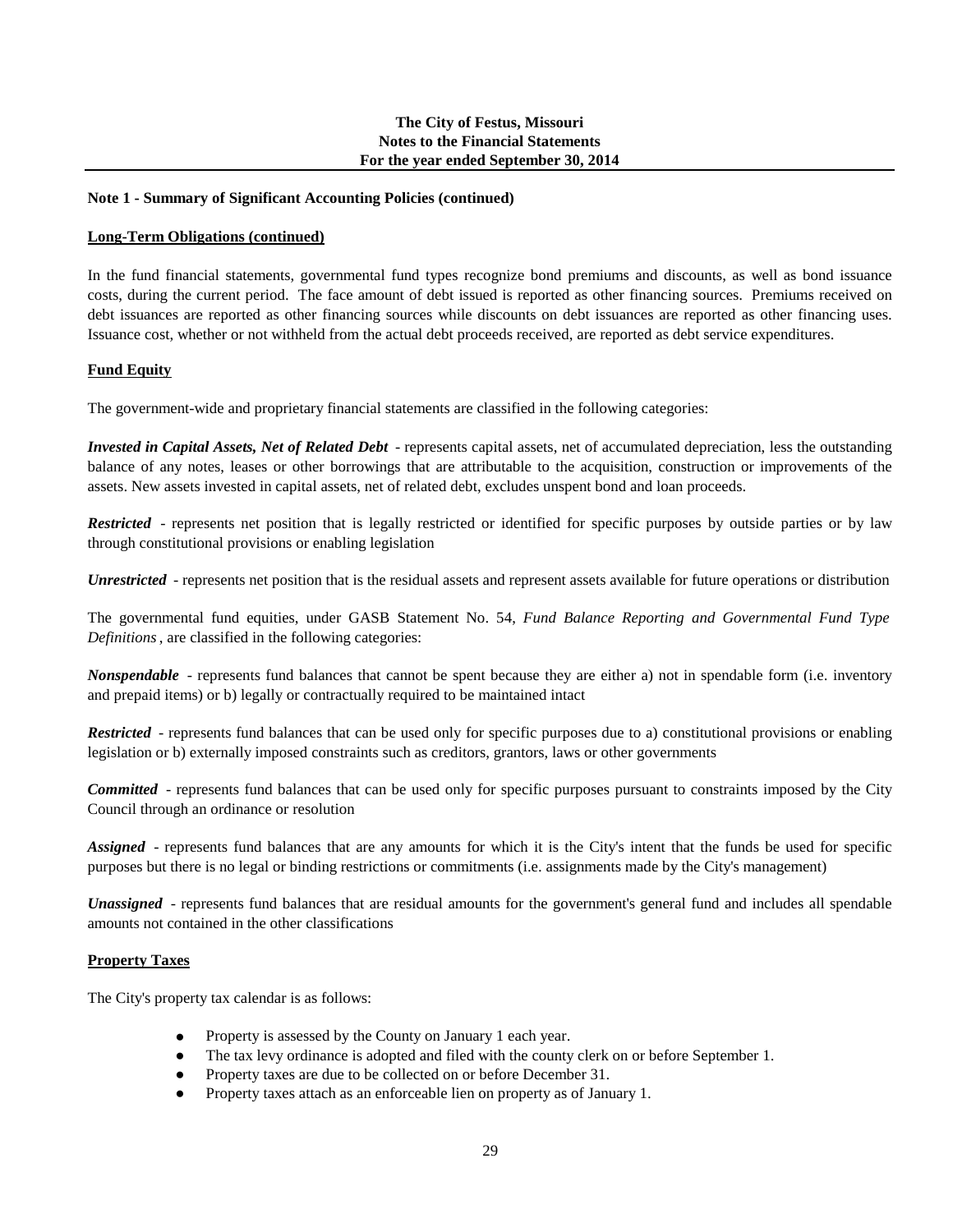### **Grant Revenue**

Resources received by the City from other governments are accounted for within applicable funds based on the purpose and requirements of each grant. Revenues are recognized on an accounting basis consistent with the Fund's measurement objective.

Revenues related to expenditure-driven grants are recognized to the extent expenditures are incurred. Any excess or deficiency of grant revenues received compared to expenditures incurred is recorded as deferred revenue or amounts receivable from the grantor.

### **Interfund Transactions**

In the fund financial statements, the City has the following types of transactions among funds:

*Transfers* - Legally authorized transfers are reported when incurred as transfers in by the recipient fund and as transfers out by the disbursing fund.

Elimination of interfund activity has been made for governmental activities in the government-wide financial statements.

### **Use of Estimates**

The preparation of basic financial statements in conformity with U.S. generally accepted accounting principles requires management to make estimates and assumptions that affect the amounts reported in the basic financial statements and the accompanying notes. Actual results could differ from those estimates.

### **Note 2 - Cash and Investments**

Deposits and investments held by at the City at September 30, 2014 consisted of the following:

| <b>Type</b>                                       | <b>Maturities</b> |   | 2014<br>Cost |
|---------------------------------------------------|-------------------|---|--------------|
| <b>Unrestricted Deposits:</b>                     |                   |   |              |
| Petty cash                                        | n/a               | S | 2.344        |
| Demand deposits                                   | n/a               |   | 6,516,918    |
| <b>Total Unrestricted Deposits</b>                |                   |   | 6,519,262    |
| <b>Restricted Deposits:</b>                       |                   |   |              |
| Demand deposits                                   | n/a               |   | 355,089      |
| <b>Total Restricted Deposits</b>                  |                   |   | 355,089      |
| <b>Total Unrestricted and Restricted Deposits</b> |                   |   | 6,874,351    |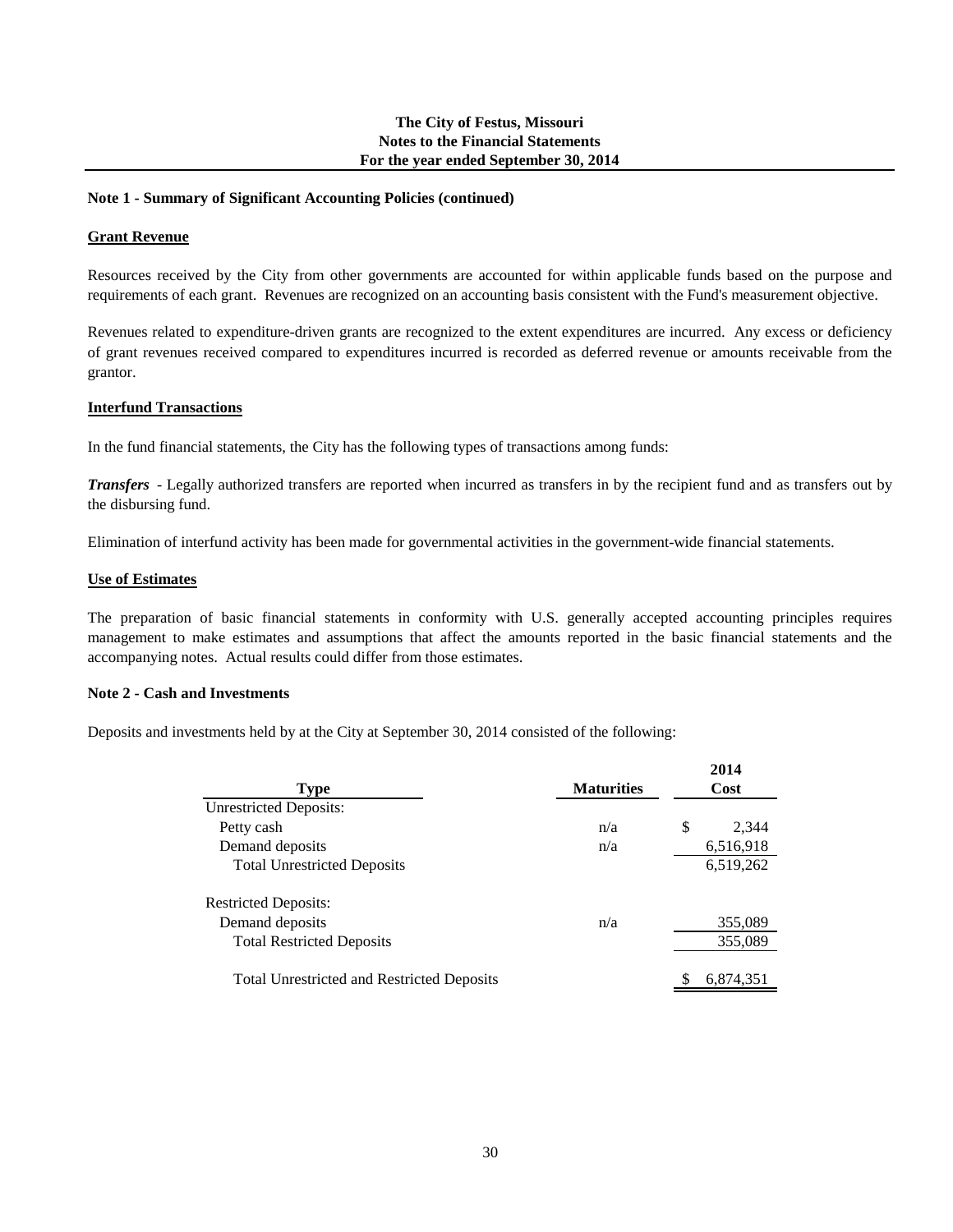### **Note 2 - Cash and Investments (continued)**

| Unrestricted Investments:                            |          |    |            |
|------------------------------------------------------|----------|----|------------|
| Certificate of deposit                               | 10/29/14 | \$ | 249,000    |
| Certificate of deposit                               | 11/4/14  |    | 249,000    |
| Certificate of deposit                               | 11/7/14  |    | 249,000    |
| Certificate of deposit                               | 11/20/14 |    | 249,000    |
| Certificate of deposit                               | 12/15/14 |    | 249,000    |
| Certificate of deposit                               | 12/26/14 |    | 249,000    |
| Certificate of deposit                               | 1/2/15   |    | 1,391,928  |
| Certificate of deposit                               | 1/12/15  |    | 500,000    |
| Certificate of deposit                               | 1/14/15  |    | 245,000    |
| Certificate of deposit                               | 2/4/15   |    | 249,000    |
| Certificate of deposit                               | 2/14/15  |    | 249,000    |
| Certificate of deposit                               | 2/17/15  |    | 249,000    |
| Certificate of deposit                               | 2/23/15  |    | 250,000    |
| Certificate of deposit                               | 5/27/15  |    | 249,000    |
| Certificate of deposit                               | 5/29/15  |    | 249,000    |
| Certificate of deposit                               | 7/8/15   |    | 268,201    |
| Certificate of deposit                               | 7/10/15  |    | 525,349    |
| Certificate of deposit                               | 7/16/15  |    | 249,000    |
| Certificate of deposit                               | 7/28/15  |    | 500,000    |
| Certificate of deposit                               | 7/29/15  |    | 249,000    |
| Certificate of deposit                               | 8/6/15   |    | 249,000    |
| Certificate of deposit                               | 8/28/15  |    | 249,000    |
| Certificate of deposit                               | 8/28/15  |    | 249,000    |
| Certificate of deposit                               | 7/25/16  |    | 750,000    |
| Federal Home Loan Bank callable bond                 | 3/20/17  |    | 249,375    |
| Federal Home Loan Bank callable bond                 | 5/15/17  |    | 250,000    |
| Federal Home Loan Bank callable bond                 | 6/26/17  |    | 500,000    |
| Federal Home Loan Bank callable bond                 | 9/19/17  |    | 500,000    |
| <b>Total Unrestricted Investments</b>                |          |    | 9,913,853  |
| <b>Restricted Investments:</b>                       |          |    |            |
| Certificate of deposit                               | 1/2/15   |    | 163,923    |
| Certificate of deposit                               | 12/15/14 |    | 15,216     |
| Guaranteed investment contract                       | 6/30/23  |    | 12,385     |
| Guaranteed investment contract                       | 6/30/23  |    | 51,250     |
| Guaranteed investment contract                       | 6/30/23  |    | 1,500,922  |
| Guaranteed investment contract                       | 6/30/23  |    | 15,774     |
| Guaranteed investment contract                       | 6/30/23  |    | 301,942    |
| Guaranteed investment contract                       | 6/30/23  |    | 625,253    |
| <b>Total Restricted Investments</b>                  |          |    | 2,686,665  |
| <b>Total Unrestricted and Restricted Investments</b> |          | S  | 12,600,518 |

Investments are recorded at cost, which approximates market.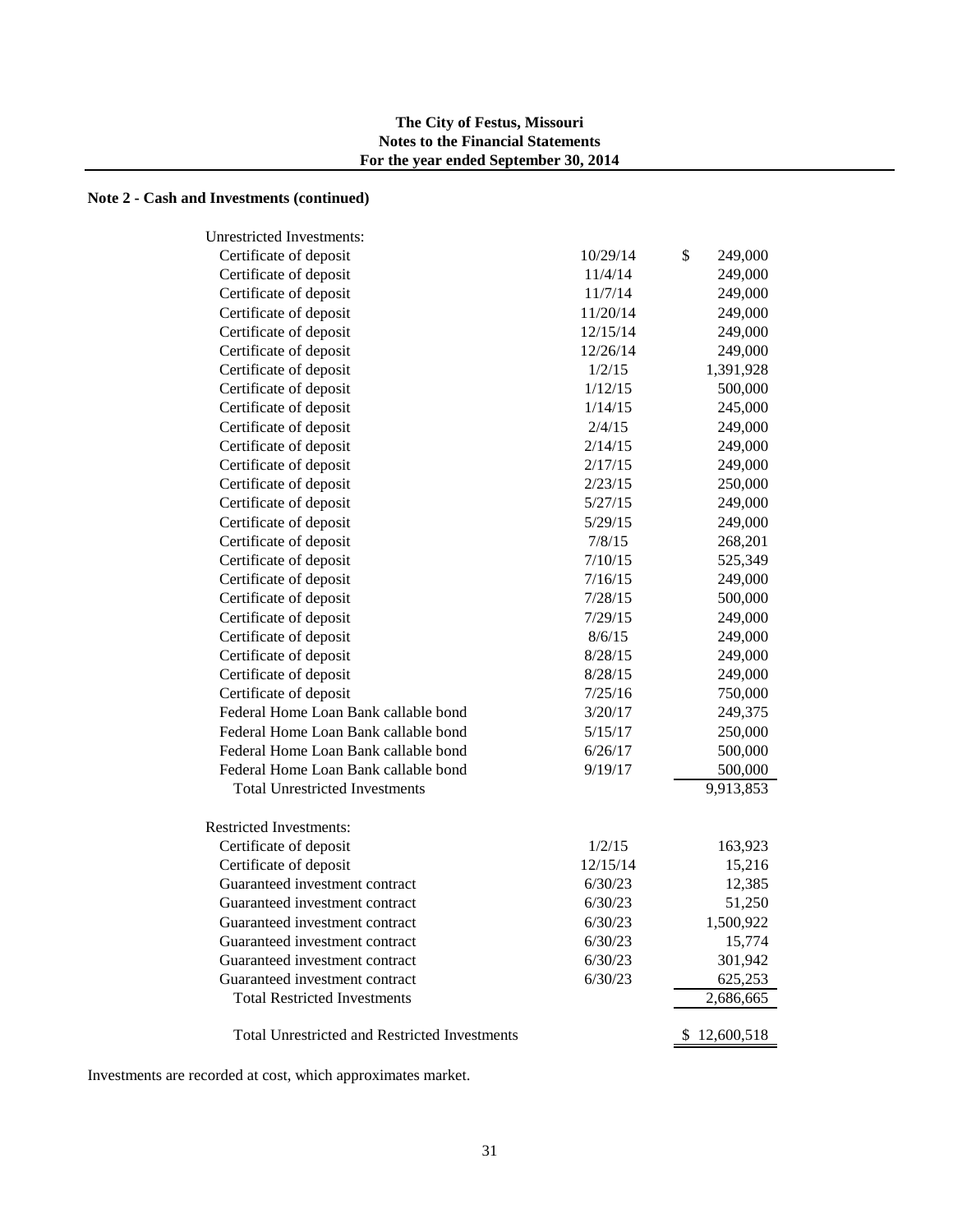### **The City of Festus, Missouri Notes to the Financial Statements For the year ended September 30, 2014**

#### **Note 2 - Cash and Investments (continued)**

*Interest Rate Risk* - The City's investment policy minimizes the risk that the market value of securities mature to meet cash requirements for ongoing operations and investing operating funds primarily in short-term securities. Investments in banker's acceptance and commercial paper shall mature and become payable not more than 180 days from the date of purchase. All other investments shall mature and become payable not more than five years from the date of purchase. The City's established investment policy has limited the City's investment portfolio to a weighted-average maturity that does not exceed three years.

*Credit Risk* - State law permits Cities to invest in obligations of the State of Missouri or U.S. Government and obligations of government agencies that mature or become payable in one year or less from the date of issue.

*Custodial Credit Risk* - For an investment, custodial credit risk is the risk that, in the event of failure of the counter party, the City will not be able to recover the value of its investments or collateral securities that are in the possession of an outside party. State law requires depository financial institutions to pledge as collateral for public funds on deposit, governmental unit securities, which, when combined with Federal Deposit Insurance Corporation ("FDIC") insurance, are at least equal to the amount on deposit at all times.

*Concentration of Credit Risk* - The City places no limit on the amount the City may invest in any one issuer. More than 5% of the City's total unrestricted investments are with U.S. federal agencies.

### **Note 3 - Capital Assets**

Capital asset activity for the year ended September 30, 2014 was as follows:

|                                             | <b>Balance</b><br>9/30/2013 |            | <b>Additions</b> |           | <b>Reductions</b> |            | <b>Balance</b><br>9/30/2014 |            |
|---------------------------------------------|-----------------------------|------------|------------------|-----------|-------------------|------------|-----------------------------|------------|
| <b>Governmental Activities</b>              |                             |            |                  |           |                   |            |                             |            |
| Non-depreciable capital assets:             |                             |            |                  |           |                   |            |                             |            |
| Land                                        | \$                          | 1,520,742  | \$               |           | \$                |            | \$                          | 1,520,742  |
| Construction in process                     |                             | 281,824    |                  | 1,552,549 |                   | (574, 875) |                             | 1,259,498  |
| <b>Total Non-depreciable capital assets</b> |                             | 1,802,566  | \$               | 1,552,549 | \$                | (574, 875) | \$                          | 2,780,240  |
| Depreciable capital assets:                 |                             |            |                  |           |                   |            |                             |            |
| Buildings and other improvements            | \$                          | 6,075,419  | \$               |           | \$                | (8,885)    | \$                          | 6,066,534  |
| Office equipment                            |                             | 485.165    |                  | 15,410    |                   | (8,226)    |                             | 492,349    |
| Automotive equipment                        |                             | 3,659,214  |                  | 80,965    |                   | (40, 171)  |                             | 3,700,008  |
| Machinery and equipment                     |                             | 1,919,033  |                  | 171,745   |                   | (85,718)   |                             | 2,005,060  |
| Infrastructure                              |                             | 7,530,061  |                  | 36,159    |                   |            |                             | 7,566,220  |
| Land improvements                           |                             | 6,693,072  |                  | 1,276,323 |                   | (1,927)    |                             | 7,967,468  |
| Total Depreciable capital assets            |                             | 26,361,964 |                  | 1,580,602 |                   | (144, 927) |                             | 27,797,639 |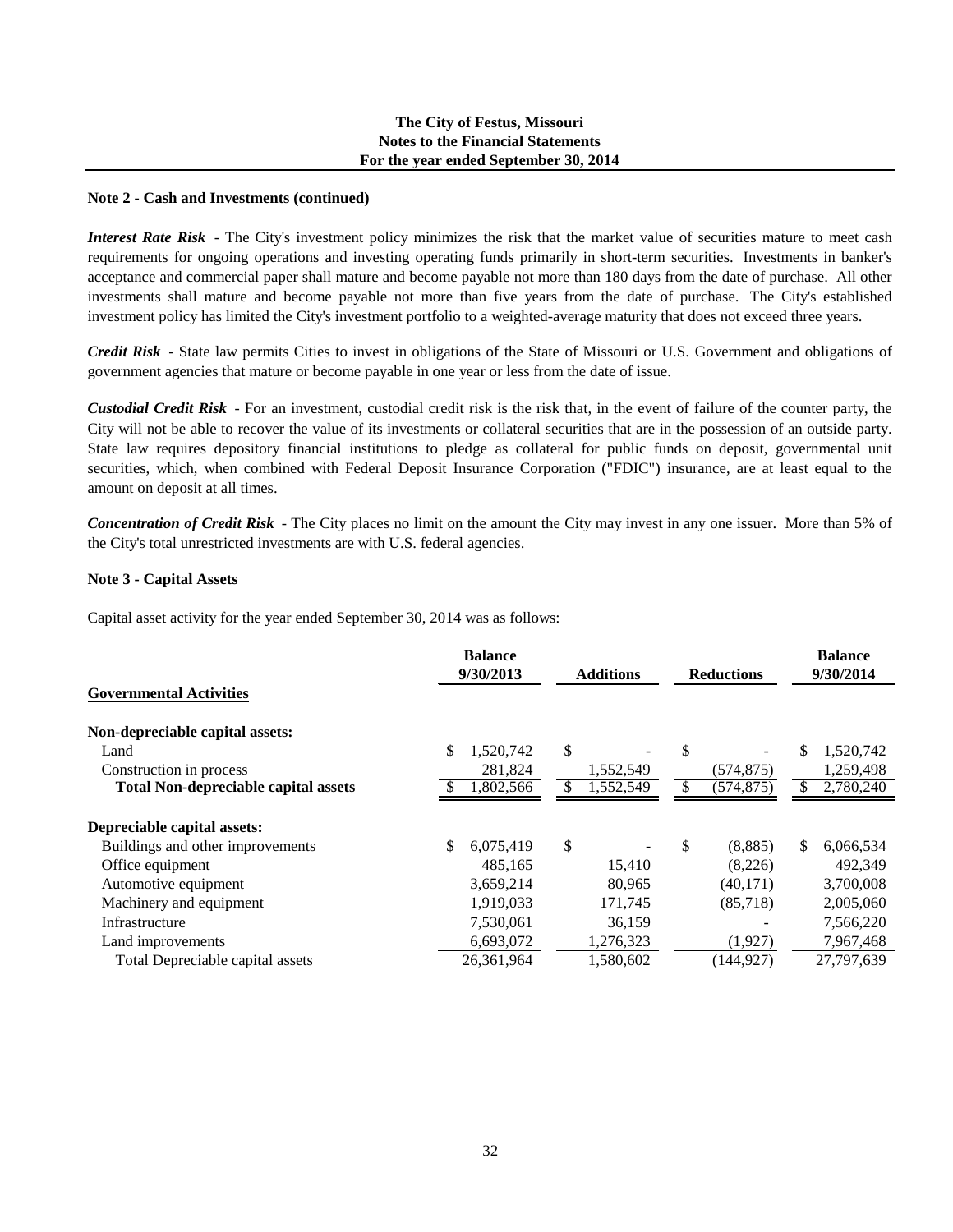# **The City of Festus, Missouri Notes to the Financial Statements For the year ended September 30, 2014**

### **Note 3 - Capital Assets (continued)**

| Less: Accumulated depreciation              |                                     |                                   |                                       |                                     |
|---------------------------------------------|-------------------------------------|-----------------------------------|---------------------------------------|-------------------------------------|
| Buildings and other improvements            | 2,684,064                           | (8,223)                           | 208,532                               | 2,884,373                           |
| Office equipment                            | 188,904                             | (9,218)                           | 68,918                                | 248,604                             |
| Automotive equipment                        | 3,285,224                           | (40, 171)                         | 236,637                               | 3,481,690                           |
| Machinery and equipment                     | 1,412,227                           | (95, 561)                         | 169,616                               | 1,486,282                           |
| Infrastructure                              | 1,918,905                           |                                   | 994,554                               | 2,913,459                           |
| Land improvements                           | 1,637,937                           | (3,854)                           | 659,742                               | 2,293,825                           |
| <b>Total Accumulated Depreciation</b>       | 11,127,261                          | (157, 027)                        | 2,337,999                             | 13,308,233                          |
| Depreciable capital assets, net             | 15,234,703                          | 1,737,629<br>\$                   | (2,482,926)<br>S                      | 14,489,406<br>\$                    |
|                                             |                                     |                                   |                                       |                                     |
|                                             | <b>Balance</b><br>9/30/2013         | <b>Additions</b>                  | <b>Reductions</b>                     | <b>Balance</b><br>9/30/2014         |
| <b>Business-type Activities</b>             |                                     |                                   |                                       |                                     |
| Non-depreciable capital assets:             |                                     |                                   |                                       |                                     |
| Land                                        | \$<br>194,059                       | \$                                | \$                                    | \$<br>194,059                       |
| Construction in process                     | 72,287                              | 56,457                            | (54, 363)                             | 74,381                              |
| <b>Total Non-depreciable capital assets</b> | $\overline{\mathcal{S}}$<br>266,346 | $\sqrt[6]{\frac{1}{2}}$<br>56,457 | $\overline{\mathcal{S}}$<br>(54, 363) | $\overline{\mathcal{S}}$<br>268,440 |
| Depreciable capital assets:                 |                                     |                                   |                                       |                                     |
| Assets to be sold                           | \$<br>52,432                        | \$                                | \$                                    | \$<br>52,432                        |
| Systems and improvements                    | 11,239,998                          | 344,543                           |                                       | 11,584,541                          |
| Buildings and other improvements            | 189,905                             |                                   |                                       | 189,905                             |
| Automotive equipment                        | 624,172                             |                                   | (12,085)                              | 612,087                             |
| Machinery and equipment                     | 1,374,588                           | 20,408                            | (16,278)                              | 1,378,718                           |
| Furniture and fixtures                      | 10,362                              |                                   |                                       | 10,362                              |
| Computer equipment                          | 31,399                              |                                   |                                       | 31,399                              |
| Total Depreciable capital assets            | 13,522,856                          | 364,951                           | (28, 363)                             | 13,859,444                          |
| Less: Accumulated depreciation              |                                     |                                   |                                       |                                     |
| Systems and improvements                    | 3,205,797                           |                                   | 262,137                               | 3,467,934                           |
| Buildings and other improvements            | 121,039                             |                                   | 4,670                                 | 125,709                             |
| Automotive equipment                        | 540,441                             | (12,085)                          | 47,484                                | 575,840                             |
| Machinery and equipment                     | 842,688                             | (16,278)                          | 64,802                                | 891,212                             |
| Furniture and fixtures                      | 8,406                               |                                   | 272                                   | 8,678                               |
| Computer equipment                          | 22,833                              |                                   | 3,812                                 | 26,645                              |
| <b>Total Accumulated Depreciation</b>       | 4,741,204                           | (28, 363)                         | 383,177                               | 5,096,018                           |
| <b>Depreciable Capital Assets, net</b>      | 8,781,652<br>\$                     | \$<br>393,314                     | (411,540)<br>\$                       | 8,763,426<br>\$                     |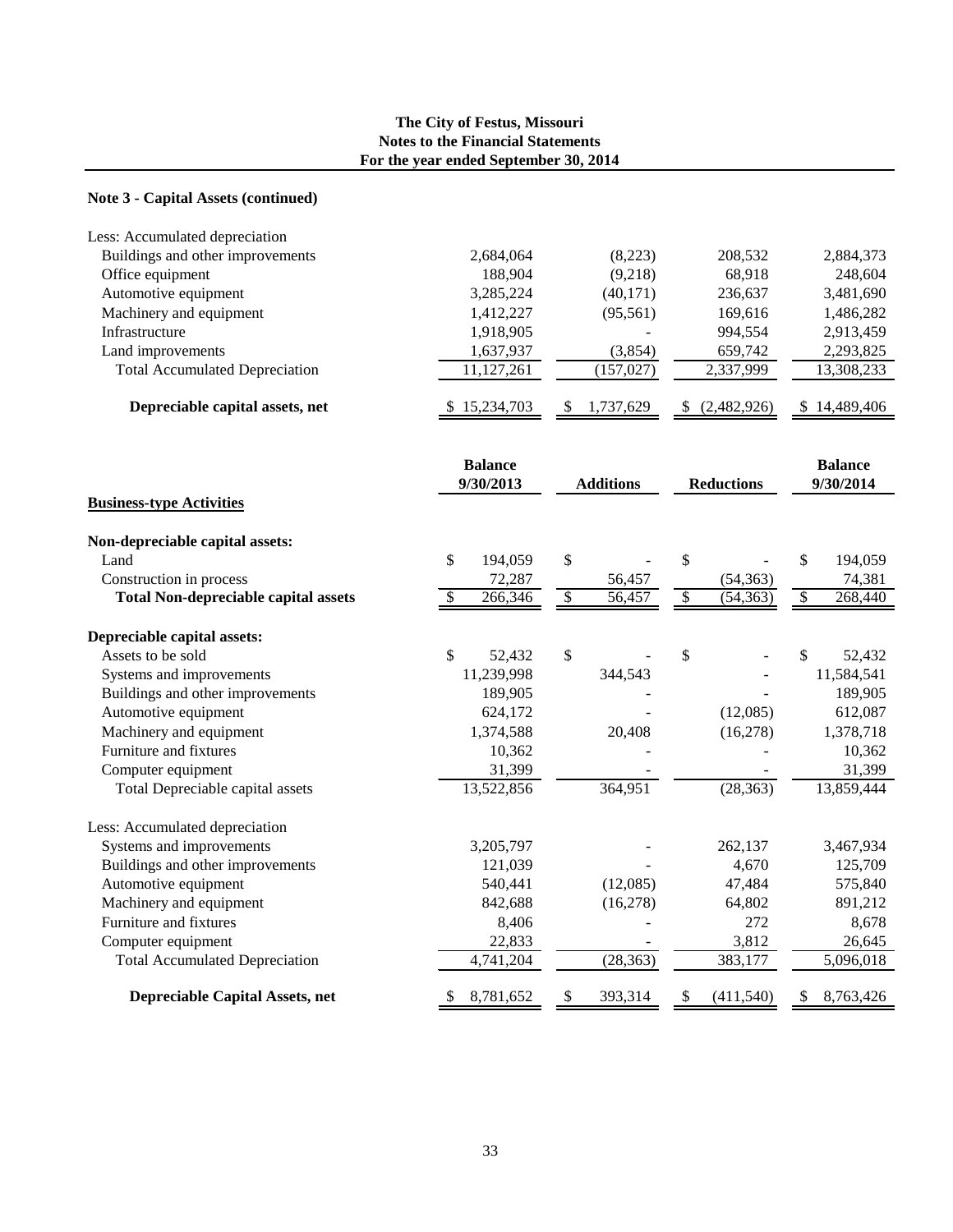### **Note 3 - Capital Assets (continued)**

Depreciation expense was charged to functions/programs of the primary government for the year ended September 30, 2014 as follows:

|                                                              | Amount        |
|--------------------------------------------------------------|---------------|
| Governmental Activities:                                     |               |
| Administration                                               | \$<br>75,462  |
| Court                                                        | 1,269         |
| Building department                                          | 8,347         |
| Police                                                       | 90,636        |
| Dispatch                                                     | 36,316        |
| Fire                                                         | 182,297       |
| <b>Street</b>                                                | 1,655,371     |
| <b>Emergency Management</b>                                  | 1,880         |
| Non-Departmental                                             | 33,675        |
| Health                                                       | 11,465        |
| Library                                                      | 88,608        |
| Parks                                                        | 132,720       |
| <b>Total Depreciation Expense - Governmental Activities</b>  | 2,318,046     |
|                                                              |               |
| Business-type Activities:                                    |               |
| Water and Sewer                                              | \$<br>546,350 |
| <b>Total Depreciation Expense - Business-type Activities</b> | 546,350       |

### **Note 4 - Long-Term Debt**

Long-term liability activity for the year ended September 30, 2014 was as follows:

|                                 | <b>Balance</b><br>9/30/2013 |   | <b>Additions</b>         |    | <b>Reductions</b> |     | <b>Balance</b><br>9/30/2014 | <b>Amounts</b><br>Due Within<br><b>One Year</b> |
|---------------------------------|-----------------------------|---|--------------------------|----|-------------------|-----|-----------------------------|-------------------------------------------------|
| <b>Governmental Activities:</b> |                             |   |                          |    |                   |     |                             |                                                 |
| Capital leases                  | \$<br>63.987                | S | $\sim$                   | S  | (32, 885)         | \$. | 31.102                      | \$<br>31,102                                    |
| NID bonds                       | 382,610                     |   | $\overline{\phantom{0}}$ |    | (32,484)          |     | 350,126                     | 36,095                                          |
| Certificates of Participation   | 1,350,000                   |   |                          |    | (80,000)          |     | 1,270,000                   | 80,000                                          |
| Net pension obligation (Note 5) | 164.967                     |   | 29.730                   |    |                   |     | 194.697                     |                                                 |
| Notes payable                   | 2,757,079                   |   |                          |    | (116,088)         |     | 2,640,991                   |                                                 |
| Total Governmental Activities:  | 4,718,643                   |   | 29,730                   | \$ | (261, 457)        |     | 4,486,916                   | 147,197                                         |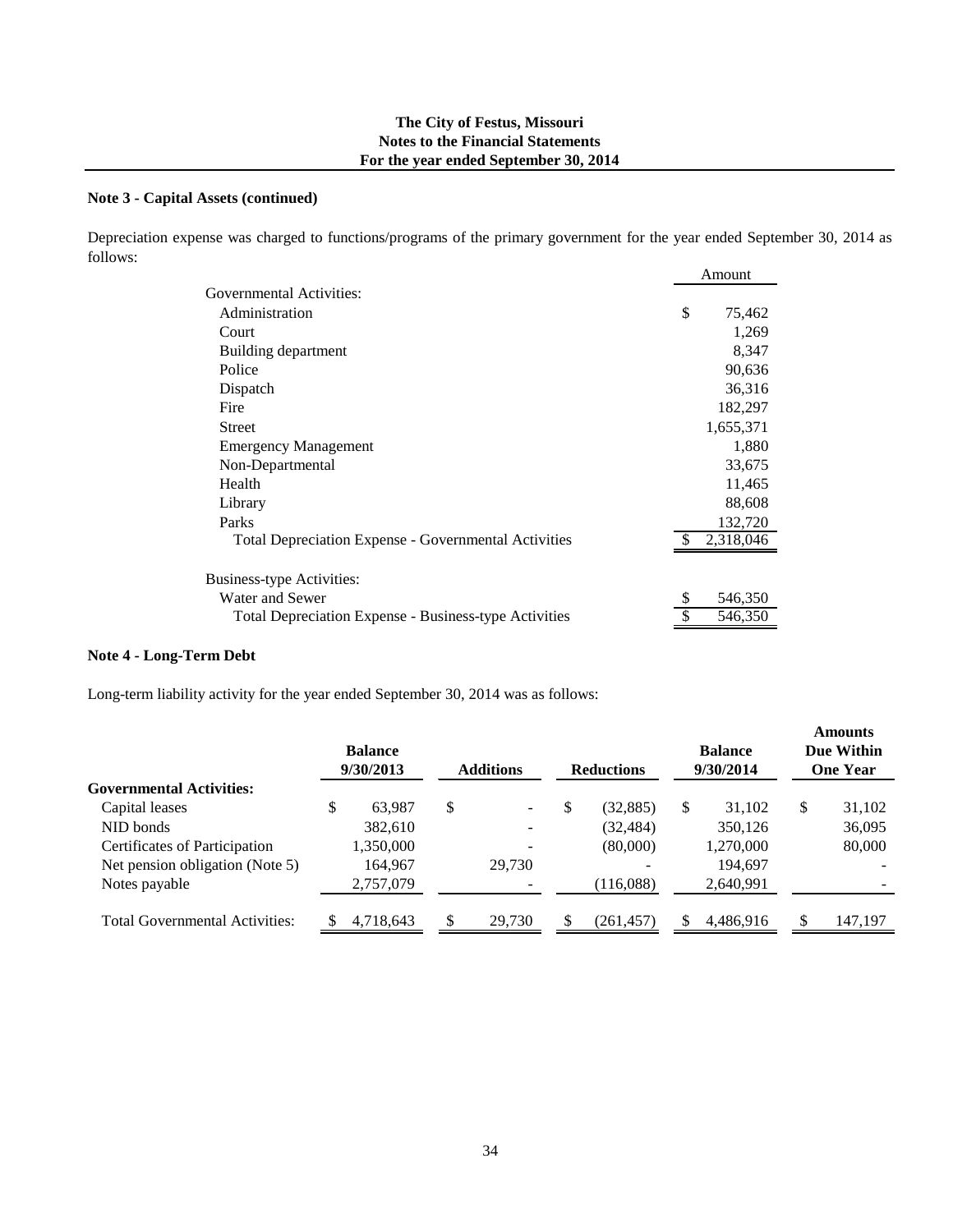## **The City of Festus, Missouri Notes to the Financial Statements For the year ended September 30, 2014**

### **Note 4 - Long-Term Debt (continued)**

| <b>Business-type activities:</b> |                 |    |       |                 |     |                       |               |
|----------------------------------|-----------------|----|-------|-----------------|-----|-----------------------|---------------|
| Revenue bonds                    | \$<br>4,865,000 | \$ |       | \$<br>(580,000) | \$. | 4,285,000             | \$<br>640,000 |
| Add: Premium                     | 115.642         |    |       | (12, 165)       |     | 103,477               |               |
| Less: Discount                   | (51,091)        |    |       | 8,172           |     | (42, 919)             |               |
| NID Bonds                        | 147,398         |    |       | (12,515)        |     | 134,883               | 13,905        |
| Less: Discount                   | (1, 841)        |    |       | 220             |     | (1,621)               |               |
| Certificates of Participation    | 785,000         |    |       | (45,000)        |     | 740,000               | 50,000        |
| Less: Discount                   | (8,193)         |    |       | 670             |     | (7,523)               |               |
| Net pension obligation (Note 5)  | 34,770          |    | 6,466 |                 |     | 41,236                |               |
| Note payable                     | 1,957,937       |    |       | (155,072)       |     | 1,802,865             | 156,875       |
| Total Business-type Activities:  | 7,844,622       | S  | 6,466 | \$<br>(795,690) | \$. | 7,055,398             | \$<br>860,780 |
| <b>Capital Leases</b>            |                 |    |       |                 |     |                       |               |
|                                  |                 |    |       |                 |     | September 30,<br>2014 |               |

### **Governmental Activities:**

| Capital lease \$92,324 for 2013 computer software, due in annual |        |
|------------------------------------------------------------------|--------|
| installments through February 2015, interest imputed at 4.00%.   | 31.102 |

### **Business-type Activities:**

There were no business-type capital leases for the year ended September 30, 2014.

The assets acquired through capital leases are as follows:

|                                                               | Governmental<br><b>Activities</b> | <b>Business-type</b><br><b>Activities</b> |
|---------------------------------------------------------------|-----------------------------------|-------------------------------------------|
| Assets:                                                       |                                   |                                           |
| <b>Accounting Software</b><br>Less: Depreciation/Amortization | 88,874<br>(16,664)                | S<br>-<br>-                               |
| <b>Total Assets:</b>                                          | 72.210                            | -                                         |

A schedule of future minimum lease payments under the capital leases and the present value of the net minimum lease payments as of September 30, 2014 are as follows:

| For the                            |  |                   |                      |         |
|------------------------------------|--|-------------------|----------------------|---------|
| years ending                       |  | Governmental      | <b>Business-type</b> |         |
| September 30,                      |  | <b>Activities</b> | <b>Activities</b>    | Total   |
| 2015                               |  | 32,370            |                      | 32,370  |
| Less: Amount representing interest |  | (1,268)           |                      | (1,268) |
| Total minimum lease payments, net  |  | 31,102            |                      | .102    |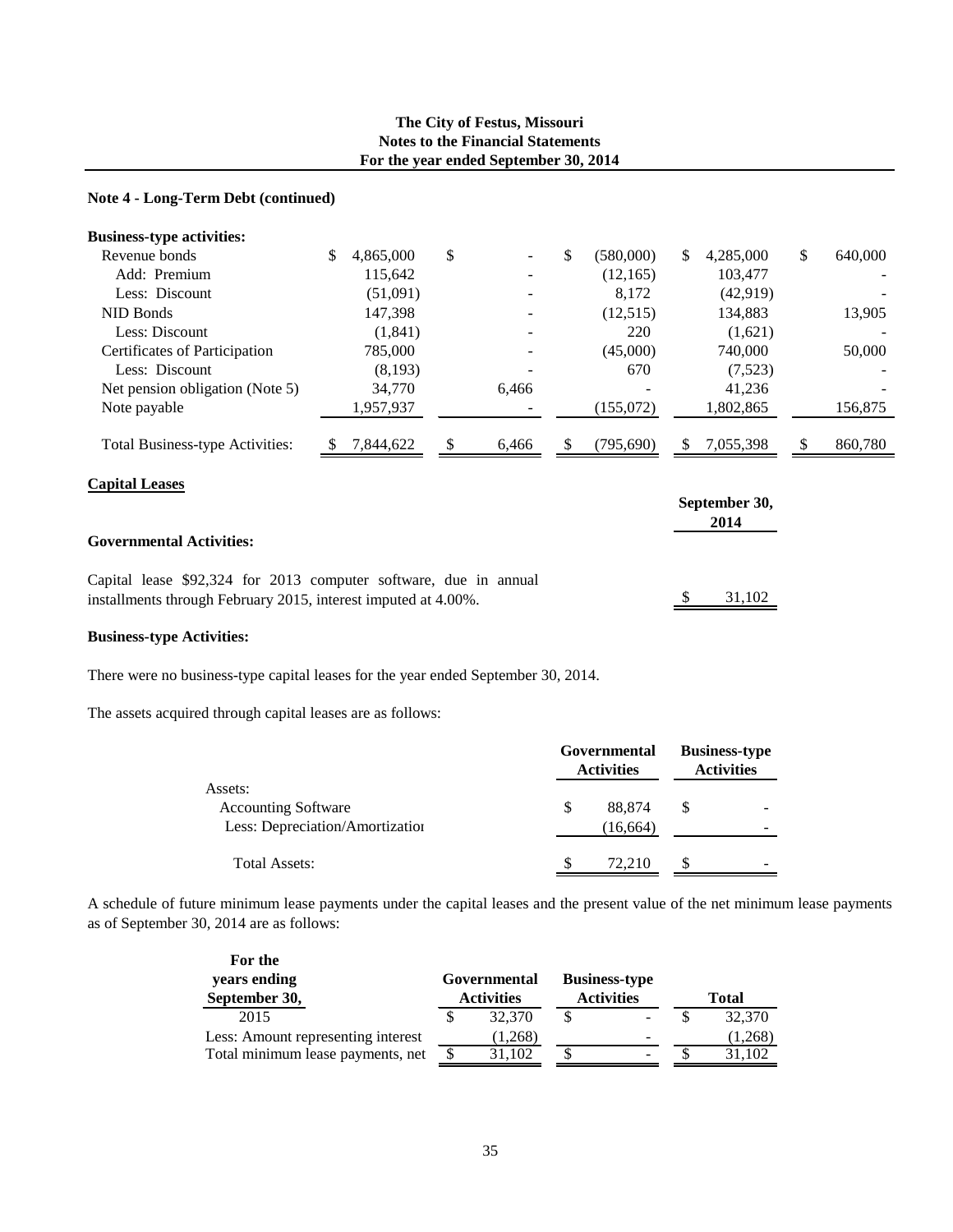#### **Note 4 - Long-Term Debt (continued)**

#### **Neighborhood Improvement District Bonds**

The total amount of the Neighborhood Improvement District Bonds Series 2002 is \$875,000. This amount is split between the governmental activities and the business-type activities.

|                                                                                                                                                                                               |        | September 30,<br>2014 |
|-----------------------------------------------------------------------------------------------------------------------------------------------------------------------------------------------|--------|-----------------------|
| <b>Governmental Activities:</b>                                                                                                                                                               |        |                       |
| Neighborhood Improvement District Limited General<br>\$631.654<br>Obligation Bonds, Series 2002, due in annual installments through<br>March 1, 2022, interest payable at $3\%$ to $5.55\%$ . |        | \$<br>350,126         |
| <b>Business-type Activities:</b>                                                                                                                                                              |        |                       |
| \$243,346 Neighborhood Improvement District Limited General<br>Obligation Bonds, Series 2002, due in annual installments through                                                              |        |                       |
| March 1, 2022, interest payable at 3% to 5.55%.                                                                                                                                               |        | 134,883               |
|                                                                                                                                                                                               | Total: | 485,009               |

Annual debt service requirements to maturity for the Neighborhood Improvement District Limited General Obligation Bonds are as follows:

| For the<br>vears ending |                  |         |   | <b>Governmental Activities</b> |              |         |                  |         |   | <b>Business-type Activities</b> |              |
|-------------------------|------------------|---------|---|--------------------------------|--------------|---------|------------------|---------|---|---------------------------------|--------------|
| September 30,           | <b>Principal</b> |         |   | Interest                       | <b>Total</b> |         | <b>Principal</b> |         |   | <b>Interest</b>                 | <b>Total</b> |
| 2015                    | \$               | 36,095  | S | 17,878                         | S            | 53,973  | S                | 13,905  | S | 6,952                           | \$<br>20,857 |
| 2016                    |                  | 36,095  |   | 16.042                         |              | 52,137  |                  | 13,905  |   | 6,238                           | 20,143       |
| 2017                    |                  | 39,704  |   | 14.075                         |              | 53,779  |                  | 15.296  |   | 5,474                           | 20,770       |
| 2018                    |                  | 43,315  |   | 11,911                         |              | 55,226  |                  | 16,685  |   | 4,589                           | 21,274       |
| 2019                    |                  | 43.315  |   | 9,558                          |              | 52,873  |                  | 16,685  |   | 3,717                           | 20,402       |
| 2020-2022               |                  | 151,602 |   | 12.987                         |              | 164,589 |                  | 58,407  |   | 5,050                           | 63,457       |
|                         |                  | 350,126 |   | 82,451                         |              | 432,577 |                  | 134,883 |   | 32,020                          | 166,903      |

### **Certificates of Participation**

The total amount of the Certificates of Participation Series 2012 is \$1,440,000. This amount is located in the governmental activities. The total amount of the Certificates of Participation Series 2005 is \$830,000. This amount is located in the businesstype activities.

| September 30,<br>2014 |
|-----------------------|
|                       |
| 1.270.000             |
| SS.                   |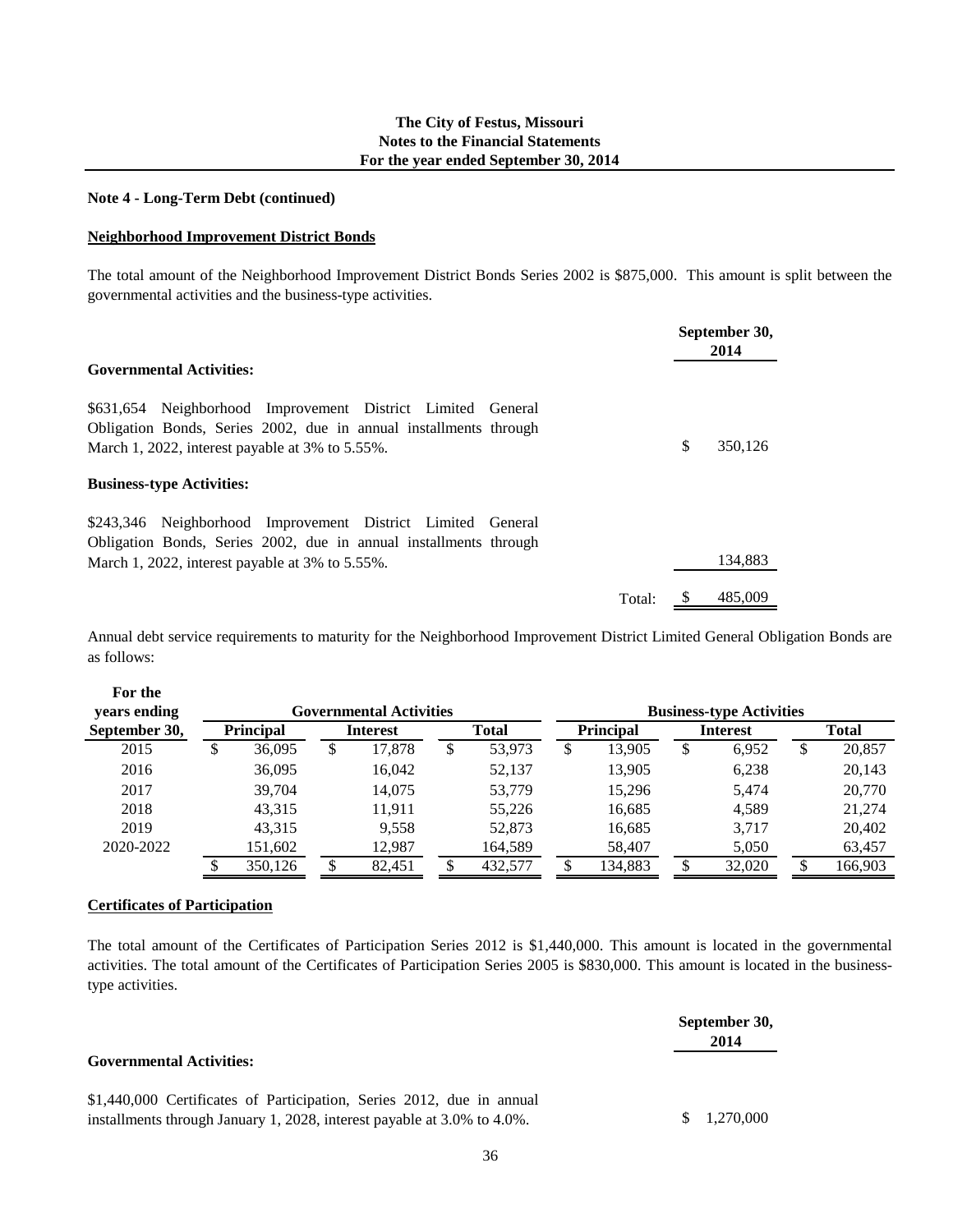#### **Note 4 - Long-Term Debt (continued)**

#### **Certificates of Participation (continued)**

#### **Business-type Activities:**

\$1,070,000 Certificates of Participation, Series 2005, due in annual installments through December 1, 2025, interest payable at 3.4% to 4.5%.

Annual debt service requirements to maturity for the Certificates of Participation Series 2012 and Series 2005 are as follows:

| For the<br>years ending |   |                  |   | <b>Governmental Activities</b> |   |              |                  |         |     | <b>Business-type Activities</b> |    |              |
|-------------------------|---|------------------|---|--------------------------------|---|--------------|------------------|---------|-----|---------------------------------|----|--------------|
| September 30,           |   | <b>Principal</b> |   | <b>Interest</b>                |   | <b>Total</b> | <b>Principal</b> |         |     | <b>Interest</b>                 |    | <b>Total</b> |
| 2015                    | S | 80,000           | S | 31,028                         | S | 111.028      | \$               | 50,000  | \$. | 31,185                          | \$ | 81,185       |
| 2016                    |   | 80,000           |   | 29,985                         |   | 109.985      |                  | 50,000  |     | 29.110                          |    | 79,110       |
| 2017                    |   | 80,000           |   | 28,785                         |   | 108.785      |                  | 50,000  |     | 27,035                          |    | 77,035       |
| 2018                    |   | 85,000           |   | 27,380                         |   | 112.380      |                  | 55,000  |     | 24,856                          |    | 79,856       |
| 2019                    |   | 85,000           |   | 25,765                         |   | 110.765      |                  | 55,000  |     | 22.519                          |    | 77,519       |
| 2020-2024               |   | 450,000          |   | 97,545                         |   | 547.545      |                  | 325,000 |     | 72,364                          |    | 397,364      |
| 2025-2028               |   | 410,000          |   | 26,900                         |   | 436,900      |                  | 155,000 |     | 7,087                           |    | 162,087      |
|                         |   | ,270,000         |   | 267,388                        |   | ,537,388     |                  | 740,000 |     | 214,156                         |    | 954,156      |

### **Tax Increment Financing Debt**

### **Governmental Activities:**

The City has entered into an agreement on February 26, 2003 for the development of a Lowe's store within the City limits. Whereas, the City has agreed to reimburse Lowe's a portion of certain City and State infrastructure costs for up to a maximum aggregate amount of \$1,800,000 plus interest until the company either receives the total amount of the final project costs or fifteen (15) years from the full execution of this agreement. The City is to deposit 50% of the 1.5% sales tax generated from the business into a special allocation fund to be released on a quarterly basis.

**September 30, 2014**

\$ 1,084,304

 740,000 Total: \$ 2,010,000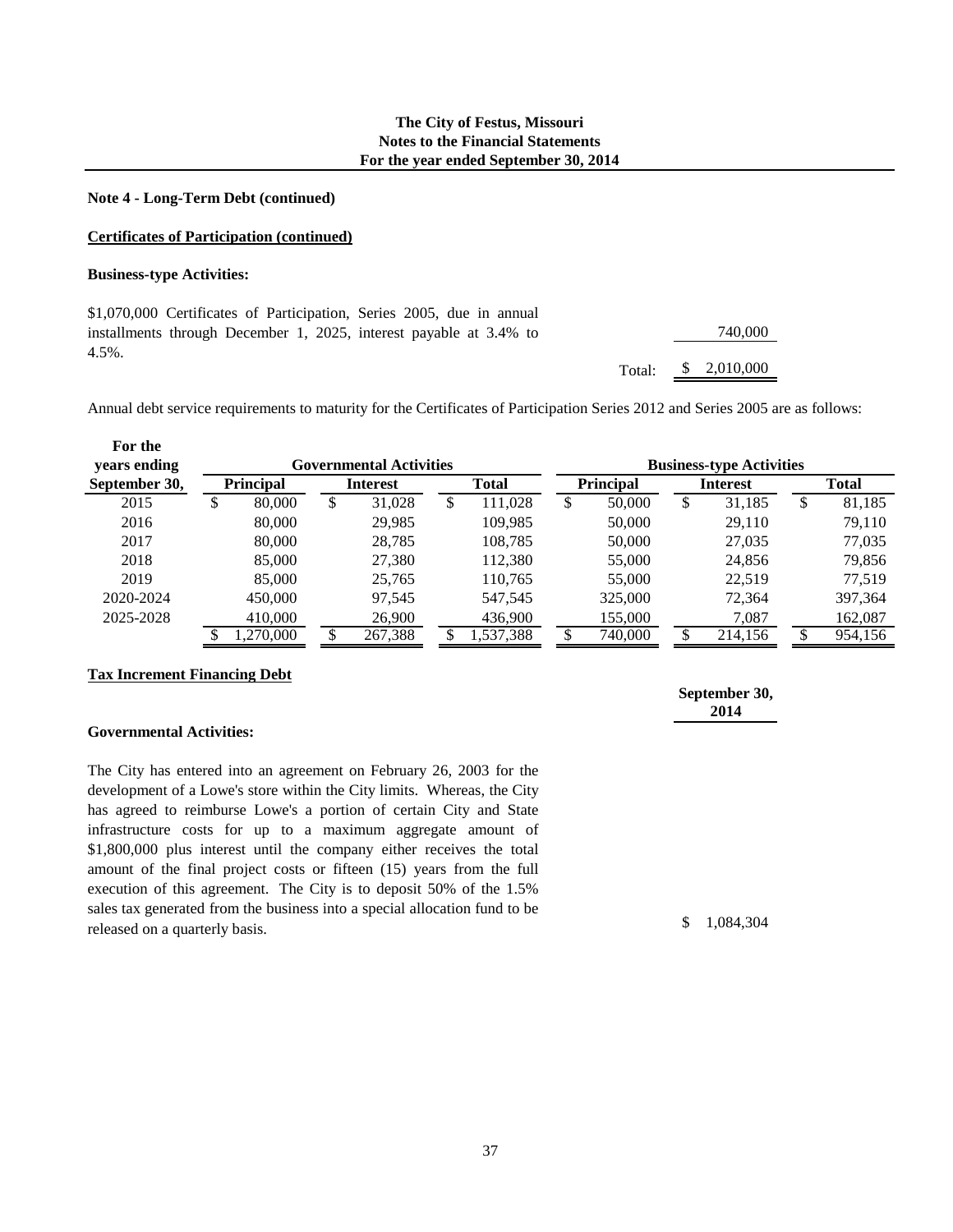1,556,687

#### **Note 4 - Long-Term Debt (continued)**

### **Tax Increment Financing Debt (continued)**

The City has entered into agreement on June 25, 2003 with Home Depot for the redevelopment of the Gannon Plaza Area in the City limits to include a Home Depot store. Whereas, the City has agreed to reimburse Home Depot a portion of site preparation costs and City improvements for up to a maximum aggregate amount of \$1,800,000 plus interest until the company either receives the total amount of the final project costs or fifteen (15) years from the full execution of this agreement. A portion of the amount to be reimbursed will be comprised of sales tax reimbursement and a portion will be comprised of tax abatement. The City shall deposit 50% of the 1% sales tax generated within the redeveloped area, less the base taxable sales, into the special allocation fund to be released on an annual basis.

|                                                                                                                                     | Total: | 2.640.991             |
|-------------------------------------------------------------------------------------------------------------------------------------|--------|-----------------------|
| <b>Revenue Bonds Payable</b><br><b>Business-type Activities:</b>                                                                    |        | September 30,<br>2014 |
|                                                                                                                                     |        |                       |
| \$3,960,000 Revenue Bonds, Series 2003, due in annual installments<br>through July 1, 2019, interest payable at 3.036%.             |        | \$<br>745,000         |
| \$3,575,000 Revenue Bonds, Series 2002B, due in annual installments<br>through July 2023, interest payable at $2.05\%$ to $5.5\%$ . |        | 2,060,000             |
| \$1,885,000 Revenue Bonds, Series 2001C, due in annual installments<br>through July 1, 2022, interest payable at 3% to 5.375%.      |        | 1,480,000             |
|                                                                                                                                     | Total: | 4,285,000             |
| <b>Notes Payable</b>                                                                                                                |        |                       |
|                                                                                                                                     |        | September 30,         |
|                                                                                                                                     |        | 2014                  |
| <b>Business-type Activities:</b>                                                                                                    |        |                       |
| State Revolving Fund (SRF) - 2001C, no interest                                                                                     |        | \$<br>301,942         |
| State Revolving Fund (SRF) - 2002B, no interest                                                                                     |        | 1,500,923             |
|                                                                                                                                     | Total: | 1,802,865<br>S        |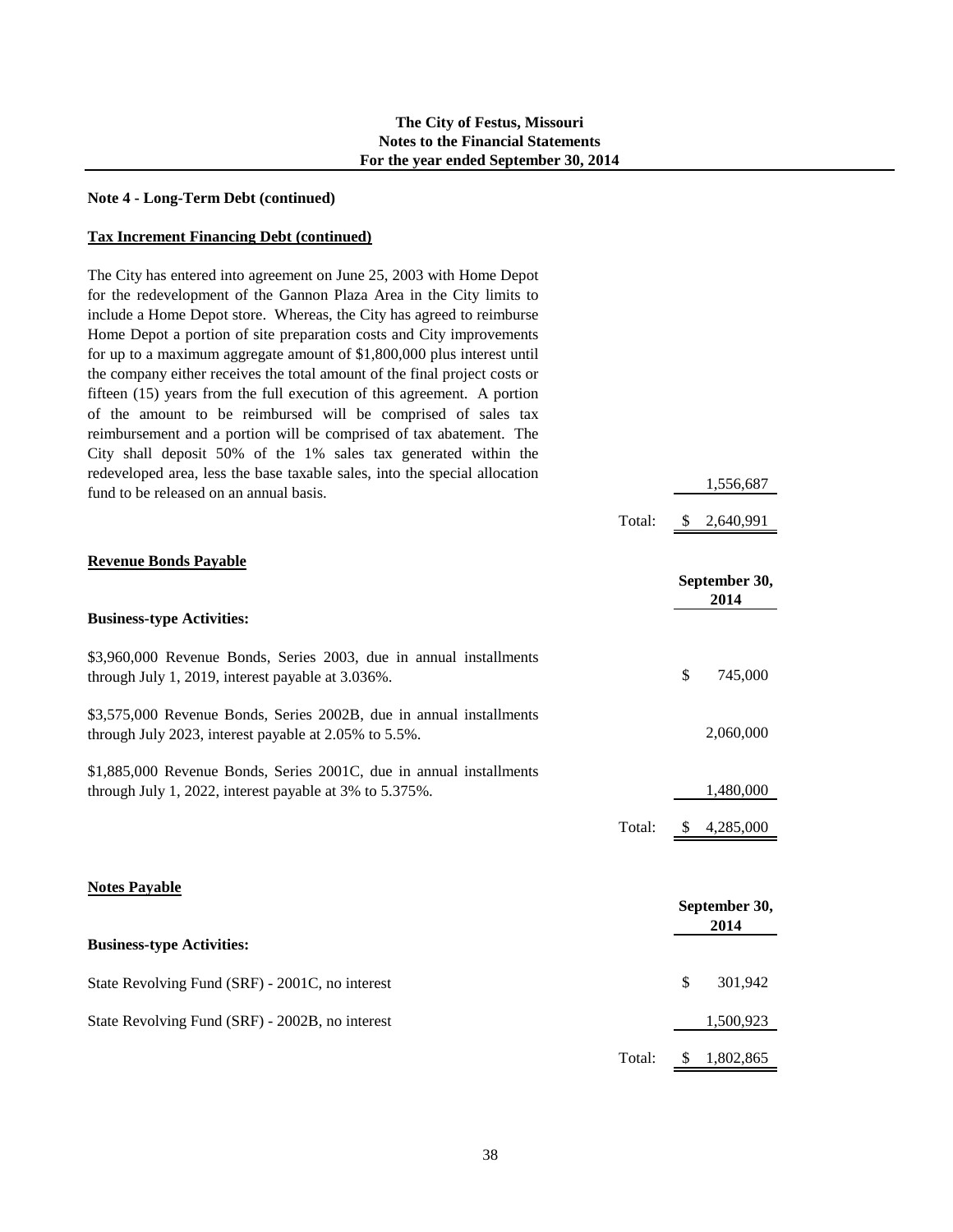#### **Note 4 - Long-Term Debt (continued)**

Annual debt service requirements to maturity for the Revenue Bonds Series 2003, Series 2002B, Series 2001C, and Notes Payable are as follows:

| For the<br>vears ending |   |                  |   | <b>Revenue Bonds</b> |   |           |                  | <b>Notes Pavable</b>     |    |           |  |  |
|-------------------------|---|------------------|---|----------------------|---|-----------|------------------|--------------------------|----|-----------|--|--|
| September 30,           |   | <b>Principal</b> |   | <b>Interest</b>      |   | Total     | <b>Principal</b> | <b>Interest</b>          |    | Total     |  |  |
| 2015                    | S | 640,000          | S | 207.424              | S | 847.424   | \$<br>156,875    | \$<br>$\sim$             | D. | 156,875   |  |  |
| 2016                    |   | 485,000          |   | 182,709              |   | 667,709   | 165,043          |                          |    | 165,043   |  |  |
| 2017                    |   | 505,000          |   | 158,132              |   | 663.132   | 167.910          | $\overline{\phantom{0}}$ |    | 167,910   |  |  |
| 2018                    |   | 520,000          |   | 132,591              |   | 652,591   | 177,637          |                          |    | 177,637   |  |  |
| 2019                    |   | 540,000          |   | 106,231              |   | 646.231   | 246,254          |                          |    | 246.254   |  |  |
| 2020-2023               |   | 1,595,000        |   | 181,500              |   | 1,776,500 | 889,146          |                          |    | 889,146   |  |  |
|                         |   | 4,285,000        |   | 968,587              |   | 5,253,587 | 1,802,865        |                          |    | 1,802,865 |  |  |

In conjunction with SRF - 2001C and 2002B notes, a reserve account has been established with a non-interest loan funded with federal capitalization grants and matching funds from the State of Missouri.

When fully funded, this loan (reserve account) will be funded in an amount equal to 33.33% for the Series 2001C and 70% for the Series 2002B of the outstanding principal amount of such bonds. The reserve account is held in trust. As the principal amount of such bonds is repaid, the amount held in the reserve account will be reduced such that the reserve account will equal 33.33% and 70%, respectively, of the remaining principal balance of such bonds.

The \$4,450,000 Series 2003 Revenue Bonds are in the name of the City. The Jefferson County Water Authority (the Authority), a joint venture, is using \$490,000 debt proceeds for construction costs and intends to pay the future debt service payments. Therefore, \$490,000 of the debt has been recorded on the books of the Authority.

### **Note 5 - Employee Retirement Plan**

### Plan Description

The City participates in LAGERS, an agent multiple-employer public employee retirement system that acts as a common investment and administrative agent for local government entities in Missouri. LAGERS is a defined benefit pension plan which provides retirement, disability, and death benefits to plan members and beneficiaries. LAGERS was created and is governed by statute, Section RSMo 70.600 - 70.555. As such, it is the system's responsibility to administer the law in accordance with the expressed intent of the General Assembly. The plan is qualified under the Internal Revenue Code Section 401(a) and it is tax exempt. The Missouri Local Government Employees Retirement System issues a publicly available financial report that includes financial statements and required supplementary information. That report may be obtained by writing to LAGERS, P.O. Box 1665, Jefferson City, MO 65102 or by calling 1-800-447-4334.

### Funding Status

Full-time employees of the City of Festus do not contribute to the pension plan. The June 30th statutory required contribution rates are 16.3% (General), 16.8% (Police) and 39.9% (Fire) of annual covered payroll. The contribution requirements of plan members are determined by the governing body of the political subdivision. The contribution provisions of the political subdivision are established by state statute.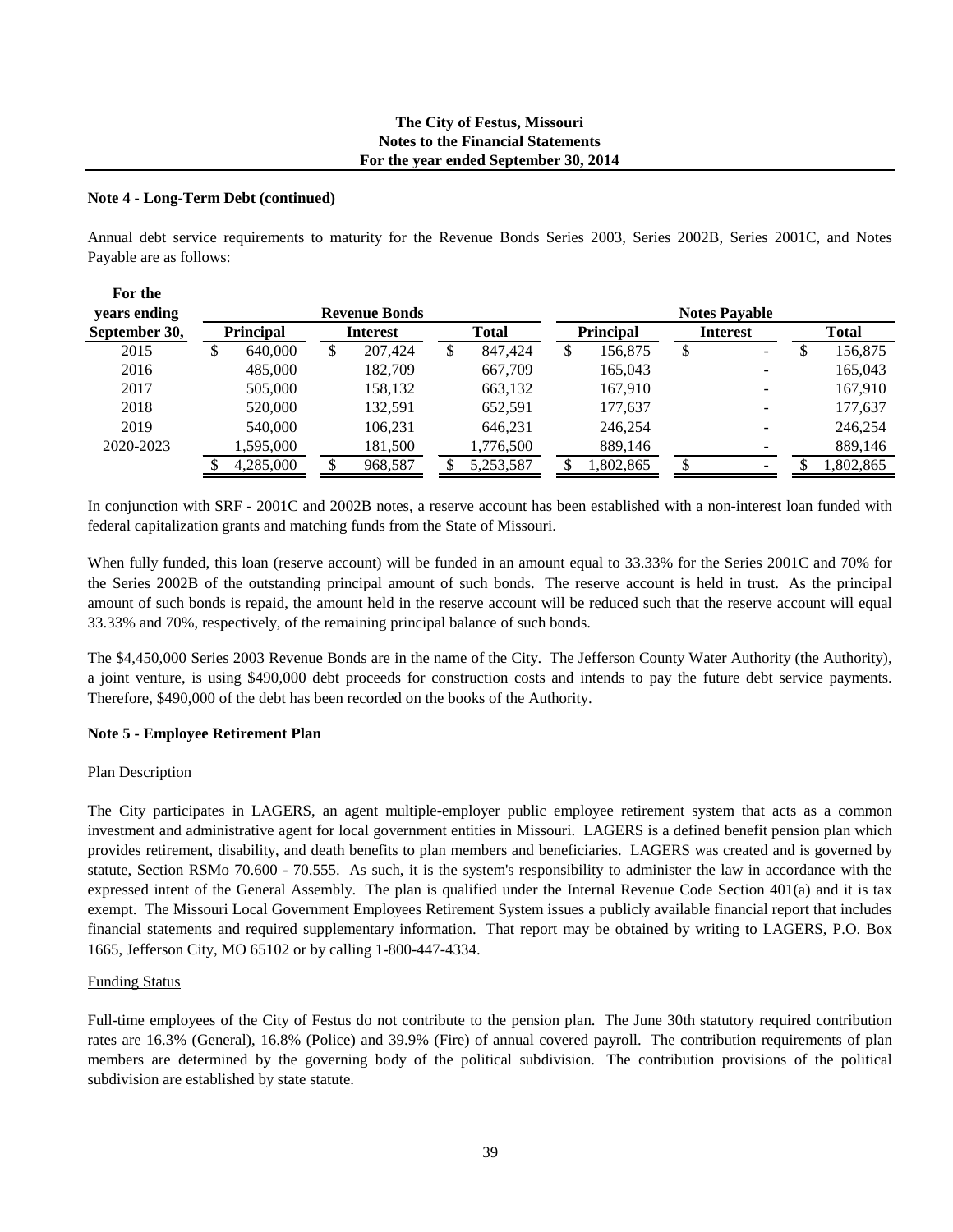#### **Note 5 - Employee Retirement Plan (continued)**

#### Annual Pension Cost and Net Pension Obligation (NPO)

The subdivision's annual pension cost and net pension obligation for the current year were as follows:

| Annual required contribution<br>S          |          |
|--------------------------------------------|----------|
| Interest on net pension obligation         | 14.481   |
| Adjustment to annual required contribution | (12,068) |
| Annual pension cost                        | 565,467  |
| Actual contributions                       | 529,271  |
| Increase (decrease) in NPO                 | 36.196   |
| NPO beginning of year                      | 199,737  |
| NPO end of year                            | 235,933  |

The annual required contribution (ARC) was determined as part of the February 28, 2011 and February 28, 2012 annual actuarial valuations using the entry age actuarial cost method. The actuarial assumptions as of February 28, 2014 included: (a) a rate of return on the investment of present and future assets of 7.25% per year, compounded annually, (b) projected salary increases of 3.5% per year, compounded annually, attributable to inflation, (c) additional projected salary increases ranging from 0.0% to 6.0% per year, depending on age and division, attributable to seniority/merit, (d) pre-retirement mortality based on 75% of the RP-2000 Combined Healthy Table set back 0 years for men and 0 years for women and (e) post-retirement mortality based on 105% of the 1994 Group Annuity Mortality table set back 0 years for men and 0 years for women. The actuarial value of assets was determined using techniques that smooth the effects of short-term volatility in the market value of investments over a fiveyear period. The unfunded actuarial accrued liability is being amortized as a level percentage of projected payroll on an open basis. The amortization period as of February 28, 2011 was 30 years for the General division, 30 years for the Police division and 30 years for the Fire division. The amortization period as of February 29, 2012 was 22 years for the General division, 30 years for the Police division and 30 years for the Fire division.

|                                      |                           |                                          | <b>Three-year Trend Information</b>                                              |                                            |                                            |                                 |
|--------------------------------------|---------------------------|------------------------------------------|----------------------------------------------------------------------------------|--------------------------------------------|--------------------------------------------|---------------------------------|
|                                      |                           | For the<br><b>Years Ended</b><br>June 30 | Annual<br><b>Pension</b><br>Cost (APC)                                           | Percentage<br>of APC<br><b>Contributed</b> | <b>Net</b><br><b>Pension</b><br>Obligation |                                 |
|                                      |                           | 2012                                     | \$<br>468,400                                                                    | 85.7%                                      | \$<br>143,797                              |                                 |
|                                      |                           | 2013                                     | 478,747                                                                          | 88.3%                                      | 199,737                                    |                                 |
|                                      |                           | 2014                                     | 565,467                                                                          | 93.6%                                      | 235,933                                    |                                 |
|                                      |                           |                                          | <b>Required Supplementary Information</b><br><b>Schedule of Funding Progress</b> |                                            |                                            |                                 |
|                                      | (a)                       | (b)<br><b>Entry Age</b>                  | $(b-a)$<br><b>Unfunded</b>                                                       |                                            | (c)                                        | $[(b-a)/c]$<br>UAL as a         |
| <b>Actuarial</b><br><b>Valuation</b> | <b>Actuarial</b>          | <b>Actuarial</b>                         | Accrued                                                                          | (a/b)                                      | Annual                                     | Percentage<br><b>Of Covered</b> |
| Date                                 | Value<br><b>Of Assets</b> | <b>Accrued</b><br><b>Liability</b>       | Liability<br>(UAL)                                                               | <b>Funded</b><br>Ratio                     | Covered<br><b>Payroll</b>                  |                                 |
|                                      |                           | \$                                       | \$                                                                               |                                            |                                            | <b>Payroll</b>                  |
| 2/29/2012                            | \$<br>6,325,689           | 8,679,415                                | 2,353,726                                                                        | 73%                                        | \$<br>3,787,362                            | 62%                             |
| 2/28/2013                            | 7,010,970                 | 8,948,030                                | 1,937,060                                                                        | 78%                                        | 3,518,438                                  | 55%                             |
| 2/28/2014                            | 7,604,258                 | 9,458,344                                | 1,854,086                                                                        | 80%                                        | 3,542,183                                  | 52%                             |
| $2/28/2014$ #                        | 7,604,258                 | 10,614,089                               | 3,009,831                                                                        | 72%                                        | 3,542,183                                  | 85%                             |

# After benefit changes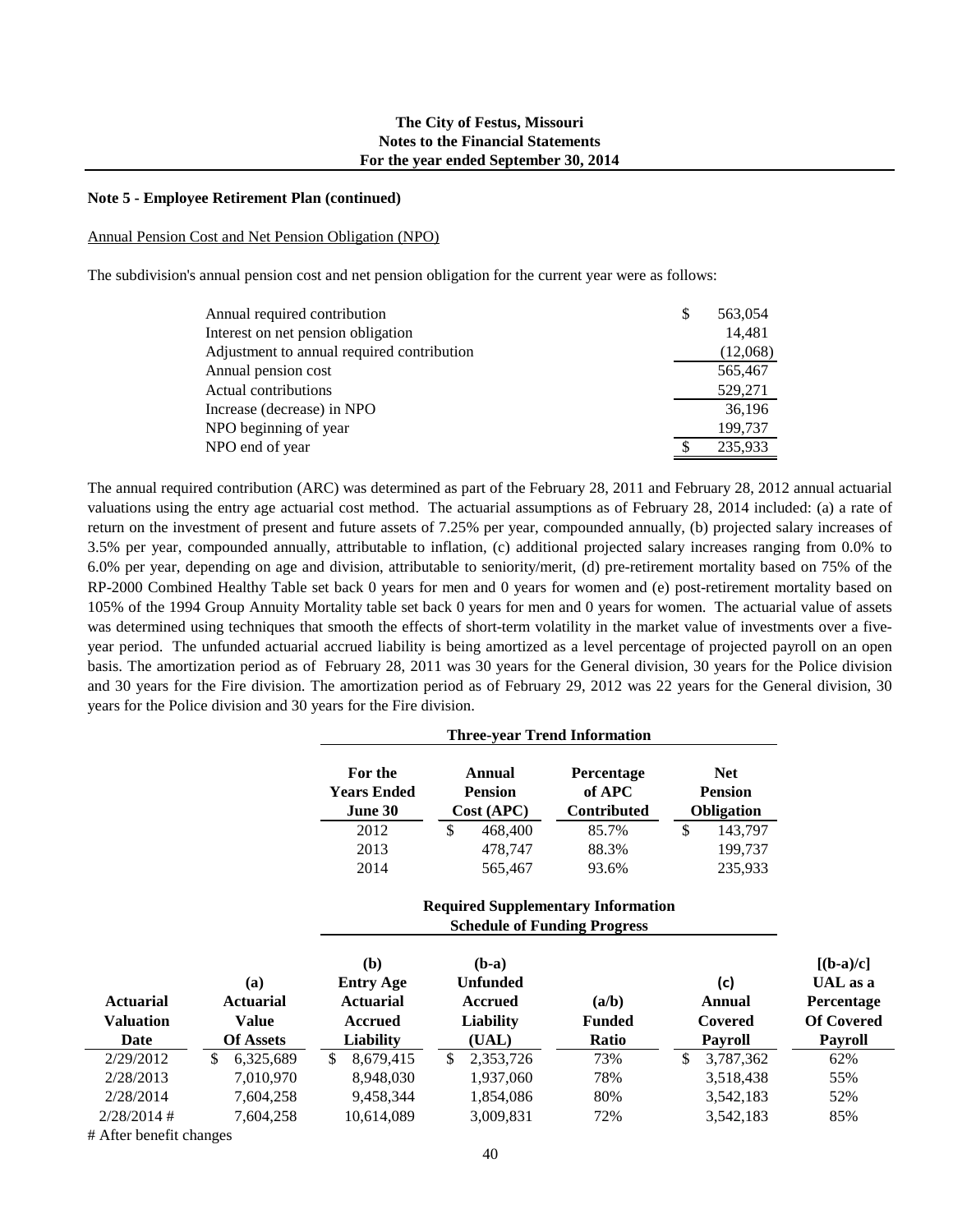### **Note 5 - Employee Retirement Plan (continued)**

Note: The above assets and actuarial accrued liability do not include the assets and present value of benefits associated with the Benefit Reserve Fund and the Casualty Reserve Fund. The actuarial assumptions were changed in conjunction with the February 28, 2011 annual actuarial valuations. For a complete description of the actuarial assumptions used in the annual valuations, please contact the LAGERS office in Jefferson City.

### **Note 6 - Due From and Due To Other Funds**

There was no due from/due to other fund balances at September 30, 2014. Balances in the Library Fund of (\$300,000), NID Assessment Fund of (\$810) and General Fund of \$300,810 have been eliminated upon consolidation in the government-wide financial statements.

### **Note 7 - Interfund Transfers**

Individual fund transfers are as follows:

|                                  |                                       | <b>Transfers</b> | <b>Transfers</b> | <b>Net</b>       |
|----------------------------------|---------------------------------------|------------------|------------------|------------------|
|                                  | Fund                                  | In               | Out              | <b>Transfers</b> |
| Governmental Activities:         | General Fund                          | \$<br>62,311     | \$<br>(45, 353)  | \$<br>16,958     |
|                                  | Library Fund                          |                  |                  |                  |
|                                  | Park Fund                             | 346,308          |                  | 346,308          |
|                                  | Capital Reserve Fund                  | 45,353           | (56, 492)        | (11, 139)        |
|                                  | Tourism Tax                           |                  | (39, 332)        | (39, 332)        |
|                                  | <b>City Transportation Tax Fund</b>   |                  | (3,868)          | (3,868)          |
|                                  | <b>Storm Water Tax Fund</b>           |                  | (304, 701)       | (304,701)        |
|                                  | Capital Improvement Fund              |                  | (250,000)        | (250,000)        |
|                                  | <b>LLEBG</b> Fund                     |                  |                  |                  |
|                                  | NID Assessment Fund                   | 3,868            |                  | 3,868            |
|                                  | <b>Total Governmental Activities</b>  | 457,840          | (699,746)        | (241,906)        |
| <b>Business Type Activities:</b> | Water Administration Fund             | 250,000          | (8,094)          | 241,906          |
|                                  | <b>Total Business-type Activities</b> | 250,000          | (8,094)          | 241,906          |
|                                  | <b>Total Transfers</b>                | 707,840          | (707, 840)       |                  |

Interfund transfers were used to 1) move revenues from the fund that ordinance or budget requires to collect them to the fund that ordinance or budget requires to expend them, 2) use restricted revenues collected in the General Fund to finance capital improvements and other funds in accordance with budgetary authorization, or 3) move revenues in excess of current year expenditures to other funds.

### **Note 8 - Concentration**

The City entered into a water rate agreement to purchase all water from the Jefferson County Water Authority.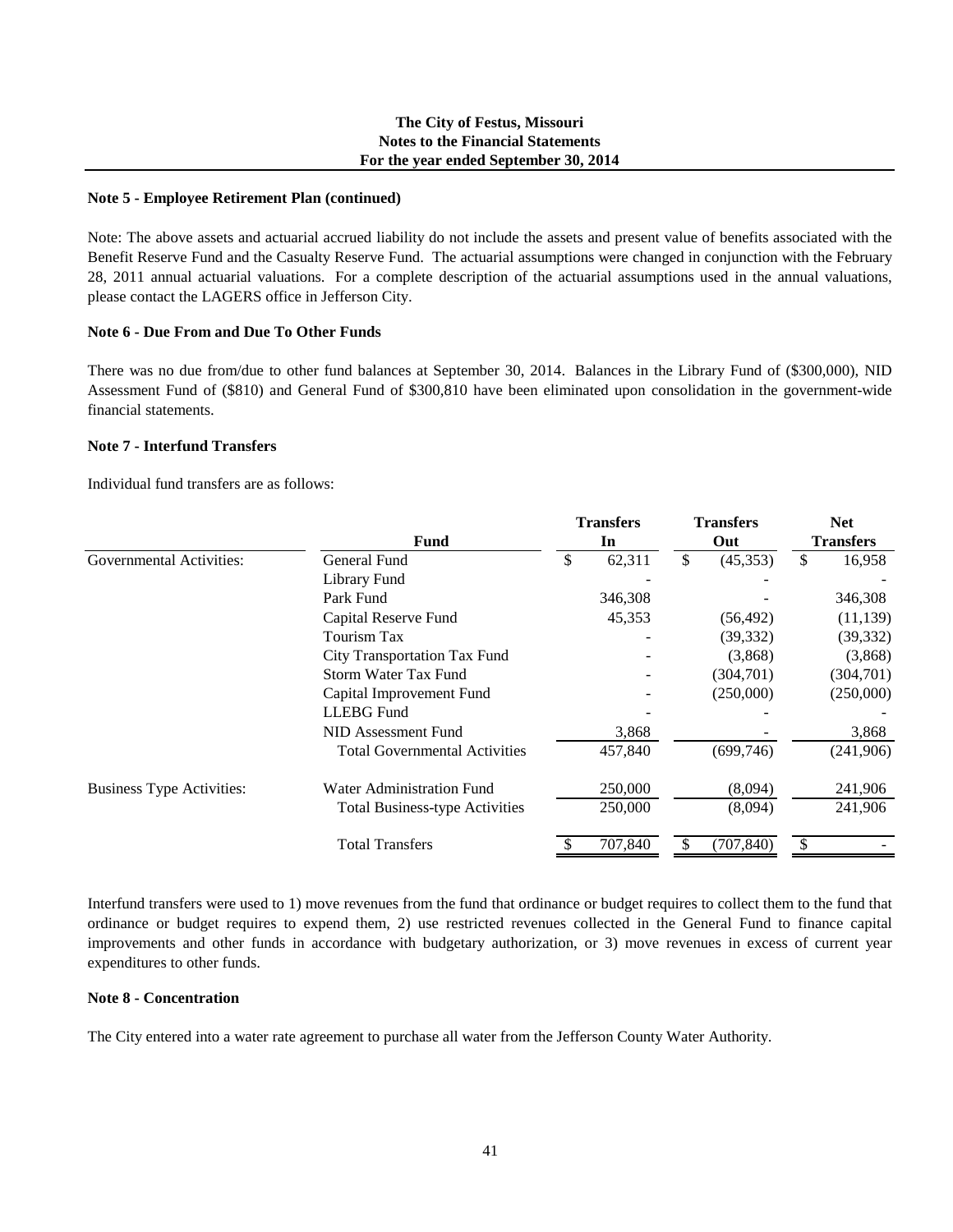### **Note 9 - Insurance**

The City is a member of the Missouri Intergovernmental Risk Management Association (MIRMA), a state-wide governmental self-insurance pool which provides property, liability, and worker's compensation coverage to its participating members in a single comprehensive multiline package. The various lines of coverage are not available individually and the membership is limited to municipalities and municipally owned utilities. The City's policy covers all real and personal property owned by the City except sewer lines. The policy is for replacement cost and expires June 30, 2015. MIRMA is funded by annual member assessments calculated at a rate per \$100 of annual payroll which applies to all lines of coverage on a composite basis.

These funds are used to pay losses within specific risk retention limits shared equally by all members; purchase excess insurance which provides a transfer of catastrophic risk to private insurance carriers; purchase services such as claims administration, loss prevention, and data processing; and pay administrative expenses. Should actual insurance losses exceed MIRMA's estimates, the City could be required to contribute additional funds. Management believes the risk of additional loss is minimal and any additional contributions that may be required would not materially impact the overall operations of the City. The City incurred \$295,006 in insurance expense for the year ended September 30, 2014. Settled claims resulting from these risks have not exceeded coverage in any of the past three years.

### **Note 10 - Claims and Contingencies**

### **Litigation**

The City generally follows the practice of recording liabilities resulting from claims and legal actions only when they become fixed and determinable in amount. At this time, a reasonable estimate as to the amount or range of potential loss and/or gain cannot be provided.

### Federal and State Assisted Programs

The City has received proceeds from several federal and state grants. Periodic audits of these grants are required and certain costs may be questioned as inappropriate expenditures under the grant agreements. Such audits could result in the refund of grant monies to the grantor agencies. Management believes that any required refunds, if determined necessary, will be immaterial. No provision has been made in the accompanying financial statements for the potential refund of grant monies.

### **Note 11 - Leases in the Statements of Lessors**

The City's General Fund derives a portion of its revenues from noncancelable operating leases from tenants who rent a City owned building and ground leases used for cell phone towers. The City's property under these operating leases, consisting primarily of a structure and improvements, at September 30, 2014, is \$678,910. Future minimum rentals to be received under these leases as of September 30, 2014, are as follows:

| For the       |                 |              |    |         |
|---------------|-----------------|--------------|----|---------|
| years ending  | <b>Building</b> | Ground       |    |         |
| September 30, | Rent            | Leases       |    | Total   |
| 2015          | \$<br>52,656    | \$<br>23,172 | \$ | 75,828  |
| 2016          | 52,656          | 23,172       |    | 75,828  |
| 2017          | 47,631          | 12,420       |    | 60,051  |
| 2018          | 40,596          | 9,315        |    | 49,911  |
| 2019          | 6,332           |              |    | 6,332   |
|               | 199,871         | 68,079       | Φ  | 267,950 |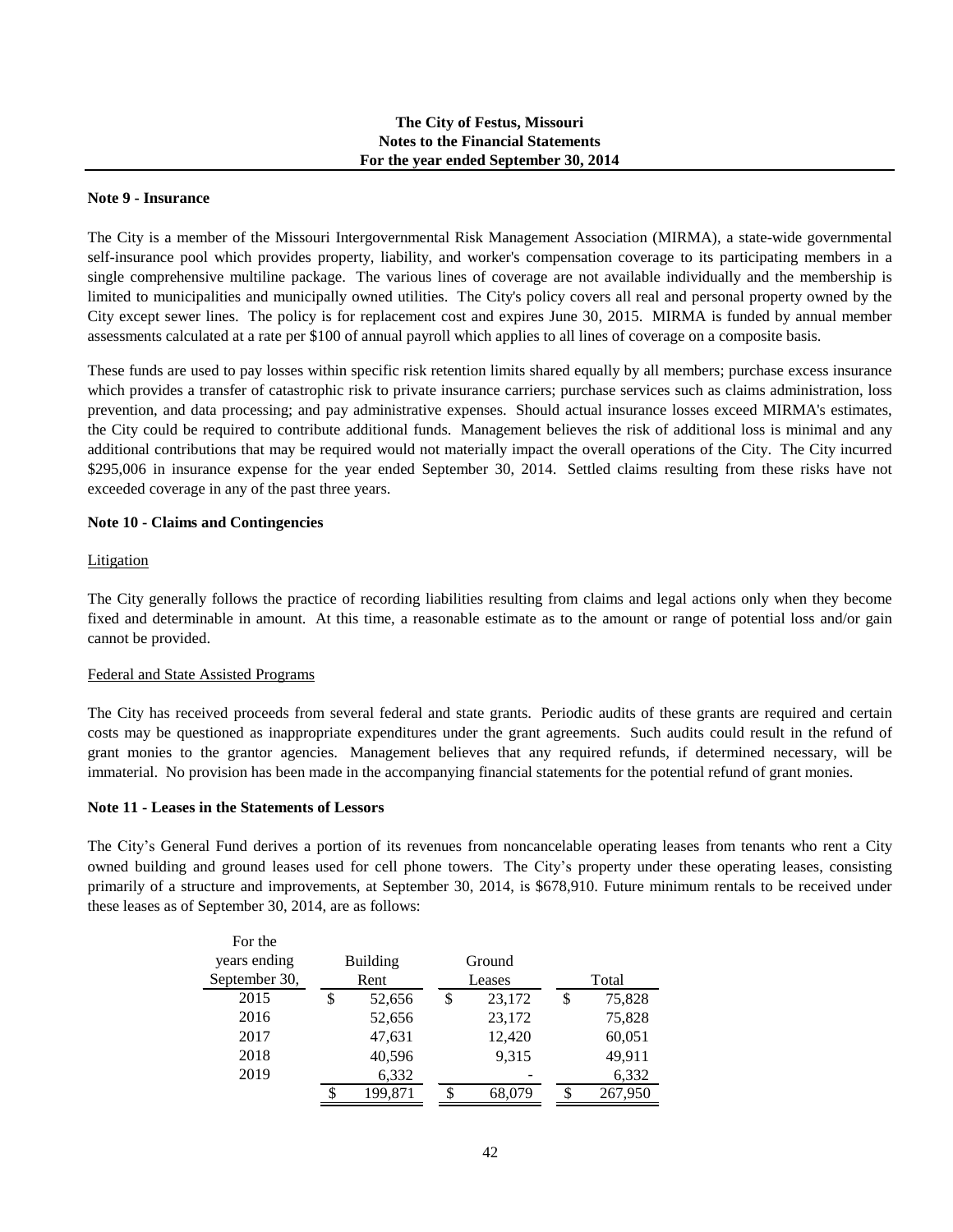#### **Note 12 - Joint Ventures**

### **Festus-Crystal City Sewage Treatment Commission**

The City of Festus and the City of Crystal City, Missouri participate in the Festus-Crystal City Sewage Treatment Commission (the Commission) which was formed for the purpose of operating and maintaining a sewage treatment facility for the two cities. Both City Councils appoint two members to the Commission. The City of Festus is committed to pay monthly to the Commission an amount equal to 63-64% of the previous month's costs of operation and maintenance of the shared facility and repairs. Capital expenditures are shared 50/50 by the cities. The City of Crystal City is committed to pay the remaining 36-37% of described costs. The City accounts for its participation in this joint venture under the equity method of accounting to reflect its 63-64% ownership of the Commission. The City's interest in the joint venture at September 30, 2014 is \$3,609,412. The change in value of the joint venture resulted in a loss of \$116,422 for the year ended September 30, 2014. For the year ended September 30, 2014, the City's cost for sewage treatment services provided by the Commission was \$287,011, which includes the City's share of operating expenses. Separate financial statements are prepared for the Festus-Crystal City Sewage Treatment Commission and may be obtained by contacting the administrative offices of the Commission.

The following paragraph is unaudited:

The Commission maintains its accounts on the cash basis. Total assets and equity of the Commission at September 30, 2014 were both \$25,648. Commission management stated that no long-term liabilities were outstanding at September 30, 2014. For the year ended September 30, 2014, total receipts and disbursements were \$533,431 and \$533,431, respectively, resulting in a net change in the Commission's equity of \$0.

### **Jefferson County Water Authority**

The City of Festus entered into a joint venture with the City of Herculaneum to form the Jefferson County Water Authority (JCWA) in January 2000 to provide water to the residents of both cities. It has been determined that the JCWA is a joint venture with no equity interest, as defined under GASB Statement No. 14.

The JCWA is governed by an eight member board which is appointed by the City of Festus and the City of Herculaneum. Each City appoints four members to the JCWA board. The JCWA is designed to be self-sufficient.

The Authority currently makes a portion of debt service payments for the City of Festus Water Works and Sewage Revenue Refunding Bond Series 2003. Separate financial statements are prepared for the Jefferson County Water Authority and may be obtained by contacting the City of Festus.

### **Festus-Crystal City Levee Commission**

The City of Crystal City and the City of Festus, Missouri participate in the Festus-Crystal City Levee Commission (the Commission) which was formed for the purpose of constructing and providing for the maintenance of the Twin City Levee. The Commission is governed by an eight member board with both City Councils appointing four members to the Commission. It has been determined that the Commission is a joint venture with no equity interest, as defined under GASB Statement No. 14.

The City of Crystal City and the City of Festus are committed to pay monthly the previous month's costs of operation and maintenance of the levee. The only assets of the Commission at September, 30, 2014 were the Twin City Levee and land. Currently no separate financial statements for the Commission are available.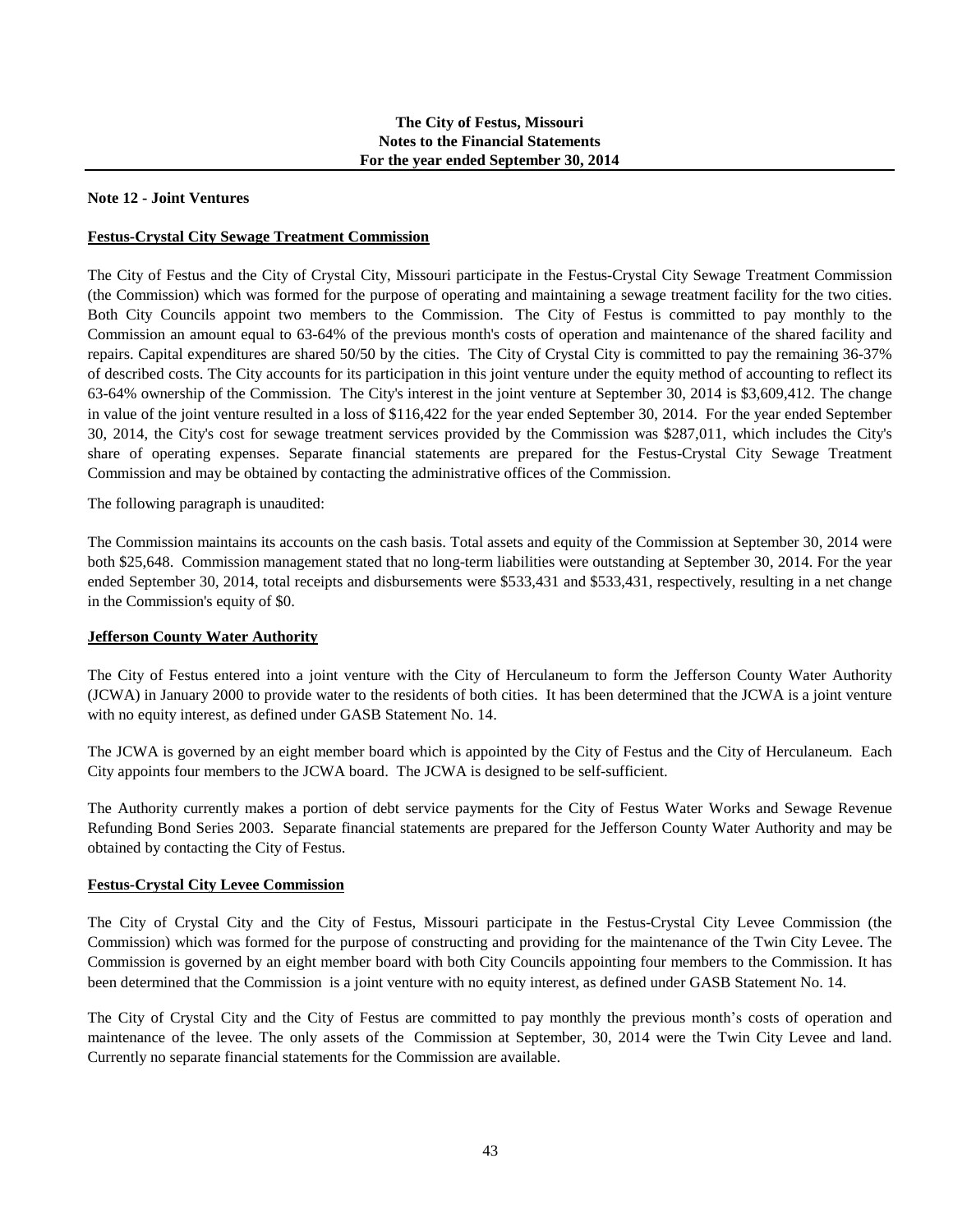### **Note 13 - Other Post Employment Benefits**

In addition to the pension benefits described in Note 5, the City allows employees who retire from the City to participate in the City's health, dental and vision insurance plans. Upon meeting the retirement requirements of LAGERS, the employees can elect to participate in the City's plans. The City pays for employee premiums for five years or until they reach age 65, but employees must pay for 100% of their spouse or dependents coverage for each plan they elect to participate. Future retirees will not be allowed to cover their spouse or dependents beyond the COBRA allowed time period. The difference between the amount the retiree is required to pay and the actual cost to the City is considered to be a post employment benefit. The City has not established an irrevocable trust fund for the accumulation of resources for the future payment of benefits under the plan; benefits are paid on a pay-as-you-go basis. A stand alone financial report is not available for the plan. During the year ended September 30, 2014, 5 retirees participated in the City's insurance plans and the City paid premiums totaling \$16,783. COBRA premiums paid (not by City) totaled \$5,076

### **Note 14 - Operating Leases**

The City entered into a sixty month operating lease agreement with for a postage meter in August 2010. The total of the lease is \$14,221. Payments applied in fiscal year 2014 totaled \$2,844. Payments due for fiscal year 2015 total \$1,896.

### **Note 15 - Adoption of New Accounting Pronouncements**

GASB Statement No. 68, *Accounting and Financial Reporting for Pensions*, will require the City to record an unfunded accrued liability (UAL) on the government-wide statement of net position. UAL is equal to the difference between the total pension liability and the value of assets set aside in a pension plan to pay benefits. GASB No. 68 may also require changes to the projection of benefit payments and the rate used to discount the projected benefit payments. GASB No. 68 will be effective for the City for the year ending September 30, 2016.

### **Note 16 - Subsequent Events**

The City has evaluated events subsequent to September 30, 2014 to assess the need for potential recognition or disclosure in the financial statements. Such events have been evaluated through June 1, 2015, the date the financial statements were available to be issued. Based upon this evaluation, it was determined that no subsequent events occurred that require recognition or additional disclosure in the financial statements.

### **Note 17 - Missouri Legislation**

House Bill 103 amending Section 302.341.2 RSMo became effective on August 28, 2013. The amendments to the statute now require municipalities to report an accounting of the percent of annual general operating revenue from fines and court costs for traffic violations. The City was not required to and did not account for the fines and court costs for traffic violations separately from the total fines and court costs prior to August 28, 2013. Therefore, the City cannot provide the percent related specifically to traffic violations for the entire year ending September 30, 2013. During the 2014 fiscal year total fines and court costs revenues for the fiscal year, which include fines and court costs related to traffic violations, summed to \$576,605. "Annual general operating revenue of the city" is not defined in the amended statute and may or may not include various sources of the City's revenues. However, the City's general revenue fund tax revenue alone totaled \$4,089,108. Using general fund tax revenue and total fines and court costs as the "annual general operating revenue," the City's total fines and court costs revenues are only 14% of this total "annual general operating revenue," which is substantially below the 30% threshold requirement of the amended statute. This clearly demonstrates at a minimum that the City in no way exceeded the percentage requirement regardless of how "annual general operating revenue" is calculated.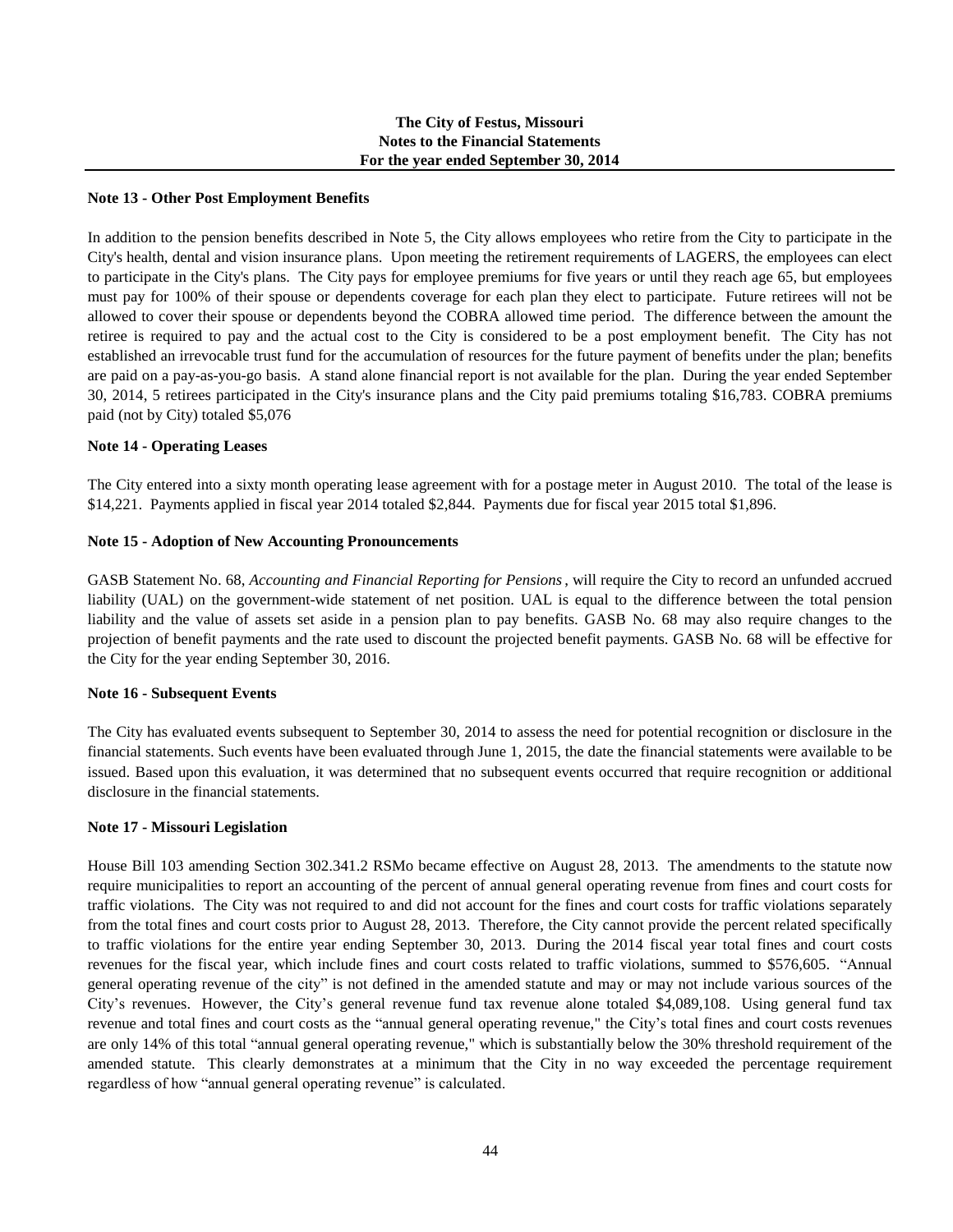## **City of Festus, Missouri Statement of Revenue, Expenditures and Changes in Fund Balance - Budget and Actual General Fund For the year ended September 30, 2014**

|                                                                  |               | <b>Budgeted Amounts</b> |                 |           |                 |           |                          | Variance with<br><b>Final Budget</b><br>Over |
|------------------------------------------------------------------|---------------|-------------------------|-----------------|-----------|-----------------|-----------|--------------------------|----------------------------------------------|
| <b>Revenues</b>                                                  |               | Original                |                 | Final     |                 | Actual    |                          | (Under)                                      |
| Property taxes                                                   | $\mathcal{S}$ | 244,400                 | $\overline{\$}$ | 244,400   | $\overline{\$}$ | 261,117   | $\overline{\mathcal{S}}$ | 16,717                                       |
| Taxes - other                                                    |               | 3,661,500               |                 | 3,661,500 |                 | 3,827,991 |                          | 166,491                                      |
| Intergovernmental                                                |               |                         |                 |           |                 |           |                          |                                              |
| Special assessments                                              |               |                         |                 |           |                 |           |                          |                                              |
| Grant revenue                                                    |               | 55,000                  |                 | 55,000    |                 | 40,542    |                          | (14, 458)                                    |
| Licenses and permits                                             |               | 250,000                 |                 | 250,000   |                 | 287,995   |                          | 37,995                                       |
| Fines and penalties                                              |               | 547,000                 |                 | 547,000   |                 | 576,605   |                          | 29,605                                       |
| Investment income                                                |               | 8,000                   |                 | 8,000     |                 | 9,694     |                          | 1,694                                        |
| Lease payments                                                   |               | 53,660                  |                 | 53,660    |                 | 63,890    |                          | 10,230                                       |
| Other                                                            |               | 32,950                  |                 | 32,950    |                 | 42,946    |                          | 9,996                                        |
| Service charges                                                  |               | 902,860                 |                 | 902,860   |                 | 908,321   |                          | 5,461                                        |
| <b>Total Revenues</b>                                            | <sup>\$</sup> | 5,755,370               | \$              | 5,755,370 | \$              | 6,019,101 | $\$$                     | 263,731                                      |
| <b>Expenditures</b>                                              |               |                         |                 |           |                 |           |                          |                                              |
| Current:                                                         |               |                         |                 |           |                 |           |                          |                                              |
| Administration                                                   | \$            | 649,995                 | \$              | 666,995   | \$              | 629,604   | \$                       | (37, 391)                                    |
| Court                                                            |               | 174,079                 |                 | 174,079   |                 | 159,626   |                          | (14, 453)                                    |
| Building department                                              |               | 328,944                 |                 | 328,944   |                 | 317,467   |                          | (11, 477)                                    |
| Police                                                           |               | 2,175,091               |                 | 2,181,091 |                 | 2,038,748 |                          | (142, 343)                                   |
| Dispatch                                                         |               | 561,993                 |                 | 561,993   |                 | 533,727   |                          | (28, 266)                                    |
| Fire                                                             |               | 222,297                 |                 | 222,297   |                 | 192,141   |                          | (30, 156)                                    |
| Emergency management                                             |               | 14,050                  |                 | 14,050    |                 | 12,570    |                          | (1,480)                                      |
| <b>Street</b>                                                    |               | 297,417                 |                 | 297,417   |                 | 250,593   |                          | (46, 824)                                    |
| Non-departmental                                                 |               | 997,079                 |                 | 997,079   |                 | 954,916   |                          | (42, 163)                                    |
| Capital outlay                                                   |               | 238,256                 |                 | 213,978   |                 | 183,489   |                          | (30, 489)                                    |
| Debt Service:                                                    |               |                         |                 |           |                 |           |                          |                                              |
| Principal                                                        |               | 82,796                  |                 | 112,885   |                 | 112,884   |                          | (1)                                          |
| Interest and fiscal charges                                      |               | 32,254                  |                 | 34,536    |                 | 34,535    |                          | (1)                                          |
| <b>Total Expenditures</b>                                        | \$            | 5,774,251               | \$              | 5,805,344 | \$              | 5,420,300 | $\$\,$                   | (385, 044)                                   |
| <b>Excess (Deficiency) of Revenues</b><br>over Expenditures      |               | (18, 881)               |                 | (49, 974) |                 | 598,801   |                          | 648,775                                      |
| <b>Other Financing Sources (Uses)</b><br>Lease purchase proceeds |               |                         |                 |           |                 |           |                          |                                              |
| Transfers in                                                     |               | 54,218                  |                 | 62,311    |                 | 62,311    |                          |                                              |
| Transfers out                                                    |               | (98,003)                |                 | (98,003)  |                 | (45, 353) |                          | 52,650                                       |
| <b>Total Other Financing Sources (Uses)</b>                      |               | (43, 785)               |                 | (35, 692) |                 | 16,958    |                          | 52,650                                       |
| <b>Net Change in Fund Balance</b>                                | <sup>8</sup>  | (62, 666)               | -\$             | (85,666)  | \$              | 615,759   | - \$                     | 701,425                                      |
| <b>Fund Balance, October 1</b>                                   |               |                         |                 |           |                 | 3,586,110 |                          |                                              |
| <b>Fund Balance, September 30</b>                                |               |                         |                 |           | \$              | 4,201,869 |                          |                                              |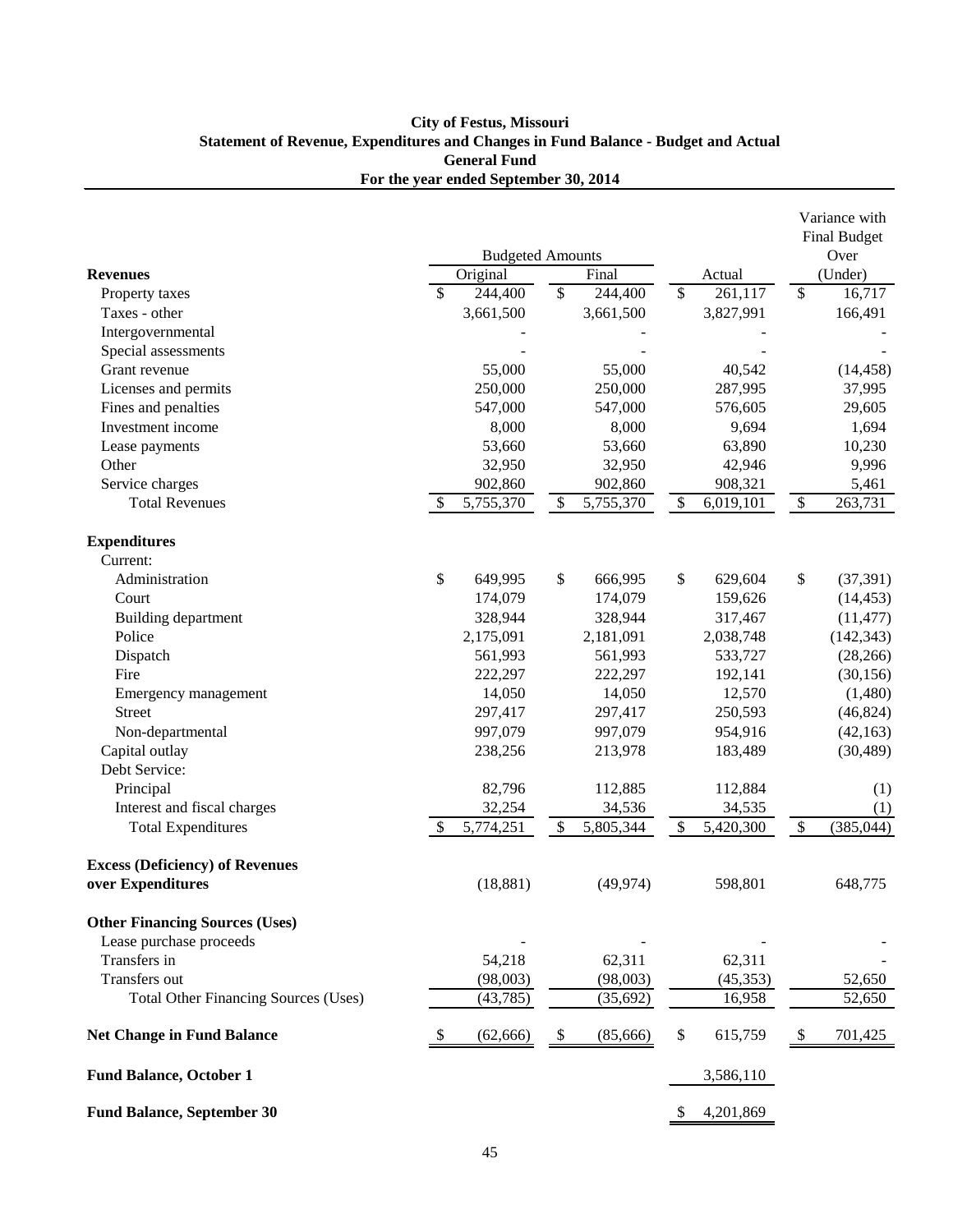## **City of Festus, Missouri Statement of Revenue, Expenditures and Changes in Fund Balance - Budget and Actual City Transportation Tax Fund For the year ended September 30, 2014**

|                                             |                          |                         |                            |            |      |           |                          | Variance with<br><b>Final Budget</b> |
|---------------------------------------------|--------------------------|-------------------------|----------------------------|------------|------|-----------|--------------------------|--------------------------------------|
|                                             |                          | <b>Budgeted Amounts</b> |                            |            |      |           |                          | Over                                 |
| <b>Revenues</b>                             | $\overline{\mathcal{S}}$ | Original                | $\overline{\$}$            | Final      | \$   | Actual    |                          | (Under)                              |
| Property taxes                              |                          |                         |                            |            |      |           | \$                       |                                      |
| Taxes - other                               |                          | 1,139,000               |                            | 1,139,000  |      | 1,170,078 |                          | 31,078                               |
| Intergovernmental                           |                          |                         |                            |            |      |           |                          |                                      |
| Special assessments<br>Grant revenue        |                          |                         |                            | 795,607    |      |           |                          | (83,069)                             |
|                                             |                          | 795,607                 |                            |            |      | 712,538   |                          |                                      |
| Licenses and permits                        |                          | 3,000                   |                            | 3,000      |      |           |                          | (3,000)                              |
| Fines and penalties                         |                          |                         |                            |            |      |           |                          |                                      |
| Investment income                           |                          | 9,500                   |                            | 9,500      |      | 10,687    |                          | 1,187                                |
| Lease payments                              |                          |                         |                            |            |      |           |                          |                                      |
| Other                                       |                          | 1,500                   |                            | 1,500      |      | 274,650   |                          | 273,150                              |
| Service charges                             |                          |                         |                            |            |      |           |                          |                                      |
| <b>Total Revenues</b>                       | <sup>\$</sup>            | 1,948,607               | $\$$                       | 1,948,607  | \$   | 2,167,953 | $\sqrt{3}$               | 219,346                              |
| <b>Expenditures</b>                         |                          |                         |                            |            |      |           |                          |                                      |
| Current:                                    |                          |                         |                            |            |      |           |                          |                                      |
| Administration                              | \$                       |                         | \$                         |            | \$   |           | \$                       |                                      |
| Court                                       |                          |                         |                            |            |      |           |                          |                                      |
| Building department                         |                          |                         |                            |            |      |           |                          |                                      |
| Police                                      |                          |                         |                            |            |      |           |                          |                                      |
| Dispatch                                    |                          |                         |                            |            |      |           |                          |                                      |
| Fire                                        |                          |                         |                            |            |      |           |                          |                                      |
| Emergency management                        |                          |                         |                            |            |      |           |                          |                                      |
| <b>Street</b>                               |                          | 943,485                 |                            | 943,485    |      | 734,919   |                          | (208, 566)                           |
| Non-departmental                            |                          |                         |                            |            |      |           |                          |                                      |
| Capital outlay                              |                          | 1,142,500               |                            | 1,179,140  |      | 1,289,848 |                          | 110,708                              |
| Debt Service:                               |                          |                         |                            |            |      |           |                          |                                      |
| Principal                                   |                          |                         |                            |            |      |           |                          |                                      |
| Interest and fiscal charges                 |                          |                         |                            |            |      |           |                          |                                      |
| <b>Total Expenditures</b>                   | \$                       | 2,085,985               | $\$$                       | 2,122,625  | $\$$ | 2,024,767 | $\overline{\mathcal{S}}$ | (97, 858)                            |
| <b>Excess (Deficiency) of Revenues</b>      |                          |                         |                            |            |      |           |                          |                                      |
| over Expenditures                           |                          | (137, 378)              |                            | (174, 018) |      | 143,186   |                          | 317,204                              |
| <b>Other Financing Sources (Uses)</b>       |                          |                         |                            |            |      |           |                          |                                      |
| Lease purchase proceeds                     |                          |                         |                            |            |      |           |                          |                                      |
| Transfers in                                |                          |                         |                            |            |      |           |                          |                                      |
| <b>Transfers out</b>                        |                          | (3,868)                 |                            | (3,868)    |      | (3,868)   |                          |                                      |
| <b>Total Other Financing Sources (Uses)</b> |                          | (3,868)                 |                            | (3,868)    |      | (3,868)   |                          | ٠                                    |
| <b>Net Change in Fund Balance</b>           | -S                       | (141,246)               | $\boldsymbol{\mathcal{S}}$ | (177, 886) | \$   | 139,318   | -\$                      | 317,204                              |
| <b>Fund Balance, October 1</b>              |                          |                         |                            |            |      | 2,813,962 |                          |                                      |
| <b>Fund Balance, September 30</b>           |                          |                         |                            |            | P.   | 2,953,280 |                          |                                      |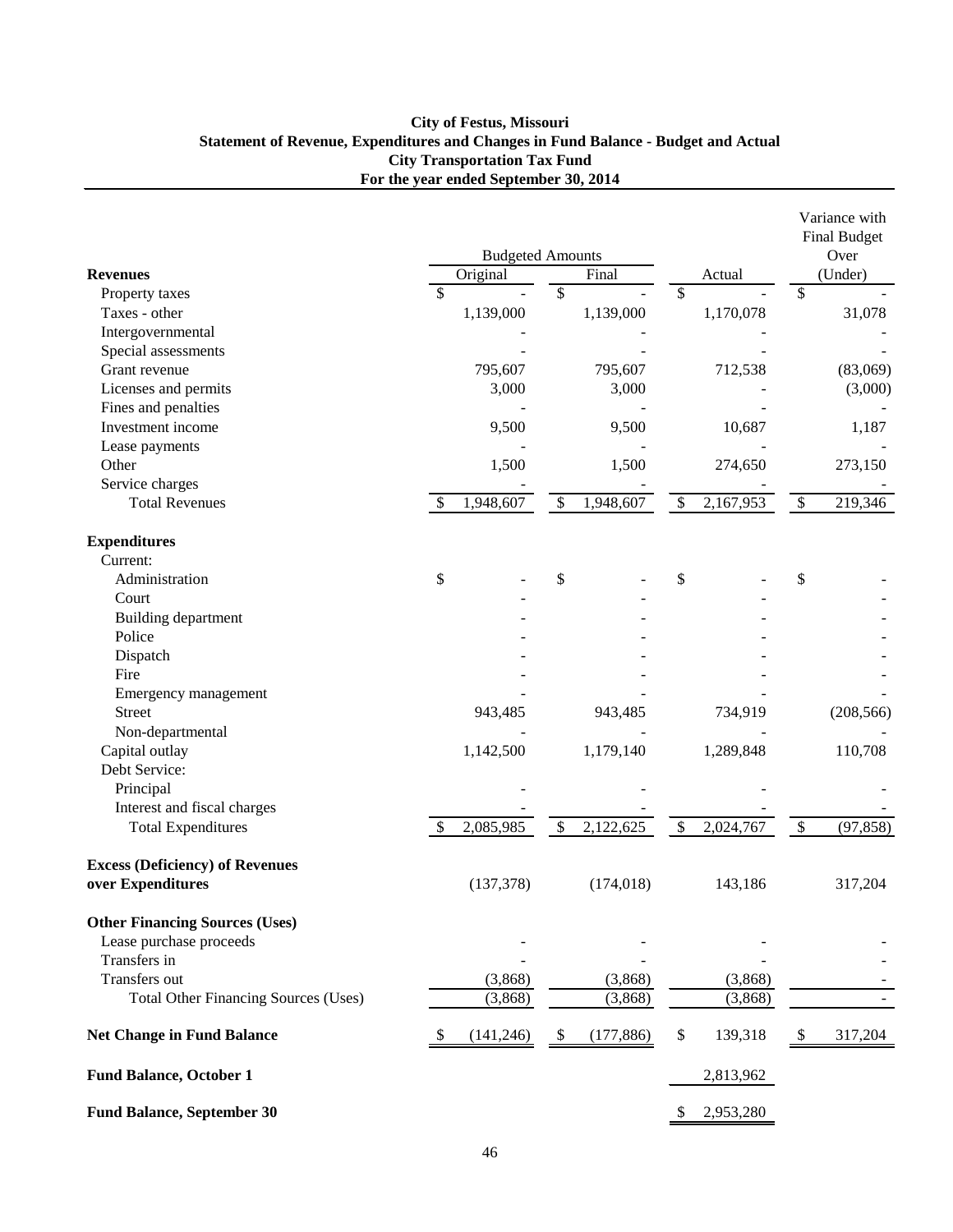## **City of Festus, Missouri Statement of Revenue, Expenditures and Changes in Fund Balance - Budget and Actual County Transportation Tax Fund For the year ended September 30, 2014**

|                                             |                 | <b>Budgeted Amounts</b> |                 |                |                          |         |                           | Variance with<br><b>Final Budget</b><br>Over |
|---------------------------------------------|-----------------|-------------------------|-----------------|----------------|--------------------------|---------|---------------------------|----------------------------------------------|
| <b>Revenues</b>                             |                 | Original                |                 | Final          |                          | Actual  |                           | (Under)                                      |
| Property taxes                              | $\overline{\$}$ |                         | $\overline{\$}$ |                | $\overline{\mathcal{S}}$ |         | $\overline{\mathcal{S}}$  |                                              |
| Taxes - other                               |                 | 560,000                 |                 | 560,000        |                          | 936,745 |                           | 376,745                                      |
| Intergovernmental                           |                 |                         |                 |                |                          |         |                           |                                              |
| Special assessments                         |                 |                         |                 |                |                          |         |                           |                                              |
| Grant revenue                               |                 |                         |                 |                |                          |         |                           |                                              |
| Licenses and permits                        |                 |                         |                 |                |                          |         |                           |                                              |
| Fines and penalties                         |                 |                         |                 |                |                          |         |                           |                                              |
| Investment income                           |                 | 200                     |                 | 200            |                          | 90      |                           | (110)                                        |
| Lease payments                              |                 |                         |                 |                |                          |         |                           |                                              |
| Other                                       |                 |                         |                 |                |                          |         |                           |                                              |
| Service charges                             |                 |                         |                 |                |                          |         |                           |                                              |
| <b>Total Revenues</b>                       | $\mathcal{S}$   | 560,200                 | $\mathbb{S}$    | 560,200        | $\$\,$                   | 936,835 | $\sqrt{3}$                | 376,635                                      |
| <b>Expenditures</b>                         |                 |                         |                 |                |                          |         |                           |                                              |
| Current:                                    |                 |                         |                 |                |                          |         |                           |                                              |
| Administration                              | \$              |                         | \$              |                | \$                       |         | \$                        |                                              |
| Court                                       |                 |                         |                 |                |                          |         |                           |                                              |
| Building department                         |                 |                         |                 |                |                          |         |                           |                                              |
| Police                                      |                 |                         |                 |                |                          |         |                           |                                              |
| Dispatch                                    |                 |                         |                 |                |                          |         |                           |                                              |
| Fire                                        |                 |                         |                 |                |                          |         |                           |                                              |
| Emergency management                        |                 |                         |                 |                |                          |         |                           |                                              |
| <b>Street</b>                               |                 |                         |                 |                |                          |         |                           |                                              |
| Non-departmental                            |                 |                         |                 |                |                          |         |                           |                                              |
| Capital outlay                              |                 | 1,028,548               |                 | 1,075,269      |                          | 936,745 |                           | (138, 524)                                   |
| Debt Service:                               |                 |                         |                 |                |                          |         |                           |                                              |
| Principal                                   |                 |                         |                 |                |                          |         |                           |                                              |
| Interest and fiscal charges                 |                 |                         |                 |                |                          |         |                           |                                              |
| <b>Total Expenditures</b>                   | \$              | 1,028,548               | $\overline{\$}$ | 1,075,269      | $\overline{\mathcal{L}}$ | 936,745 | \$                        | (138, 524)                                   |
| <b>Excess (Deficiency) of Revenues</b>      |                 |                         |                 |                |                          |         |                           |                                              |
| over Expenditures                           |                 | (468, 348)              |                 | (515,069)      |                          | 90      |                           | 515,159                                      |
| <b>Other Financing Sources (Uses)</b>       |                 |                         |                 |                |                          |         |                           |                                              |
| Lease purchase proceeds                     |                 |                         |                 |                |                          |         |                           |                                              |
| Transfers in                                |                 |                         |                 |                |                          |         |                           |                                              |
| Transfers out                               |                 |                         |                 |                |                          |         |                           |                                              |
| <b>Total Other Financing Sources (Uses)</b> |                 |                         |                 | $\blacksquare$ |                          |         |                           | $\overline{\phantom{a}}$                     |
| <b>Net Change in Fund Balance</b>           | \$              | (468, 348)              | \$              | (515,069)      | \$                       | 90      | $\boldsymbol{\mathsf{S}}$ | 515,159                                      |
| <b>Fund Balance, October 1</b>              |                 |                         |                 |                |                          | 230,212 |                           |                                              |
| <b>Fund Balance, September 30</b>           |                 |                         |                 |                | \$                       | 230,302 |                           |                                              |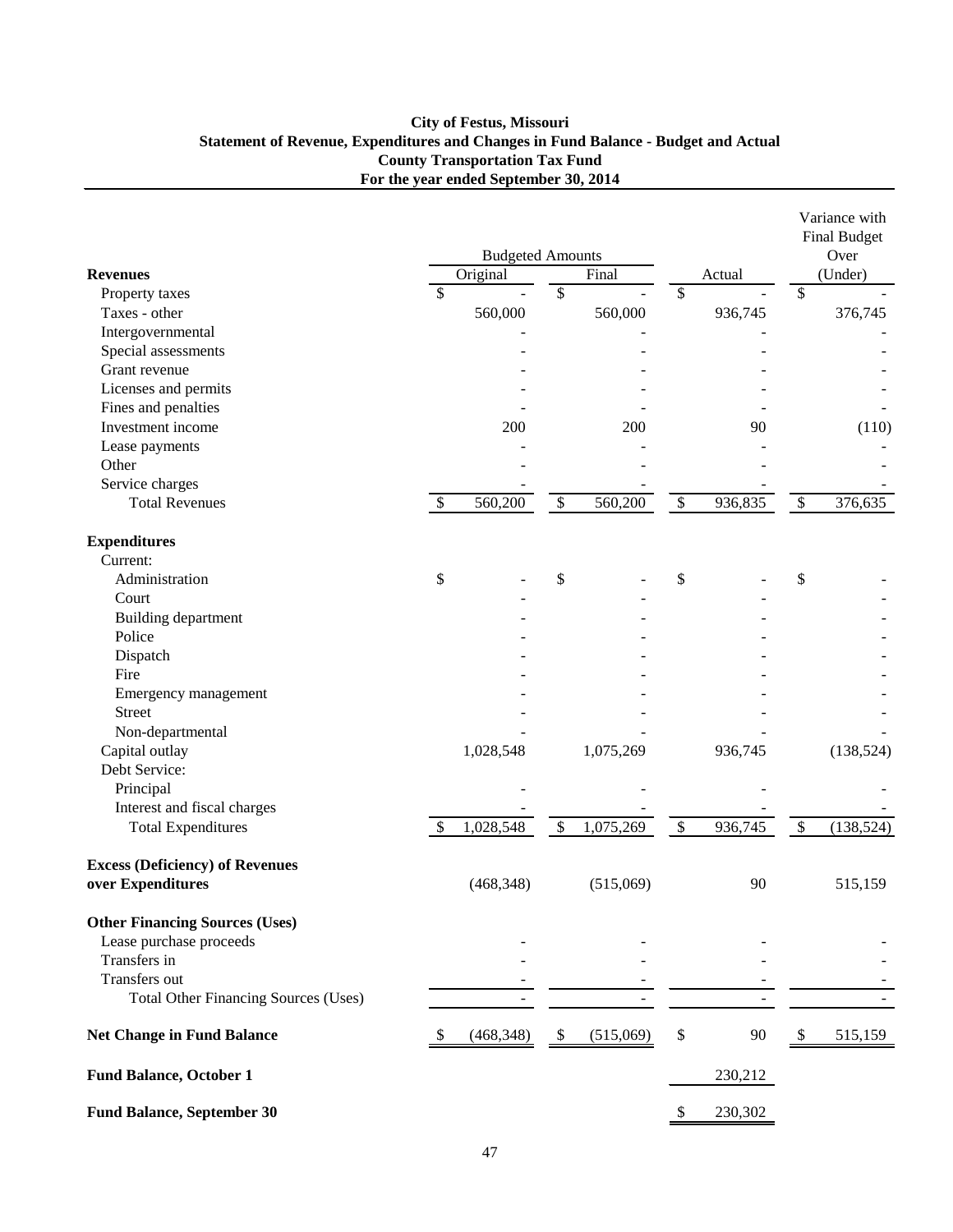## **City of Festus, Missouri Statement of Revenue, Expenditures and Changes in Fund Balance - Budget and Actual Capital Reserve Fund For the year ended September 30, 2014**

|                                             |                           |                                     |                 |                          |                 |           |                          | Variance with               |
|---------------------------------------------|---------------------------|-------------------------------------|-----------------|--------------------------|-----------------|-----------|--------------------------|-----------------------------|
|                                             |                           |                                     |                 |                          |                 |           |                          | <b>Final Budget</b><br>Over |
| <b>Revenues</b>                             |                           | <b>Budgeted Amounts</b><br>Original |                 | Final                    |                 | Actual    |                          | (Under)                     |
| Property taxes                              | $\mathcal{S}$             |                                     | \$              |                          | \$              |           | \$                       |                             |
| Taxes - other                               |                           |                                     |                 |                          |                 |           |                          |                             |
| Intergovernmental                           |                           |                                     |                 |                          |                 |           |                          |                             |
| Special assessments                         |                           |                                     |                 |                          |                 |           |                          |                             |
| Grant revenue                               |                           |                                     |                 |                          |                 |           |                          |                             |
| Licenses and permits                        |                           |                                     |                 |                          |                 |           |                          |                             |
| Fines and penalties                         |                           |                                     |                 |                          |                 |           |                          |                             |
| Investment income                           |                           | 5,000                               |                 | 5,000                    |                 | 5,725     |                          | 725                         |
| Lease payments                              |                           |                                     |                 |                          |                 |           |                          |                             |
| Other                                       |                           |                                     |                 |                          |                 |           |                          |                             |
| Service charges                             |                           |                                     |                 |                          |                 |           |                          |                             |
| <b>Total Revenues</b>                       | $\mathcal{S}$             | 5,000                               | $\overline{\$}$ | 5,000                    | $\overline{\$}$ | 5,725     | $\overline{\mathcal{S}}$ | 725                         |
| <b>Expenditures</b>                         |                           |                                     |                 |                          |                 |           |                          |                             |
| Current:                                    |                           |                                     |                 |                          |                 |           |                          |                             |
| Administration                              | \$                        |                                     | \$              |                          | \$              |           | \$                       |                             |
| Court                                       |                           |                                     |                 |                          |                 |           |                          |                             |
| Building department                         |                           |                                     |                 |                          |                 |           |                          |                             |
| Police                                      |                           |                                     |                 |                          |                 |           |                          |                             |
| Dispatch                                    |                           |                                     |                 |                          |                 |           |                          |                             |
| Fire                                        |                           |                                     |                 |                          |                 |           |                          |                             |
| Emergency management                        |                           |                                     |                 |                          |                 |           |                          |                             |
| <b>Street</b>                               |                           |                                     |                 |                          |                 |           |                          |                             |
| Non-departmental                            |                           |                                     |                 |                          |                 |           |                          |                             |
| Capital outlay                              |                           |                                     |                 |                          |                 |           |                          |                             |
| Debt Service:                               |                           |                                     |                 |                          |                 |           |                          |                             |
| Principal                                   |                           |                                     |                 |                          |                 |           |                          |                             |
| Interest and fiscal charges                 |                           |                                     |                 |                          |                 |           |                          |                             |
| <b>Total Expenditures</b>                   | $\boldsymbol{\mathsf{S}}$ |                                     | \$              | $\overline{\phantom{a}}$ | \$              |           | \$                       |                             |
| <b>Excess (Deficiency) of Revenues</b>      |                           |                                     |                 |                          |                 |           |                          |                             |
| over Expenditures                           |                           | 5,000                               |                 | 5,000                    |                 | 5,725     |                          | 725                         |
| <b>Other Financing Sources (Uses)</b>       |                           |                                     |                 |                          |                 |           |                          |                             |
| Lease purchase proceeds                     |                           |                                     |                 |                          |                 |           |                          |                             |
| Transfers in                                |                           | 45,353                              |                 | 45,353                   |                 | 45,353    |                          |                             |
| Transfers out                               |                           | (54,218)                            |                 | (56, 492)                |                 | (56, 492) |                          |                             |
| <b>Total Other Financing Sources (Uses)</b> |                           | (8, 865)                            |                 | (11, 139)                |                 | (11, 139) |                          |                             |
| <b>Net Change in Fund Balance</b>           | \$                        | (3,865)                             | \$              | (6,139)                  | \$              | (5, 414)  | \$                       | 725                         |
| <b>Fund Balance, October 1</b>              |                           |                                     |                 |                          |                 | 1,908,438 |                          |                             |
| <b>Fund Balance, September 30</b>           |                           |                                     |                 |                          |                 | 1,903,024 |                          |                             |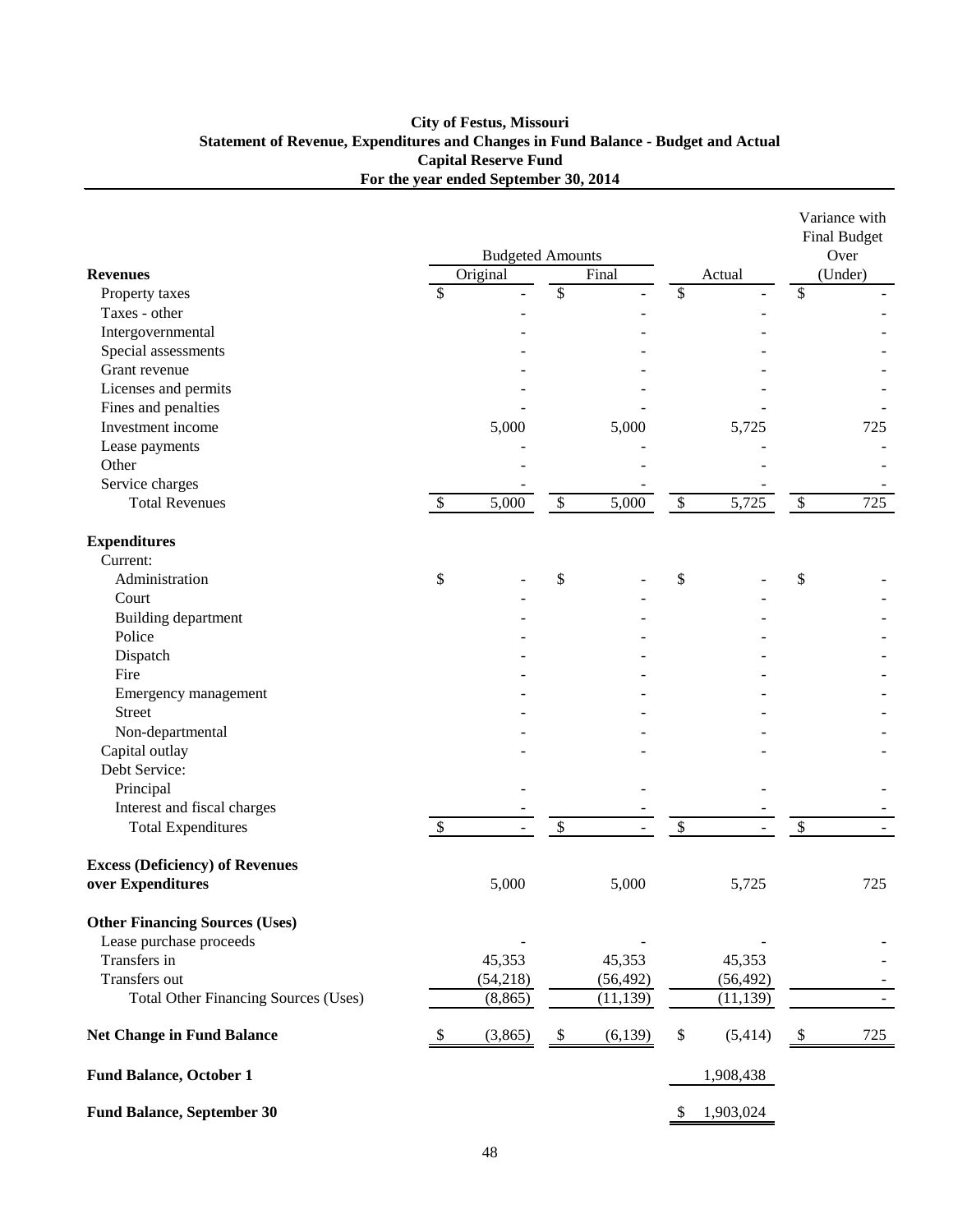### **Note 1 - Explanation of Budgetary Process**

Budgets are adopted on an accrual basis. An annual appropriated budget is adopted for the governmental funds except proceeds from notes payable and related expenses. All annual appropriations lapse at fiscal year-end.

In August, all departments submit requests for appropriation to the City's budget committee so that a budget may be prepared. The budget is prepared by fund, function and activity, and includes information on the past year, current year estimates and requested appropriations for the next fiscal year. During September, the budget is presented to the City Council for review. Prior to October 1, the budget is enacted by the City Council through passage of an ordinance. Expenditures may not legally exceed budgeted appropriations at the activity level. Budgeted amounts in the accompanying financial statements include transfers and revisions to the original budget ordinance. The City Administrator is authorized to transfer appropriations between budget line items within departments. The City Council must approve transfers between funds and departments.

The Library Fund has a negative fund balance due to debt owed to the General Fund.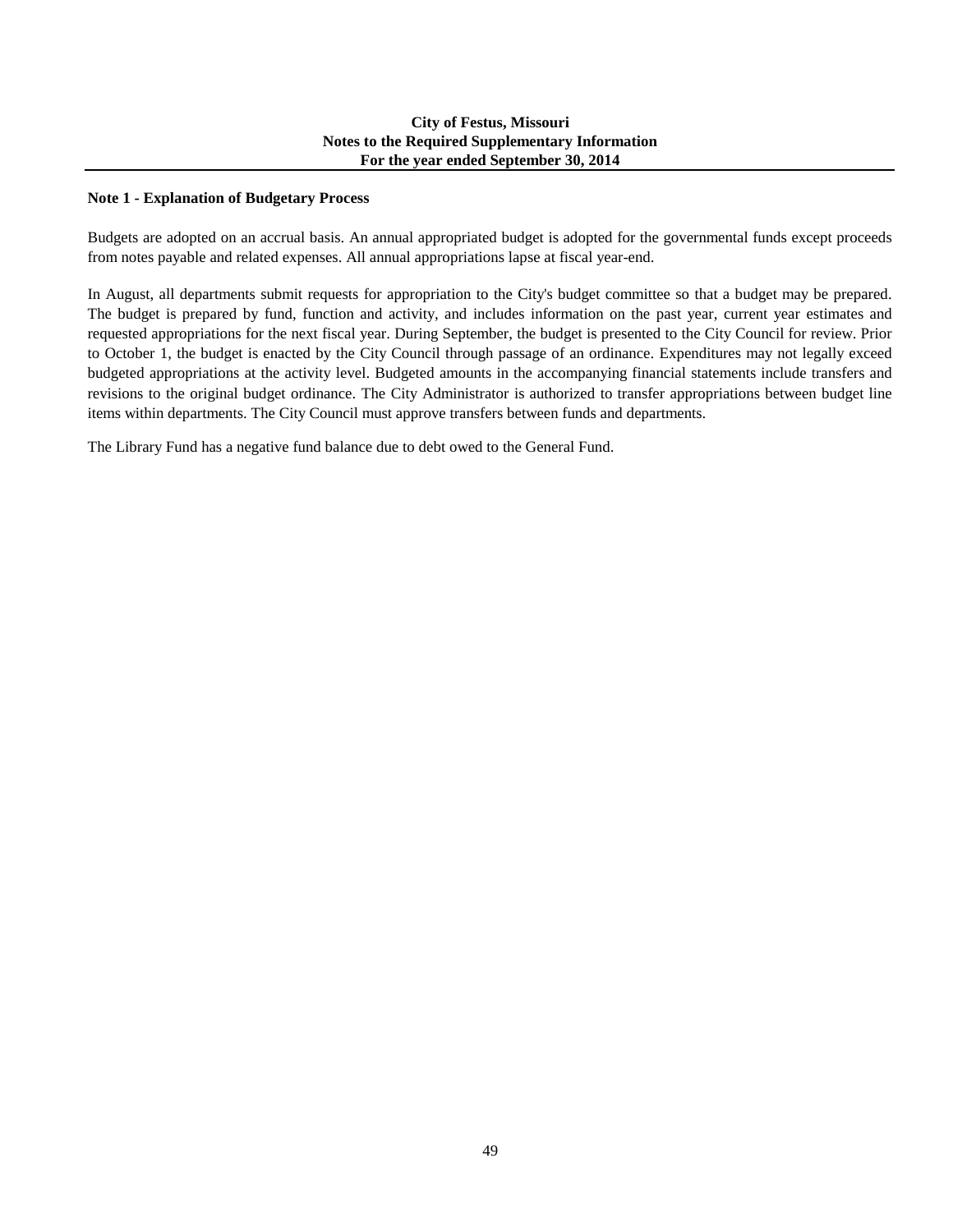### **The City of Festus, Missouri Combining Balance Sheet - Non-Major Governmental Funds September 30, 2014**

|                                             | <b>Special Revenue Funds</b> |         |               |                          |                         |                          |                         |                          |                         |                    |      |                |                         |         |                         |              |                         |            |               |             |               |            |
|---------------------------------------------|------------------------------|---------|---------------|--------------------------|-------------------------|--------------------------|-------------------------|--------------------------|-------------------------|--------------------|------|----------------|-------------------------|---------|-------------------------|--------------|-------------------------|------------|---------------|-------------|---------------|------------|
|                                             |                              |         |               |                          |                         |                          |                         | NID                      |                         | Law<br>Enforcement |      | Storm<br>Water |                         | Tourism |                         | Sales<br>Tax |                         | Federal    |               | Capital     |               |            |
| <b>Assets</b>                               |                              | Health  | Library       |                          |                         | Park                     |                         | Assessment               |                         | Training           |      | Tax            |                         | Tax     |                         | Reimb.       |                         | Forfeiture |               | Improvement |               | Totals     |
| Cash and cash equivalents                   | -S                           | 254,548 | <sup>\$</sup> | 141,058                  | - \$                    | 216,537                  | -S                      | 10,188                   | -S                      | 23,817             | S.   | 656,866        | \$                      | 375,081 | <sup>\$</sup>           | 100,139      | \$                      | 35,841     | <sup>\$</sup> | 883,569     | -S            | 2,697,644  |
| Investments                                 |                              | 150,000 |               | 50,000                   |                         | 110,000                  |                         |                          |                         |                    |      | 388,091        |                         | 100,000 |                         |              |                         |            |               | 498,000     |               | 1,296,091  |
| Restricted cash                             |                              |         |               |                          |                         |                          |                         |                          |                         |                    |      |                |                         |         |                         |              |                         |            |               |             |               |            |
| Restricted investments                      |                              |         |               |                          |                         |                          |                         |                          |                         |                    |      |                |                         |         |                         |              |                         |            |               |             |               |            |
| Receivables, net                            |                              |         |               |                          |                         |                          |                         |                          |                         |                    |      |                |                         |         |                         |              |                         |            |               |             |               |            |
| Taxes                                       |                              | 3,539   |               | 4,867                    |                         | 65,891                   |                         |                          |                         |                    |      | 131,711        |                         | 64,883  |                         | 62,007       |                         |            |               | 121,923     |               | 454,821    |
| Special assessments                         |                              |         |               |                          |                         | $\overline{\phantom{a}}$ |                         | 412,560                  |                         |                    |      |                |                         | $\sim$  |                         |              |                         |            |               |             |               | 412,560    |
| Interest                                    |                              | 109     |               | 36                       |                         | 80                       |                         |                          |                         |                    |      | 256            |                         | 72      |                         |              |                         |            |               | 230         |               | 783        |
| Grants                                      |                              |         |               |                          |                         |                          |                         |                          |                         | 3,504              |      | 49,037         |                         |         |                         |              |                         |            |               |             |               | 52,541     |
| Other                                       |                              | 17,482  |               | 409                      |                         | 409                      |                         |                          |                         |                    |      |                |                         |         |                         |              |                         |            |               |             |               | 18,300     |
|                                             |                              |         |               |                          |                         |                          |                         |                          |                         |                    |      |                |                         |         |                         |              |                         |            |               |             |               |            |
| Prepaid items                               |                              | 2,509   |               | 7,167                    |                         | 11,296                   |                         |                          |                         |                    |      | 2,687          |                         |         |                         |              |                         |            |               |             |               | 23,659     |
| Due from other funds                        |                              |         |               |                          |                         |                          |                         |                          |                         |                    |      |                |                         |         |                         |              |                         |            |               |             |               |            |
| <b>Total Assets</b>                         | -\$                          | 428,187 | - \$          | 203,537                  | - \$                    | 404,213                  | -S                      | 422,748                  | -S                      | 27,321             | - S  | 1,228,648      | - \$                    | 540,036 | - \$                    | 162,146      | - \$                    | 35,841     | -S            | 1,503,722   | <sup>\$</sup> | 4,956,399  |
| <b>Deferred Outflows of Resources</b>       |                              |         |               |                          |                         |                          |                         |                          |                         |                    |      |                |                         |         |                         |              |                         |            |               |             |               |            |
| <b>Total Assets and Deferred</b>            |                              |         |               |                          |                         |                          |                         |                          |                         |                    |      |                |                         |         |                         |              |                         |            |               |             |               |            |
| <b>Outflows of Resources</b>                |                              | 428,187 | -S            | 203,537                  | -8                      | 404,213                  |                         | 422,748                  | -S                      | 27,321             | -S   | 1,228,648      | -S                      | 540,036 | - \$                    | 162,146      | -8                      | 35,841     | - \$          | 1,503,722   | -S            | 4,956,399  |
| <b>Liabilities</b>                          |                              |         |               |                          |                         |                          |                         |                          |                         |                    |      |                |                         |         |                         |              |                         |            |               |             |               |            |
| Checks written in excess of cash balance    | \$                           |         | <sup>\$</sup> |                          | $\mathbb{S}$            |                          | <sup>\$</sup>           |                          | $\mathcal{S}$           |                    | -S   |                | $\mathbb{S}$            |         | - \$                    |              | - \$                    |            | - \$          |             | <sup>\$</sup> |            |
| Accounts payable                            |                              | 1,519   |               | 3,491                    |                         | 16,463                   |                         |                          |                         | 227                |      | 73,959         |                         | 508     |                         |              |                         |            |               |             |               | 96,167     |
| Accrued payroll                             |                              | 1,612   |               | 3,309                    |                         | 3,649                    |                         |                          |                         |                    |      | 822            |                         |         |                         |              |                         |            |               |             |               | 9,392      |
|                                             |                              |         |               |                          |                         |                          |                         |                          |                         |                    |      |                |                         |         |                         |              |                         |            |               |             |               |            |
| Accrued payroll liabilities-other           |                              | 1,664   |               | 1,469                    |                         | 2,681                    |                         |                          |                         |                    |      | 855            |                         |         |                         |              |                         |            |               |             |               | 6,669      |
| Due to other funds                          |                              | $\sim$  |               | 300,000                  |                         | $\sim$                   |                         | 810                      |                         |                    |      |                |                         |         |                         |              |                         |            |               |             |               | 300,810    |
| Unearned revenue                            |                              | 110     |               | 5,923                    |                         | $\overline{\phantom{a}}$ |                         |                          |                         |                    |      | 3,000          |                         |         |                         |              |                         |            |               |             |               | 9,033      |
| Accrued interest                            |                              |         |               | $\overline{\phantom{a}}$ |                         | $\overline{\phantom{a}}$ |                         | 1,570                    |                         |                    |      |                |                         |         |                         |              |                         |            |               |             |               | 1,570      |
| Other liabilities                           |                              |         |               |                          |                         | 955                      |                         |                          |                         |                    |      | 19,324         |                         |         |                         |              |                         |            |               | 19,324      |               | 39,603     |
| Noncurrent liabilities:                     |                              |         |               |                          |                         |                          |                         |                          |                         |                    |      |                |                         |         |                         |              |                         |            |               |             |               |            |
| Due Within One Year                         |                              |         |               |                          |                         |                          |                         |                          |                         |                    |      |                |                         |         |                         |              |                         |            |               |             |               |            |
| Due in More Than One Year                   |                              |         |               |                          |                         |                          |                         |                          |                         |                    |      |                |                         |         |                         |              |                         |            |               |             |               |            |
| <b>Total Liabilities</b>                    | $\mathcal{S}$                | 4,905   | $\mathcal{S}$ | 314,192                  | $\overline{\mathbf{s}}$ | 23,748                   | $\overline{\mathbf{s}}$ | 2,380                    | $\overline{\mathbf{s}}$ | 227                | - \$ | 97,960         | $\overline{\mathbf{s}}$ | 508     | $\overline{\mathbf{s}}$ |              | $\overline{\mathbf{s}}$ |            | -S            | 19,324      | <sup>S</sup>  | 463,244    |
| <b>Deferred Inflows of Resources</b>        |                              |         |               |                          |                         |                          |                         |                          |                         |                    |      |                |                         |         |                         |              |                         |            |               |             |               |            |
| Unavailable resources - property taxes      | \$                           | 3,539   | -S            | 4,867                    | -S                      | 4,867                    | \$                      |                          | -S                      |                    | -S   |                | -S                      |         | -S                      |              | -\$                     |            | -S            |             | -S            | 13,273     |
|                                             |                              |         |               |                          |                         |                          |                         |                          |                         |                    |      |                |                         |         |                         |              |                         |            |               |             |               |            |
| Unavailable resources - sales taxes         |                              |         |               |                          |                         |                          |                         |                          |                         |                    |      |                |                         |         |                         |              |                         |            |               |             |               |            |
| Unavailable resources - special assessments |                              |         |               |                          |                         |                          |                         | 412,560                  |                         |                    |      |                |                         |         |                         |              |                         |            |               |             |               | 412,560    |
| Unavailable resources - court bonds         |                              |         |               |                          |                         |                          |                         |                          |                         |                    |      |                |                         |         |                         |              |                         |            |               |             |               |            |
| <b>Total Deferred Inflows of Resources</b>  | <sup>\$</sup>                | 3,539   | -S            | 4,867                    | - \$                    | 4,867                    | <sup>\$</sup>           | 412,560                  | - S                     |                    | -S   |                | $\mathbf{s}$            |         | - \$                    |              | $\mathbf{\hat{S}}$      |            | -S            |             | -S            | 425,833    |
| <b>Fund Balance</b>                         |                              |         |               |                          |                         |                          |                         |                          |                         |                    |      |                |                         |         |                         |              |                         |            |               |             |               |            |
| Nonspendable:                               |                              |         |               |                          |                         |                          |                         |                          |                         |                    |      |                |                         |         |                         |              |                         |            |               |             |               |            |
| Prepaid items                               | \$                           | 2,509   | \$            | 7,167                    | -\$                     | 11,296                   | \$                      |                          | -S                      |                    | S.   | 2,687          | - \$                    |         | -S                      |              | -\$                     |            | -S            |             | \$            | 23,659     |
| Interfund advances                          |                              |         |               |                          |                         |                          |                         |                          |                         |                    |      |                |                         |         |                         |              |                         |            |               |             |               |            |
| Restricted:                                 |                              |         |               |                          |                         |                          |                         |                          |                         |                    |      |                |                         |         |                         |              |                         |            |               |             |               |            |
| Debt service                                |                              |         |               |                          |                         |                          |                         | 7,808                    |                         |                    |      |                |                         |         |                         |              |                         |            |               |             |               | 7,808      |
| Special revenue funds                       |                              | 417,234 |               |                          |                         | 364,302                  |                         |                          |                         | 27,094             |      | 1,128,001      |                         | 539,528 |                         | 162,146      |                         | 35,841     |               | 1,484,398   |               | 4,158,544  |
|                                             |                              |         |               |                          |                         |                          |                         |                          |                         |                    |      |                |                         |         |                         |              |                         |            |               |             |               |            |
| Assigned                                    |                              |         |               |                          |                         |                          |                         |                          |                         |                    |      |                |                         |         |                         |              |                         |            |               |             |               | $\sim$     |
| Encumbrances                                |                              |         |               |                          |                         |                          |                         |                          |                         |                    |      |                |                         |         |                         |              |                         |            |               |             |               |            |
| Committed:                                  |                              |         |               |                          |                         |                          |                         |                          |                         |                    |      |                |                         |         |                         |              |                         |            |               |             |               |            |
| Contingency                                 |                              | $\sim$  |               | $\sim$                   |                         | $\overline{\phantom{a}}$ |                         | $\overline{\phantom{a}}$ |                         |                    |      |                |                         |         |                         |              |                         |            |               |             |               | $\sim$     |
| Unassigned                                  |                              |         |               |                          |                         |                          |                         |                          |                         |                    |      |                |                         |         |                         |              |                         |            |               |             |               |            |
| General fund                                |                              |         |               | (122, 689)               |                         |                          |                         |                          |                         |                    |      |                |                         |         |                         |              |                         |            |               |             |               | (122, 689) |
| <b>Total Fund Balance</b>                   |                              | 419,743 | S.            | (115, 522)               | - \$                    | 375,598                  | \$                      | 7,808                    | -S                      | 27,094             | -S   | 1,130,688      | -S                      | 539,528 | -S                      | 162,146      | -S                      | 35,841     | -S            | 1,484,398   | S.            | 4,067,322  |
| <b>Total Liabilities, Deferred Inflows</b>  |                              |         |               |                          |                         |                          |                         |                          |                         |                    |      |                |                         |         |                         |              |                         |            |               |             |               |            |
| of Resources, and Fund Balances             | <sup>S</sup>                 | 428,187 | -S            | 203,537                  | -S                      | 404,213                  | -S                      | 422,748                  | -S                      | 27,321             | - S  | 1,228,648      | <sup>S</sup>            | 540,036 | - S                     | 162,146      | -S                      | 35,841     | S.            | 1,503,722   | -S            | 4,956,399  |
|                                             |                              |         |               |                          |                         |                          |                         |                          |                         |                    |      |                |                         |         |                         |              |                         |            |               |             |               |            |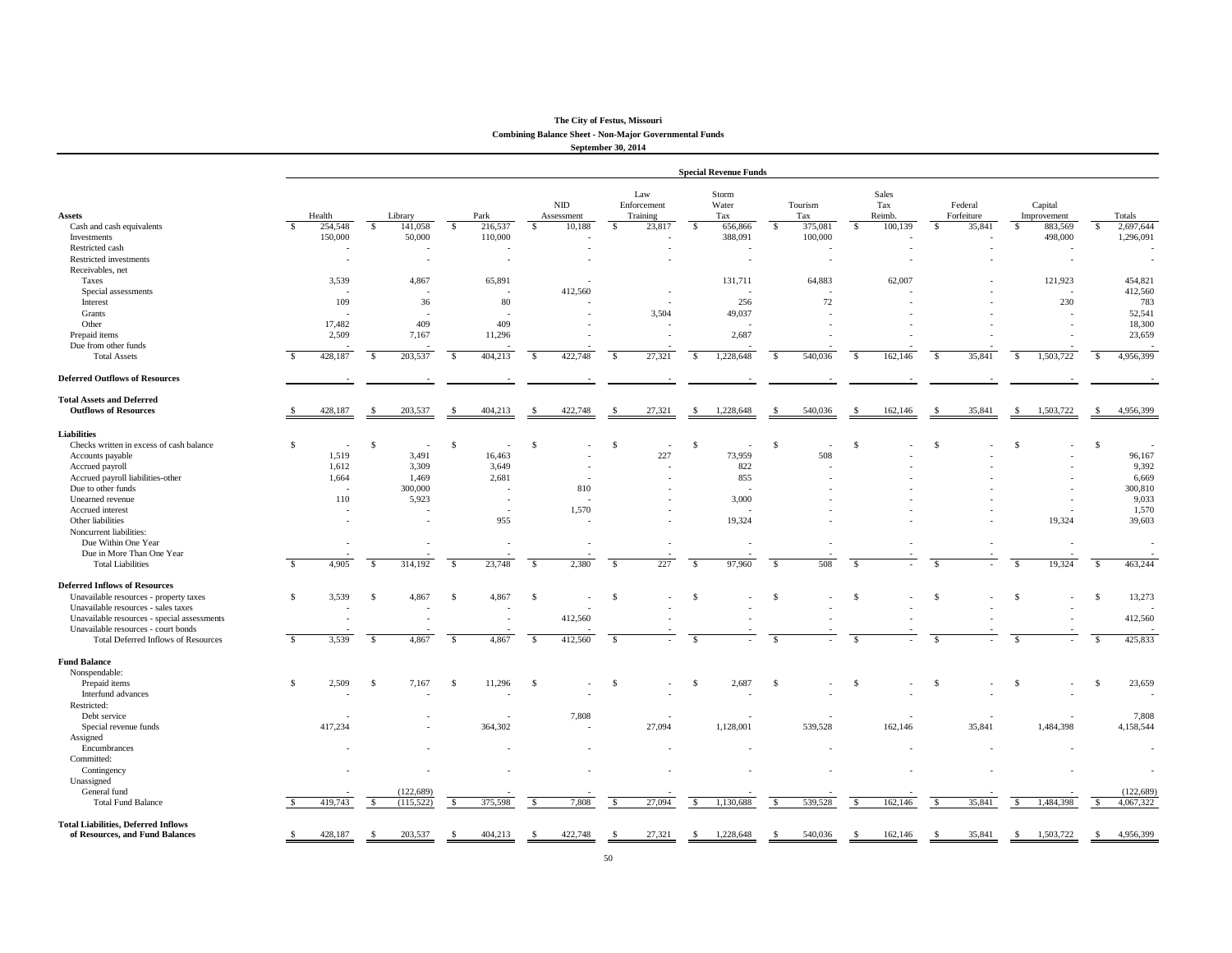### **The City of Festus, Missouri Combining Schedule of Revenue, Expenditures and Changes in Fund Balances For the year ended September 30, 2014 Non-Major Governmental Funds**

|                                             |               |                          |               |                          |                    |                          |                    |                |              |                          |               | <b>Special Revenue Funds</b> |               |           |                    |                     |                    |            |                    |                          |               |             |
|---------------------------------------------|---------------|--------------------------|---------------|--------------------------|--------------------|--------------------------|--------------------|----------------|--------------|--------------------------|---------------|------------------------------|---------------|-----------|--------------------|---------------------|--------------------|------------|--------------------|--------------------------|---------------|-------------|
|                                             |               |                          |               |                          |                    |                          |                    | ${\rm NID}$    |              | Law<br>Enforcement       |               | Storm<br>Water               |               | Tourism   |                    | <b>Sales</b><br>Tax |                    | Federal    |                    | Capital                  |               |             |
| <b>Revenues</b>                             | Health        |                          |               | Library                  |                    | Park                     |                    | Assessment     |              | Training                 |               | Tax                          |               | Tax       |                    | Reimb.              |                    | Forfeiture |                    | Improvement              |               | Totals      |
| Property taxes                              | $\mathcal{S}$ | 139,194                  | \$            | 191,520                  | $\mathbb{S}$       | 191,520                  | \$                 |                | $\mathbb{S}$ | $\sim$                   | $\mathbb{S}$  |                              | $\mathbb{S}$  |           | $\mathcal{S}$      |                     | $\mathbb{S}$       | $\sim$     | $\mathbb{S}$       | $\sim$                   | $\mathbb{S}$  | 522,234     |
| Taxes - other                               |               |                          |               |                          |                    |                          |                    |                |              | $\sim$                   |               | 609,404                      |               | 237,913   |                    | 232,167             |                    |            |                    | 608,146                  |               | 1,687,630   |
| Intergovernmental                           |               |                          |               |                          |                    | $\sim$                   |                    |                |              | 6,453                    |               |                              |               |           |                    |                     |                    |            |                    |                          |               | 6,453       |
| Special assessments                         |               |                          |               | $\overline{a}$           |                    | $\overline{\phantom{a}}$ |                    | 39,025         |              | $\overline{\phantom{a}}$ |               |                              |               |           |                    |                     |                    |            |                    | $\overline{\phantom{a}}$ |               | 39,025      |
| Grant revenue                               |               |                          |               | 7,671                    |                    | 5,307                    |                    |                |              | 3,504                    |               | 49,037                       |               |           |                    |                     |                    |            |                    |                          |               | 65,519      |
| Licenses and permits                        |               | 707                      |               | $\overline{\phantom{a}}$ |                    |                          |                    | $\sim$         |              | $\sim$                   |               |                              |               |           |                    |                     |                    |            |                    |                          |               | 707         |
| Fines and penalties                         |               | 4,191                    |               | 36,795                   |                    | 3,513                    |                    | 737            |              | $\sim$                   |               |                              |               | 1,749     |                    |                     |                    |            |                    |                          |               | 46,985      |
| Investment income                           |               | 525                      |               | 265                      |                    | 485                      |                    | $\overline{2}$ |              | 17                       |               | 1,386                        |               | 498       |                    | 49                  |                    | 17         |                    | 1,529                    |               | 4,773       |
| Lease payments                              |               |                          |               |                          |                    |                          |                    |                |              | $\overline{\phantom{a}}$ |               |                              |               |           |                    |                     |                    |            |                    |                          |               |             |
| Other                                       |               | 10,064                   |               | 27,433                   |                    | 97,480                   |                    |                |              |                          |               |                              |               |           |                    |                     |                    | 18,393     |                    |                          |               | 153,370     |
| Service charges                             |               |                          |               |                          |                    |                          |                    |                |              |                          |               |                              |               |           |                    |                     |                    |            |                    |                          |               |             |
| <b>Total Revenues</b>                       |               | 154,681                  | \$            | 263,684                  | \$                 | 298,305                  | -\$                | 39,764         | -\$          | 9,974                    | -\$           | 659,827                      | \$            | 240,160   | -S                 | 232,216             | $\mathcal{S}$      | 18,410     | \$                 | 609,675                  |               | \$2,526,696 |
| <b>Expenditures</b>                         |               |                          |               |                          |                    |                          |                    |                |              |                          |               |                              |               |           |                    |                     |                    |            |                    |                          |               |             |
| Current:                                    |               |                          |               |                          |                    |                          |                    |                |              |                          |               |                              |               |           |                    |                     |                    |            |                    |                          |               |             |
| Police                                      | \$            |                          | $\mathcal{S}$ |                          | $\mathbf{\hat{S}}$ |                          | $\mathcal{S}$      |                | $\mathbf{s}$ | 9,085                    | -\$           |                              | $\mathcal{S}$ |           | $\mathcal{S}$      |                     | $\mathbb{S}$       |            | $\mathbf{\hat{S}}$ |                          | $\mathbb{S}$  | 9,085       |
| <b>Street</b>                               |               |                          |               |                          |                    |                          |                    |                |              |                          |               |                              |               |           |                    |                     |                    |            |                    |                          |               | $\sim$      |
| Health                                      |               | 99,536                   |               |                          |                    |                          |                    |                |              |                          |               |                              |               |           |                    |                     |                    |            |                    |                          |               | 99,536      |
| Library                                     |               |                          |               | 247,915                  |                    |                          |                    |                |              |                          |               |                              |               |           |                    |                     |                    |            |                    |                          |               | 247,915     |
| Parks                                       |               | $\overline{\phantom{a}}$ |               | $\sim$                   |                    | 494,898                  |                    |                |              |                          |               |                              |               |           |                    |                     |                    |            |                    |                          |               | 494,898     |
| Non-departmental                            |               |                          |               |                          |                    |                          |                    | 679            |              |                          |               | 114,609                      |               | 7,656     |                    | 237,120             |                    |            |                    |                          |               | 360,064     |
| Capital outlay                              |               | 170                      |               | 9,889                    |                    | 138,322                  |                    |                |              | $\overline{\phantom{a}}$ |               | 136,385                      |               | 37,500    |                    |                     |                    | 3,263      |                    |                          |               | 325,529     |
| Debt service:                               |               |                          |               |                          |                    |                          |                    |                |              |                          |               |                              |               |           |                    |                     |                    |            |                    |                          |               |             |
| Principal                                   |               |                          |               |                          |                    | $\overline{\phantom{a}}$ |                    | 32,485         |              |                          |               |                              |               |           |                    |                     |                    |            |                    |                          |               | 32,485      |
| Interest and fiscal charges                 |               |                          |               |                          |                    |                          |                    | 19,499         |              |                          |               |                              |               |           |                    |                     |                    |            |                    |                          |               | 19,499      |
| <b>Total Expenditures</b>                   |               | 99,706                   | -\$           | 257,804                  | £.                 | 633,220                  | -8                 | 52,663         | -8           | 9,085                    | -\$           | 250,994                      | -\$           | 45,156    |                    | 237,120             |                    | 3,263      | -8                 |                          | \$            | 1,589,011   |
| <b>Excess (Deficiency) of Revenues</b>      |               |                          |               |                          |                    |                          |                    |                |              |                          |               |                              |               |           |                    |                     |                    |            |                    |                          |               |             |
| over Expenditures                           |               | 54,975                   |               | 5,880                    |                    | (334, 915)               |                    | (12,899)       |              | 889                      |               | 408,833                      |               | 195,004   |                    | (4,904)             |                    | 15,147     |                    | 609,675                  |               | 937,685     |
| <b>Other Financing Sources (Uses)</b>       |               |                          |               |                          |                    |                          |                    |                |              |                          |               |                              |               |           |                    |                     |                    |            |                    |                          |               |             |
| Lease purchase proceeds                     | $\mathbb{S}$  |                          | -\$           |                          | \$                 |                          | \$                 |                | \$           |                          | -\$           |                              | -\$           |           | <sup>\$</sup>      |                     | $\mathbf{\hat{S}}$ |            | $\mathcal{S}$      |                          | \$            |             |
| Transfers in                                |               |                          |               |                          |                    | 346,308                  |                    | 3,868          |              |                          |               |                              |               |           |                    |                     |                    |            |                    |                          |               | 350,176     |
| Transfers out                               |               |                          |               |                          |                    |                          |                    |                |              |                          |               | (304, 701)                   |               | (39, 332) |                    |                     |                    |            |                    | (250,000)                |               | (594, 033)  |
| <b>Total Other Financing Sources (Uses)</b> | $\mathcal{S}$ | $\sim$                   | -\$           | $\overline{\phantom{a}}$ | <sup>\$</sup>      | 346,308                  | $\mathbf{\hat{S}}$ | 3,868          | $\mathbb{S}$ | $\sim$                   | <sup>\$</sup> | (304, 701)                   | <sup>\$</sup> | (39, 332) | $\mathbf{\hat{s}}$ |                     | $\mathcal{S}$      | $\sim$     | $\mathbb{S}$       | (250,000)                | $\mathcal{S}$ | (243, 857)  |
|                                             |               |                          |               |                          |                    |                          |                    |                |              |                          |               |                              |               |           |                    |                     |                    |            |                    |                          |               |             |
| <b>Net Change in Fund Balance</b>           |               | 54,975                   |               | 5,880                    |                    | 11,393                   |                    | (9,031)        |              | 889                      |               | 104,132                      |               | 155,672   |                    | (4,904)             |                    | 15,147     |                    | 359,675                  |               | 693,828     |
| Fund Balance (Deficit), October 1           |               | 364,768                  |               | (121, 402)               |                    | 364,205                  |                    | 16,839         |              | 26,205                   |               | 1,026,556                    |               | 383,856   |                    | 167,050             |                    | 20,694     |                    | 1,124,723                |               | 3,373,494   |
| Fund Balance (Deficit), September 30        | -S            | 419,743                  | -S            | (115, 522)               |                    | 375,598                  |                    | 7,808          |              | 27,094                   | S.            | 1,130,688                    |               | 539,528   |                    | 162,146             |                    | 35,841     | \$                 | 1,484,398                | <sup>\$</sup> | 4,067,322   |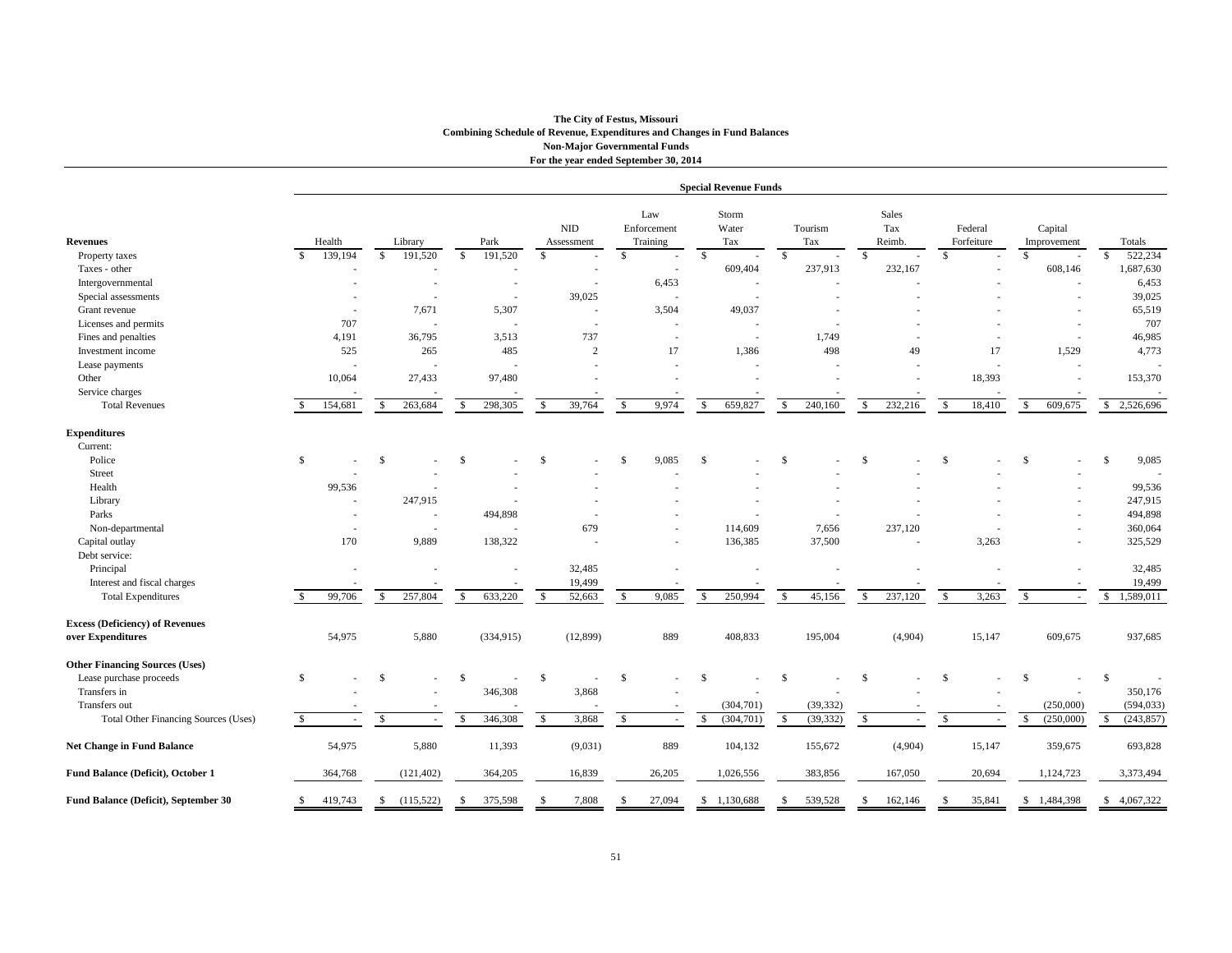## **City of Festus, Missouri Statement of Revenue, Expenditures and Changes in Fund Balance - Budget and Actual Health Special Revenue Fund For the year ended September 30, 2014**

|                                             |                          |                         |                           |         |                          |         |                          | Variance with<br><b>Final Budget</b> |
|---------------------------------------------|--------------------------|-------------------------|---------------------------|---------|--------------------------|---------|--------------------------|--------------------------------------|
|                                             |                          | <b>Budgeted Amounts</b> |                           |         |                          |         |                          | Over                                 |
| <b>Revenues</b>                             |                          | Original                |                           | Final   |                          | Actual  |                          | (Under)                              |
| Property taxes                              | $\overline{\mathcal{S}}$ | 130,250                 | $\overline{\$}$           | 130,250 | $\overline{\mathcal{S}}$ | 139,194 | $\overline{\$}$          | 8,944                                |
| Taxes - other                               |                          |                         |                           |         |                          |         |                          |                                      |
| Intergovernmental                           |                          |                         |                           |         |                          |         |                          |                                      |
| Special assessments                         |                          |                         |                           |         |                          |         |                          |                                      |
| Grant revenue                               |                          |                         |                           |         |                          |         |                          |                                      |
| Licenses and permits                        |                          | 500                     |                           | 500     |                          | 707     |                          | 207                                  |
| Fines and penalties                         |                          | 2,200                   |                           | 2,200   |                          | 4,191   |                          | 1,991                                |
| Investment income                           |                          | 500                     |                           | 500     |                          | 525     |                          | 25                                   |
| Lease payments                              |                          |                         |                           |         |                          |         |                          |                                      |
| Other                                       |                          | 9,000                   |                           | 9,000   |                          | 10,064  |                          | 1,064                                |
| Service charges                             |                          |                         |                           |         |                          |         |                          |                                      |
| <b>Total Revenues</b>                       | $\mathcal{S}$            | 142,450                 | $\boldsymbol{\mathsf{S}}$ | 142,450 | $\$$                     | 154,681 | $\overline{\mathcal{L}}$ | 12,231                               |
| <b>Expenditures</b>                         |                          |                         |                           |         |                          |         |                          |                                      |
| Current:                                    |                          |                         |                           |         |                          |         |                          |                                      |
| Police                                      | \$                       |                         | \$                        |         | \$                       |         | \$                       |                                      |
| <b>Street</b>                               |                          |                         |                           |         |                          |         |                          |                                      |
| Health                                      |                          | 111,633                 |                           | 111,633 |                          | 99,536  |                          | (12,097)                             |
| Library                                     |                          |                         |                           |         |                          |         |                          |                                      |
| Parks                                       |                          |                         |                           |         |                          |         |                          |                                      |
| Non-departmental                            |                          |                         |                           |         |                          |         |                          |                                      |
| Capital outlay                              |                          | 2,813                   |                           | 2,813   |                          | 170     |                          | (2,643)                              |
| Debt Service:                               |                          |                         |                           |         |                          |         |                          |                                      |
| Principal                                   |                          |                         |                           |         |                          |         |                          |                                      |
| Interest and fiscal charges                 |                          |                         |                           |         |                          |         |                          |                                      |
| <b>Total Expenditures</b>                   | $\mathcal{S}$            | 114,446                 | $\boldsymbol{\$}$         | 114,446 | $\$\,$                   | 99,706  | $\overline{\mathcal{S}}$ | (14,740)                             |
| <b>Excess (Deficiency) of Revenues</b>      |                          |                         |                           |         |                          |         |                          |                                      |
| over Expenditures                           |                          | 28,004                  |                           | 28,004  |                          | 54,975  |                          | 26,971                               |
| <b>Other Financing Sources (Uses)</b>       |                          |                         |                           |         |                          |         |                          |                                      |
| Lease purchase proceeds                     |                          |                         |                           |         |                          |         |                          |                                      |
| Transfers in                                |                          |                         |                           |         |                          |         |                          |                                      |
| Transfers out                               |                          |                         |                           |         |                          |         |                          |                                      |
| <b>Total Other Financing Sources (Uses)</b> |                          |                         |                           |         |                          |         |                          |                                      |
| <b>Net Change in Fund Balance</b>           | \$                       | 28,004                  | \$                        | 28,004  | \$                       | 54,975  | \$                       | 26,971                               |
| <b>Fund Balance, October 1</b>              |                          |                         |                           |         |                          | 364,768 |                          |                                      |
| <b>Fund Balance, September 30</b>           |                          |                         |                           |         |                          | 419,743 |                          |                                      |
|                                             |                          |                         |                           |         |                          |         |                          |                                      |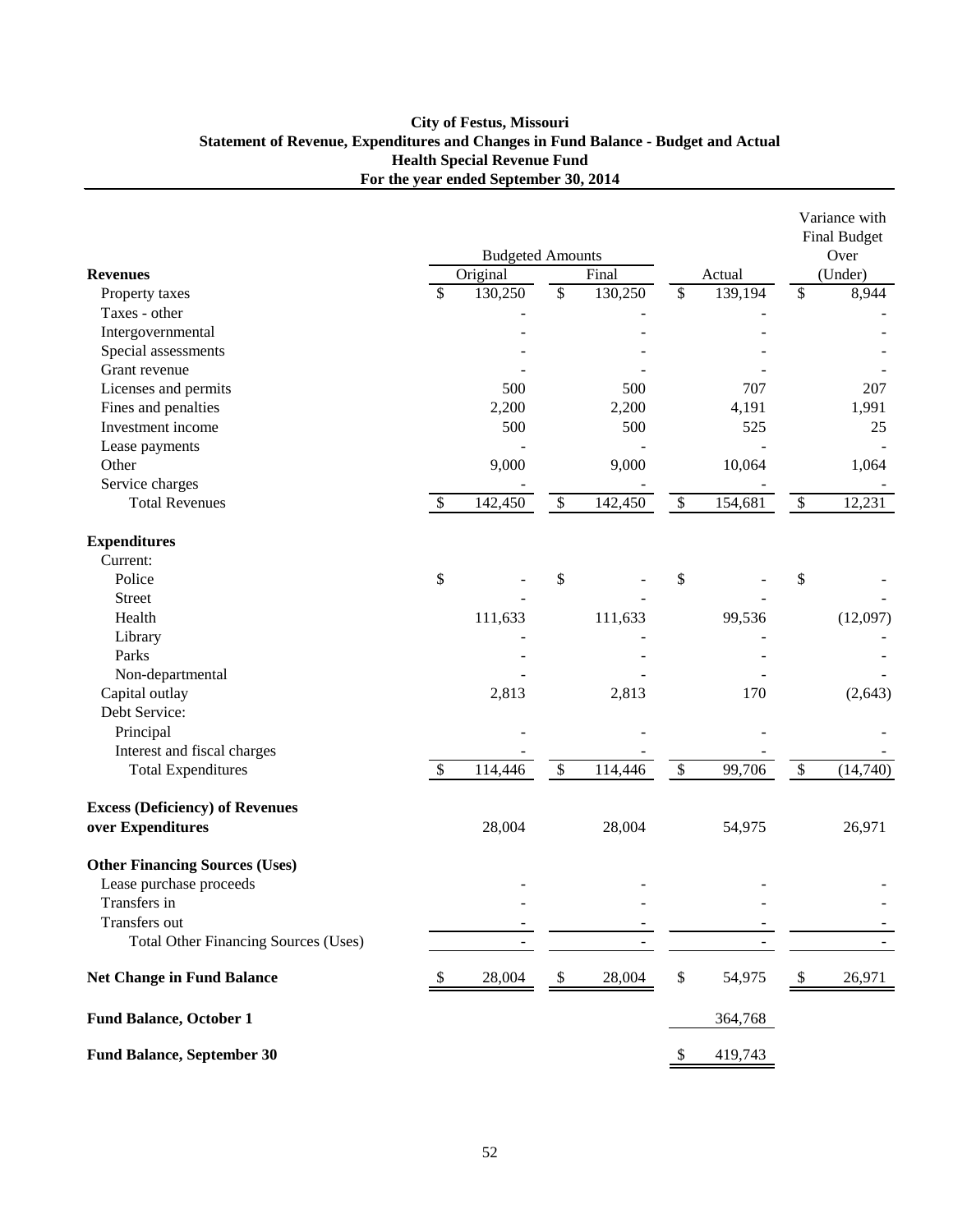## **City of Festus, Missouri Statement of Revenue, Expenditures and Changes in Fund Balance - Budget and Actual Library Special Revenue Fund For the year ended September 30, 2014**

|                                             |                          |                         |                   |          |                 |                      |                           | Variance with<br><b>Final Budget</b> |
|---------------------------------------------|--------------------------|-------------------------|-------------------|----------|-----------------|----------------------|---------------------------|--------------------------------------|
|                                             |                          | <b>Budgeted Amounts</b> |                   |          |                 |                      |                           | Over                                 |
| <b>Revenues</b>                             |                          | Original                |                   | Final    |                 | Actual               |                           | (Under)                              |
| Property taxes                              | $\overline{\mathcal{S}}$ | 179,135                 | $\overline{\$}$   | 179,135  | $\overline{\$}$ | 191,520              | $\overline{\mathcal{S}}$  | 12,385                               |
| Taxes - other                               |                          |                         |                   |          |                 |                      |                           |                                      |
| Intergovernmental                           |                          |                         |                   |          |                 |                      |                           |                                      |
| Special assessments                         |                          |                         |                   |          |                 |                      |                           |                                      |
| Grant revenue                               |                          | 7,400                   |                   | 7,400    |                 | 7,671                |                           | 271                                  |
| Licenses and permits                        |                          |                         |                   |          |                 |                      |                           |                                      |
| Fines and penalties                         |                          | 33,200                  |                   | 33,200   |                 | 36,795               |                           | 3,595                                |
| Investment income                           |                          | 400                     |                   | 400      |                 | 265                  |                           | (135)                                |
| Lease payments                              |                          |                         |                   |          |                 |                      |                           |                                      |
| Other                                       |                          | 29,500                  |                   | 29,500   |                 | 27,433               |                           | (2,067)                              |
| Service charges                             |                          |                         |                   |          |                 |                      |                           |                                      |
| <b>Total Revenues</b>                       | $\mathcal{S}$            | 249,635                 | $\$$              | 249,635  | \$              | 263,684              | $\sqrt{3}$                | 14,049                               |
| <b>Expenditures</b>                         |                          |                         |                   |          |                 |                      |                           |                                      |
| Current:                                    |                          |                         |                   |          |                 |                      |                           |                                      |
| Police                                      | \$                       |                         | \$                |          | \$              |                      | \$                        |                                      |
| <b>Street</b>                               |                          |                         |                   |          |                 |                      |                           |                                      |
| Health                                      |                          |                         |                   |          |                 |                      |                           |                                      |
| Library                                     |                          | 253,185                 |                   | 256,296  |                 | 247,915              |                           | (8,381)                              |
| Parks                                       |                          |                         |                   |          |                 |                      |                           |                                      |
| Non-departmental                            |                          |                         |                   |          |                 |                      |                           |                                      |
| Capital outlay                              |                          | 47,600                  |                   | 44,489   |                 | 9,889                |                           | (34,600)                             |
| Debt Service:                               |                          |                         |                   |          |                 |                      |                           |                                      |
| Principal                                   |                          |                         |                   |          |                 |                      |                           |                                      |
| Interest and fiscal charges                 |                          |                         |                   |          |                 |                      |                           |                                      |
| <b>Total Expenditures</b>                   | $\mathcal{S}$            | 300,785                 | $\boldsymbol{\$}$ | 300,785  | $\$$            | $\overline{257,804}$ | $\mathbb{S}$              | (42,981)                             |
| <b>Excess (Deficiency) of Revenues</b>      |                          |                         |                   |          |                 |                      |                           |                                      |
| over Expenditures                           |                          | (51, 150)               |                   | (51,150) |                 | 5,880                |                           | 57,030                               |
| <b>Other Financing Sources (Uses)</b>       |                          |                         |                   |          |                 |                      |                           |                                      |
| Lease purchase proceeds                     |                          |                         |                   |          |                 |                      |                           |                                      |
| Transfers in                                |                          | 51,150                  |                   | 51,150   |                 |                      |                           | (51, 150)                            |
| Transfers out                               |                          |                         |                   |          |                 |                      |                           |                                      |
| <b>Total Other Financing Sources (Uses)</b> |                          | 51,150                  |                   | 51,150   |                 |                      |                           | (51, 150)                            |
| <b>Net Change in Fund Balance</b>           | \$                       |                         | \$                |          | \$              | 5,880                | $\boldsymbol{\mathsf{S}}$ | 5,880                                |
| <b>Fund Balance, October 1</b>              |                          |                         |                   |          |                 | (121, 402)           |                           |                                      |
| <b>Fund Balance, September 30</b>           |                          |                         |                   |          | - \$            | (115, 522)           |                           |                                      |
|                                             |                          |                         |                   |          |                 |                      |                           |                                      |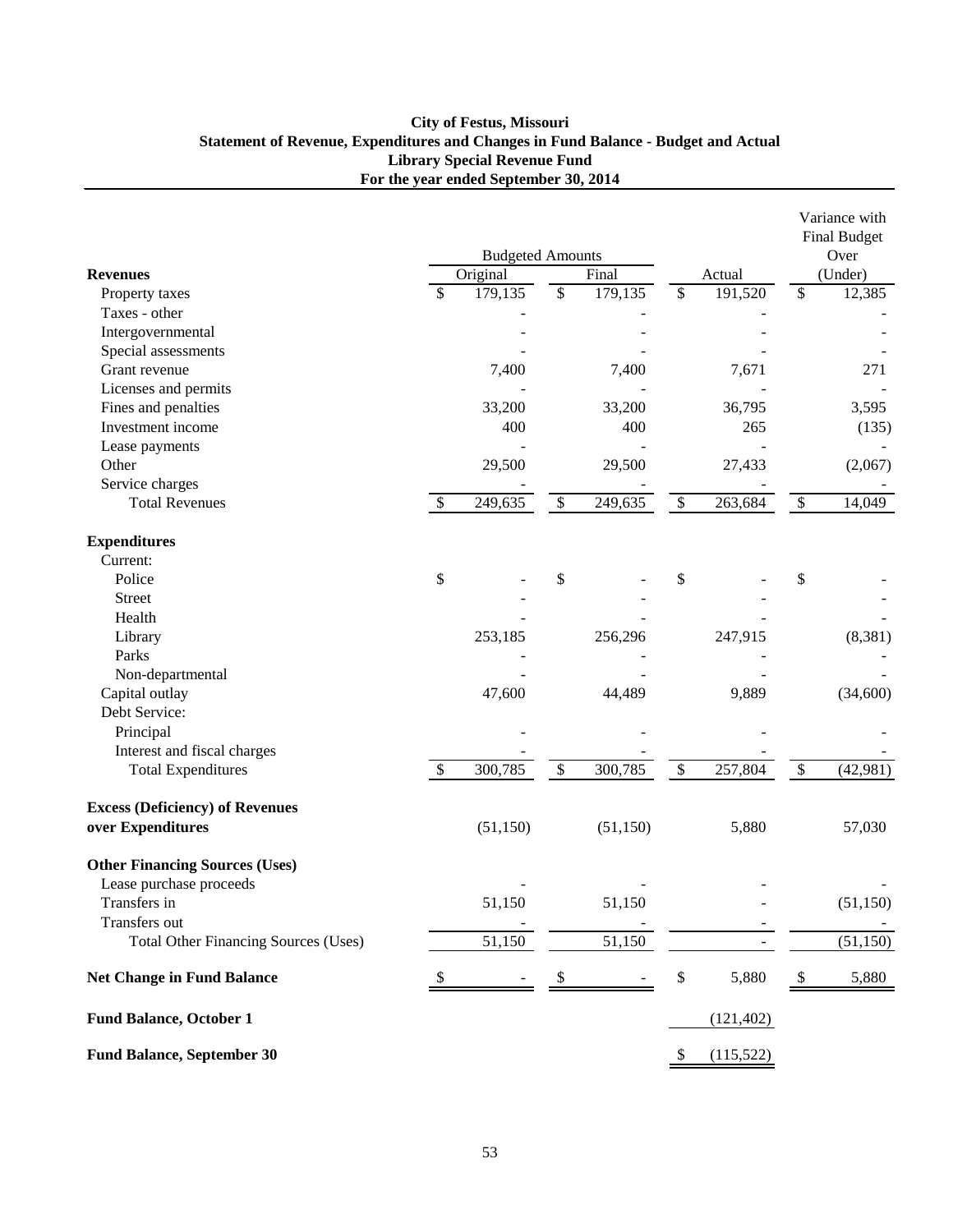## **City of Festus, Missouri Statement of Revenue, Expenditures and Changes in Fund Balance - Budget and Actual Park Special Revenue Fund For the year ended September 30, 2014**

|                                             |                           |                         |                 |            |              |            |                            | Variance with<br><b>Final Budget</b> |
|---------------------------------------------|---------------------------|-------------------------|-----------------|------------|--------------|------------|----------------------------|--------------------------------------|
|                                             |                           | <b>Budgeted Amounts</b> |                 |            |              |            |                            | Over                                 |
| <b>Revenues</b>                             |                           | Original                |                 | Final      |              | Actual     |                            | (Under)                              |
| Property taxes                              | $\mathcal{S}$             | 179,135                 | $\overline{\$}$ | 179,135    | \$           | 191,520    | $\overline{\mathcal{S}}$   | 12,385                               |
| Taxes - other                               |                           |                         |                 |            |              |            |                            |                                      |
| Intergovernmental                           |                           |                         |                 |            |              |            |                            |                                      |
| Special assessments                         |                           |                         |                 |            |              |            |                            |                                      |
| Grant revenue                               |                           |                         |                 |            |              | 5,307      |                            | 5,307                                |
| Licenses and permits                        |                           |                         |                 |            |              |            |                            |                                      |
| Fines and penalties                         |                           | 2,200                   |                 | 2,200      |              | 3,513      |                            | 1,313                                |
| Investment income                           |                           | 800                     |                 | 800        |              | 485        |                            | (315)                                |
| Lease payments                              |                           |                         |                 |            |              |            |                            |                                      |
| Other                                       |                           | 49,700                  |                 | 49,700     |              | 97,480     |                            | 47,780                               |
| Service charges                             |                           |                         |                 |            |              |            |                            |                                      |
| <b>Total Revenues</b>                       | $\mathcal{S}$             | 231,835                 | $\$\,$          | 231,835    | \$           | 298,305    | $\$\,$                     | 66,470                               |
| <b>Expenditures</b>                         |                           |                         |                 |            |              |            |                            |                                      |
| Current:                                    |                           |                         |                 |            |              |            |                            |                                      |
| Police                                      | \$                        |                         | \$              |            | \$           |            | \$                         |                                      |
| <b>Street</b>                               |                           |                         |                 |            |              |            |                            |                                      |
| Health                                      |                           |                         |                 |            |              |            |                            |                                      |
| Library                                     |                           |                         |                 |            |              |            |                            |                                      |
| Parks                                       |                           | 521,460                 |                 | 521,460    |              | 494,898    |                            | (26, 562)                            |
| Non-departmental                            |                           |                         |                 |            |              |            |                            |                                      |
| Capital outlay                              |                           | 121,060                 |                 | 135,307    |              | 138,322    |                            | 3,015                                |
| Debt Service:                               |                           |                         |                 |            |              |            |                            |                                      |
| Principal                                   |                           |                         |                 |            |              |            |                            |                                      |
| Interest and fiscal charges                 |                           |                         |                 |            |              |            |                            |                                      |
| <b>Total Expenditures</b>                   | $\mathcal{S}$             | 642,520                 | $\mathcal{S}$   | 656,767    | $\mathbb{S}$ | 633,220    | $\mathbb{S}$               | (23, 547)                            |
| <b>Excess (Deficiency) of Revenues</b>      |                           |                         |                 |            |              |            |                            |                                      |
| over Expenditures                           |                           | (410, 685)              |                 | (424, 932) |              | (334, 915) |                            | 90,017                               |
| <b>Other Financing Sources (Uses)</b>       |                           |                         |                 |            |              |            |                            |                                      |
| Lease purchase payments                     |                           |                         |                 |            |              |            |                            |                                      |
| Transfers in                                |                           | 336,000                 |                 | 362,607    |              | 346,308    |                            | (16, 299)                            |
| Transfers out                               |                           |                         |                 |            |              |            |                            |                                      |
| <b>Total Other Financing Sources (Uses)</b> |                           | 336,000                 |                 | 362,607    |              | 346,308    |                            | (16, 299)                            |
| <b>Net Change in Fund Balance</b>           | $\boldsymbol{\mathsf{S}}$ | (74, 685)               | $\mathcal{S}$   | (62, 325)  | \$           | 11,393     | $\boldsymbol{\mathsf{\$}}$ | 73,718                               |
| <b>Fund Balance, October 1</b>              |                           |                         |                 |            |              | 364,205    |                            |                                      |
| <b>Fund Balance, September 30</b>           |                           |                         |                 |            |              | 375,598    |                            |                                      |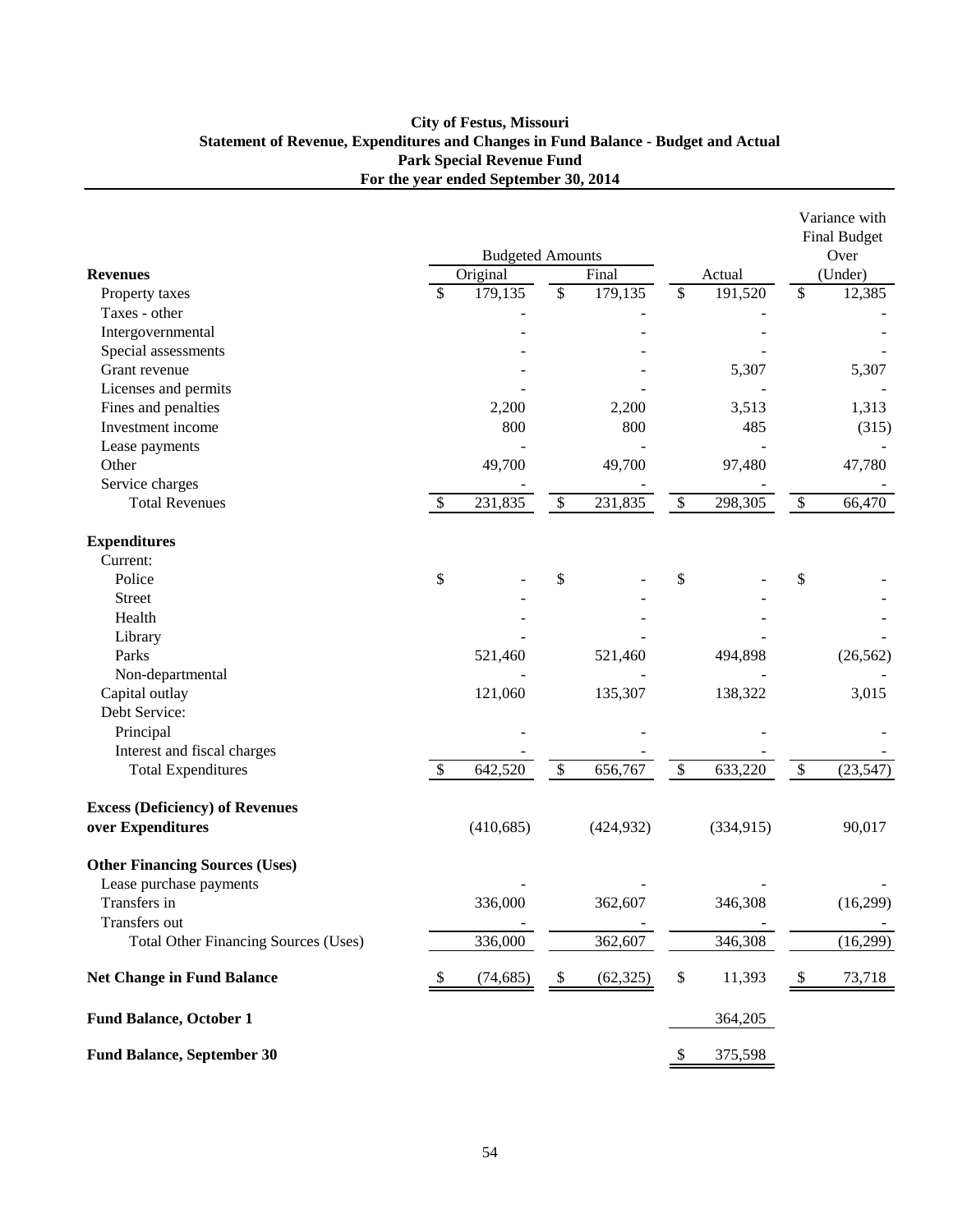## **City of Festus, Missouri Statement of Revenue, Expenditures and Changes in Fund Balance - Budget and Actual NID Assessment Special Revenue Fund For the year ended September 30, 2014**

|                                             |               |                                     |                           |         |      |          |        | Variance with<br><b>Final Budget</b> |
|---------------------------------------------|---------------|-------------------------------------|---------------------------|---------|------|----------|--------|--------------------------------------|
| <b>Revenues</b>                             |               | <b>Budgeted Amounts</b><br>Original |                           | Final   |      |          |        | Over<br>(Under)                      |
| Property taxes                              | $\mathbb{S}$  |                                     | \$                        |         | \$   | Actual   | \$     |                                      |
| Taxes - other                               |               |                                     |                           |         |      |          |        |                                      |
| Intergovernmental                           |               |                                     |                           |         |      |          |        |                                      |
| Special assessments                         |               | 49,938                              |                           | 49,938  |      | 39,025   |        | (10, 913)                            |
| Grant revenue                               |               |                                     |                           |         |      |          |        |                                      |
| Licenses and permits                        |               |                                     |                           |         |      |          |        |                                      |
| Fines and penalties                         |               |                                     |                           |         |      | 737      |        | 737                                  |
| Investment income                           |               | 200                                 |                           | 200     |      | 2        |        | (198)                                |
| Lease payments                              |               |                                     |                           |         |      |          |        |                                      |
| Other                                       |               |                                     |                           |         |      |          |        |                                      |
| Service charges                             |               |                                     |                           |         |      |          |        |                                      |
| <b>Total Revenues</b>                       | $\mathcal{S}$ | 50,138                              | $\boldsymbol{\mathsf{S}}$ | 50,138  | $\$$ | 39,764   | $\$\,$ | (10, 374)                            |
| <b>Expenditures</b>                         |               |                                     |                           |         |      |          |        |                                      |
| Current:                                    |               |                                     |                           |         |      |          |        |                                      |
| Police                                      | \$            |                                     | \$                        |         | \$   |          | \$     |                                      |
| <b>Street</b>                               |               |                                     |                           |         |      |          |        |                                      |
| Health                                      |               |                                     |                           |         |      |          |        |                                      |
| Library                                     |               |                                     |                           |         |      |          |        |                                      |
| Parks                                       |               |                                     |                           |         |      |          |        |                                      |
| Non-departmental                            |               | 1,000                               |                           | 1,000   |      | 679      |        | (321)                                |
| Capital outlay                              |               |                                     |                           |         |      |          |        |                                      |
| Debt Service:                               |               |                                     |                           |         |      |          |        |                                      |
| Principal                                   |               | 32,485                              |                           | 32,485  |      | 32,485   |        |                                      |
| Interest and fiscal charges                 |               | 19,632                              |                           | 19,632  |      | 19,499   |        | (133)                                |
| <b>Total Expenditures</b>                   | $\mathcal{S}$ | 53,117                              | $\mathcal{L}$             | 53,117  | $\$$ | 52,663   | $\$\,$ | (454)                                |
| <b>Excess (Deficiency) of Revenues</b>      |               |                                     |                           |         |      |          |        |                                      |
| over Expenditures                           |               | (2,979)                             |                           | (2,979) |      | (12,899) |        | (9,920)                              |
| <b>Other Financing Sources (Uses)</b>       |               |                                     |                           |         |      |          |        |                                      |
| Lease purchase proceeds                     |               |                                     |                           |         |      |          |        |                                      |
| Transfers in                                |               | 3,868                               |                           | 3,868   |      | 3,868    |        |                                      |
| Transfers out                               |               |                                     |                           |         |      |          |        |                                      |
| <b>Total Other Financing Sources (Uses)</b> |               | 3,868                               |                           | 3,868   |      | 3,868    |        |                                      |
| <b>Net Change in Fund Balance</b>           | \$            | 889                                 | $\boldsymbol{\mathsf{S}}$ | 889     | \$   | (9,031)  | - S    | (9,920)                              |
| <b>Fund Balance, October 1</b>              |               |                                     |                           |         |      | 16,839   |        |                                      |
| <b>Fund Balance, September 30</b>           |               |                                     |                           |         |      | 7,808    |        |                                      |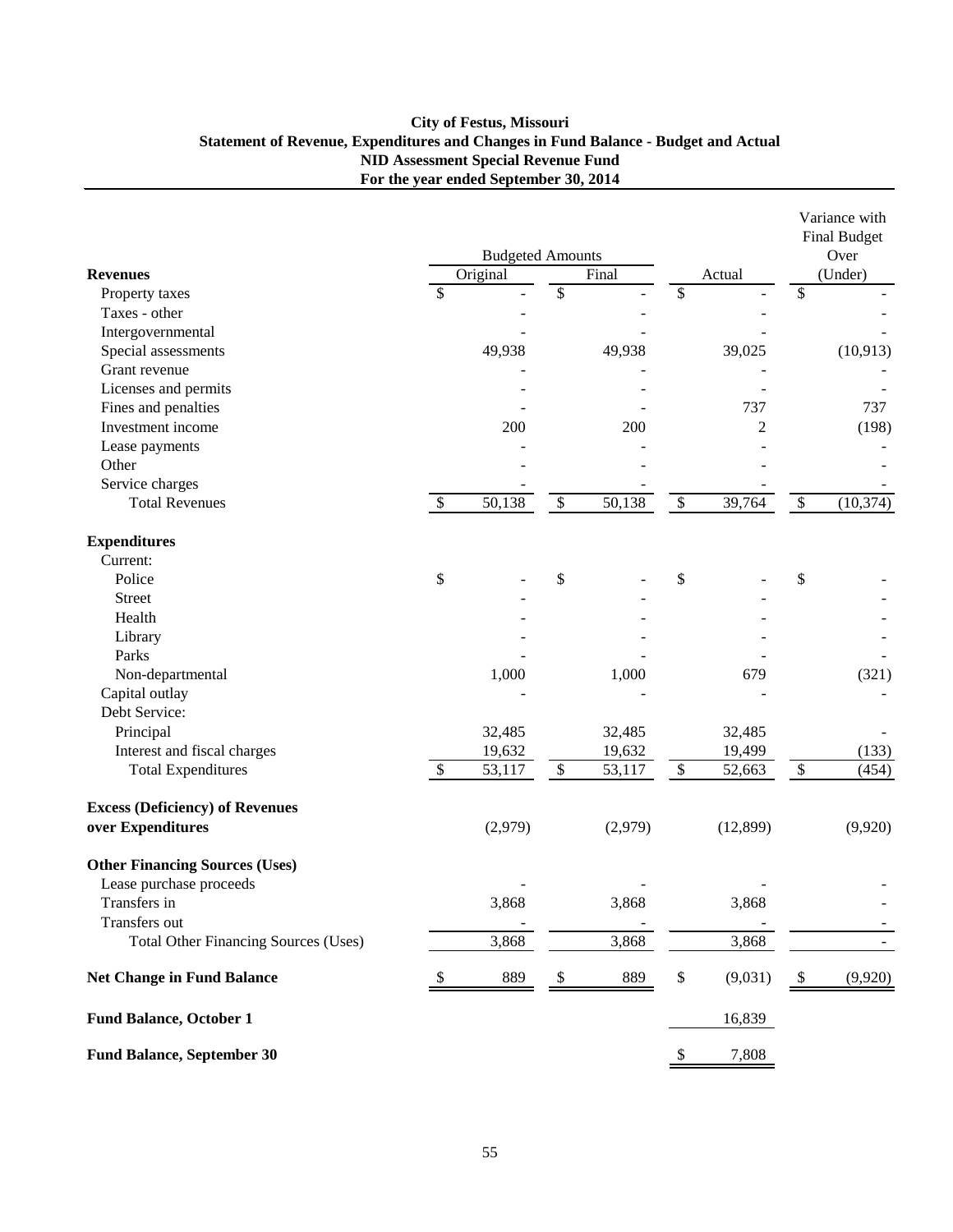## **City of Festus, Missouri Statement of Revenue, Expenditures and Changes in Fund Balance - Budget and Actual Law Enforcement Training Special Revenue Fund For the year ended September 30, 2014**

|                                             |               |                         |                           |         |                 |        |                           | Variance with<br><b>Final Budget</b> |
|---------------------------------------------|---------------|-------------------------|---------------------------|---------|-----------------|--------|---------------------------|--------------------------------------|
|                                             |               | <b>Budgeted Amounts</b> |                           |         |                 |        | Over<br>(Under)           |                                      |
| <b>Revenues</b>                             | $\mathcal{S}$ | Original                | \$                        | Final   | \$              | Actual | $\boldsymbol{\mathsf{S}}$ |                                      |
| Property taxes<br>Taxes - other             |               |                         |                           |         |                 |        |                           |                                      |
| Intergovernmental                           |               | 9,000                   |                           | 9,000   |                 | 6,453  |                           | (2,547)                              |
| Special assessments                         |               |                         |                           |         |                 |        |                           |                                      |
| Grant revenue                               |               |                         |                           |         |                 | 3,504  |                           | 3,504                                |
| Licenses and permits                        |               |                         |                           |         |                 |        |                           |                                      |
| Fines and penalties                         |               |                         |                           |         |                 |        |                           |                                      |
| Investment income                           |               |                         |                           |         |                 | 17     |                           | 17                                   |
| Lease payments                              |               |                         |                           |         |                 |        |                           |                                      |
| Other                                       |               |                         |                           |         |                 |        |                           |                                      |
| Service charges                             |               |                         |                           |         |                 |        |                           |                                      |
| <b>Total Revenues</b>                       | $\mathcal{S}$ | 9,000                   | $\overline{\$}$           | 9,000   | $\overline{\$}$ | 9,974  | $\overline{\mathcal{S}}$  | 974                                  |
| <b>Expenditures</b>                         |               |                         |                           |         |                 |        |                           |                                      |
| Current:                                    |               |                         |                           |         |                 |        |                           |                                      |
| Police                                      | \$            | 12,000                  | \$                        | 12,000  | \$              | 9,085  | \$                        | (2,915)                              |
| <b>Street</b>                               |               |                         |                           |         |                 |        |                           |                                      |
| Health                                      |               |                         |                           |         |                 |        |                           |                                      |
| Library                                     |               |                         |                           |         |                 |        |                           |                                      |
| Parks                                       |               |                         |                           |         |                 |        |                           |                                      |
| Non-departmental                            |               |                         |                           |         |                 |        |                           |                                      |
| Capital outlay                              |               |                         |                           |         |                 |        |                           |                                      |
| Debt Service:                               |               |                         |                           |         |                 |        |                           |                                      |
| Principal                                   |               |                         |                           |         |                 |        |                           |                                      |
| Interest and fiscal charges                 |               |                         |                           |         |                 |        |                           |                                      |
| <b>Total Expenditures</b>                   | $\mathcal{S}$ | 12,000                  | $\mathbb{S}$              | 12,000  | \$              | 9,085  | $\mathbb{S}$              | (2,915)                              |
| <b>Excess (Deficiency) of Revenues</b>      |               |                         |                           |         |                 |        |                           |                                      |
| over Expenditures                           |               | (3,000)                 |                           | (3,000) |                 | 889    |                           | 3,889                                |
| <b>Other Financing Sources (Uses)</b>       |               |                         |                           |         |                 |        |                           |                                      |
| Lease purchase proceeds                     |               |                         |                           |         |                 |        |                           |                                      |
| Transfers in                                |               |                         |                           |         |                 |        |                           |                                      |
| Transfers out                               |               |                         |                           |         |                 |        |                           |                                      |
| <b>Total Other Financing Sources (Uses)</b> |               |                         |                           |         |                 |        |                           |                                      |
| <b>Net Change in Fund Balance</b>           |               | (3,000)                 | $\boldsymbol{\mathsf{S}}$ | (3,000) | \$              | 889    | \$                        | 3,889                                |
| <b>Fund Balance, October 1</b>              |               |                         |                           |         |                 | 26,205 |                           |                                      |
| <b>Fund Balance, September 30</b>           |               |                         |                           |         |                 | 27,094 |                           |                                      |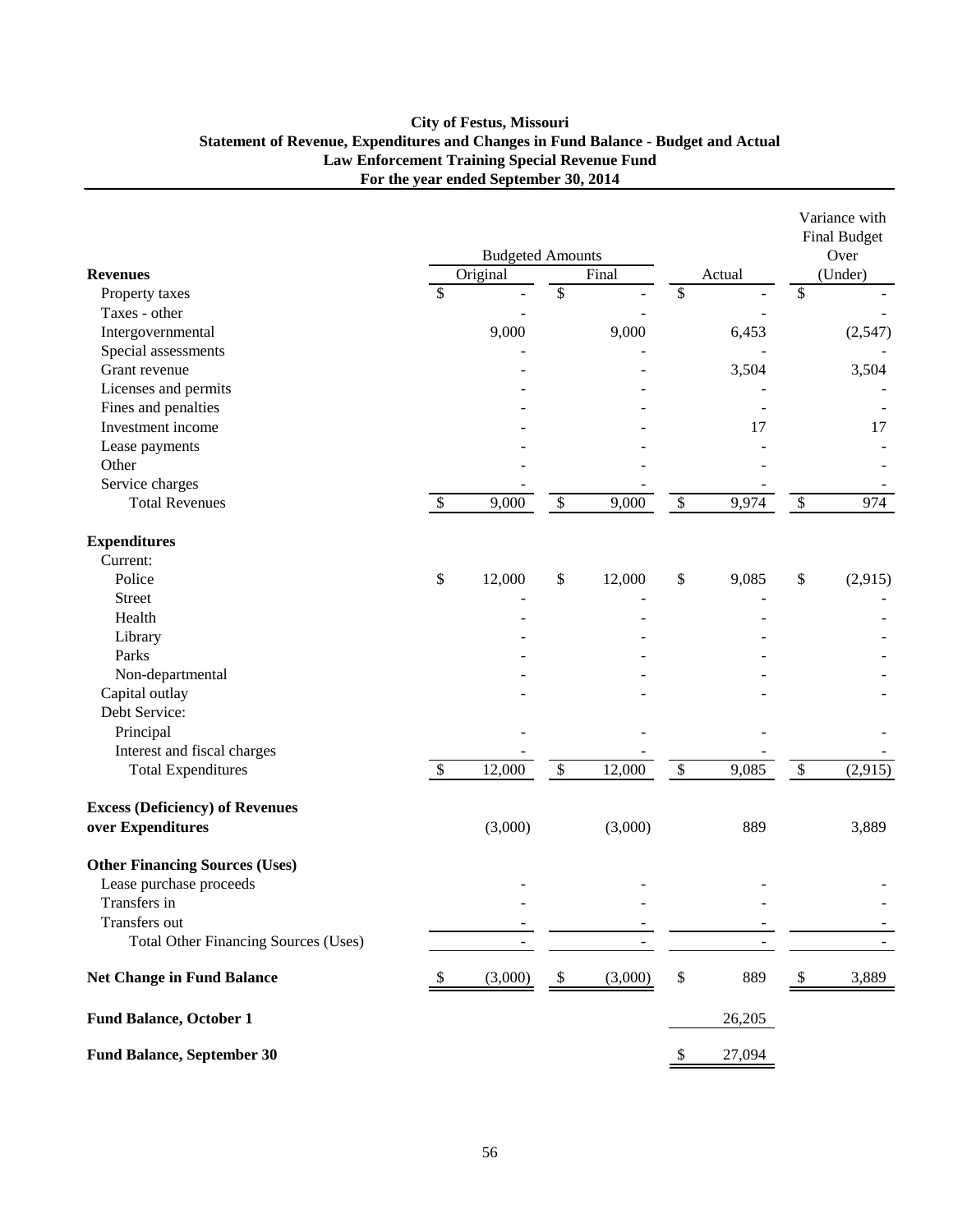## **City of Festus, Missouri Statement of Revenue, Expenditures and Changes in Fund Balance - Budget and Actual Storm Water Special Revenue Fund For the year ended September 30, 2014**

|                                             |                           |                         |                   |           |              |            |                            | Variance with<br><b>Final Budget</b> |
|---------------------------------------------|---------------------------|-------------------------|-------------------|-----------|--------------|------------|----------------------------|--------------------------------------|
|                                             |                           | <b>Budgeted Amounts</b> |                   |           |              |            |                            | Over                                 |
| <b>Revenues</b>                             |                           | $\overline{O}$ riginal  |                   | Final     |              | Actual     |                            | (Under)                              |
| Property taxes                              | $\mathcal{S}$             |                         | $\overline{\$}$   |           | \$           |            | $\overline{\mathcal{S}}$   |                                      |
| Taxes - other                               |                           | 592,000                 |                   | 592,000   |              | 609,404    |                            | 17,404                               |
| Intergovernmental                           |                           |                         |                   |           |              |            |                            |                                      |
| Special assessments                         |                           |                         |                   |           |              |            |                            |                                      |
| Grant revenue                               |                           |                         |                   |           |              | 49,037     |                            | 49,037                               |
| Licenses and permits                        |                           |                         |                   |           |              |            |                            |                                      |
| Fines and penalties                         |                           |                         |                   |           |              |            |                            |                                      |
| Investment income                           |                           | 2,000                   |                   | 2,000     |              | 1,386      |                            | (614)                                |
| Lease payments                              |                           |                         |                   |           |              |            |                            |                                      |
| Other                                       |                           |                         |                   |           |              |            |                            |                                      |
| Service charges                             |                           |                         |                   |           |              |            |                            |                                      |
| <b>Total Revenues</b>                       | $\mathcal{S}$             | 594,000                 | $\mathbb{S}$      | 594,000   | \$           | 659,827    | $\$\,$                     | 65,827                               |
| <b>Expenditures</b>                         |                           |                         |                   |           |              |            |                            |                                      |
| Current:                                    |                           |                         |                   |           |              |            |                            |                                      |
| Police                                      | \$                        |                         | \$                |           | \$           |            | \$                         |                                      |
| <b>Street</b>                               |                           |                         |                   |           |              |            |                            |                                      |
| Health                                      |                           |                         |                   |           |              |            |                            |                                      |
| Library                                     |                           |                         |                   |           |              |            |                            |                                      |
| Parks                                       |                           |                         |                   |           |              |            |                            |                                      |
| Non-departmental                            |                           | 218,334                 |                   | 218,334   |              | 114,609    |                            | (103, 725)                           |
| Capital outlay                              |                           | 102,250                 |                   | 102,250   |              | 136,385    |                            | 34,135                               |
| Debt Service:                               |                           |                         |                   |           |              |            |                            |                                      |
| Principal                                   |                           |                         |                   |           |              |            |                            |                                      |
| Interest and fiscal charges                 |                           |                         |                   |           |              |            |                            |                                      |
| <b>Total Expenditures</b>                   | $\mathcal{S}$             | 320,584                 | $\boldsymbol{\$}$ | 320,584   | $\mathbb{S}$ | 250,994    | $\,$                       | (69, 590)                            |
| <b>Excess (Deficiency) of Revenues</b>      |                           |                         |                   |           |              |            |                            |                                      |
| over Expenditures                           |                           | 273,416                 |                   | 273,416   |              | 408,833    |                            | 135,417                              |
| <b>Other Financing Sources (Uses)</b>       |                           |                         |                   |           |              |            |                            |                                      |
| Lease purchase proceeds                     |                           |                         |                   |           |              |            |                            |                                      |
| Transfers in                                |                           |                         |                   |           |              |            |                            |                                      |
| Transfers out                               |                           | (296,000)               |                   | (296,000) |              | (304, 701) |                            | (8,701)                              |
| <b>Total Other Financing Sources (Uses)</b> |                           | (296,000)               |                   | (296,000) |              | (304, 701) |                            | (8,701)                              |
| <b>Net Change in Fund Balance</b>           | $\boldsymbol{\mathsf{S}}$ | (22, 584)               | $\mathcal{S}$     | (22, 584) | \$           | 104,132    | $\boldsymbol{\mathcal{S}}$ | 126,716                              |
| <b>Fund Balance, October 1</b>              |                           |                         |                   |           |              | 1,026,556  |                            |                                      |
| <b>Fund Balance, September 30</b>           |                           |                         |                   |           | \$           | 1,130,688  |                            |                                      |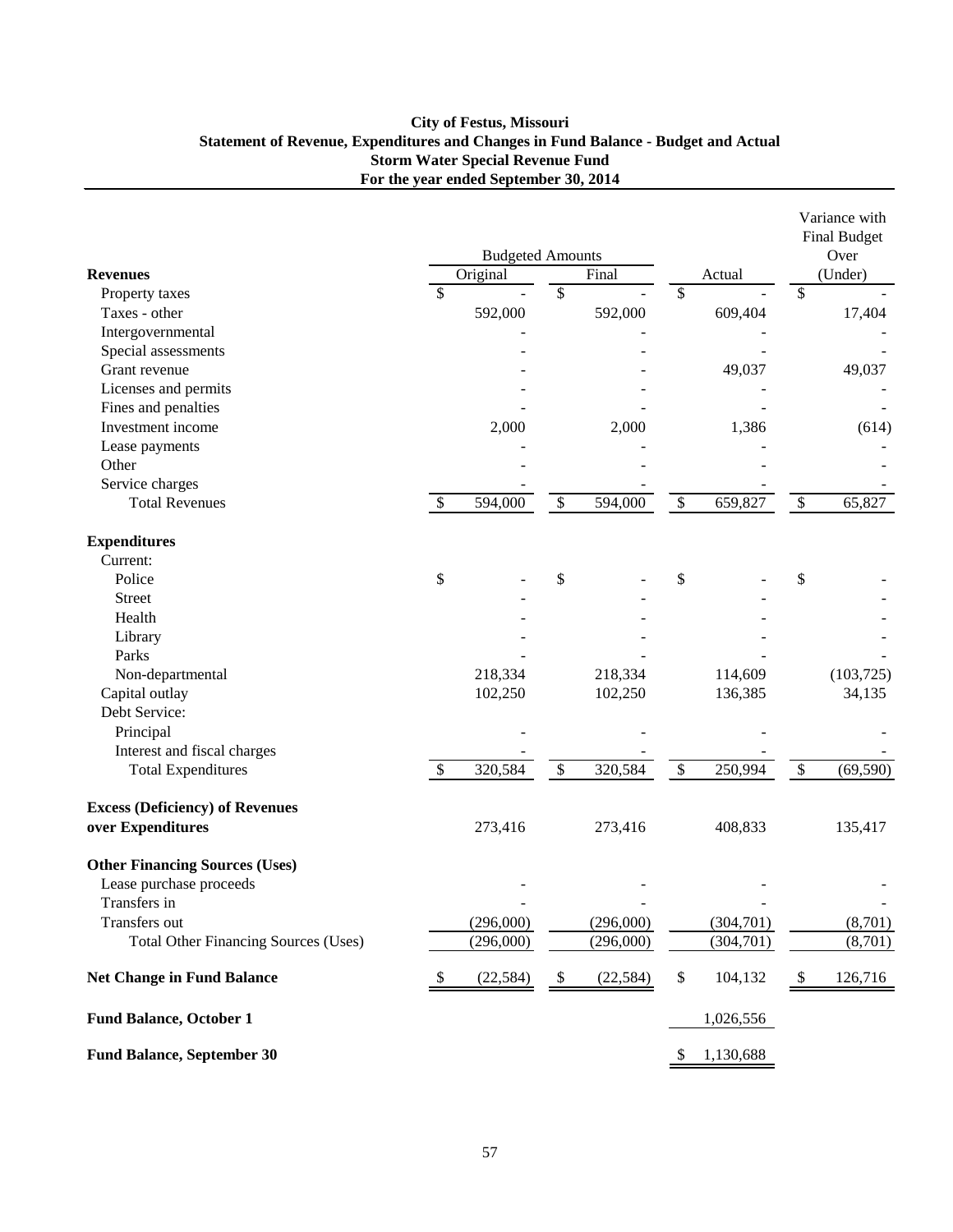## **City of Festus, Missouri Statement of Revenue, Expenditures and Changes in Fund Balance - Budget and Actual Tourism Tax Special Revenue Fund For the year ended September 30, 2014**

|                                             |               |                         |                            |           |              |              |                          | Variance with<br><b>Final Budget</b> |
|---------------------------------------------|---------------|-------------------------|----------------------------|-----------|--------------|--------------|--------------------------|--------------------------------------|
|                                             |               | <b>Budgeted Amounts</b> |                            |           |              |              | Over                     |                                      |
| <b>Revenues</b>                             |               | $\overline{O}$ riginal  |                            | Final     |              | Actual       |                          | (Under)                              |
| Property taxes                              | $\mathbb{S}$  |                         | $\overline{\$}$            |           | \$           |              | $\overline{\mathcal{S}}$ |                                      |
| Taxes - other                               |               | 185,000                 |                            | 185,000   |              | 237,913      |                          | 52,913                               |
| Intergovernmental                           |               |                         |                            |           |              |              |                          |                                      |
| Special assessments                         |               |                         |                            |           |              |              |                          |                                      |
| Grant revenue                               |               |                         |                            |           |              |              |                          |                                      |
| Licenses and permits                        |               |                         |                            |           |              |              |                          |                                      |
| Fines and penalties<br>Investment income    |               | 500                     |                            | 500       |              | 1,749<br>498 |                          | 1,749                                |
|                                             |               |                         |                            |           |              |              |                          | (2)                                  |
| Lease payments<br>Other                     |               |                         |                            |           |              |              |                          |                                      |
| Service charges                             |               |                         |                            |           |              |              |                          |                                      |
| <b>Total Revenues</b>                       | $\mathcal{S}$ | 185,500                 | $\$\,$                     | 185,500   | \$           | 240,160      | $\$\,$                   | 54,660                               |
|                                             |               |                         |                            |           |              |              |                          |                                      |
| <b>Expenditures</b>                         |               |                         |                            |           |              |              |                          |                                      |
| Current:                                    |               |                         |                            |           |              |              |                          |                                      |
| Police                                      | \$            |                         | \$                         |           | \$           |              | \$                       |                                      |
| <b>Street</b>                               |               |                         |                            |           |              |              |                          |                                      |
| Health                                      |               |                         |                            |           |              |              |                          |                                      |
| Library                                     |               |                         |                            |           |              |              |                          |                                      |
| Parks                                       |               |                         |                            |           |              |              |                          |                                      |
| Non-departmental                            |               | 16,400                  |                            | 16,400    |              | 7,656        |                          | (8,744)                              |
| Capital outlay                              |               | 50,450                  |                            | 50,450    |              | 37,500       |                          | (12,950)                             |
| Debt Service:                               |               |                         |                            |           |              |              |                          |                                      |
| Principal                                   |               |                         |                            |           |              |              |                          |                                      |
| Interest and fiscal charges                 |               |                         |                            |           |              |              |                          |                                      |
| <b>Total Expenditures</b>                   | $\sqrt{3}$    | 66,850                  | $\mathbb{S}$               | 66,850    | $\mathbb{S}$ | 45,156       | $\mathbb{S}$             | (21, 694)                            |
| <b>Excess (Deficiency) of Revenues</b>      |               |                         |                            |           |              |              |                          |                                      |
| over Expenditures                           |               | 118,650                 |                            | 118,650   |              | 195,004      |                          | 76,354                               |
|                                             |               |                         |                            |           |              |              |                          |                                      |
| <b>Other Financing Sources (Uses)</b>       |               |                         |                            |           |              |              |                          |                                      |
| Lease purchase proceeds                     |               |                         |                            |           |              |              |                          |                                      |
| Transfers in                                |               |                         |                            |           |              |              |                          |                                      |
| Transfers out                               |               | (40,000)                |                            | (64, 333) |              | (39, 332)    |                          | 25,001                               |
| <b>Total Other Financing Sources (Uses)</b> |               | (40,000)                |                            | (64, 333) |              | (39, 332)    |                          | 25,001                               |
| <b>Net Change in Fund Balance</b>           | $\sqrt{2}$    | 78,650                  | $\boldsymbol{\mathcal{S}}$ | 54,317    | \$           | 155,672      | $\mathcal{S}$            | 101,355                              |
| <b>Fund Balance, October 1</b>              |               |                         |                            |           |              | 383,856      |                          |                                      |
| <b>Fund Balance, September 30</b>           |               |                         |                            |           | - \$         | 539,528      |                          |                                      |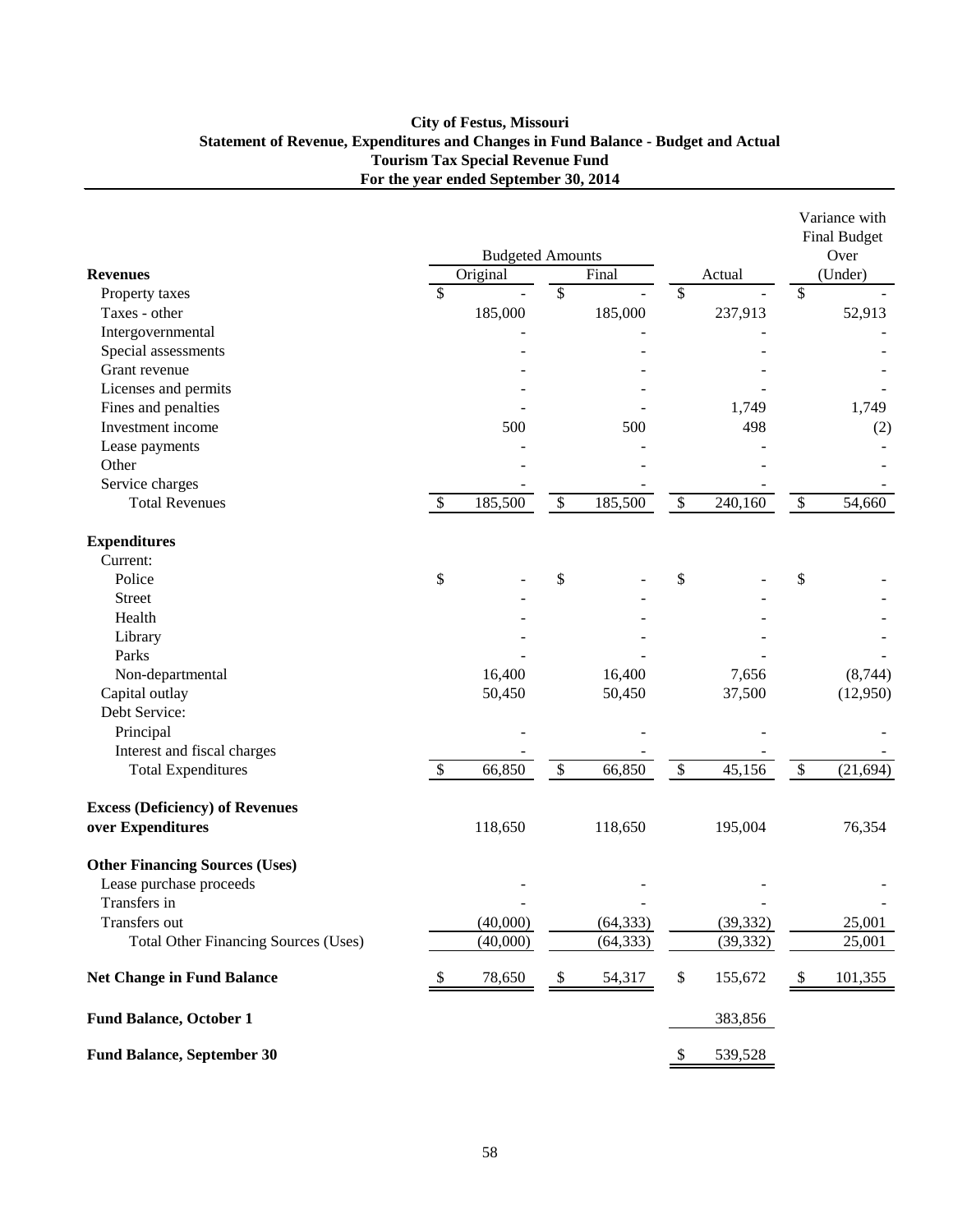## **City of Festus, Missouri Statement of Revenue, Expenditures and Changes in Fund Balance - Budget and Actual Sales Tax Reimbursement Special Revenue Fund For the year ended September 30, 2014**

| <b>Budgeted Amounts</b><br>Original<br>(Under)<br><b>Revenues</b><br>Final<br>Actual<br>$\overline{\mathcal{S}}$<br>$\overline{\$}$<br>$\mathcal{S}$<br>$\overline{\mathcal{S}}$<br>Property taxes<br>220,000<br>220,000<br>232,167<br>12,167<br>Taxes - other<br>Intergovernmental<br>Special assessments<br>Grant revenue<br>Licenses and permits<br>Fines and penalties<br>Investment income<br>49<br>49<br>Lease payments<br>Other<br>Service charges<br>$\overline{220,000}$<br>$\mathcal{L}$<br>$\overline{220,000}$<br>$\$\,$<br>\$<br>12,216<br><b>Total Revenues</b><br>$\mathcal{S}$<br>232,216<br><b>Expenditures</b><br>Current:<br>$\boldsymbol{\mathsf{S}}$<br>\$<br>\$<br>\$<br>Police<br><b>Street</b><br>Health<br>Library<br>Parks<br>Non-departmental<br>222,000<br>237,121<br>237,120<br>(1)<br>Capital outlay<br>Debt Service:<br>Principal<br>Interest and fiscal charges<br>$\sqrt{3}$<br>222,000<br>$\mathbb{S}$<br>237,121<br>$\mathbb{S}$<br>237,120<br>$\mathcal{S}$<br><b>Total Expenditures</b><br>(1)<br><b>Excess (Deficiency) of Revenues</b><br>over Expenditures<br>(2,000)<br>(17, 121)<br>(4,904)<br>12,217<br><b>Other Financing Sources (Uses)</b><br>Lease purchase proceeds<br>Transfers in<br>Transfers out<br><b>Total Other Financing Sources (Uses)</b><br><b>Net Change in Fund Balance</b><br>\$<br>(4,904)<br>(2,000)<br>(17, 121)<br>12,217<br>$\boldsymbol{\mathcal{S}}$<br>$\boldsymbol{\mathsf{S}}$<br>-S<br><b>Fund Balance, October 1</b><br>167,050<br><b>Fund Balance, September 30</b><br>162,146 |  |  |  |  | Variance with<br><b>Final Budget</b><br>Over |
|-----------------------------------------------------------------------------------------------------------------------------------------------------------------------------------------------------------------------------------------------------------------------------------------------------------------------------------------------------------------------------------------------------------------------------------------------------------------------------------------------------------------------------------------------------------------------------------------------------------------------------------------------------------------------------------------------------------------------------------------------------------------------------------------------------------------------------------------------------------------------------------------------------------------------------------------------------------------------------------------------------------------------------------------------------------------------------------------------------------------------------------------------------------------------------------------------------------------------------------------------------------------------------------------------------------------------------------------------------------------------------------------------------------------------------------------------------------------------------------------------------------------------------------------------------------|--|--|--|--|----------------------------------------------|
|                                                                                                                                                                                                                                                                                                                                                                                                                                                                                                                                                                                                                                                                                                                                                                                                                                                                                                                                                                                                                                                                                                                                                                                                                                                                                                                                                                                                                                                                                                                                                           |  |  |  |  |                                              |
|                                                                                                                                                                                                                                                                                                                                                                                                                                                                                                                                                                                                                                                                                                                                                                                                                                                                                                                                                                                                                                                                                                                                                                                                                                                                                                                                                                                                                                                                                                                                                           |  |  |  |  |                                              |
|                                                                                                                                                                                                                                                                                                                                                                                                                                                                                                                                                                                                                                                                                                                                                                                                                                                                                                                                                                                                                                                                                                                                                                                                                                                                                                                                                                                                                                                                                                                                                           |  |  |  |  |                                              |
|                                                                                                                                                                                                                                                                                                                                                                                                                                                                                                                                                                                                                                                                                                                                                                                                                                                                                                                                                                                                                                                                                                                                                                                                                                                                                                                                                                                                                                                                                                                                                           |  |  |  |  |                                              |
|                                                                                                                                                                                                                                                                                                                                                                                                                                                                                                                                                                                                                                                                                                                                                                                                                                                                                                                                                                                                                                                                                                                                                                                                                                                                                                                                                                                                                                                                                                                                                           |  |  |  |  |                                              |
|                                                                                                                                                                                                                                                                                                                                                                                                                                                                                                                                                                                                                                                                                                                                                                                                                                                                                                                                                                                                                                                                                                                                                                                                                                                                                                                                                                                                                                                                                                                                                           |  |  |  |  |                                              |
|                                                                                                                                                                                                                                                                                                                                                                                                                                                                                                                                                                                                                                                                                                                                                                                                                                                                                                                                                                                                                                                                                                                                                                                                                                                                                                                                                                                                                                                                                                                                                           |  |  |  |  |                                              |
|                                                                                                                                                                                                                                                                                                                                                                                                                                                                                                                                                                                                                                                                                                                                                                                                                                                                                                                                                                                                                                                                                                                                                                                                                                                                                                                                                                                                                                                                                                                                                           |  |  |  |  |                                              |
|                                                                                                                                                                                                                                                                                                                                                                                                                                                                                                                                                                                                                                                                                                                                                                                                                                                                                                                                                                                                                                                                                                                                                                                                                                                                                                                                                                                                                                                                                                                                                           |  |  |  |  |                                              |
|                                                                                                                                                                                                                                                                                                                                                                                                                                                                                                                                                                                                                                                                                                                                                                                                                                                                                                                                                                                                                                                                                                                                                                                                                                                                                                                                                                                                                                                                                                                                                           |  |  |  |  |                                              |
|                                                                                                                                                                                                                                                                                                                                                                                                                                                                                                                                                                                                                                                                                                                                                                                                                                                                                                                                                                                                                                                                                                                                                                                                                                                                                                                                                                                                                                                                                                                                                           |  |  |  |  |                                              |
|                                                                                                                                                                                                                                                                                                                                                                                                                                                                                                                                                                                                                                                                                                                                                                                                                                                                                                                                                                                                                                                                                                                                                                                                                                                                                                                                                                                                                                                                                                                                                           |  |  |  |  |                                              |
|                                                                                                                                                                                                                                                                                                                                                                                                                                                                                                                                                                                                                                                                                                                                                                                                                                                                                                                                                                                                                                                                                                                                                                                                                                                                                                                                                                                                                                                                                                                                                           |  |  |  |  |                                              |
|                                                                                                                                                                                                                                                                                                                                                                                                                                                                                                                                                                                                                                                                                                                                                                                                                                                                                                                                                                                                                                                                                                                                                                                                                                                                                                                                                                                                                                                                                                                                                           |  |  |  |  |                                              |
|                                                                                                                                                                                                                                                                                                                                                                                                                                                                                                                                                                                                                                                                                                                                                                                                                                                                                                                                                                                                                                                                                                                                                                                                                                                                                                                                                                                                                                                                                                                                                           |  |  |  |  |                                              |
|                                                                                                                                                                                                                                                                                                                                                                                                                                                                                                                                                                                                                                                                                                                                                                                                                                                                                                                                                                                                                                                                                                                                                                                                                                                                                                                                                                                                                                                                                                                                                           |  |  |  |  |                                              |
|                                                                                                                                                                                                                                                                                                                                                                                                                                                                                                                                                                                                                                                                                                                                                                                                                                                                                                                                                                                                                                                                                                                                                                                                                                                                                                                                                                                                                                                                                                                                                           |  |  |  |  |                                              |
|                                                                                                                                                                                                                                                                                                                                                                                                                                                                                                                                                                                                                                                                                                                                                                                                                                                                                                                                                                                                                                                                                                                                                                                                                                                                                                                                                                                                                                                                                                                                                           |  |  |  |  |                                              |
|                                                                                                                                                                                                                                                                                                                                                                                                                                                                                                                                                                                                                                                                                                                                                                                                                                                                                                                                                                                                                                                                                                                                                                                                                                                                                                                                                                                                                                                                                                                                                           |  |  |  |  |                                              |
|                                                                                                                                                                                                                                                                                                                                                                                                                                                                                                                                                                                                                                                                                                                                                                                                                                                                                                                                                                                                                                                                                                                                                                                                                                                                                                                                                                                                                                                                                                                                                           |  |  |  |  |                                              |
|                                                                                                                                                                                                                                                                                                                                                                                                                                                                                                                                                                                                                                                                                                                                                                                                                                                                                                                                                                                                                                                                                                                                                                                                                                                                                                                                                                                                                                                                                                                                                           |  |  |  |  |                                              |
|                                                                                                                                                                                                                                                                                                                                                                                                                                                                                                                                                                                                                                                                                                                                                                                                                                                                                                                                                                                                                                                                                                                                                                                                                                                                                                                                                                                                                                                                                                                                                           |  |  |  |  |                                              |
|                                                                                                                                                                                                                                                                                                                                                                                                                                                                                                                                                                                                                                                                                                                                                                                                                                                                                                                                                                                                                                                                                                                                                                                                                                                                                                                                                                                                                                                                                                                                                           |  |  |  |  |                                              |
|                                                                                                                                                                                                                                                                                                                                                                                                                                                                                                                                                                                                                                                                                                                                                                                                                                                                                                                                                                                                                                                                                                                                                                                                                                                                                                                                                                                                                                                                                                                                                           |  |  |  |  |                                              |
|                                                                                                                                                                                                                                                                                                                                                                                                                                                                                                                                                                                                                                                                                                                                                                                                                                                                                                                                                                                                                                                                                                                                                                                                                                                                                                                                                                                                                                                                                                                                                           |  |  |  |  |                                              |
|                                                                                                                                                                                                                                                                                                                                                                                                                                                                                                                                                                                                                                                                                                                                                                                                                                                                                                                                                                                                                                                                                                                                                                                                                                                                                                                                                                                                                                                                                                                                                           |  |  |  |  |                                              |
|                                                                                                                                                                                                                                                                                                                                                                                                                                                                                                                                                                                                                                                                                                                                                                                                                                                                                                                                                                                                                                                                                                                                                                                                                                                                                                                                                                                                                                                                                                                                                           |  |  |  |  |                                              |
|                                                                                                                                                                                                                                                                                                                                                                                                                                                                                                                                                                                                                                                                                                                                                                                                                                                                                                                                                                                                                                                                                                                                                                                                                                                                                                                                                                                                                                                                                                                                                           |  |  |  |  |                                              |
|                                                                                                                                                                                                                                                                                                                                                                                                                                                                                                                                                                                                                                                                                                                                                                                                                                                                                                                                                                                                                                                                                                                                                                                                                                                                                                                                                                                                                                                                                                                                                           |  |  |  |  |                                              |
|                                                                                                                                                                                                                                                                                                                                                                                                                                                                                                                                                                                                                                                                                                                                                                                                                                                                                                                                                                                                                                                                                                                                                                                                                                                                                                                                                                                                                                                                                                                                                           |  |  |  |  |                                              |
|                                                                                                                                                                                                                                                                                                                                                                                                                                                                                                                                                                                                                                                                                                                                                                                                                                                                                                                                                                                                                                                                                                                                                                                                                                                                                                                                                                                                                                                                                                                                                           |  |  |  |  |                                              |
|                                                                                                                                                                                                                                                                                                                                                                                                                                                                                                                                                                                                                                                                                                                                                                                                                                                                                                                                                                                                                                                                                                                                                                                                                                                                                                                                                                                                                                                                                                                                                           |  |  |  |  |                                              |
|                                                                                                                                                                                                                                                                                                                                                                                                                                                                                                                                                                                                                                                                                                                                                                                                                                                                                                                                                                                                                                                                                                                                                                                                                                                                                                                                                                                                                                                                                                                                                           |  |  |  |  |                                              |
|                                                                                                                                                                                                                                                                                                                                                                                                                                                                                                                                                                                                                                                                                                                                                                                                                                                                                                                                                                                                                                                                                                                                                                                                                                                                                                                                                                                                                                                                                                                                                           |  |  |  |  |                                              |
|                                                                                                                                                                                                                                                                                                                                                                                                                                                                                                                                                                                                                                                                                                                                                                                                                                                                                                                                                                                                                                                                                                                                                                                                                                                                                                                                                                                                                                                                                                                                                           |  |  |  |  |                                              |
|                                                                                                                                                                                                                                                                                                                                                                                                                                                                                                                                                                                                                                                                                                                                                                                                                                                                                                                                                                                                                                                                                                                                                                                                                                                                                                                                                                                                                                                                                                                                                           |  |  |  |  |                                              |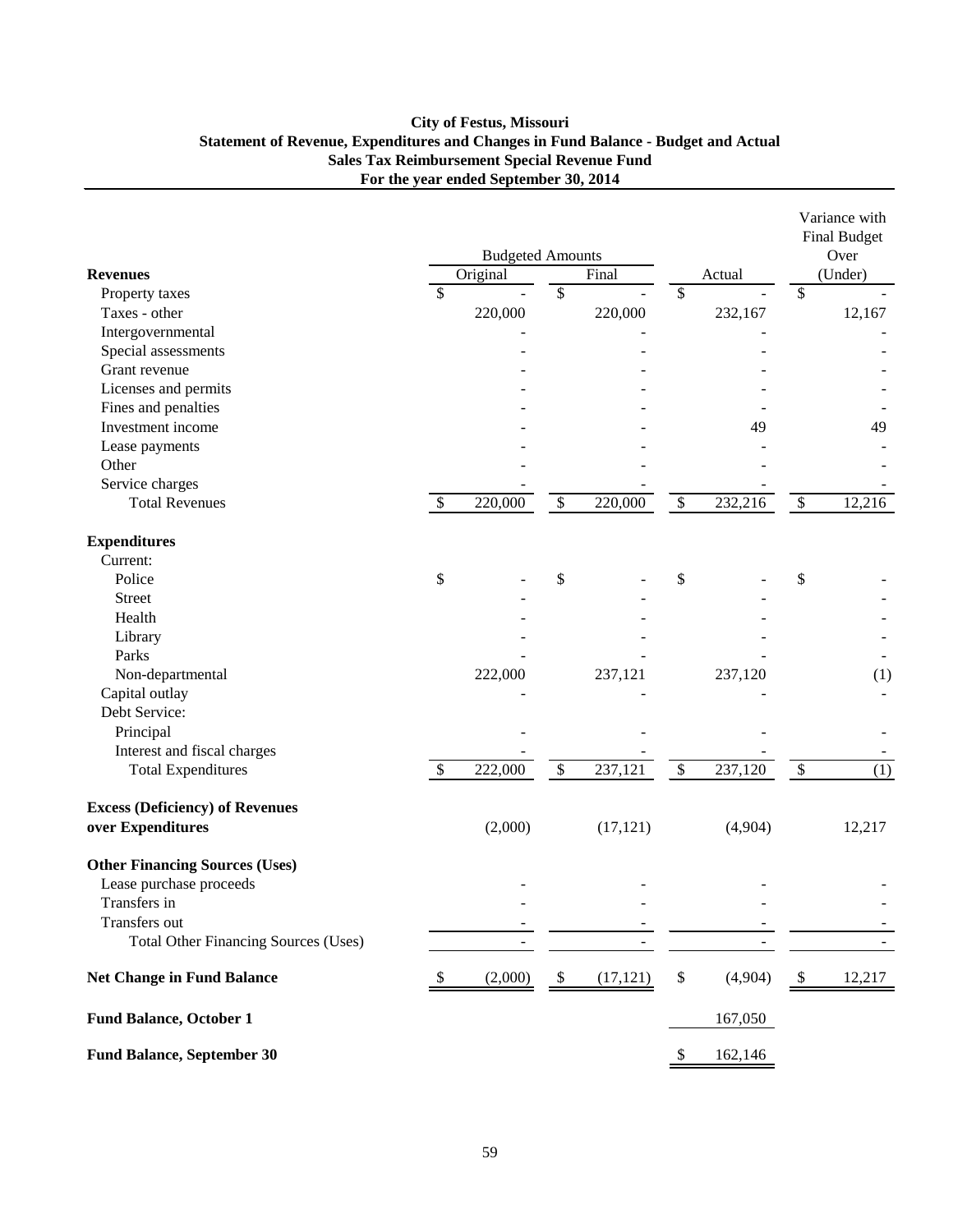## **City of Festus, Missouri Statement of Revenue, Expenditures and Changes in Fund Balance - Budget and Actual Federal Forfeiture Special Revenue Fund For the year ended September 30, 2014**

|                                             |                           |                         |                           |         |               |        |                           | Variance with<br><b>Final Budget</b> |
|---------------------------------------------|---------------------------|-------------------------|---------------------------|---------|---------------|--------|---------------------------|--------------------------------------|
|                                             |                           | <b>Budgeted Amounts</b> |                           |         |               |        |                           | Over                                 |
| <b>Revenues</b>                             |                           | Original                |                           | Final   |               | Actual |                           | (Under)                              |
| Property taxes                              | \$                        |                         | \$                        |         | \$            |        | \$                        |                                      |
| Taxes - other                               |                           |                         |                           |         |               |        |                           |                                      |
| Intergovernmental                           |                           |                         |                           |         |               |        |                           |                                      |
| Special assessments                         |                           |                         |                           |         |               |        |                           |                                      |
| Grant revenue                               |                           |                         |                           |         |               |        |                           |                                      |
| Licenses and permits                        |                           |                         |                           |         |               |        |                           |                                      |
| Fines and penalties                         |                           |                         |                           |         |               |        |                           |                                      |
| Investment income                           |                           | 23                      |                           | 23      |               | 17     |                           | (6)                                  |
| Lease payments                              |                           |                         |                           |         |               |        |                           |                                      |
| Other                                       |                           |                         |                           |         |               | 18,393 |                           | 18,393                               |
| Service charges                             |                           |                         |                           |         |               |        |                           |                                      |
| <b>Total Revenues</b>                       | $\mathbb{S}$              | 23                      | $\boldsymbol{\mathsf{S}}$ | 23      | \$            | 18,410 | $\sqrt{\frac{2}{n}}$      | 18,387                               |
| <b>Expenditures</b>                         |                           |                         |                           |         |               |        |                           |                                      |
| Current:                                    |                           |                         |                           |         |               |        |                           |                                      |
| Police                                      | $\boldsymbol{\mathsf{S}}$ | 15,550                  | \$                        | 7,550   | \$            |        | \$                        | (7,550)                              |
| <b>Street</b>                               |                           |                         |                           |         |               |        |                           |                                      |
| Health                                      |                           |                         |                           |         |               |        |                           |                                      |
| Library                                     |                           |                         |                           |         |               |        |                           |                                      |
| Parks                                       |                           |                         |                           |         |               |        |                           |                                      |
| Non-departmental                            |                           |                         |                           |         |               |        |                           |                                      |
| Capital outlay                              |                           |                         |                           |         |               | 3,263  |                           | 3,263                                |
| Debt Service:                               |                           |                         |                           |         |               |        |                           |                                      |
| Principal                                   |                           |                         |                           |         |               |        |                           |                                      |
| Interest and fiscal charges                 |                           |                         |                           |         |               |        |                           |                                      |
| <b>Total Expenditures</b>                   | $\sqrt{3}$                | 15,550                  | $\mathcal{S}$             | 7,550   | $\sqrt[6]{3}$ | 3,263  | $\boldsymbol{\mathsf{S}}$ | (4, 287)                             |
| <b>Excess (Deficiency) of Revenues</b>      |                           |                         |                           |         |               |        |                           |                                      |
| over Expenditures                           |                           | (15, 527)               |                           | (7,527) |               | 15,147 |                           | 22,674                               |
| <b>Other Financing Sources (Uses)</b>       |                           |                         |                           |         |               |        |                           |                                      |
| Lease purchase proceeds                     |                           |                         |                           |         |               |        |                           |                                      |
| Transfers in                                |                           |                         |                           |         |               |        |                           |                                      |
| Transfers out                               |                           |                         |                           |         |               |        |                           |                                      |
| <b>Total Other Financing Sources (Uses)</b> |                           |                         |                           |         |               |        |                           | $\blacksquare$                       |
| <b>Net Change in Fund Balance</b>           | <sup>8</sup>              | (15,527)                | $\mathcal{S}$             | (7,527) | \$            | 15,147 | -\$                       | 22,674                               |
| <b>Fund Balance, October 1</b>              |                           |                         |                           |         |               | 20,694 |                           |                                      |
| <b>Fund Balance, September 30</b>           |                           |                         |                           |         |               | 35,841 |                           |                                      |
|                                             |                           |                         |                           |         |               |        |                           |                                      |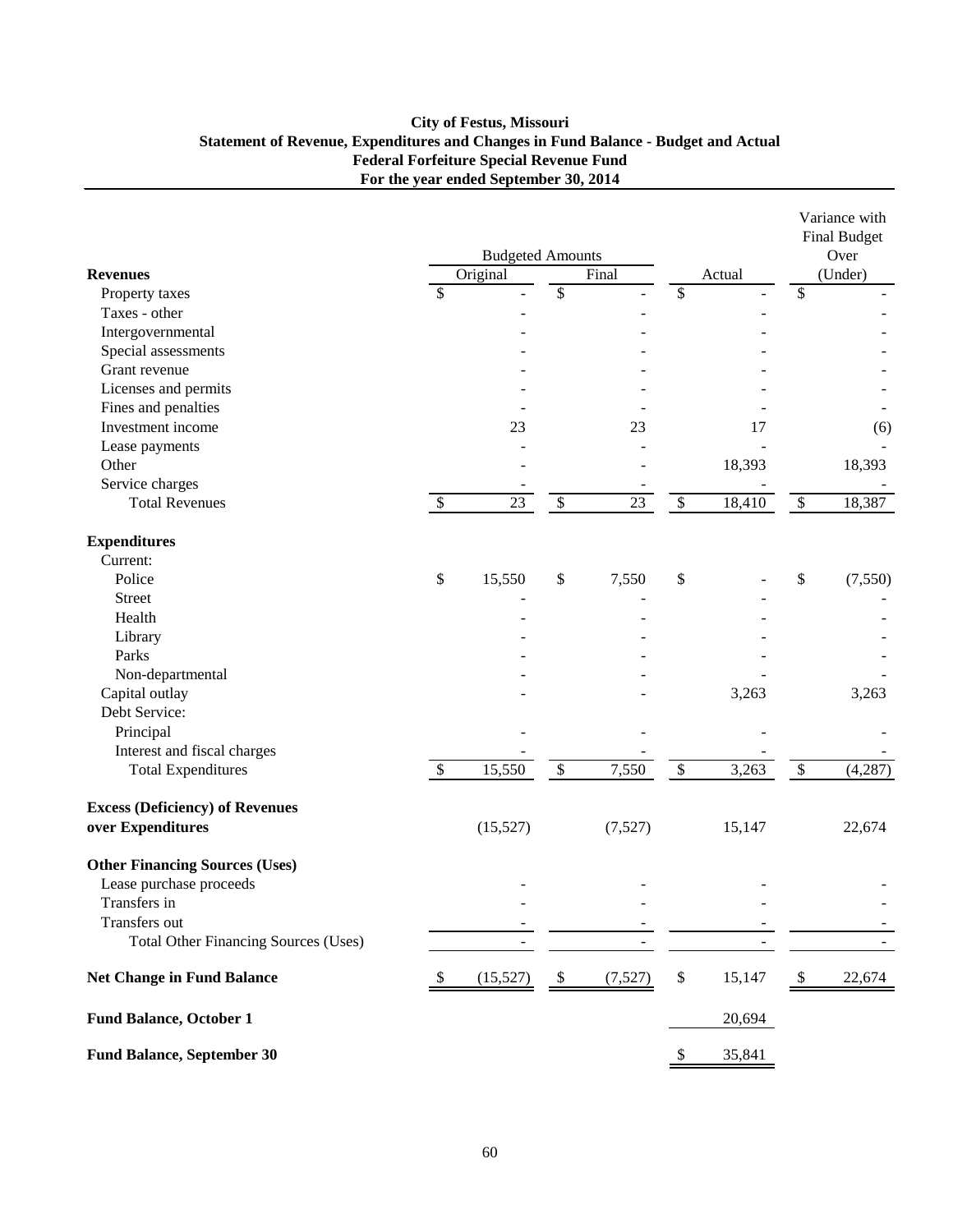## **City of Festus, Missouri Statement of Revenue, Expenditures and Changes in Fund Balance - Budget and Actual Capital Improvement Special Revenue Fund For the year ended September 30, 2014**

|                                             |                          |                         |                 |           |              |           |                           | Variance with<br><b>Final Budget</b> |
|---------------------------------------------|--------------------------|-------------------------|-----------------|-----------|--------------|-----------|---------------------------|--------------------------------------|
|                                             |                          | <b>Budgeted Amounts</b> |                 |           |              |           |                           | Over                                 |
| <b>Revenues</b>                             |                          | $\overline{O}$ riginal  |                 | Final     |              | Actual    |                           | (Under)                              |
| Property taxes                              | $\overline{\mathcal{S}}$ |                         | $\overline{\$}$ |           | \$           |           | $\overline{\mathcal{S}}$  |                                      |
| Taxes - other                               |                          | 592,000                 |                 | 592,000   |              | 608,146   |                           | 16,146                               |
| Intergovernmental                           |                          |                         |                 |           |              |           |                           |                                      |
| Special assessments                         |                          |                         |                 |           |              |           |                           |                                      |
| Grant revenue                               |                          |                         |                 |           |              |           |                           |                                      |
| Licenses and permits                        |                          |                         |                 |           |              |           |                           |                                      |
| Fines and penalties                         |                          |                         |                 |           |              |           |                           |                                      |
| Investment income                           |                          | 1,000                   |                 | 1,000     |              | 1,529     |                           | 529                                  |
| Lease payments                              |                          |                         |                 |           |              |           |                           |                                      |
| Other                                       |                          |                         |                 |           |              |           |                           |                                      |
| Service charges                             |                          |                         |                 |           |              |           |                           |                                      |
| <b>Total Revenues</b>                       | $\mathcal{S}$            | 593,000                 | $\$\,$          | 593,000   | $\$$         | 609,675   | $\sqrt{3}$                | 16,675                               |
| <b>Expenditures</b>                         |                          |                         |                 |           |              |           |                           |                                      |
| Current:                                    |                          |                         |                 |           |              |           |                           |                                      |
| Police                                      | \$                       |                         | \$              |           | \$           |           | \$                        |                                      |
| <b>Street</b>                               |                          |                         |                 |           |              |           |                           |                                      |
| Health                                      |                          |                         |                 |           |              |           |                           |                                      |
| Library                                     |                          |                         |                 |           |              |           |                           |                                      |
| Parks                                       |                          |                         |                 |           |              |           |                           |                                      |
| Non-departmental                            |                          |                         |                 |           |              |           |                           |                                      |
| Capital outlay                              |                          |                         |                 |           |              |           |                           |                                      |
| Debt Service:                               |                          |                         |                 |           |              |           |                           |                                      |
| Principal                                   |                          |                         |                 |           |              |           |                           |                                      |
| Interest and fiscal charges                 |                          |                         |                 |           |              |           |                           |                                      |
| <b>Total Expenditures</b>                   | $\mathcal{S}$            | $\blacksquare$          | $\mathbb{S}$    |           | $\mathbb{S}$ |           | $\mathbb{S}$              |                                      |
| <b>Excess (Deficiency) of Revenues</b>      |                          |                         |                 |           |              |           |                           |                                      |
| over Expenditures                           |                          | 593,000                 |                 | 593,000   |              | 609,675   |                           | 16,675                               |
| <b>Other Financing Sources (Uses)</b>       |                          |                         |                 |           |              |           |                           |                                      |
| Lease purchase proceeds                     |                          |                         |                 |           |              |           |                           |                                      |
| Transfers in                                |                          |                         |                 |           |              |           |                           |                                      |
| Transfers out                               |                          | (250,000)               |                 | (250,000) |              | (250,000) |                           |                                      |
| <b>Total Other Financing Sources (Uses)</b> |                          | (250,000)               |                 | (250,000) |              | (250,000) |                           |                                      |
| <b>Net Change in Fund Balance</b>           | $\sqrt{2}$               | 343,000                 | $\mathcal{S}$   | 343,000   | \$           | 359,675   | $\boldsymbol{\mathsf{S}}$ | 16,675                               |
| <b>Fund Balance, October 1</b>              |                          |                         |                 |           |              | 1,124,723 |                           |                                      |
| <b>Fund Balance, September 30</b>           |                          |                         |                 |           | P.           | 1,484,398 |                           |                                      |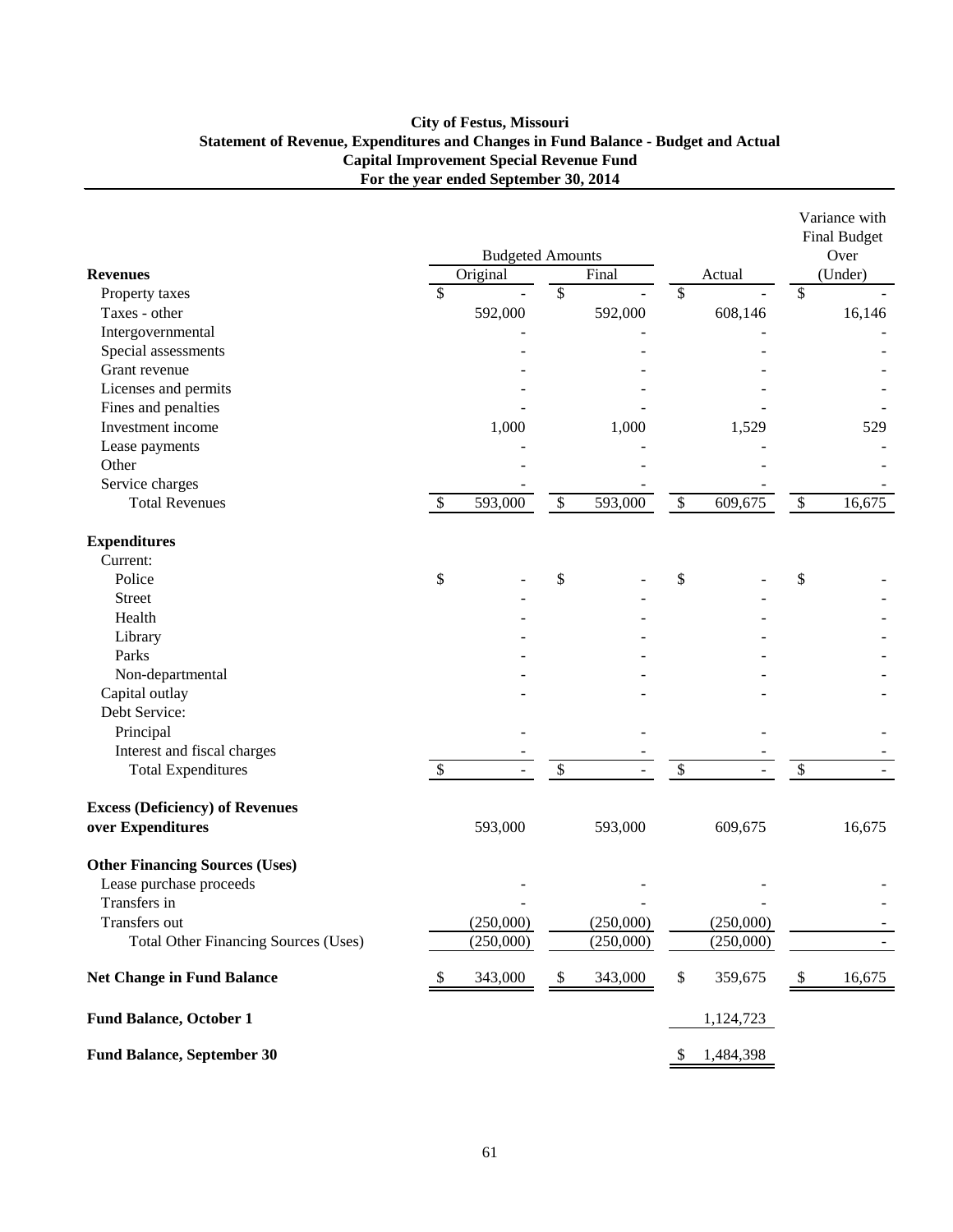

10425 Old Olive Street Road, Suite 101

Creve Coeur. Missouri 63141

PHONE: 314-569-3800 FAX: 314-569-0020

www.nsvcpa.com

# INDEPENDENT AUDITOR'S REPORT ON INTERNAL CONTROL OVER FINANCIAL REPORTING AND ON COMPLIANCE AND OTHER MATTERS BASED ON AN AUDIT OF FINANCIAL STATEMENTS PERFORMED IN ACCORDANCE WITH *GOVERNMENT AUDITING STANDARDS*

Honorable Mayor and City Council City of Festus, Missouri

We have audited, in accordance with the auditing standards generally accepted in the United States of America and the standards applicable to financial audits contained in *Government Auditing Standards* issued by the Comptroller General of the United States, the financial statements of the governmental activities, the business-type activities, each major fund, and the aggregate remaining fund information of City of Festus, Missouri, as of and for the year ended September 30, 2014, and the related notes to the financial statements, which collectively comprise City of Festus, Missouri's basic financial statements and have issued our report thereon dated June 1, 2015.

# **Internal Control over Financial Reporting**

In planning and performing our audit of the financial statements, we considered City of Festus, Missouri's internal control over financial reporting (internal control) to determine the audit procedures that are appropriate in the circumstances for the purpose of expressing our opinions on the financial statements, but not for the purpose of expressing an opinion on the effectiveness of City of Festus, Missouri's internal control. Accordingly, we do not express an opinion on the effectiveness of City of Festus, Missouri's internal control.

A *deficiency in internal control* exists when the design or operation of a control does not allow management or employees, in the normal course of performing their assigned functions, to prevent, or detect and correct, misstatements on a timely basis. A *material weakness* is a deficiency, or a combination of deficiencies, in internal control such that there is a reasonable possibility that a material misstatement of the entity's financial statements will not be prevented, or detected and corrected on a timely basis. A *significant deficiency* is a deficiency, or a combination of deficiencies, in internal control that is less severe than a material weakness, yet important enough to merit attention by those charged with governance.

Our consideration of internal control was for the limited purpose described in the first paragraph of this section and was not designed to identify all deficiencies in internal control that might be material weaknesses or significant deficiencies and therefore, material weaknesses or significant deficiencies may exist that were not identified. Given these limitations, during our audit we did not identify any deficiencies in internal control that we consider to be material weaknesses. However, material weaknesses may exist that have not been identified. We did identify a deficiency in internal control, described in the accompanying schedule of findings and questioned costs as item 2014-2 that we consider to be a significant deficiency.

# **Compliance and Other Matters**

As part of obtaining reasonable assurance about whether City of Festus, Missouri's financial statements are free from material misstatement, we performed tests of its compliance with certain provisions of laws, regulations, contracts, and grant agreements, noncompliance with which could have a direct and material effect on the determination of financial statement amounts. However, providing an opinion on compliance with those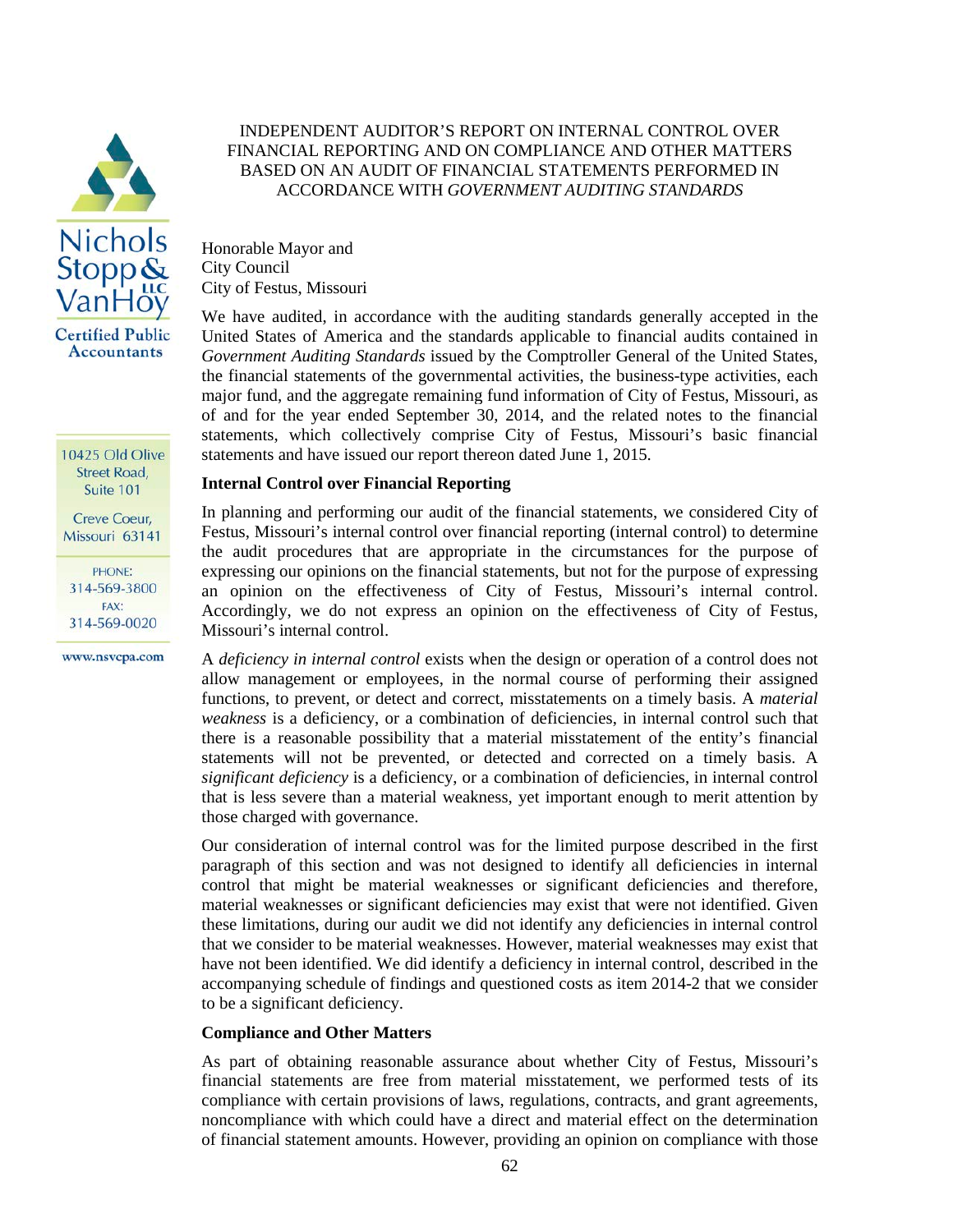provisions was not an objective of our audit, and accordingly, we do not express such an opinion. The results of our tests disclosed an instance of noncompliance or other matters that are required to be reported under *Government Auditing Standards* and which are described in the accompanying schedule of findings and questioned costs as item 2014-1.

### **City of Festus, Missouri's Response to Findings**

City of Festus, Missouri's response to the findings identified in our audit is described in the accompanying schedule of findings and questioned costs. City of Festus, Missouri's response was not subjected to the auditing procedures applied in the audit of the financial statements and, accordingly, we express no opinion on it.

### **Purpose of this Report**

The purpose of this report is solely to describe the scope of our testing of internal control and compliance and the results of that testing, and not to provide an opinion on the effectiveness of the entity's internal control or on compliance. This report is an integral part of an audit performed in accordance with *Government Auditing Standards* in considering the entity's internal control and compliance. Accordingly, this communication is not suitable for any other purpose.

Nuchols, Stopp, & Vantlay, S.L.C.

Creve Coeur, Missouri June 1, 2015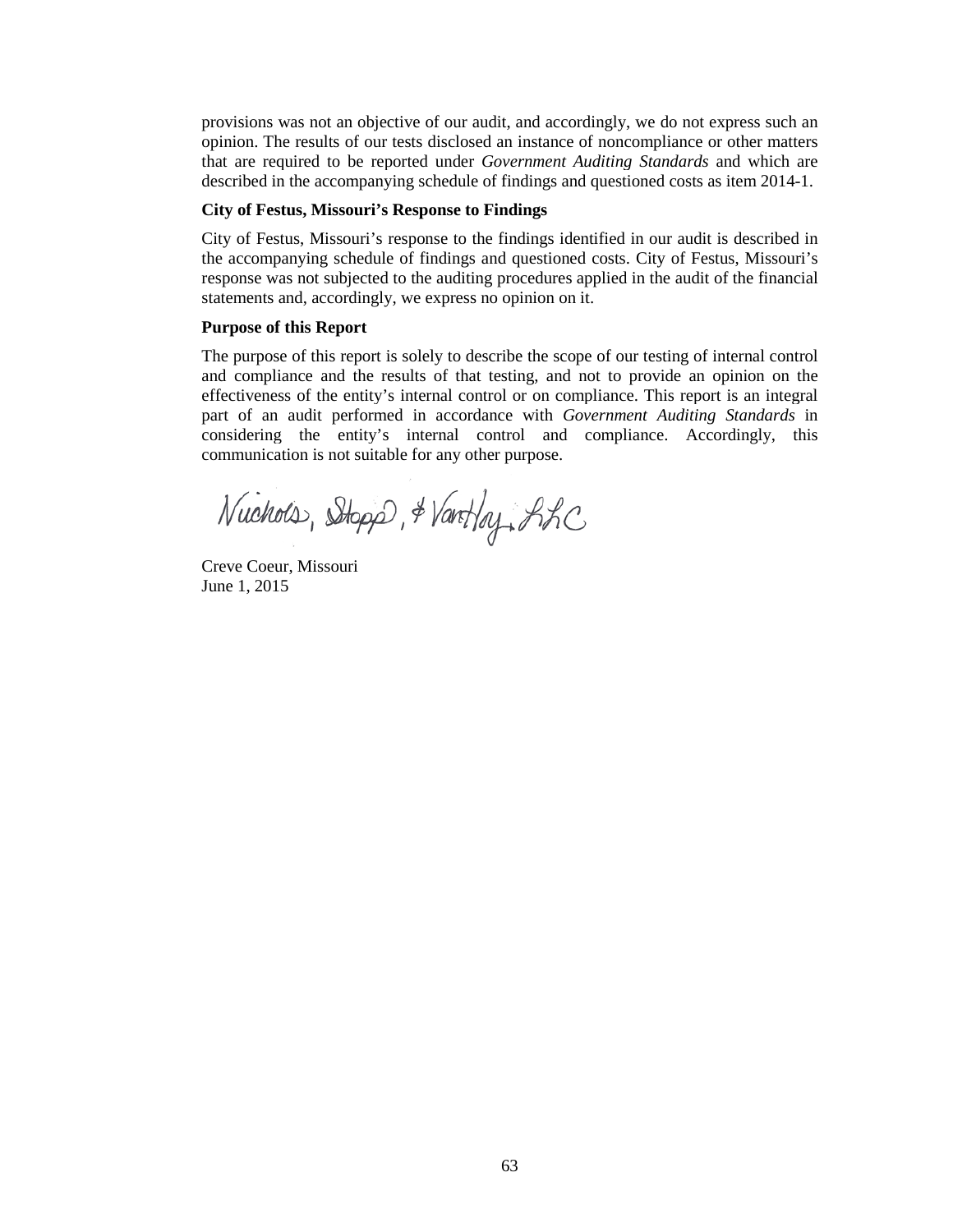

10425 Old Olive Street Road, Suite 101

**Creve Coeur.** Missouri 63141

PHONE: 314-569-3800  $FAY^*$ 314-569-0020

www.nsvcpa.com

# INDEPENDENT AUDITOR'S REPORT ON COMPLIANCE FOR EACH MAJOR PROGRAM AND ON INTERNAL CONTROL OVER COMPLIANCE REQUIRED BY OMB CIRCULAR A-133

Honorable Mayor and City Council City of Festus, Missouri

# **Report on Compliance for Each Major Federal Program**

We have audited City of Festus, Missouri's compliance with the types of compliance requirements described in the *OMB Circular A-133 Compliance Supplement* that could have a direct and material effect on each of City of Festus, Missouri's major federal programs for the year ended September 30, 2014. City of Festus, Missouri's major federal programs are identified in the summary of auditor's results section of the accompanying schedule of findings and questioned costs.

# *Management's Responsibility*

Management is responsible for compliance with the requirements of laws, regulations, contracts, and grants applicable to its federal programs.

# *Auditor's Responsibility*

Our responsibility is to express an opinion on compliance for each of City of Festus, Missouri's major federal programs based on our audit of the types of compliance requirements referred to above. We conducted our audit of compliance in accordance with auditing standards generally accepted in the United States of America; the standards applicable to financial audits contained in *Government Auditing Standards*, issued by the Comptroller General of the United States; and OMB Circular A-133, *Audits of States, Local Governments, and Non-Profit Organizations*. Those standards and OMB Circular A-133 require that we plan and perform the audit to obtain reasonable assurance about whether noncompliance with the types of compliance requirements referred to above that could have a direct and material effect on a major federal program occurred. An audit includes examining, on a test basis, evidence about City of Festus, Missouri's compliance with those requirements and performing such other procedures as we considered necessary in the circumstances.

We believe that our audit provides a reasonable basis for our opinion on compliance for each major federal program. However, our audit does not provide a legal determination of City of Festus, Missouri's compliance.

# *Opinion on Each Major Federal Program*

In our opinion, City of Festus, Missouri's, complied, in all material respects, with the types of compliance requirements referred to above that could have a direct and material effect on each of its major federal programs for the year ended September 30, 2014.

# **Report on Internal Control over Compliance**

Management of City of Festus, Missouri, is responsible for establishing and maintaining effective internal control over compliance with the types of compliance requirements referred to above. In planning and performing our audit of compliance, we considered City of Festus, Missouri's internal control over compliance with the types of requirements that could have a direct and material effect on each major federal program to determine the auditing procedures that are appropriate in the circumstances for the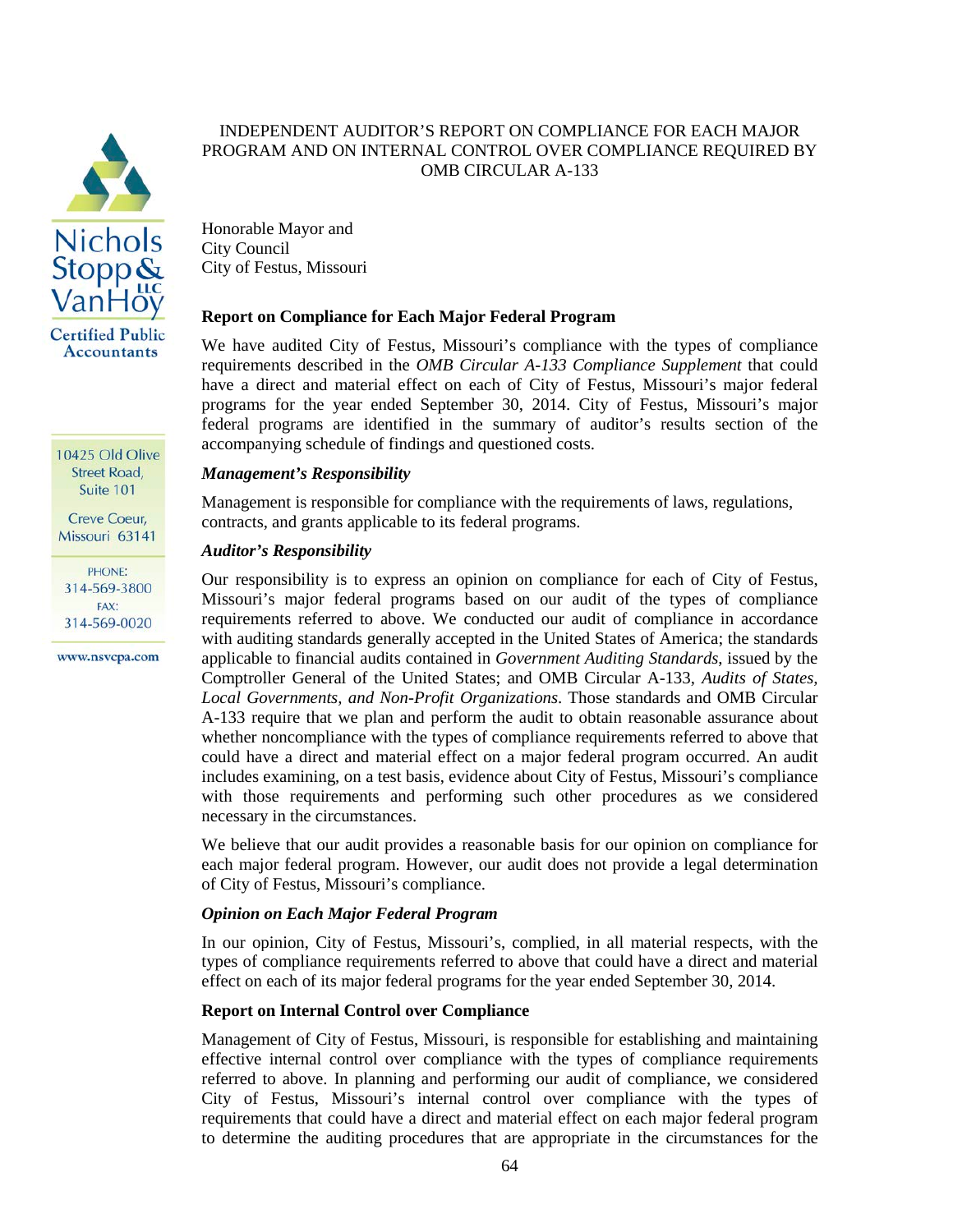purpose of expressing an opinion on compliance for each major federal program and to test and report on internal control over compliance in accordance with OMB Circular A-133, but not for the purpose of expressing an opinion on the effectiveness of internal control over compliance. Accordingly, we do not express an opinion on the effectiveness of City of Festus, Missouri's internal control over compliance.

A *deficiency in internal control over compliance* exists when the design or operation of a control over compliance does not allow management or employees, in the normal course of performing their assigned functions, to prevent, or detect and correct, noncompliance with a type of compliance requirement of a federal program on a timely basis. A *material weakness in internal control over compliance* is a deficiency, or combination of deficiencies, in internal control over compliance, such that there is a reasonable possibility that material noncompliance with a type of compliance requirement of a federal program will not be prevented, or detected and corrected, on a timely basis. A *significant deficiency in internal control over compliance* is a deficiency, or a combination of deficiencies, in internal control over compliance with a type of compliance requirement of a federal program that is less severe than a material weakness in internal control over compliance, yet important enough to merit attention by those charged with governance.

Our consideration of internal control over compliance was for the limited purpose described in the first paragraph of this section and was not designed to identify all deficiencies in internal control over compliance that might be material weaknesses or significant deficiencies. We did not identify any deficiencies in internal control over compliance that we consider to be material weaknesses. However, material weaknesses may exist that have not been identified.

The purpose of this report on internal control over compliance is solely to describe the scope of our testing of internal control over compliance and the results of that testing based on the requirements of OMB Circular A-133. Accordingly, this report is not suitable for any other purpose.

Nuchols, Stopp, & Vantlay, SLC

Creve Coeur, Missouri June 1, 2015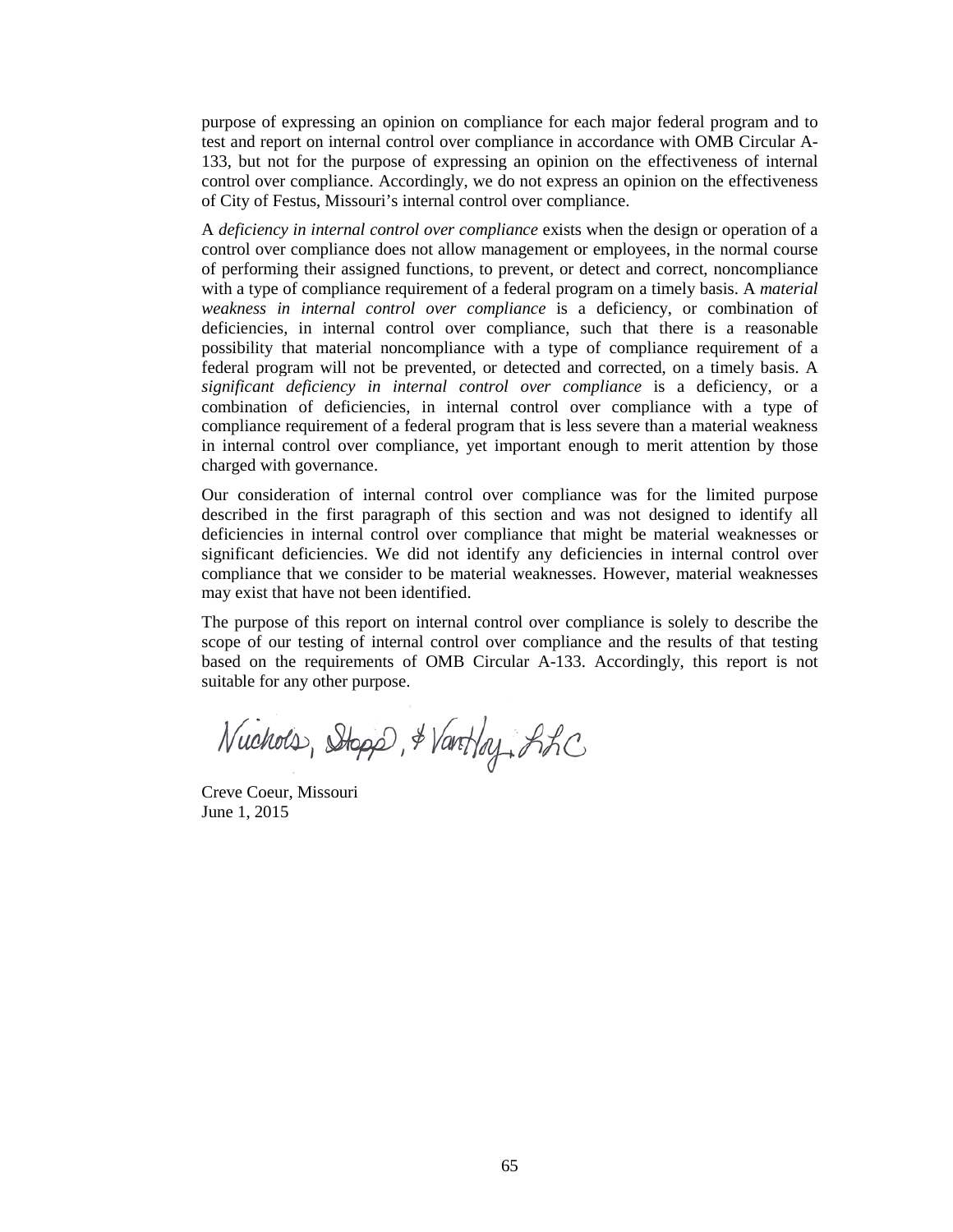| Federal Grantor/Pass-Through<br>Grantor/Program Title                      | <b>CFDA</b><br>Number | Identifying<br>Number | Federal<br>Expenditures |         |  |  |
|----------------------------------------------------------------------------|-----------------------|-----------------------|-------------------------|---------|--|--|
| <b>U.S. Department of Housing and Urban Development</b><br>Passed through: |                       |                       |                         |         |  |  |
| Jefferson County, Missouri -                                               |                       |                       |                         |         |  |  |
| Community Development Block Grant/Entitlement Grant                        | 14.218                | N/A                   | \$                      | 54,344  |  |  |
| Total U.S Department of Housing and<br><b>Urban Development</b>            |                       |                       |                         | 54,344  |  |  |
| <b>U.S. Department of Justice</b>                                          |                       |                       |                         |         |  |  |
| Direct programs:                                                           |                       |                       |                         |         |  |  |
| <b>Equitable Sharing Program</b>                                           | 16.922                | MO 0500 300           |                         | 3,263   |  |  |
| Total U.S. Department of Justice                                           |                       |                       |                         | 3,263   |  |  |
| <b>U.S. Department of Transportation</b>                                   |                       |                       |                         |         |  |  |
| <b>Highway Safety Cluster</b>                                              |                       |                       |                         |         |  |  |
| Passed through:                                                            |                       |                       |                         |         |  |  |
| Missouri Department of Transportation Highway                              |                       |                       |                         |         |  |  |
| Safety Division -                                                          |                       |                       |                         |         |  |  |
| State and Community Highway Safety                                         | 20.600                | 14-PT-02-034          |                         | 25,554  |  |  |
| <b>Alcohol Impaired Driving Countermeasures</b>                            |                       |                       |                         |         |  |  |
| <b>Incentive Grants</b>                                                    | 20.601                | 14-K8-03-027          |                         | 7,948   |  |  |
| Alcohol Impaired Driving Countermeasures                                   |                       |                       |                         |         |  |  |
| <b>Incentive Grants</b>                                                    | 20.601                | 14-K8-03-028          |                         | 3,331   |  |  |
| Central Missouri State University -                                        |                       |                       |                         |         |  |  |
| State and Community Highway Safety                                         | 20.600                | 14-OP-05-002          |                         | 1,437   |  |  |
| Child Safety and Child Booster Seats                                       |                       |                       |                         |         |  |  |
| <b>Incentive Grants</b>                                                    | 20.613                | 14-K3-05-001          |                         | 633     |  |  |
| Total Highway Safety Cluster                                               |                       |                       |                         | 38,903  |  |  |
| Passed through:                                                            |                       |                       |                         |         |  |  |
| Missouri Department of Transportation Highway                              |                       |                       |                         |         |  |  |
| Safety Division -                                                          |                       |                       |                         |         |  |  |
| National Priority Safety Program                                           | 20.616                | 14-M5VE-03-002        |                         | 2,684   |  |  |
| Missouri Highways and Transportation Commission -                          |                       |                       |                         |         |  |  |
| Highway Planning and Construction                                          | 20.205                | STP-5401(678)         |                         | 55,833  |  |  |
| Highway Planning and Construction                                          | 20.205                | STP-2600(606)         |                         | 656,705 |  |  |
| Total Highway Planning and Construction                                    |                       |                       |                         | 712,538 |  |  |
| Total U.S. Department of Transportation                                    |                       |                       |                         | 754,125 |  |  |

# **The City of Festus, Missouri Schedule of Expenditures of Federal Awards For the year ended September 30, 2014**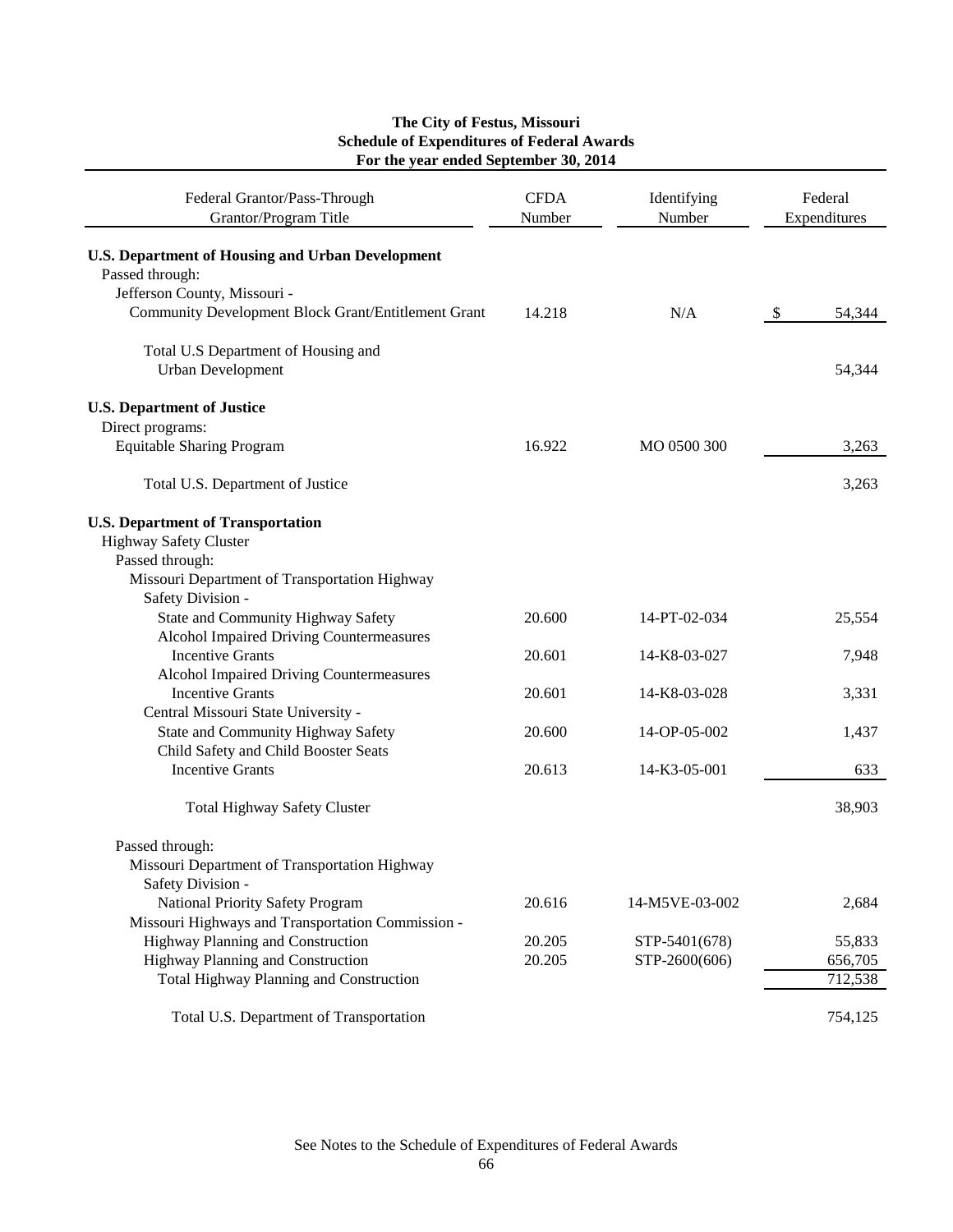# **The City of Festus, Missouri Schedule of Expenditures of Federal Awards For the year ended September 30, 2014**

| Federal Grantor/Pass-Through<br>Grantor/Program Title                                                                                                     | <b>CFDA</b><br>Number | Identifying<br>Number | Federal<br>Expenditures |
|-----------------------------------------------------------------------------------------------------------------------------------------------------------|-----------------------|-----------------------|-------------------------|
| <b>U.S. Environmental Protection Agency</b><br>Passed through:<br>Missouri Department of Natural Resources -<br><b>Capitalization Grants for Drinking</b> |                       |                       |                         |
| Water State Revolving Funds                                                                                                                               | 66.468                | AWP14-DWSA-MO6010276  | 6,750                   |
| Total U.S. Environmental Protection Agency                                                                                                                |                       |                       | 6,750                   |
| Total Schedule of Expenditures of Federal Awards                                                                                                          |                       |                       | 818,482                 |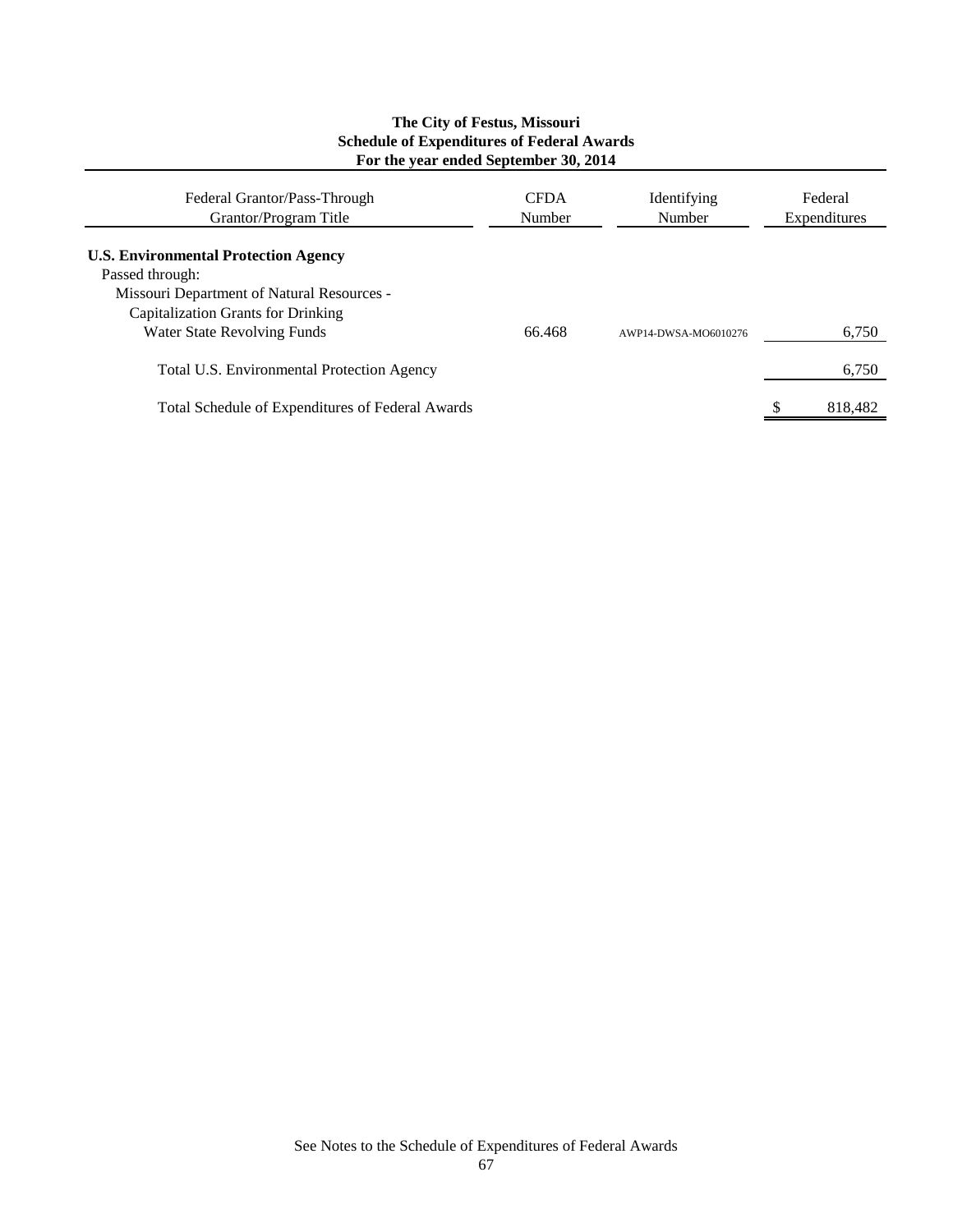### **Note 1 - General**

The accompanying Schedule of Expenditures of Federal Awards has been prepared to comply with the requirements of OMB Circular A-133. This circular requires a schedule that provides total federal awards expended for each federal program and the Catalog of Federal Domestic Assistance (CFDA) number or other identifying number when the CFDA information is not available. This Schedule includes all federal awards administered by the City.

### **Note 2 - Basis of Presentation**

OMB Circular A-133 includes these definitions, which govern the contents of the schedule:

Federal financial assistance means assistance that non-federal entities receive or administer in the form of grants, loans, loan guarantees, property, (including donated surplus property), cooperative agreements, interest subsidies, insurance, food commodities, direct appropriations, and other assistance, but does not include amounts received as reimbursement for services rendered to individuals.

Federal award means federal financial assistance and Federal cost-reimbursement contracts that non-federal entities receive directly from federal awarding agencies or indirectly from pass-through entities. It does not include procurement contracts, under grants or contracts, used to buy goods or services from vendors.

Accordingly, the Schedule includes expenditures of both cash and noncash awards.

### **Note 3 - Basis of Accounting**

The accompanying Schedule of Expenditures of Federal Awards is presented using the accrual basis of accounting, which is described in Note 1 to the City's accompanying financial statements.

### **Note 4 - Relationship to Federal Financial Reports**

Amounts reported in the accompanying schedule agree with the amounts reported in the related federal financial reports except for changes made to reflect amounts in accordance with generally accepted accounting principles.

### **Note 5 - Matching Revenues**

For those funds that have matching revenues and state funding, federal expenditures were determined by deducting matching revenues from total expenditures.

### **Note 6 - Subrecipients**

During the year ended September 30, 2014, the City did not pass through any federal funds.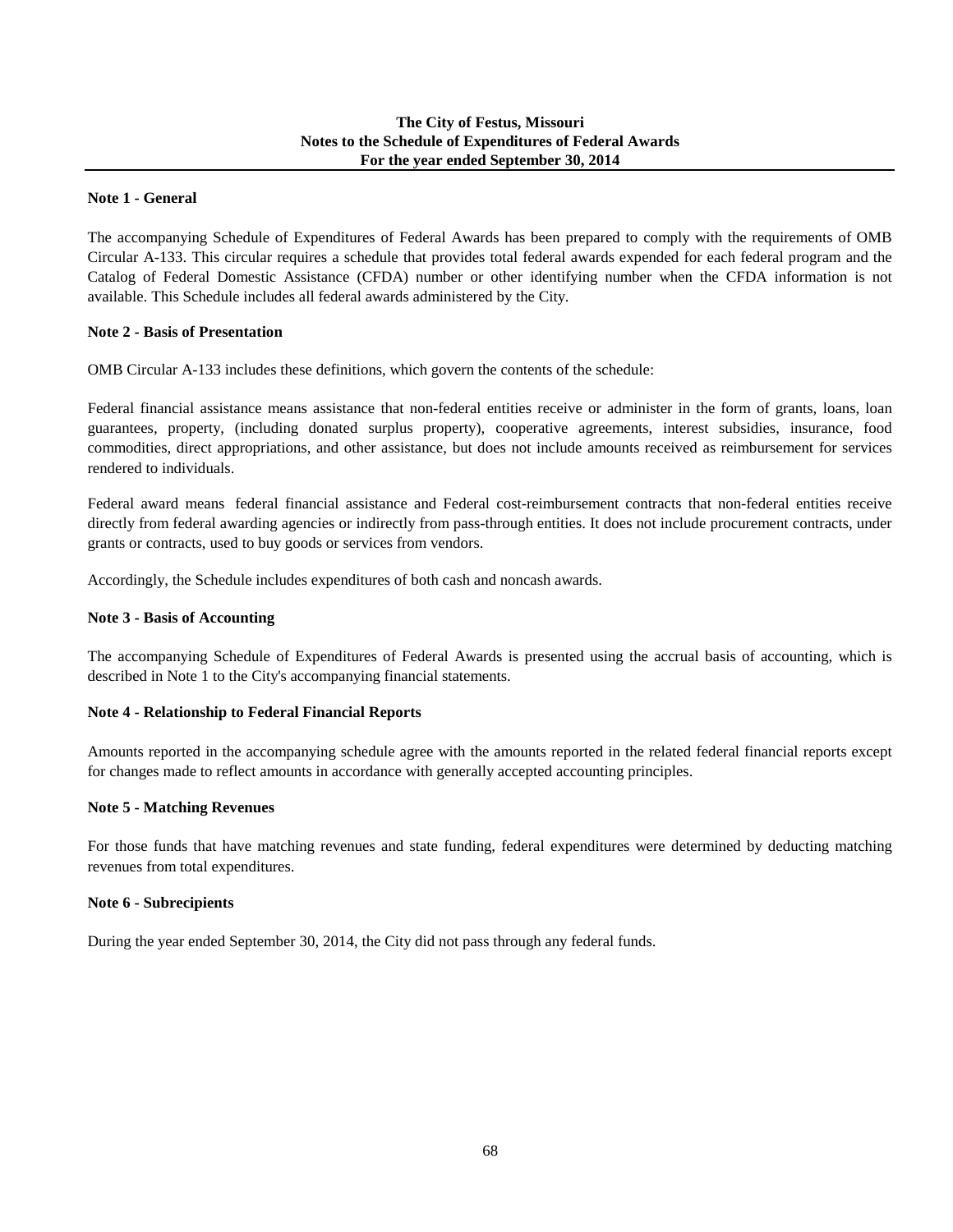## **The City of Festus, Missouri Schedule of Findings and Questioned Costs For the year ended September 30, 2014**

# **Section 1 - Summary of Auditor's Results**

| <b>Financial Statements</b>                                                                                            |                                                                         |                     |
|------------------------------------------------------------------------------------------------------------------------|-------------------------------------------------------------------------|---------------------|
| Type of auditor's report issued:                                                                                       | Modified                                                                |                     |
| Internal control over financial reporting:                                                                             |                                                                         |                     |
| Material Weakness(es) identified?                                                                                      | Yes                                                                     | X<br>No             |
| Significant Deficiencies identified?                                                                                   | X<br>Yes                                                                | None Reported       |
| Noncompliance material to financial statements noted?                                                                  | X<br>Yes                                                                | No                  |
| Federal Awards                                                                                                         |                                                                         |                     |
| Internal control over major programs:                                                                                  |                                                                         |                     |
| Material Weakness(es) identified?                                                                                      | Yes                                                                     | X<br>No             |
| Significant Deficiencies identified?                                                                                   | Yes                                                                     | None Reported<br>X  |
| Type of auditor's report issued on compliance for major programs:                                                      | Unmodified                                                              |                     |
| Any audit findings disclosed that are required to be reported<br>in accordance with section 510 (a) of Circular A-133? | Yes                                                                     | X<br>N <sub>0</sub> |
| Identification of major programs:                                                                                      |                                                                         |                     |
| $CFDA$ Numbers $(s)$<br>20.205                                                                                         | Name of Federal Program or Cluster<br>Highway Planning and Construction |                     |
| Dollar threshold used to distinguish between type A and type B programs:                                               |                                                                         | 300,000<br>\$       |
| Auditee qualified as low-risk auditee?                                                                                 | Yes                                                                     | No<br>X             |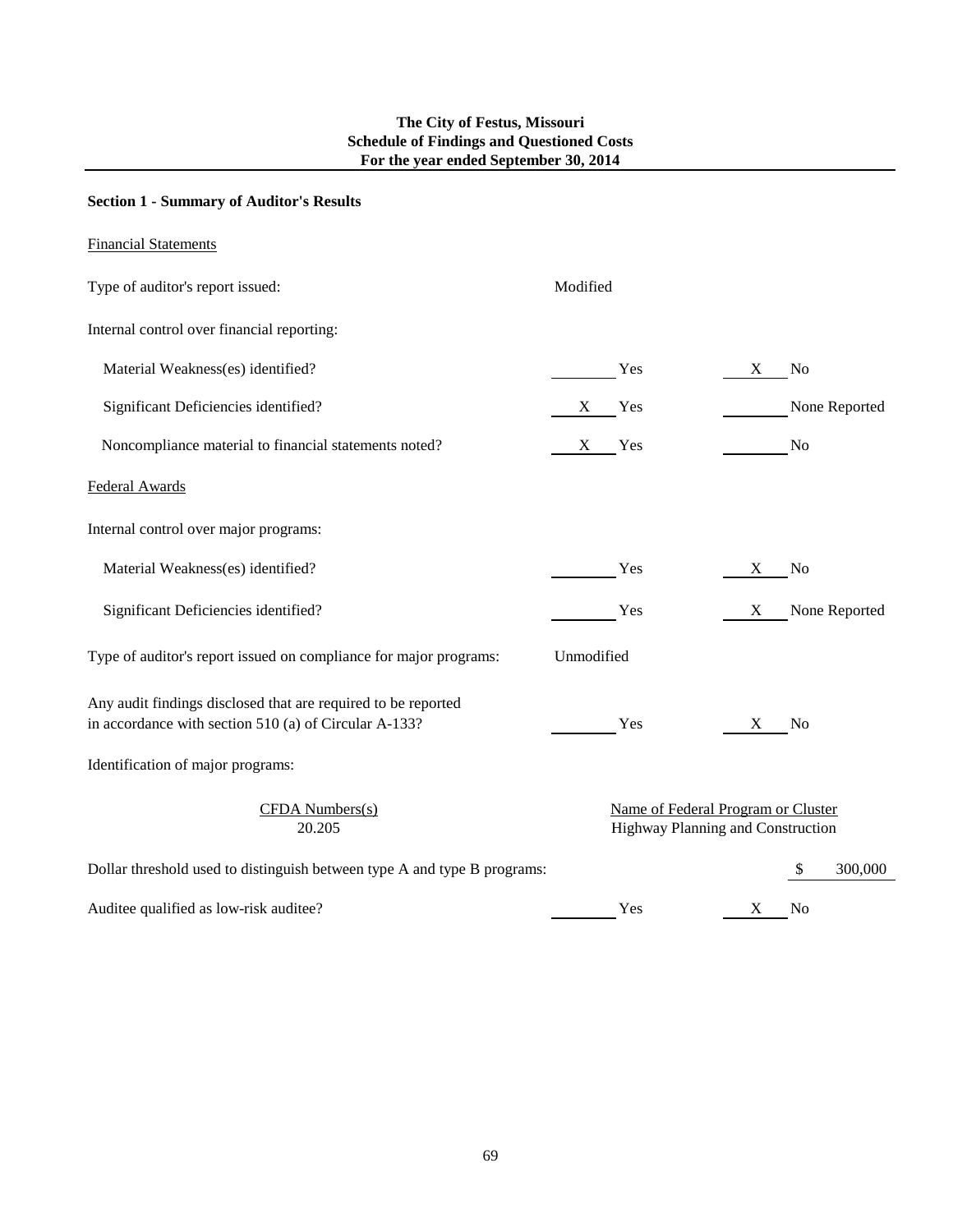#### **Section 2 - Financial Statement Findings**

2014-1 **Condition:** An actuarial valuation has not been obtained for other post employment benefits.

> **Criteria:** Governmental Accounting Standards Board Statement No. 45, *"Accounting and Financial Reporting by Employers for Post-Employment Benefits Other Than Pensions,"* is effective for periods ending on or after December 15, 2008.

**Cause:** The City of Festus has not obtained an actuarial valuation of its other post employment benefits (OPEB).

**Effect:** Liabilities could be understated due to not recording OPEB liability in the financial statements.

**Recommendation:** We recommend the City of Festus obtain an actuarial valuation of its other post employment benefits to be in compliance with GASB 45.

**Management's Response:** Due to budgetary restraints, management has again determined that the value of the actuarial valuation of the other post employment benefits did not warrant the cost. The City will re-evaluate the benefits versus the cost for the next year, and will issue a RFP for actuarial services if it is deemed to be of value to the City and its citizens. The contact person is Patricia Parsons, Finance Director.

2014-2 **Condition:** During our audit, we noted there is no formal risk assessment in place.

> **Criteria:** A risk assessment is part of the overall system of internal controls established to achieve reliability of financial reporting, effectiveness and efficiency of operations, and compliance with applicable laws and regulations.

> **Cause:** Management has not prepared documentation of risk assessment, including identified risk and mitigation controls.

> **Effect:** Not performing an risk assessment may result in certain risk not being identified by the City's management. Opportunities to commit and conceal a fraud or irregularity may go undetected by management without proper risk assessment procedures.

> **Recommendation:** We recommend that the City perform a risk assessment to address various risk including the risk of fraud and develop a plan to manage identified risk.

> **Management's Response:** The City will look at performing an annual risk assessment and will include it in the internal control policy. The contact person is Patricia Parsons, Finance Director.

### **Section 3 - Federal Award Findings and Questioned Cost**

None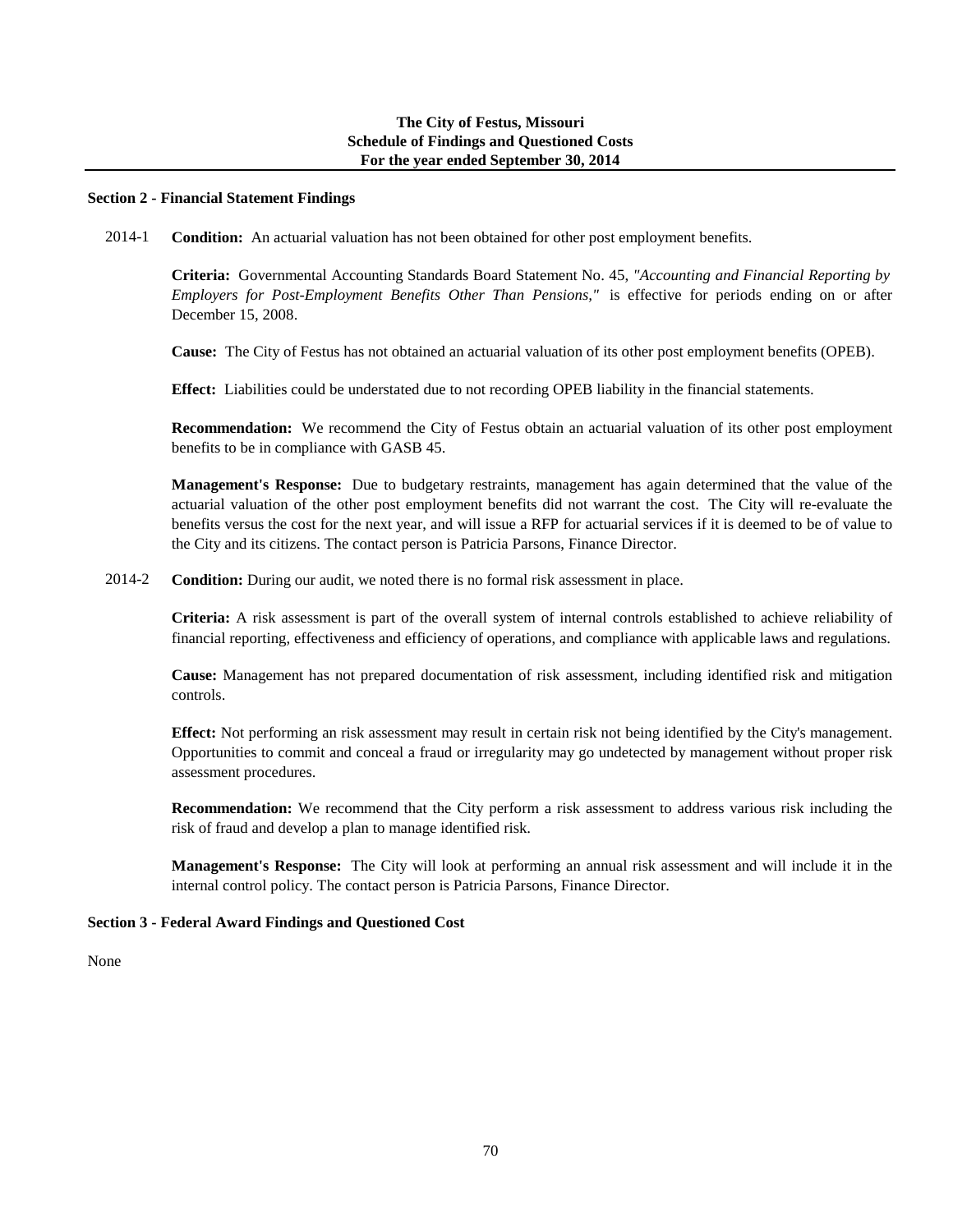In accordance with Government Auditing Standards, this section reports the auditor's follow-up on action taken by the City of Festus, Missouri, on the applicable findings in the prior audit report issued for the year end September 30, 2013.

## **Prior Year Financial Statement Findings**

2013-1 **Condition:** An actuarial valuation has not been obtained for other post employment benefits.

> **Criteria:** Governmental Accounting Standards Board Statement No. 45, *"Accounting and Financial Reporting by Employers for Post-Employment Benefits Other Than Pensions,"* is effective for periods ending on or after December 15, 2008.

**Cause:** The City of Festus has not obtained an actuarial valuation of its other post employment benefits (OPEB).

**Effect:** Liabilities could be understated due to not recording OPEB liability in the financial statements.

**Recommendation:** We recommend the City of Festus obtain an actuarial valuation of its other post employment benefits to be in compliance with GASB 45.

**Management's Response:** Due to budgetary restraints, management has again determined that the value of the actuarial valuation of the other post employment benefits did not warrant the cost. The City will re-evaluate the benefits versus the cost for the next year, and will issue a RFP for actuarial services if it is deemed to be of value to the City and its citizens. The contact person is Patricia Parsons, Finance Director.

Status: Management has not implemented a corrective action plan, therefore, this finding is repeated in the current year at 2014-1.

2013-2 **Condition:** During our audit, we noted there is no formal risk assessment in place.

> **Criteria:** A risk assessment is part of the overall system of internal controls established to achieve reliability of financial reporting, effectiveness and efficiency of operations, and compliance with applicable laws and regulations.

> **Cause:** Management has not prepared documentation of risk assessment, including identified risk and mitigation controls.

> **Effect:** Not performing an risk assessment may result in certain risk not being identified by the City's management. Opportunities to commit and conceal a fraud or irregularity may go undetected by management without proper risk assessment procedures.

> **Recommendation:** We recommend that the City perform a risk assessment to address various risk including the risk of fraud and develop a plan to manage identified risk.

> **Management's Response:** The City will look at performing an annual risk assessment and will include it in the internal control policy. The contact person is Patricia Parsons, Finance Director.

> **Status:** Management has not implemented a corrective action plan, therefore, this finding is repeated in the current year at 2014-2.